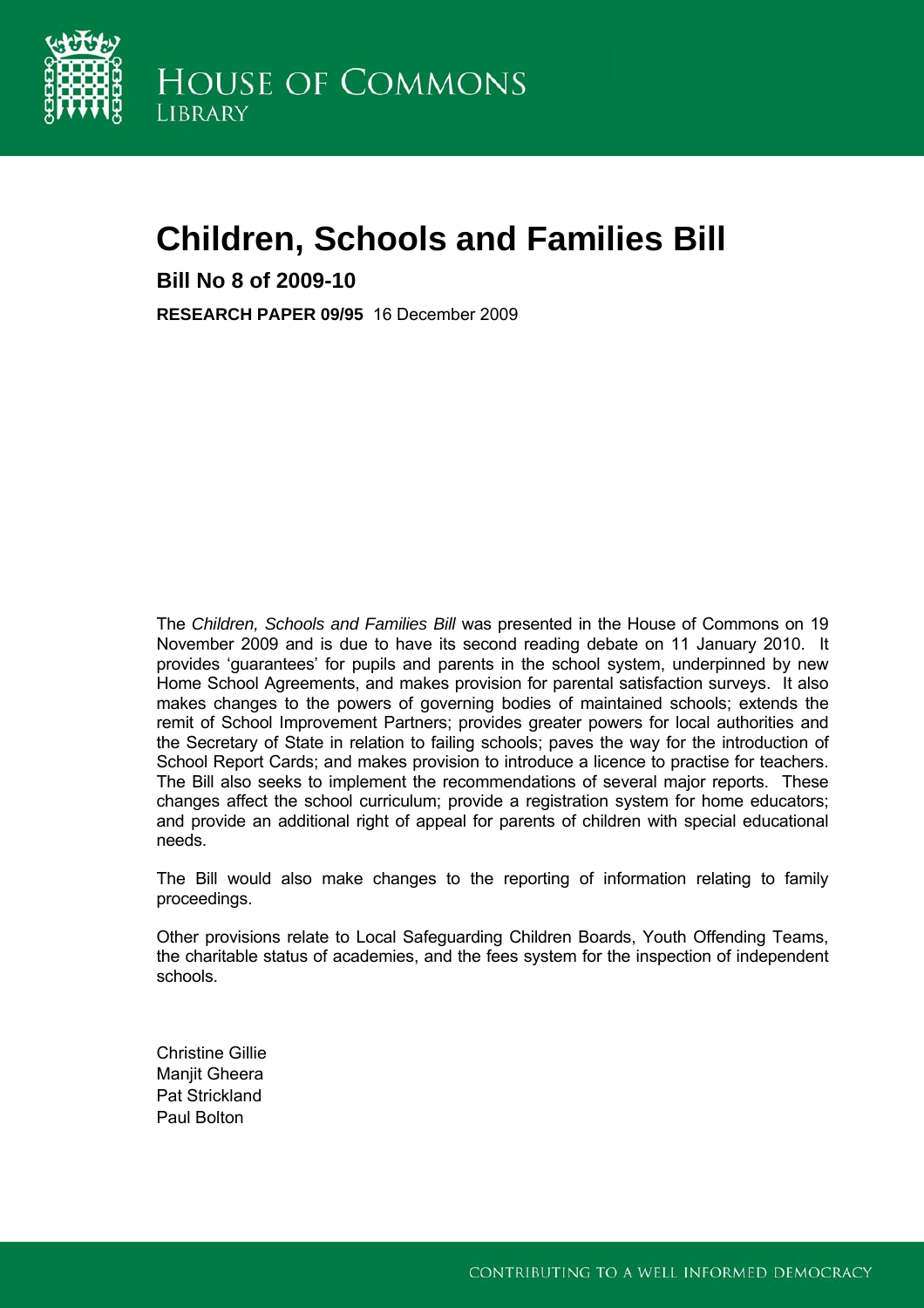#### **Recent Research Papers**

| 09/85 | Economic Indicators, December 2009                  | 01.12.09 |
|-------|-----------------------------------------------------|----------|
| 09/86 | The Future for Green Taxes                          | 01.12.09 |
| 09/87 | Climate Change: the Copenhagen Conference           | 02.12.09 |
| 09/88 | Energy Bill [Bill 7 of 2009-10]                     | 03.12.09 |
| 09/89 | Child Poverty Bill: Committee Stage Report          | 03.12.09 |
| 09/90 | Personal Care at Home Bill [Bill 11 of 2009-10]     | 09.12.09 |
| 09/91 | Flood and Water Management Bill [Bill 9 of 2009-10] | 10.12.09 |
| 09/92 | The Islamic Republic of Iran: An Introduction       | 11.12.09 |
| 09/93 | The National Lottery - The First 15 Years           | 14.12.09 |
| 09/94 | Unemployment by Constituency, November 2009         | 16.12.09 |

#### **Research Paper 09/95**

| <b>Contributing Authors:</b> | Christine Gillie, Social Policy Section: all subjects covered in |
|------------------------------|------------------------------------------------------------------|
|                              | Parts 1 and 3 of the Bill except Local Safeguarding Children     |
|                              | Boards and Youth Offending Teams                                 |
|                              | Manjit Gheera, Social Policy Section: Local Safeguarding         |
|                              | <b>Children Boards, and Family Courts</b>                        |
|                              | Pat Strickland, Home Affairs Section: Youth Offending Teams      |
|                              | Paul Bolton, Social and General Statistics Section: Appendix     |

This information is provided to Members of Parliament in support of their parliamentary duties and is not intended to address the specific circumstances of any particular individual. It should not be relied upon as being up to date; the law or policies may have changed since it was last updated; and it should not be relied upon as legal or professional advice or as a substitute for it. A suitably qualified professional should be consulted if specific advice or information is required.

This information is provided subject to [our general terms and conditions](http://www.parliament.uk/site_information/parliamentary_copyright.cfm) which are available online or may be provided on request in hard copy. Authors are available to discuss the content of this briefing with Members and their staff, but not with the general public.

We welcome comments on our papers; these should be e-mailed to [papers@parliament.uk.](mailto:papers@parliament.uk)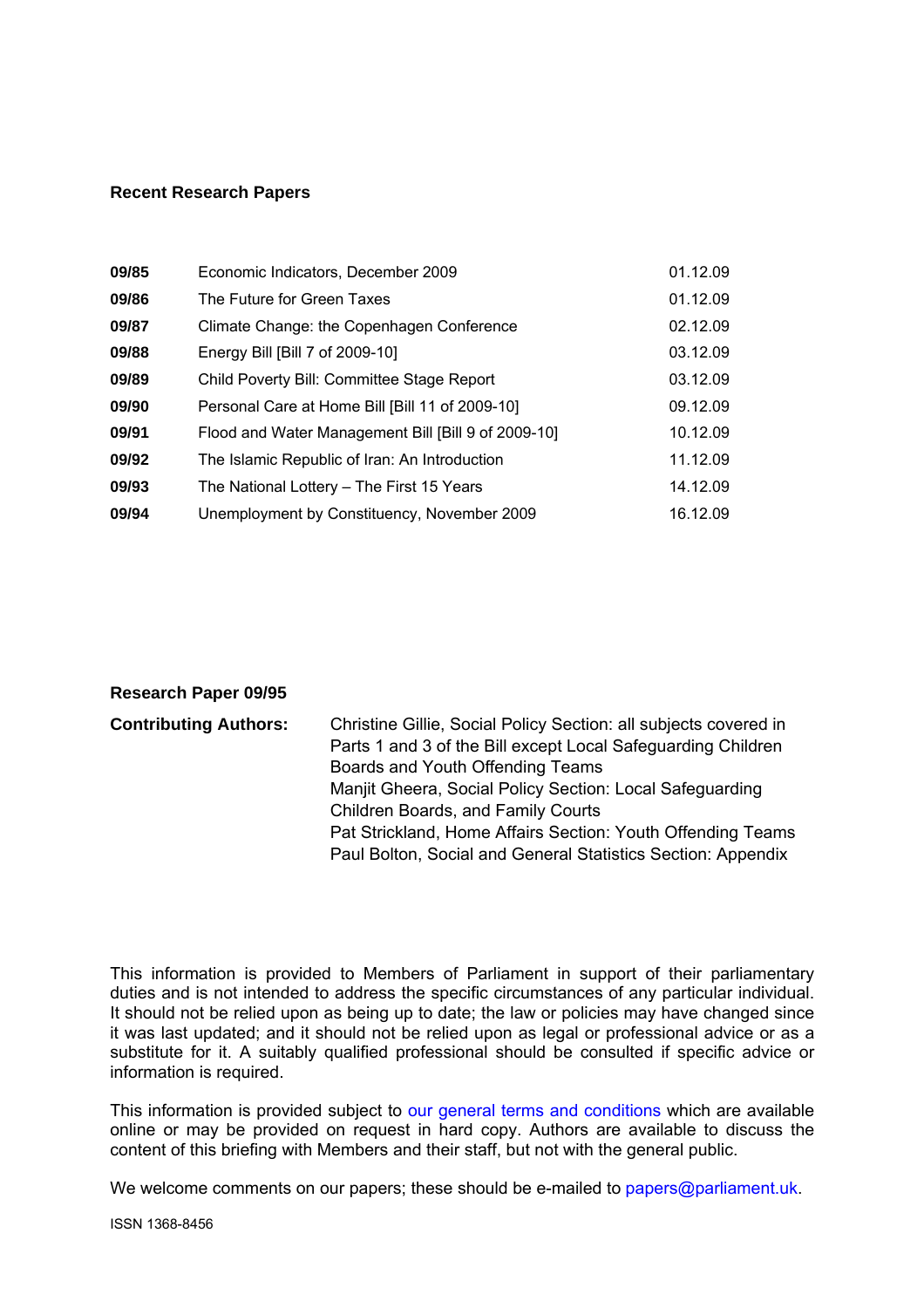# **Contents**

|              |     | <b>Summary</b>                                                                | 1              |
|--------------|-----|-------------------------------------------------------------------------------|----------------|
| 1            |     | Part 1: Children and schools                                                  | $\mathbf{2}$   |
|              | 1.1 | Introduction                                                                  | $\overline{2}$ |
|              | 1.2 | <b>Pupil and Parent Guarantees</b>                                            | 5              |
|              | 1.3 | Home School Agreements                                                        | 11             |
|              | 1.4 | Parental satisfaction surveys                                                 | 15             |
|              | 1.5 | Children with special educational needs                                       | 16             |
|              | 1.6 | Exceptional provision of education in short stay schools or elsewhere         | 18             |
|              | 1.7 | Curriculum                                                                    | 20             |
|              |     | Areas of learning (primary curriculum changes)                                | 20             |
|              |     | Personal, Social, Health and Economic Education                               | 23             |
|              | 1.8 | Powers of governing bodies                                                    | 27             |
|              |     | Powers to provide community facilities                                        | 27             |
|              |     | Extending maintained school governing bodies' powers to establish academies   |                |
|              |     | and new maintained schools                                                    | 28             |
|              | 1.9 | School Improvement                                                            | 29             |
|              |     | <b>School Improvement Partners</b>                                            | 30             |
|              |     | Provision of information about schools etc.                                   | 34             |
|              |     | The proposed School Report Card (SRC)                                         | 34             |
|              |     | Schools eligible for intervention: powers of local authority                  | 38             |
|              |     | Schools causing concern: powers of Secretary of State                         | 40             |
|              |     | 1.10 Teachers: licence to practise                                            | 41             |
|              |     | 1.11 Home education                                                           | 46             |
|              |     | Home education: England                                                       | 47             |
|              |     | Home education: Wales                                                         | 52             |
|              |     | 1.12 Local Safeguarding Children Boards                                       | 52             |
|              |     | 1.13 Powers to intervene in Youth Offending Teams                             | 56             |
| $\mathbf{2}$ |     | <b>Part 2: Family proceedings</b>                                             | 60             |
| 3            |     | <b>Part 3 Miscellaneous</b>                                                   | 74             |
|              | 3.1 | Charitable status for Academy providers                                       | 74             |
|              | 3.2 | Fees for pre-registration inspections of independent educational institutions | 75             |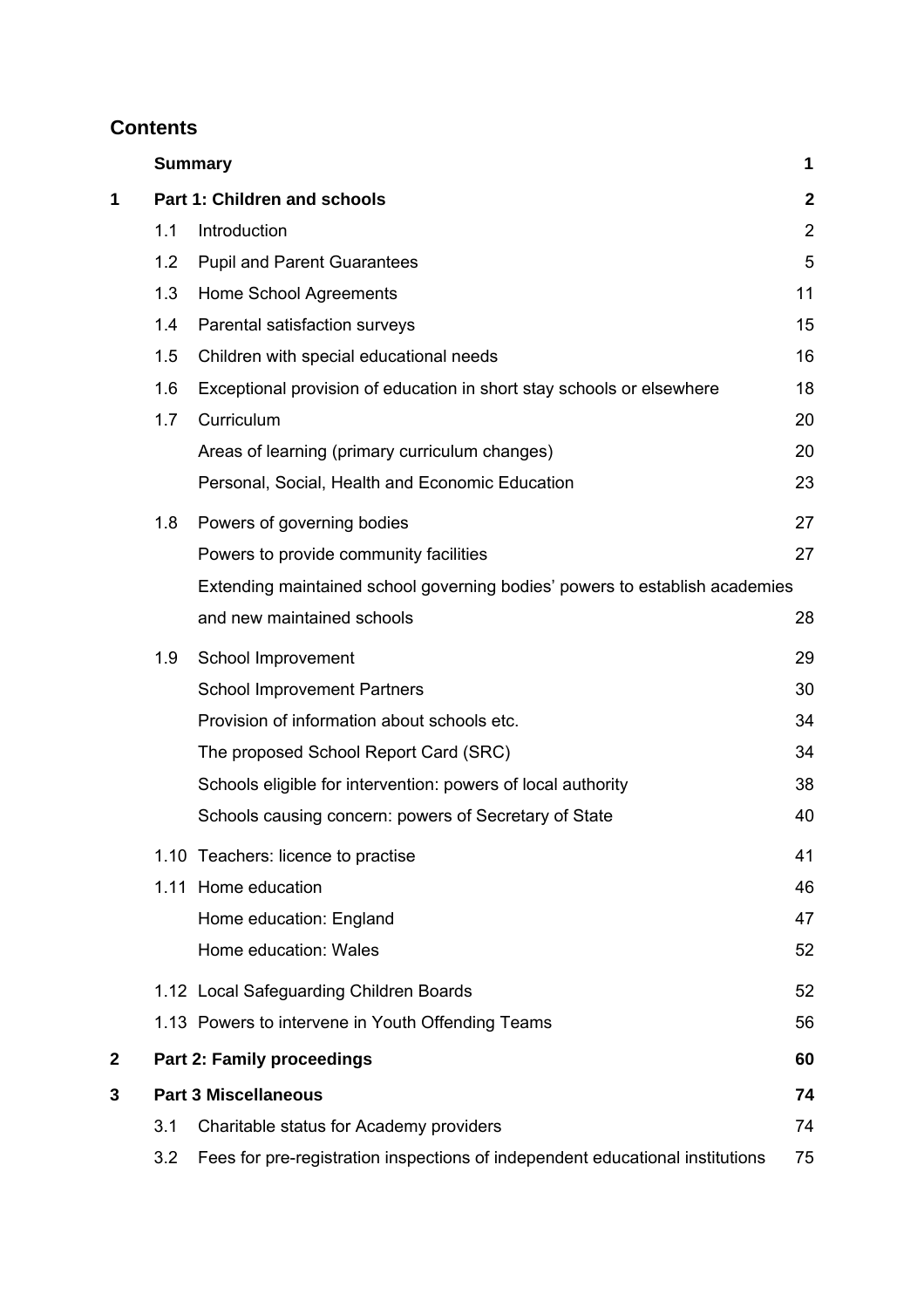| Appendix 1 – Estimates of pupils who are educated at home | 76 |
|-----------------------------------------------------------|----|
| Appendix 2: Financial impacts of the Bill                 | 78 |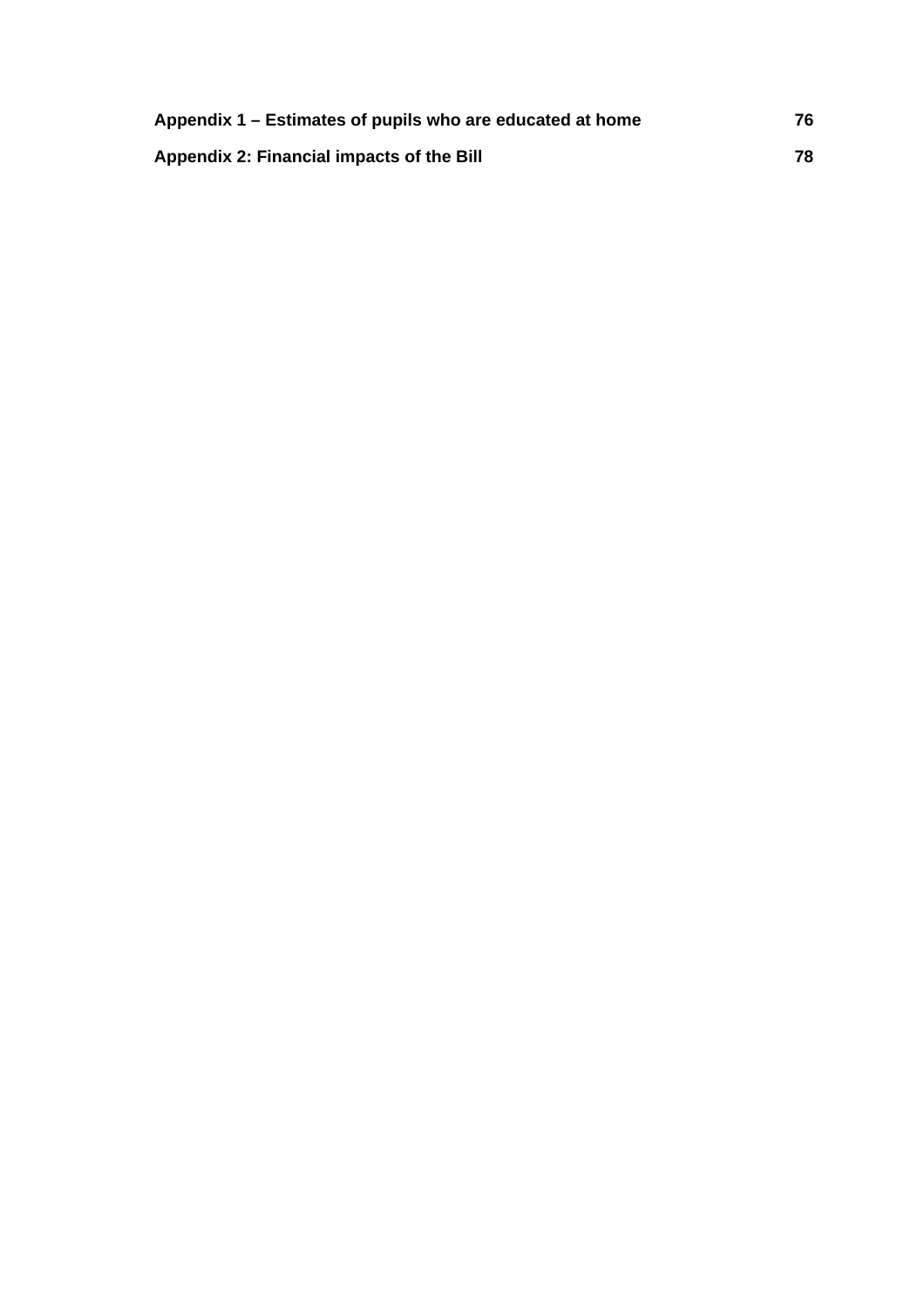# <span id="page-4-0"></span>**Summary**

The *[Children Schools and Families Bill](http://www.publications.parliament.uk/pa/cm200910/cmbills/008/10008.i-iii.html)* is in 3 parts. Parts I and 3 mainly relate to education, and part 1 also includes provision on Local Safeguarding Children Boards and on Youth Offending Teams.

Part 1 of the Bill seeks to give effect to aspects of the white paper *[Your child, your](http://publications.dcsf.gov.uk/default.aspx?PageFunction=productdetails&PageMode=publications&ProductId=Cm+7588)  [schools, our future: building a 21st century school system](http://publications.dcsf.gov.uk/default.aspx?PageFunction=productdetails&PageMode=publications&ProductId=Cm+7588)*, to provide 'guarantees' for pupils and parents in the school system, and to strengthen existing provision for Home School Agreements. It also provides for local authorities to conduct parental satisfaction surveys and to prepare response plans. The Bill makes changes to the powers of governing bodies of maintained schools to allow them to use their delegated budgets for wider community purposes, and allows designated schools' governing bodies to be involved in the establishment of new maintained schools and academies. Other key changes would expand the remit of School Improvement Partners, increase the powers of local authorities and the Secretary of State in relation to failing schools, and extend the Secretary of State's powers to request information from schools, in order to provide for the introduction of School Report Cards. The Bill also makes provision to introduce a licence to practise for teachers.

Other major education-related provisions in the Bill implement the key recommendations of a number of independent reports. The reform of the primary curriculum follows the recommendations of Sir Jim Rose in the *[Independent Review of the Primary Curriculum](http://publications.teachernet.gov.uk/eOrderingDownload/Primary_curriculum-report.pdf)*. The provisions on Personal, Social, Health and Economic education follow the *[Independent](http://publications.dcsf.gov.uk/eOrderingDownload/FINAL%20Macdonald%20PSHE%20Review.pdf)  [Review of the proposal to make Personal, Social, Health and Economic \(PSHE\) education](http://publications.dcsf.gov.uk/eOrderingDownload/FINAL%20Macdonald%20PSHE%20Review.pdf)  [statutory](http://publications.dcsf.gov.uk/eOrderingDownload/FINAL%20Macdonald%20PSHE%20Review.pdf)*. The introduction of a registration scheme for home educated children follows the *[Report to the Secretary of State on the Review of Elective Home Education in England.](http://www.freedomforchildrentogrow.org/8318-DCSF-HomeEdReviewBMK.PDF)* The Bill also makes changes to existing legislation on exceptional provision for those children not educated in school or at home. This follows the white paper *[Back on Track: A Strategy for](http://publications.dcsf.gov.uk/default.aspx?PageFunction=productdetails&PageMode=publications&ProductId=CM%25207410)  [modernising alternative provision for young people](http://publications.dcsf.gov.uk/default.aspx?PageFunction=productdetails&PageMode=publications&ProductId=CM%25207410)* and the report by Sir Alan Steer, *[Lessons](http://publications.dcsf.gov.uk/default.aspx?PageFunction=productdetails&PageMode=publications&ProductId=DCSF-00453-2009)  [Learned: learning behaviour](http://publications.dcsf.gov.uk/default.aspx?PageFunction=productdetails&PageMode=publications&ProductId=DCSF-00453-2009)*. The Bill also implements changes relating to the inspection of special education needs provision (SEN) and provides an additional right of appeal for parents of children with SEN. These changes follow recommendations by the [Lamb Inquiry](http://www.dcsf.gov.uk/lambinquiry/)  [into ways in which parental confidence in the SEN assessment process might be improved](http://www.dcsf.gov.uk/lambinquiry/).

Part 1 of the Bill also makes changes to Local Safeguarding Children Boards. In addition, Part 1 would give the Secretary of State powers to give directions to Youth Offending Teams (YOTs) and local authorities over the provision of youth justice services. This follows concerns about a small number of YOTs perceived to be 'failing'.

Part 2 of the Bill would make changes to the law on the publication of information relating to family proceedings involving children. It would provide a general restriction on the publication of information, subject to new arrangements to allow authorised information to be published.

Part 3 of the Bill, which contains miscellaneous provisions, provides for academies to become exempt charities, and makes an amendment to the legislation relating to fees for the inspection of independent schools to include fees for pre-registration inspections.

The paper outlines the main changes made by the Bill and provides background information on them. Fuller details on how the Bill seeks to amend existing legislation are given in the *[Explanatory Notes](http://www.publications.parliament.uk/pa/cm200910/cmbills/008/en/10008x--.htm#end)* on the Bill.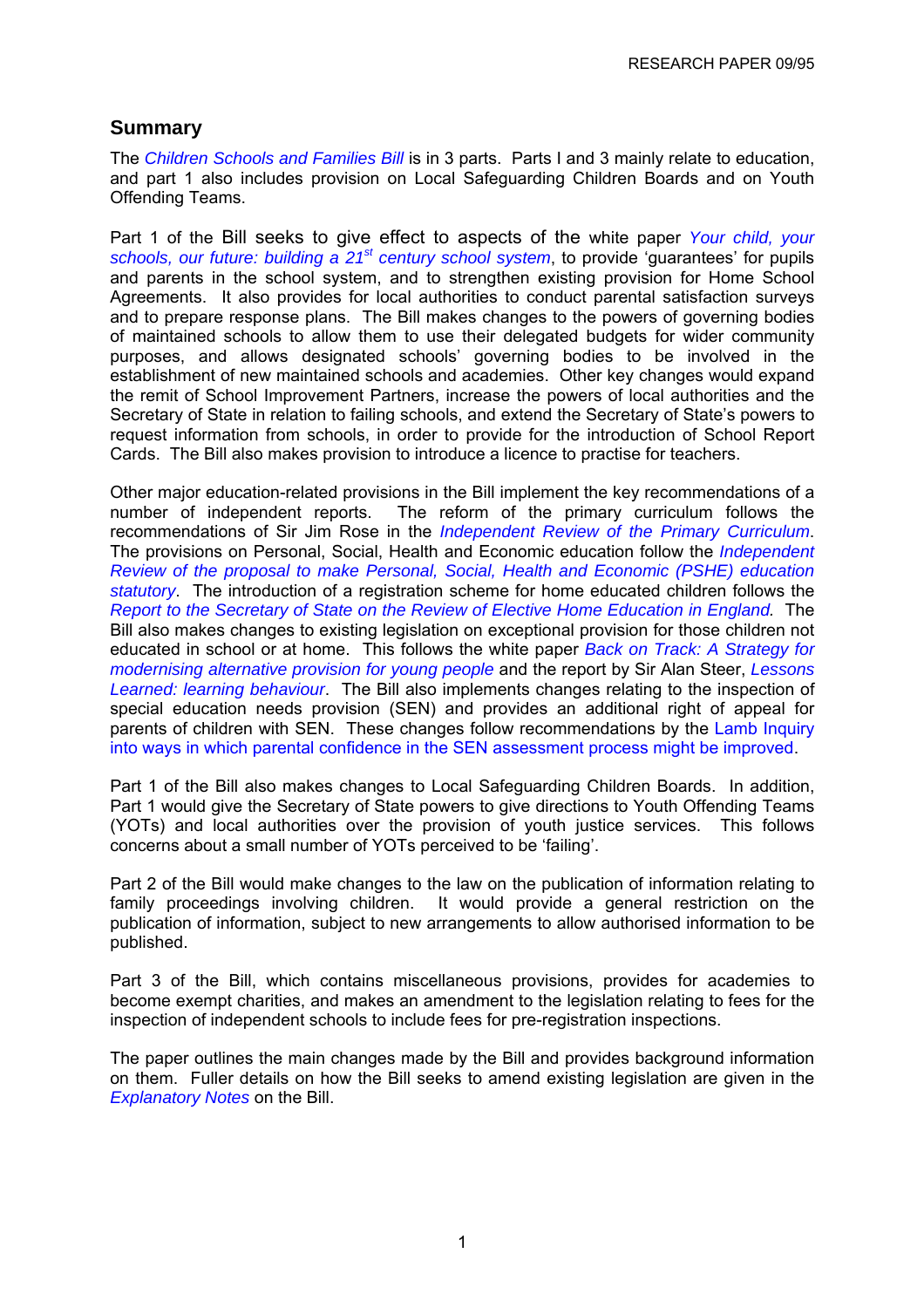# <span id="page-5-0"></span>**1 Part 1: Children and schools**

# **1.1 Introduction**

The *[Children Schools and Families Bill](http://www.publications.parliament.uk/pa/cm200910/cmbills/008/10008.i-iii.html)* was introduced in the House of Commons on 19 November 2009.<sup>[1](#page-5-0)</sup> Part 1 of the Bill seeks to give effect to aspects of the white paper Your *[child, your schools, our future: building a 21](http://publications.dcsf.gov.uk/default.aspx?PageFunction=productdetails&PageMode=publications&ProductId=Cm+7588)[st century school system](http://publications.dcsf.gov.uk/default.aspx?PageFunction=productdetails&PageMode=publications&ProductId=Cm+7588)* to introduce pupil and parent guarantees, and amend existing legislation on home-school agreements; to make changes to the way schools operate together; and to introduce a licensing scheme for teachers.

The Bill also seeks to implement the recommendations of a number of independent reviews, including the *[Independent Review of the Primary Curriculum,](http://publications.teachernet.gov.uk/eOrderingDownload/Primary_curriculum-report.pdf)* the *[Independent Review of the](http://publications.dcsf.gov.uk/eOrderingDownload/FINAL%20Macdonald%20PSHE%20Review.pdf)  [proposal to make Personal, Social, Health and Economic \(PSHE\) education statutory,](http://publications.dcsf.gov.uk/eOrderingDownload/FINAL%20Macdonald%20PSHE%20Review.pdf)* and the *[Report to the Secretary of State on the Review of Elective Home Education in England](http://www.freedomforchildrentogrow.org/8318-DCSF-HomeEdReviewBMK.PDF).* In addition, the Bill makes other changes to pave the way for the introduction of School Report Cards, and to extend the remit of School Improvement Partners (SIPs). These reforms followed several earlier consultations.

The main elements of the Bill featured (as the Improving Schools and Safeguarding Bill) in the *[Draft Legislative Programme](http://www.commonsleader.gov.uk/output/Page2831.asp)*, published on 29 June 2009.

*[Explanatory Notes](http://www.publications.parliament.uk/pa/cm200910/cmbills/008/en/10008x--.htm#end)* on the Bill have been published by the Department for Children, Schools and Families (DCSF)<sup>[2](#page-5-0)</sup>, and an *[Impact Assessment](http://publications.dcsf.gov.uk/eOrderingDownload/CSF-Bill_Impact-Assessment.pdf)* has been published jointly by the DCSF and the Ministry of Justice.<sup>[3](#page-5-0)</sup> An *[Equalities Impact Assessment](http://publications.dcsf.gov.uk/eOrderingDownload/CSF-Bill_Equalities-Impact-Assessment.pdf)* has been published separately.<sup>[4](#page-5-0)</sup> A Memorandum for the House of Lords Committee on Delegated Powers and [Regulatory Reform](http://publications.dcsf.gov.uk/eOrderingDownload/CSF-Bill_Memorandum.pdf) from the DCSF has also been published.<sup>[5](#page-5-0)</sup> Further documents may be found on the [DCSF Bill page website](http://www.dcsf.gov.uk/childrenschoolsandfamiliesbill/). The [House of Commons Library's Bill Gateways](http://webapplications.parliament.uk/BillGateways/)  [website](http://webapplications.parliament.uk/BillGateways/) gives references to parliamentary proceedings on the Bill.

Most of the Bill's education provisions apply to England only; however, the Bill, as introduced, includes some provision within the legislative competence of the National Assembly for Wales (NAW). Existing powers of Welsh Ministers to require information to be supplied in respect of schools are extended, and new regulation-making powers are conferred on Welsh Ministers relating to information on alternative provision. There is also provision to amend the *Government of Wales Act 2006* to confer power on the NAW in respect to the regulation of home education.

The white paper *[Your child, your schools, our future: building a 21](http://publications.dcsf.gov.uk/default.aspx?PageFunction=productdetails&PageMode=publications&ProductId=Cm+7588)[st century school system](http://publications.dcsf.gov.uk/default.aspx?PageFunction=productdetails&PageMode=publications&ProductId=Cm+7588)*, published on 30 June 2009, set out the Government's plans for the next stage of education reform aimed at embedding across the country much of the best practice found in the most effective schools. The white paper follows the long-term aims of the *Children's Plan*, and builds on earlier education reforms, most recently the *Apprenticeships, Skills, Children and Learning Act 2009* (which received Royal Assent on 12 October 2009). In his statement on the white paper, Ed Balls, the Secretary of State for Children, Schools and Families highlighted the key changes. These included:

legislation for pupil and parent quarantees:

<sup>1</sup> <sup>1</sup> Children Schools and Families Bill, Bill 8 of Session 2009-2010

*[Explanatory Notes, Children Schools and Families Bill, Bill 8, as introduced in the House of Commons on 19](http://www.publications.parliament.uk/pa/cm200910/cmbills/008/en/10008x--.htm#end)  October 2009*[,](http://www.publications.parliament.uk/pa/cm200910/cmbills/008/en/10008x--.htm#end) DCSF

<sup>&</sup>lt;sup>3</sup> Impact Assessment Children Schools and Families Bill, DCSF/Ministry of Justice, November 2009

<sup>&</sup>lt;sup>4</sup> Children[,](http://publications.dcsf.gov.uk/default.aspx?PageFunction=productdetails&PageMode=publications&ProductId=DCSF-01098-2009) Schools and Families Bill - Equalities Impact Assessment, DCSF, November 2009

*[Children Schools and Families Bill](http://www.publications.parliament.uk/pa/cm200910/cmbills/008/10008.i-iii.html), [A Memorandum for the House of Lords Committee on Delegated Powers](http://publications.dcsf.gov.uk/eOrderingDownload/CSF-Bill_Memorandum.pdf)  [and Regulatory Reform](http://publications.dcsf.gov.uk/eOrderingDownload/CSF-Bill_Memorandum.pdf)*, DCSF November 2009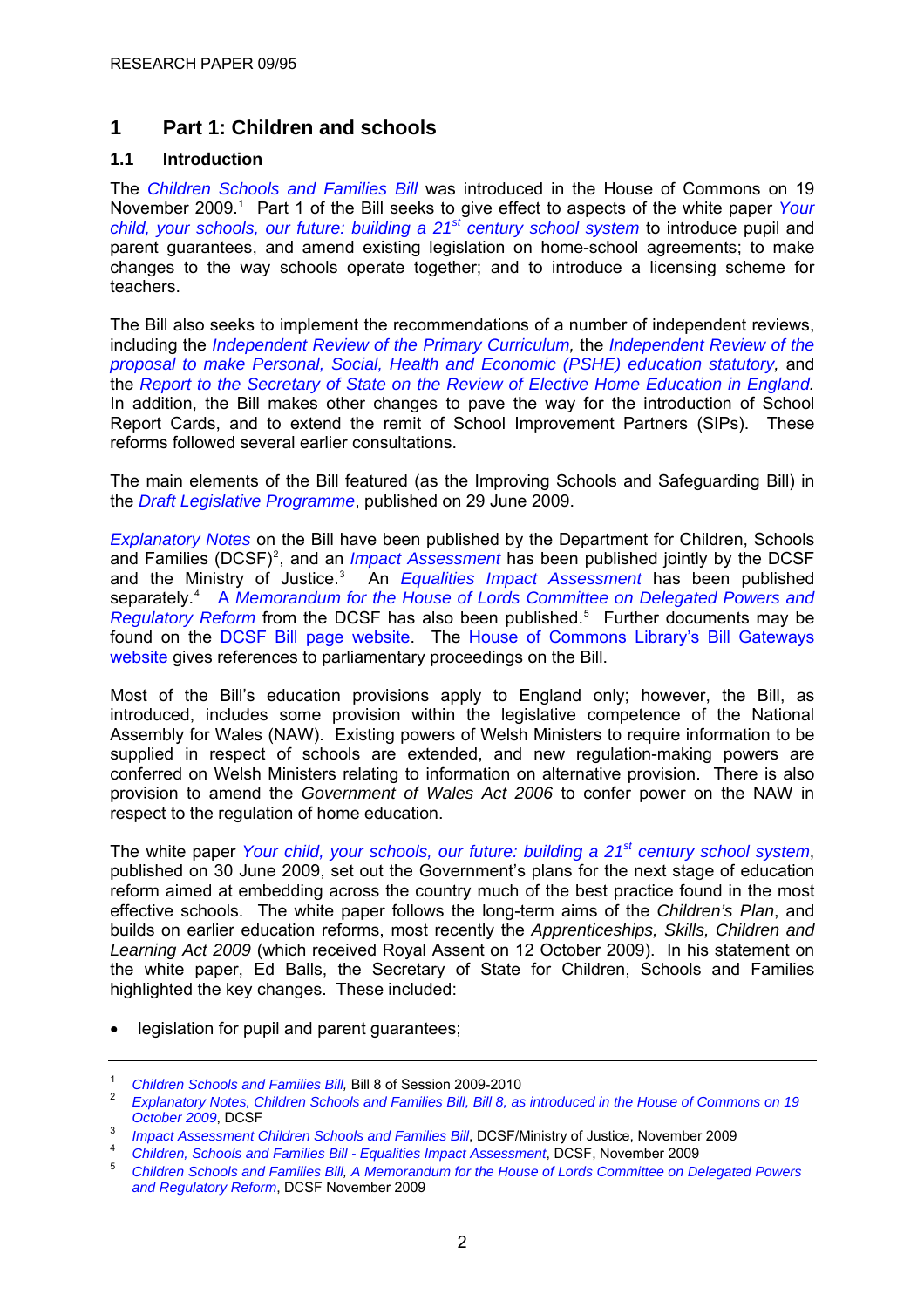- <span id="page-6-0"></span>• legislation to strengthen home-school agreements, so that all pupils and parents accept the school's rules;
- provisions for local authorities to survey parents about the choice of schools on offer to them;
- arrangements to accredit high-performing schools, colleges and universities to run chains of schools in not-for-profit accredited schools groups;
- new school report cards; and,
- a new licence to teach, similar to that used by other high-status professionals.<sup>[6](#page-6-0)</sup>

Responding to the statement, Michael Gove, Conservative Shadow Secretary of State for Children, Schools and Families said that there was nothing original in the white paper, and pointed to policies that had already been announced. He claimed that all the good ideas in the white paper were in fact Tory ideas.<sup>[7](#page-6-0)</sup>

David Laws, the Liberal Democrat Shadow Secretary of State for Children, Schools and Families welcomed the proposals for a licence to teach, and also the principle of the school report card 'provided that it is not diluted by a fuzzy focus on issues of partnership, which I think would detract from its ability to hold schools more effectively to account'. However, he expressed concern about moving from a system of targets to one of entitlements, and about how all the proposals will be funded.<sup>[8](#page-6-0)</sup>

An *[Analysis of Responses](http://www.dcsf.gov.uk/consultations/index.cfm?action=conResults&external=no&consultationId=1584&menu=1)* to the schools white paper and the linked consultation document on school report cards was published by the DCSF. $9$  The overview section of the report said that the vision of a 21st century schools system with the focus on providing a world-class education for every child was welcomed by the majority of respondents to the consultation, although some felt that there was insufficient detail on the practicalities of its implementation. Amongst other things, the report noted that the majority of respondents felt that the most effective way to enable schools to extend their role was by providing the necessary resources. It went on to state:

Funding, multi-agency working, leadership, recruitment and retention and cultural change were considered to be the main challenges to the children and young people's workforce in delivering the vision of the 21st century school. It was believed that these could be addressed by building the capacity of the workforce through the provision of adequate funding, improving training to equip staff for their wider role, making working in schools more attractive, reducing the level of interference from central government and engaging schools more in developing policy.<sup>[10](#page-6-0)</sup>

The Select Committee on Children, Schools and Families took evidence from Ministers on the white paper, during which the Secretary of State for Children, Schools and Families was asked what his vision was for the school system. He responded:

*Ed Balls:* I would say that, first of all, it is not good enough to have a school system in which some children excel; every child must have the chance to succeed, and that means really focusing on guarantees to children and the extra barriers that they sometimes face because they have a problem with learning, reading, stammering or whatever. We focus on every child's barriers to progress, and we are only satisfied

<sup>6</sup> [HC Deb 30 June 2009 cc165-7](http://www.publications.parliament.uk/pa/cm200809/cmhansrd/cm090630/debtext/90630-0004.htm#09063049000003)

<sup>7</sup> HC Deb 30 June 2009 cc167

[HC Deb 30 June 2009 cc170](http://www.publications.parliament.uk/pa/cm200809/cmhansrd/cm090630/debtext/90630-0004.htm#09063049000003)

<sup>9</sup> The *[Analysis of Responses](http://www.dcsf.gov.uk/consultations/index.cfm?action=conResults&external=no&consultationId=1584&menu=1)* report was based on the 389 responses received to the formal written consultation between 9 December 2008 and 3 March 2009. A breakdown of the respondents was given in the introduction to the report. 10 *[Analysis of Responses](http://www.dcsf.gov.uk/consultations/index.cfm?action=conResults&external=no&consultationId=1584&menu=1)*, overview section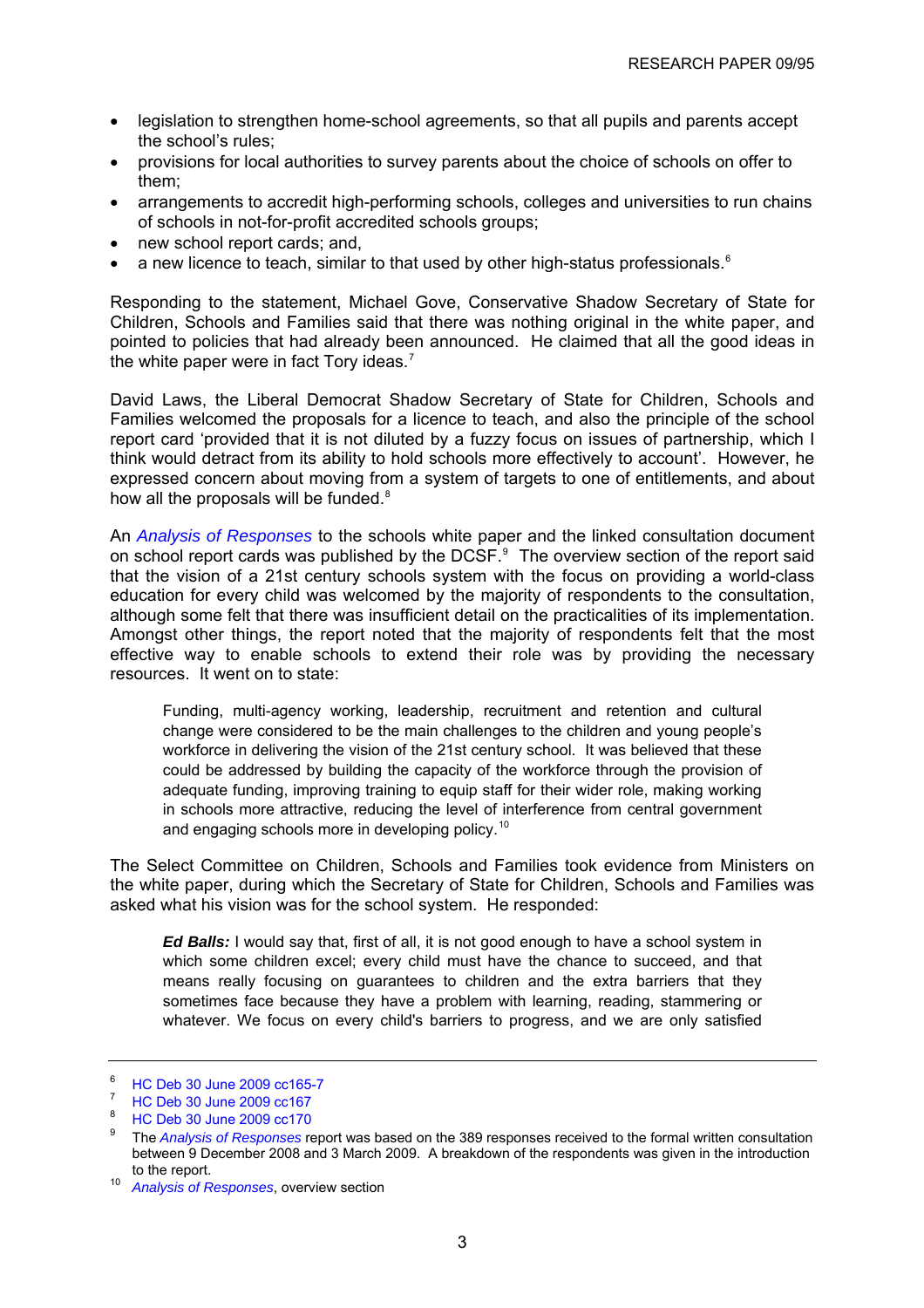<span id="page-7-0"></span>when every child succeeds. Secondly, you can only have a school system that delivers that if it is working with parents and the other experts in tackling those barriers. Thirdly, the leadership and drive for every child to succeed must come from schools themselves, and therefore the teachers and the head teachers will make the biggest difference in terms of success or failure. However, they cannot do it on their own, and therefore there will be increased collaboration between schools and within groups of schools—primary and secondary—to make sure that they can share their expertise and leadership, and spread their offer in terms of curricula. That will mean you can really deliver for every child, which is very hard for one school to do. Finally, I don't believe in a free market in relation to schools, so, in the end, where there is persistent underperformance in a local area, the local authority as the commissioner and, ultimately, the Secretary of State must have the ability to step in and say, "Look, this isn't good enough. These schools have got to get better. What are you going to do about it?" They should challenge the school and the local authority, so that in the end they are able to say, "We aren't going to put up with low expectations and poor performance in that school." I see my role—or our role—as setting the framework, supporting that local leadership and innovation, and only when necessary and as a last resort, stepping in when there is underperformance. I think that the alternative of having a more market-based schools system, where schools compete and you don't have proper support from children's services and it's the market that decides which schools succeed or fail, is a system that can only deliver excellence for some school children—probably a minority. In the 21st century, we should be about every child and not just a few.<sup>[11](#page-7-0)</sup>

Earlier in his evidence to the Committee, the Secretary of State responded to questions about funding the white paper proposals, and said that the reforms could be delivered provided there is a good budget settlement after 2010-11 and that efficiency savings can be made through school partnerships and collaboration:

*Ed Balls:* We think that the schools White Paper and the commitments here are funded right through until 2010-11. We didn't see the White Paper as making new or additional commitments that would require additions to budgets. We thought that it was a statement of what schools were doing and should be doing, and we wanted to make sure that this was understood by parents and pupils through the guarantees in the spending review. In a sense, going back to the discussion we had before, there is no doubt that in the next spending review it is going to be more challenging. For example, a big theme in the White Paper is partnership and schools collaborating. We think that that is primarily, or first, about making great leadership work across the school system in raising standards, but we also think that this is an area in which we will be able to make economies and release resources, and therefore continue to fund the front line. When I look at the pupil guarantee or the parents guarantee, I think that that is the front line, and we need to make sure that we are more efficient so that we can continue to deliver those guarantees. We think we can.

**Q8 Derek Twigg:** But is there any source of new money that you need to identify at this stage? I understand what you are saying. You think that it can all be found within existing budgets. That is assuming that existing budgets remain as they are and as forecast. How would it fare, for instance, based on cutting budgets pretty early, which some people are suggesting, as opposed to your approach?

*Ed Balls:* I think that after 2010-11 we can continue to deliver the White Paper and our front-line commitments, so long as we have a good budget settlement and can make these efficiency savings. If we were to cut the education budget after 2011, and in

<sup>11</sup> *[Children, Schools and Families Committee – Oral Evidence, 21 October 2009](http://www.publications.parliament.uk/pa/cm200809/cmselect/cmchilsch/116/09102104.htm)*, Answer to Question 41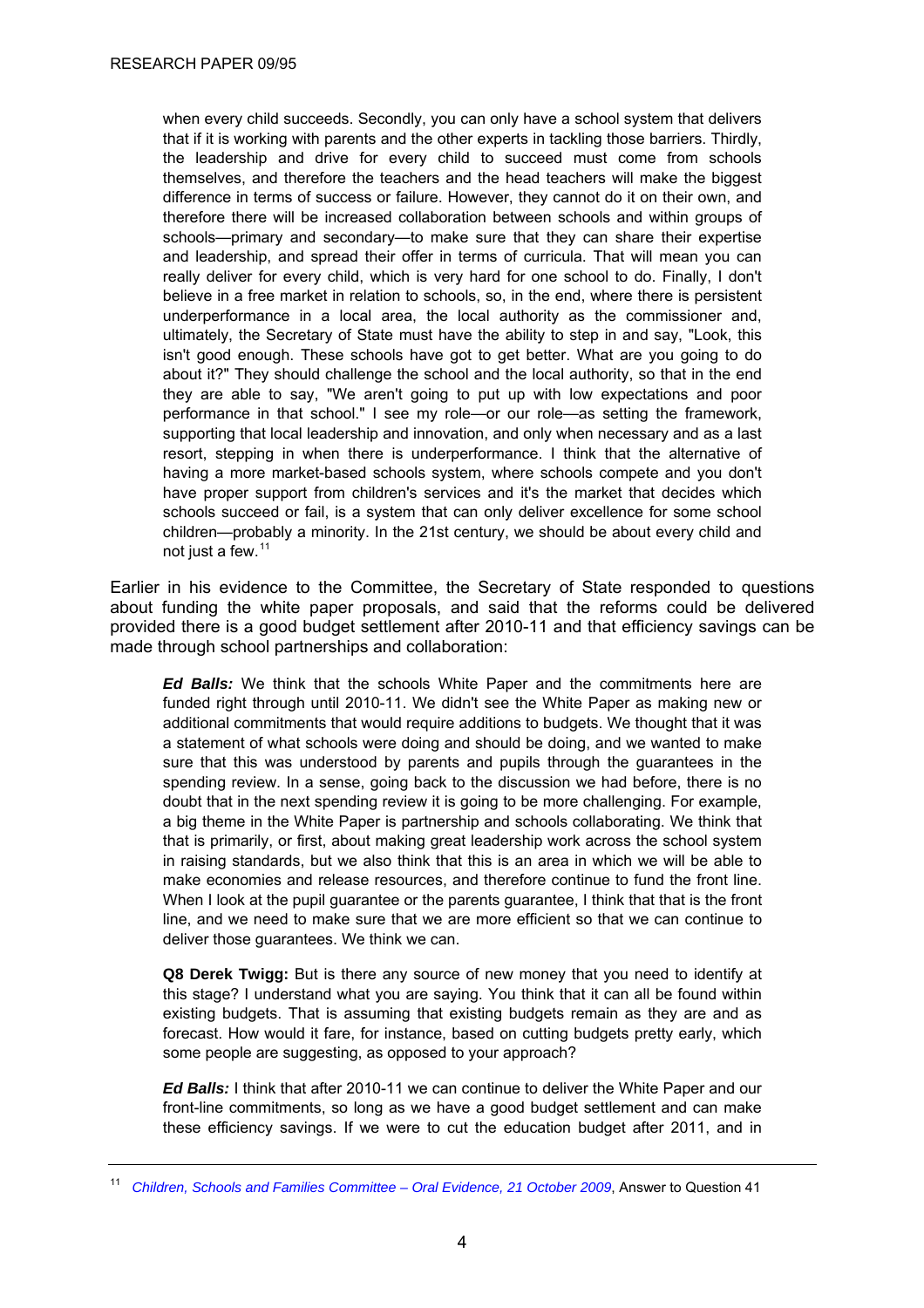<span id="page-8-0"></span>particular if we were to cut it in 2010-11, there is no way you could deliver this White Paper; you couldn't deliver these commitments. You would have to cut teacher numbers or one-to-one tuition. You couldn't deliver these guarantees if you were reducing the budget in 2010-11.<sup>[12](#page-8-0)</sup>

Speaking at the Specialist Schools and Academies Trust annual conference on 26 November 2009, the Secretary of State called for a new drive in schools and local authorities to invest public money effectively, while securing frontline services after 2011. To promote a debate about how efficiencies in the use of resources can be achieved the DCSF published a discussion document, *[Securing Our Future – Using Our Resources Well](http://publications.dcsf.gov.uk/eOrderingDownload/Securing-our-future.pdf)*. It sets out a number of broad areas which, in the Government's view, offer the greatest scope for savings, and gives examples of where schools can learn from the experiences of other schools and share best practice. Amongst other things, it highlights greater efficiency through the wider adoption of partnerships and shared services between schools, more effective use of external advice, and expert School Improvement Partners.

# **1.2 Pupil and Parent Guarantees**

#### *An overview and background*

The schools white paper described the Government's plans to introduce legislation for a pupil guarantee, setting out entitlements to personalised support for every child, matched by a parent guarantee to ensure that parents get what they need from the school system. Many aspects of the guarantees are existing duties or non statutory programmes that schools are following. The proposals include that:

- every pupil will go to a school where there is good behaviour, strong discipline, order and safety: new Home School Agreements will ensure that parents and pupils understand their roles in supporting behaviour policies;
- every pupil will go to a school where they are taught a broad, balanced and flexible curriculum including skills for learning and life: a new, more flexible primary curriculum will be introduced from 2011, alongside the new secondary curriculum introduced by 2010; and an entitlement to study a choice from any of the new Diplomas from age 14 by 2013;
- every pupil will go to a school where they are taught in a way that meets their needs, where their progress is regularly checked and where additional needs are spotted early and quickly addressed: every child has a personal tutor; every parent knows how their child is being supported in their areas of weakness and stretched to develop their talents, and receives real-time online reports about progress; there is one-to-one tuition for any child aged seven to eleven who is falling behind and not catching up; and one-to-one or small group tuition at the start of secondary school for all who are behind:
- every pupil will go to a school where they take part in sport and cultural activities: including access to 5 hours of PE and sport each week; a wide range of out-ofschool activities; and there is childcare available for every primary school pupil; and
- every pupil will go to a school that promotes their health and wellbeing: every school is a healthy school; every child receives personal, social, health and economic education (PSHE); and every child has the chance to express their views; they and their families are welcomed and valued.<sup>[13](#page-8-0)</sup>

<sup>12</sup> *[Children, Schools and Families Committee – Oral Evidence, 21 October 2009](http://www.publications.parliament.uk/pa/cm200809/cmselect/cmchilsch/116/09102102.htm)*

<sup>13</sup> *[Your child, your schools, our future: building a 21st century school system](http://publications.dcsf.gov.uk/default.aspx?PageFunction=productdetails&PageMode=publications&ProductId=Cm+7588)*, paragraph 2.3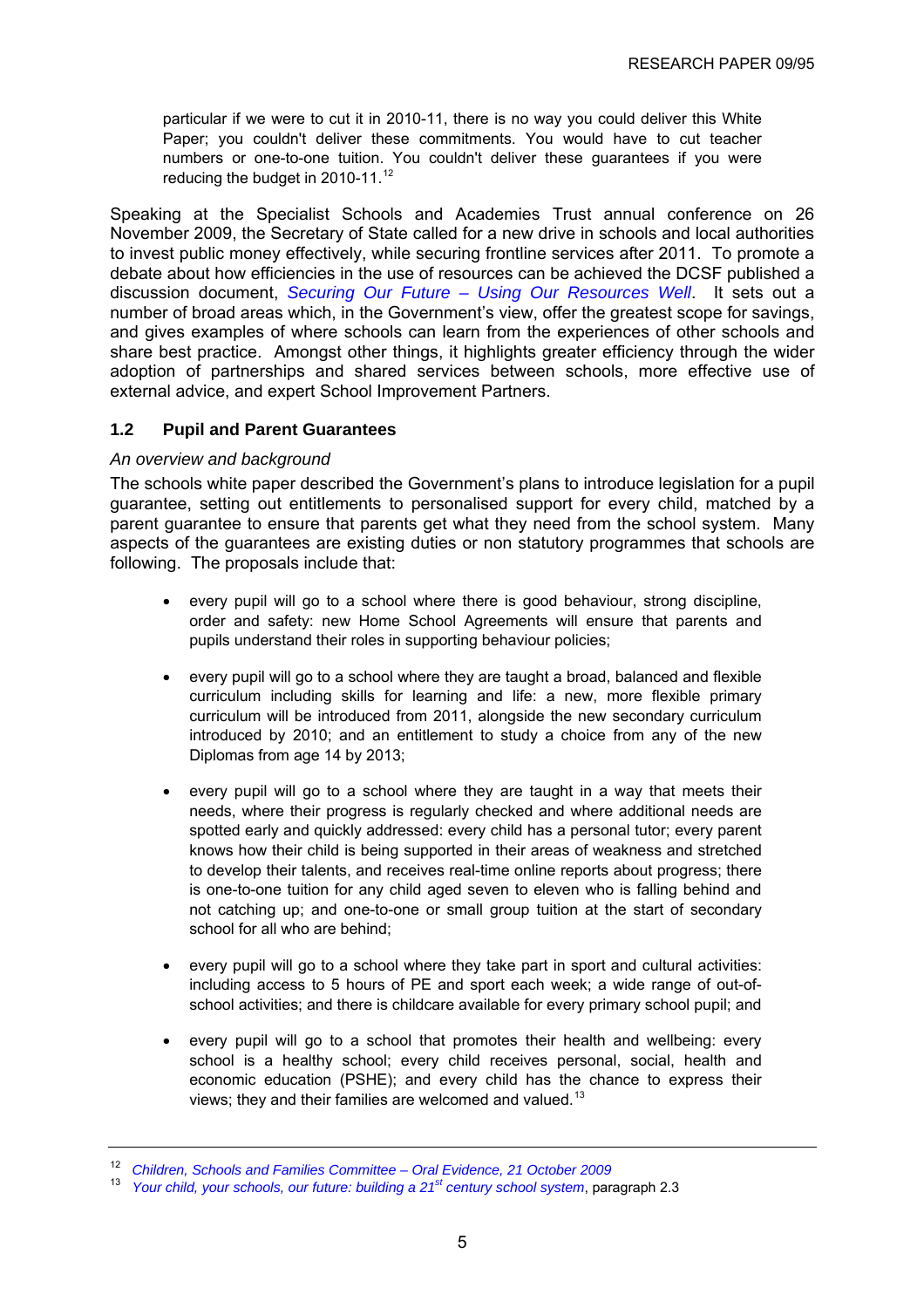<span id="page-9-0"></span>The aim of the parent guarantee will be to ensure that schools work with parents and carers as full partners in their child's learning and development, and to this end:

- every parent will have opportunities, information and support to exercise choice with and on behalf of their child:
- every parent will have a Home School Agreement outlining their rights and responsibilities for their child's schooling;
- every parent will have the opportunity, information and support they need to be involved and engaged in their child's learning and development; and
- every parent will have access to extended services including support and advice on parenting.[14](#page-9-0)

Annex A of the white paper sets out in detail what the new pupil guarantee will cover, and how it will build on existing provision; similarly, Annex B sets out in detail what the new parent guarantee will cover, and how it will be different from existing provision.

A central theme in the white paper is school partnerships and collaboration as it acknowledges that not all schools can individually offer everything covered by the guarantees.[15](#page-9-0)

As noted above, it is envisaged that the key elements of the pupil guarantee will include a personal tutor for every child; one-to-one tuition for any child aged seven to eleven who is falling behind and not catching up; and, one-to-one or small group tuition at the start of secondary school for pupils who are behind. A 'progress check' assessment in year 7 will be introduced, and the details relating to this will be consulted on.<sup>[16](#page-9-0)</sup> The Expert Group on Assessment recommended a number of measures to improve transition from primary to secondary school and to help children who had fallen behind to catch up, and the Government accepted these recommendations.

One-to-one tuition has already been piloted as part of the Making Good Progress programme in 450 primary and secondary schools in England. An independent evaluation of the pilots' first year carried out by PriceWaterhouseCooper, published in December 2008, found that short bursts of tailored, individual support, on top of effective whole-class teaching or small group support, resulted in improvements in English and Maths, and improvements in attitude, confidence and motivation in class.

In December 2008, Ministers announced funding to prepare for one-to-one tuition to be introduced nationally from September 2009. Ministers have said that it is for local authorities working with their schools to identify the pupils in each of the key stages who should benefit from the additional funding for one-to-one tuition, and that local authorities will be responsible for allocating funding to their schools to support these pupils. Once the pupils are identified for one-to-one tuition, they should receive 10 hours of additional support.<sup>[17](#page-9-0)</sup> Further details were given on 16 September 2009 in a DCSF press release, which said that the Secretary of State wanted to create 'an army of tutors from newly-qualified, existing, retired and part-time teachers'. Over 25,000 one-to-one tutors had registered with the Training and Development Agency (TDA) by September 2009; the overall aim is to recruit 100,000 by 2010/11.<sup>[18](#page-9-0)</sup>

<sup>14</sup> *ibid.*, paragraph 2.4<br><sup>15</sup> *ibid.*, paragraph 2.40<br><sup>16</sup> *ibid.*, paragraphs 2.21 to 2.23<br><sup>17</sup> [HC Deb 9 July 2009 c1016-7W](http://www.parliament.the-stationery-office.co.uk/pa/cm200809/cmhansrd/cm090709/text/90709w0023.htm)

<sup>&</sup>lt;sup>18</sup> DCSF Press Notice, *[Up to 300,000 pupils to get one-to-one tuition in English and maths this year](http://www.dcsf.gov.uk/pns/DisplayPN.cgi?pn_id=2009_0163)*, 16 September 2009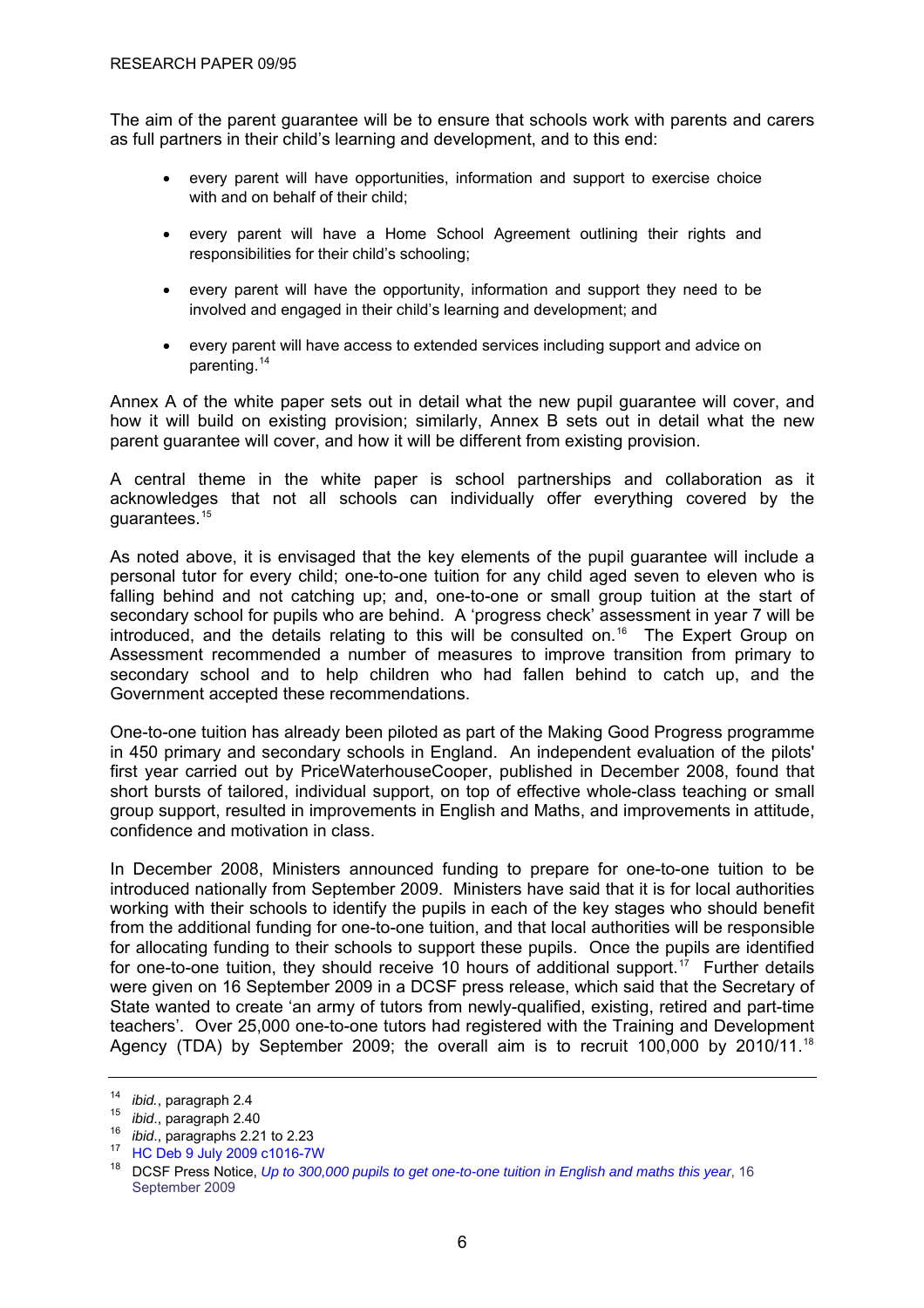<span id="page-10-0"></span>Information about the qualifications needed to become a one-to-one tutor, pay and conditions etc is provided on the TDA's national tutor recruitment campaign website.<sup>[19](#page-10-0)</sup>

In evidence to the Select Committee on Children, Schools and Families, Ed Balls explained the proposed assessment arrangements relating to pupils requiring extra tuition, and confirmed that the results will not be published:

**Q27 Annette Brooke:** I have a quick question. It's clearly very important to provide additional support for year 7 pupils who haven't achieved what we might regard as very important levels, but I understand that you're actually going to have some sample testing of their progress. Seeing that that will be sampling of a small number, why isn't sample testing appropriate for Key Stage 2?

*Ed Balls:* We are actually not quite doing that; we are doing a sample for Key Stage 3, but for year 7, we won't be sampling. We will be saying to schools that they must do, for every child who didn't make level 4 in English or maths, a test at the end of the year, having delivered that extra one-to-one tuition, in order to show that the child's made progress. What we won't be doing is expecting schools to publish that information or provide it to us. This isn't information for school accountability purposes. What they will be required to do is ensure that the child has done a test and that the information is provided to parents. This is much more about parents knowing their child has been catching up in year 7 and getting the extra support. It's not a sample. But it is not for accountability purposes, and therefore we won't be publishing it. I presume it will be teacher-assessed with some moderation.<sup>[20](#page-10-0)</sup>

In relation to access to PE and sport, by 2011 the Government wants five hours of PE and sport to be offered to all 5 to 16 year olds and three hours to all 16 to 19 year olds.<sup>[21](#page-10-0)</sup> The *[2008/09 PE and School Sport Survey](http://www.teachernet.gov.uk/docbank/index.cfm?id=14380)* found that 50% of pupils in years 1 to 13 (pupils in compulsory education and in sixth form education) participated in at least three hours of PE and out-of-hours school sport.<sup>[22](#page-10-0)</sup>

#### *Initial reaction to the proposals*

The commitment to ensuring minimum standards of provision for all children and parents was welcomed $^{23}$  $^{23}$  $^{23}$ ; however, commentators questioned how the guarantees would be enforced, and stressed that delivery of the 'entitlements', particularly extra tuition, sport provision and out-of-school activities, would depend upon adequate funding and recruiting sufficient tutors.[24](#page-10-0) In the case of sport, it was pointed out that the entitlement would also depend upon finding the time to fit it into an already 'over prescribed curriculum'.[25](#page-10-0)

There was also concern about whether creating legal entitlements could result in litigation rather than co-operation between schools and parents.<sup>[26](#page-10-0)</sup>

<sup>19</sup> <http://www.tda.gov.uk/teachers/onetoonetuition.aspx>

<sup>20</sup> *[Children, Schools and Families Committee – Oral Evidence, 21 October 2009](http://www.publications.parliament.uk/pa/cm200809/cmselect/cmchilsch/116/09102102.htm)*

<sup>&</sup>lt;sup>21</sup> e.g. see HC Deb 13 May 2009 cc 845-6W<br><sup>22</sup> 2008/09 PE and School Sport Survey, Research Report DCSF-RR168, October 2009

<sup>&</sup>lt;sup>23</sup> e.g. [Response to the white paper from the Association of Directors of Children's Services, 10 July 2009](http://www.adcs.org.uk/Downloads/Consultation%20responses/060709-ADCS-response-to-WP-Yr-child-yr-school-our-future.pdf); *[Edexcel comments on the white paper](http://www.edexcel.com/Policies/Documents/Schools%20white%20paper%20June%2009.pdf)*

<sup>24</sup> e.g. *[National Association of Head Teachers, Education White Paper 2009 – Curate's Egg or unfinished](http://www.naht.org.uk/welcome/resources/key-topics/government-policy/education-white-paper-2009/)  [Symphony?](http://www.naht.org.uk/welcome/resources/key-topics/government-policy/education-white-paper-2009/)*; *[Comments made by the chair of the National Primary Heads, 7 September 2009](http://www.primaryheads.org.uk/)*; *[Voice Press](http://www.voicetheunion.org.uk/index.cfm/page/_sections.contentdetail.cfm/navid/11/parentid/0/id/1570)  [Release on the Education White Paper, 30 June 2009](http://www.voicetheunion.org.uk/index.cfm/page/_sections.contentdetail.cfm/navid/11/parentid/0/id/1570)*

<sup>25</sup> *[NUT Press Release on 21st Century Schools White Paper, 30 June 2009](http://www.teachers.org.uk/story.php?id=4770)*

<sup>26</sup> e.g. *[ATL Press Release, Education White Paper is a mixed bag 30 June 2009](http://www.atl.org.uk/media-office/media-archive/Education-White-Paper-is-a-mixed-bag.asp)*; *[NUT Press Release on 21st](http://www.teachers.org.uk/story.php?id=4770) [Century Schools White Paper, 30 June 2009](http://www.teachers.org.uk/story.php?id=4770)*; *[NASUWT comments on 21st Century Schools White Paper, 30](http://www.nasuwt.org.uk/Whatsnew/NASUWTNews/PressReleases/NASUWTCommentsOn21stCenturySchoolsWhitePaper/NASUWT_004468)  [June 2009](http://www.nasuwt.org.uk/Whatsnew/NASUWTNews/PressReleases/NASUWTCommentsOn21stCenturySchoolsWhitePaper/NASUWT_004468)*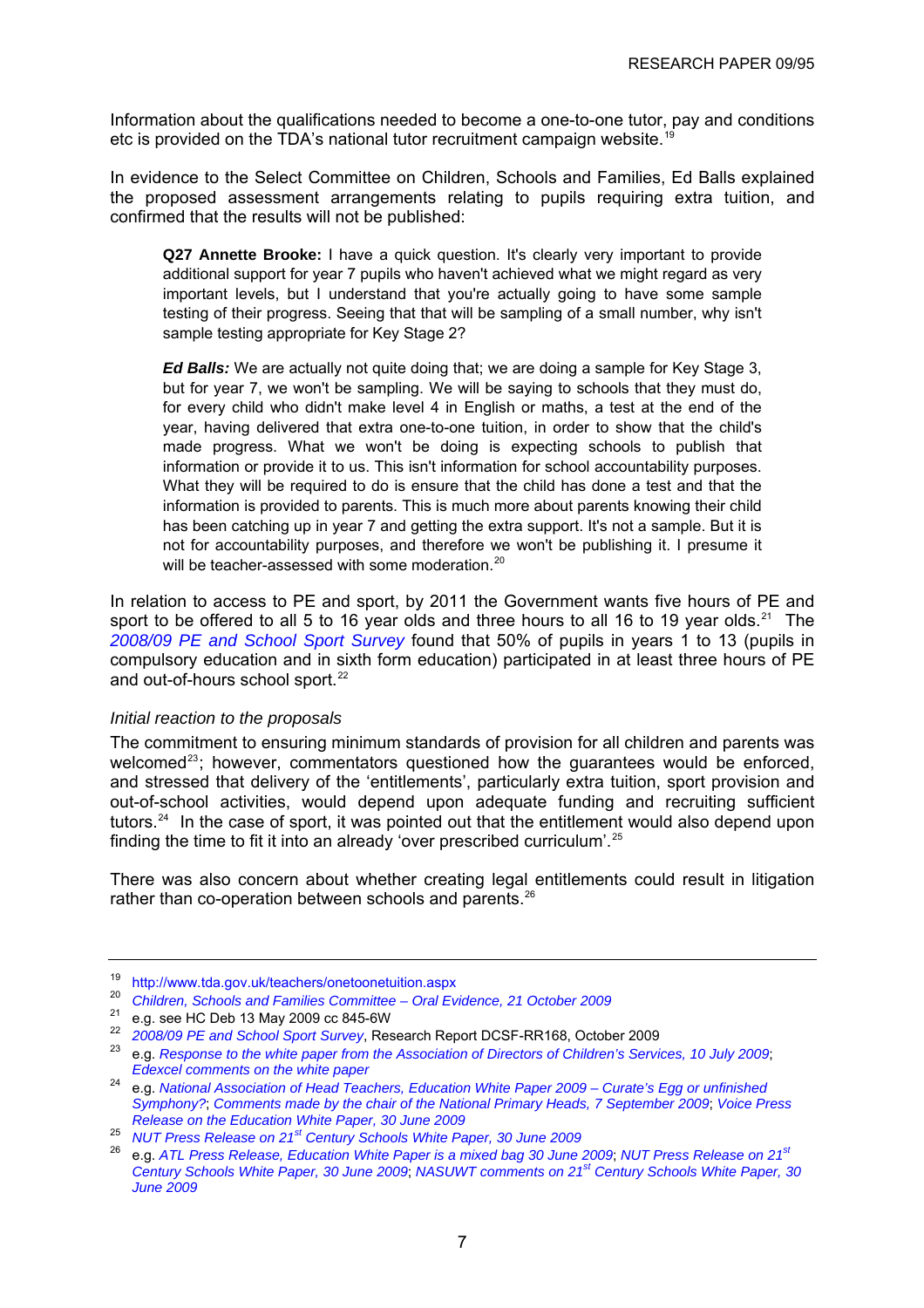<span id="page-11-0"></span>Some commentators wanted more attention to be placed on how pupils can play an active role in their own learning and in shaping and evaluating what they receive.<sup>[27](#page-11-0)</sup>

Questions were asked about how specific aspects of the proposals would work in practice, for example: what the role of the local authority would be – whether it would need to support a school's application in relation to parenting contacts and parenting orders in relation to Home School Agreements or whether it would act with neutrality. In addition the question was raised of what information teachers will need to ensure parents have access to on an on-going, up-to-date basis.<sup>[28](#page-11-0)</sup>

The General Teaching Council for England (GTC) supported the principle of having a personal tutor (i.e. a named teacher) who will maintain an overview of each child's progress and well-being, and with whom parents can liaise; however, it called for more detail on the skills and resources that would be required for this role. The GTC also welcomed the proposal for extra support for pupils with additional learning needs but wanted teachers to have flexibility in the deployment of resources using their professional judgement. Both the personal tutor and extra tuition initiatives, in the GTC's view, will need to be evaluated to ascertain their impact and to assess which models adopted by schools prove most effective.<sup>[29](#page-11-0)</sup>

In the debate on the Address, Michael Gove, Conservative Shadow Secretary of State for Children, Schools and Families and David Laws, Liberal Democrat Shadow Secretary of State for Children, Schools and Families questioned how meaningful the guarantees will be. Mr Laws also raised the question of the potential bureaucracy involved in some aspects of the quarantees, particularly the Home-School Agreements.<sup>[30](#page-11-0)</sup>

# *The Bill's provisions*

**Clause 1** introduces the new pupil and parent guarantees. It provides for the Secretary of State to issue documents which will set out what pupils and their parents can expect from their school (i.e. the pupil and parent guarantees). The guarantees may impose mandatory requirements on local authorities, governing bodies, other proprietors, and head teachers in England; and may include guidelines setting out aims, objectives and other matters. The Secretary of State may revise the documents from time to time. It is not considered appropriate to set out the detailed guarantees on the face of the Bill because of their breadth; however, clause 1(3) states that the guarantees must be framed with a view to realising the 'pupil and parent ambitions', which are set out in clause 1(4) and (5) respectively:

(4)The pupil ambitions are:

(a) for all pupils to go to schools where there is good behaviour, strong discipline, order and safety;

(b) for all pupils to go to schools where they are taught a broad, balanced and flexible curriculum and where they acquire skills for learning and life;

(c) for all pupils to go to schools where they are taught in ways that meet their needs, where their progress is regularly checked and where particular needs are identified early and quickly addressed;

<sup>27</sup> e.g. *[Response to the white paper from the General Teaching Council for England \(GTC\), September 2009,](http://www.gtce.org.uk/documents/publicationpdfs/dcsf_c21schools0909.pdf)* 

<sup>&</sup>lt;sup>28</sup> *Local Government Association (LGA) briefing on the white paper[,](http://www.gtce.org.uk/documents/publicationpdfs/dcsf_c21schools0909.pdf) 30 June 2009* 

<sup>29</sup> *[Response to the white paper from the General Teaching Council for England \(GTC\), September 2009,](http://www.gtce.org.uk/documents/publicationpdfs/dcsf_c21schools0909.pdf)* 

<sup>&</sup>lt;sup>30</sup> HC Deb 19 November 2009[,](http://www.gtce.org.uk/documents/publicationpdfs/dcsf_c21schools0909.pdf) e.g. c145, cc 178-180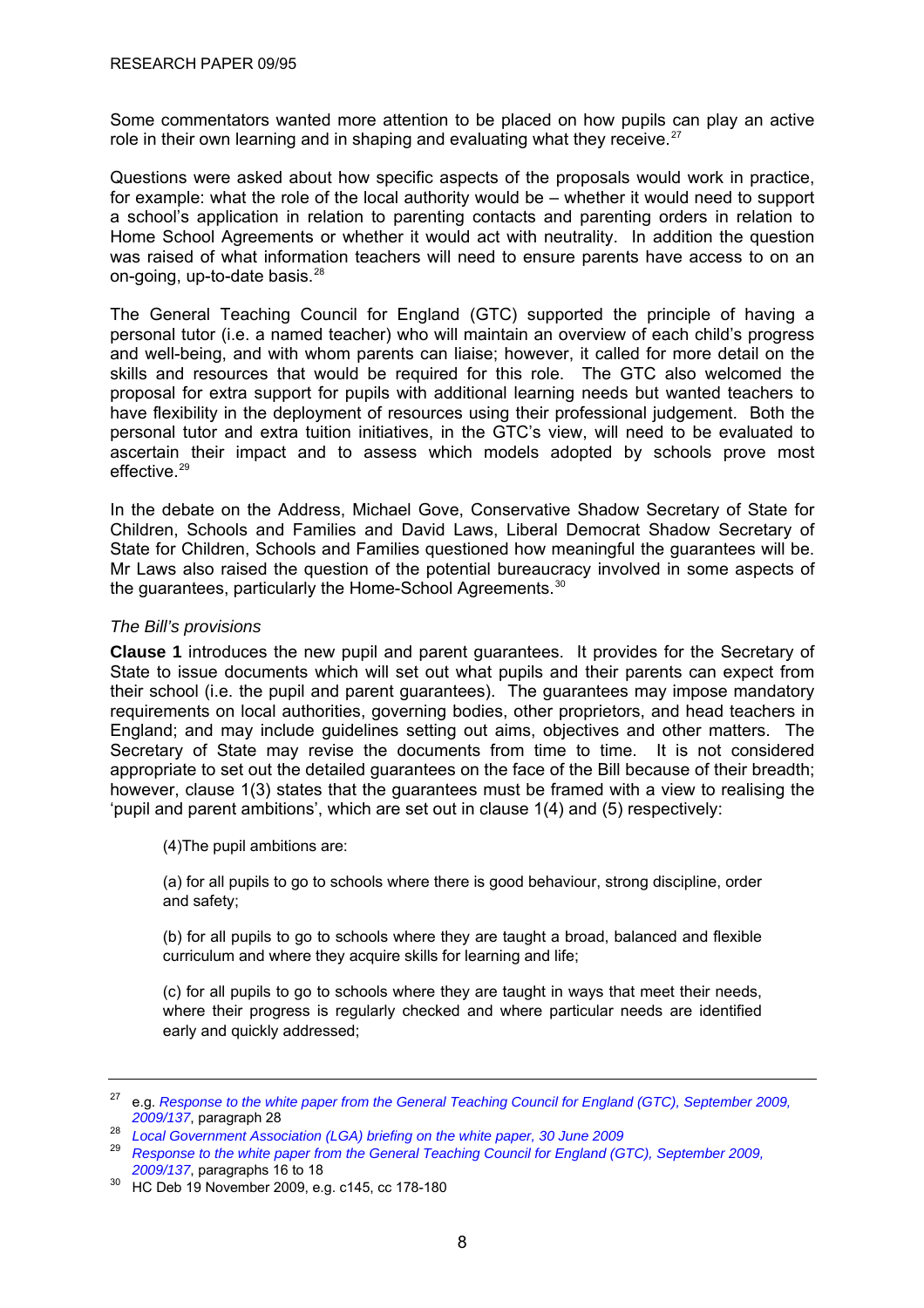<span id="page-12-0"></span>(d) for all pupils to go to schools where they take part in sporting and cultural activities;

(e) for all pupils to go to schools where their health and well-being are promoted, where they are able to express their views and where both they and their families are welcomed and valued.

(5) The parent ambitions are:

(a) for all parents to have opportunities to exercise choice with and on behalf of their children, and to have the information and support they need to help them do so;

(b) for there to be, for all parents, home-school agreements outlining their responsibilities, and those of the school, for their children's schooling;

(c) for all parents to have opportunities to be engaged in their children's learning and development, and to have the information and support they need to help them do so;

(d) for all parents to have access to a variety of activities, facilities and services, including support and advice with regard to parenting.

The guarantees may make different provision for schools or pupils of different descriptions (clause 1(7)). The *[Explanatory Notes](http://www.publications.parliament.uk/pa/cm200910/cmbills/008/en/10008x--.htm#end)* point out that this means that the provisions in the guarantees may differ for children of different ages (e.g. primary or secondary) or for children with SEN statements.

Clause 1(8) sets out the schools to which the provisions will apply (i.e. community, foundation and voluntary schools in England; community and foundation special schools in England; local authority maintained nursery schools (but not special schools) in England, subject to the extent to which the Secretary of State thinks appropriate; and academies, city technology colleges and city colleges for the technology of the arts. The Secretary of State is empowered to make an order which amends the schools to which the guarantees apply and the bodies upon whom duties can be placed. This power is subject to the affirmative resolution procedure.

The procedure for issuing and revising guarantees is set out in **clause 2**. The Secretary of State must prepare a draft of the guarantee, and then consult on that draft. A draft must be laid before both Houses of Parliament, and approved by a resolution of both Houses.

#### *How guarantees can be can enforced*

It is intended that parents will be able to enforce the guarantees by making a complaint initially to the head teacher, the school governing body or local authority, as appropriate; and if this does not resolve the problem by complaining to the Local Government Ombudsman (LGO) under the new school complaints procedure provided for in the *Apprenticeships, Children, Skills and Learning Act 2009*. [31](#page-12-0)

**Clause 3** makes the necessary legislative provision as to who can make a complaint in respect of a failure to act in accordance with the guarantees, and under what circumstances. Changes are made to the Secretary of State's direction-making powers contained in sections 496, 497 and 497A of the *Education Act 1996* so that the Secretary of State could not give a direction to a local authority on the basis of a breach of a guarantee unless a complaint had been made to the Ombudsman and disposed of by him or her; or the circumstances are such that the Secretary of State considers it appropriate to give a direction without such a complaint being made and disposed of.

<sup>31</sup> DCSF Press Release, *[Your child, Your schools, our future: building a 21st century schools system](http://www.dcsf.gov.uk/pns/DisplayPN.cgi?pn_id=2009_0116)*, 30 June 2009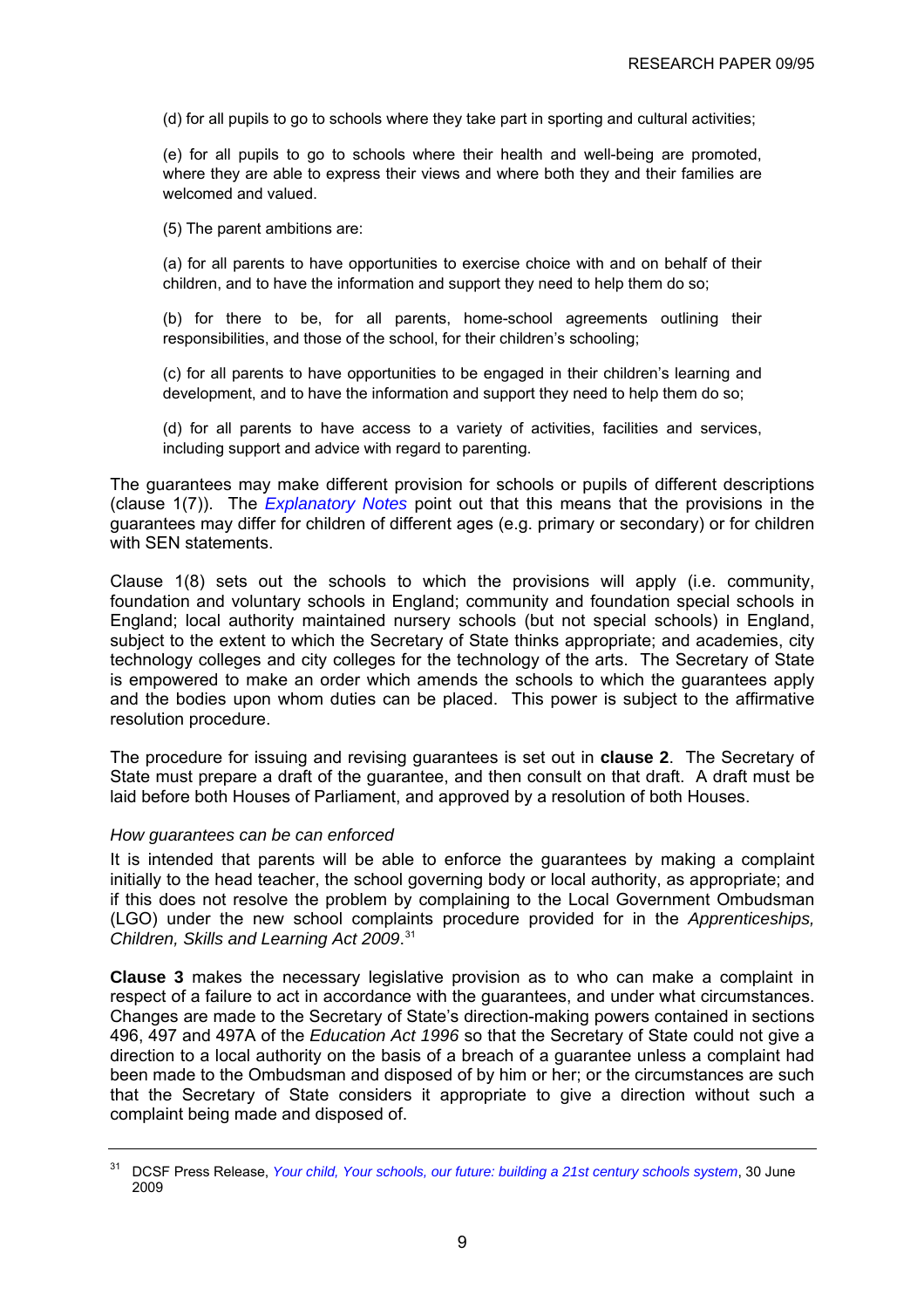<span id="page-13-0"></span>In evidence given to the Select Committee on Children, Schools and Families, Ed Balls explained how the guarantees would be enforced without recourse to courts:

**Paul Holmes:—** said that the guarantee was welcome, but that it has to be watertight and clear otherwise there will be a lot of vexatious legal processes going on. How do you respond to those two different views?

*Ed Balls:* If you make a guarantee, it has to be able to be enforced. As I said to Mr Twigg, for many schools that will be straightforward because they are doing it already. For some schools, it will be challenging, but I think that it is right to keep challenging the system, so I will not shy away from doing that. If, for example, a parent thinks that the behaviour contract is not being enforced; that they have not got a written statement of what their child is getting if they are gifted or talented; that in year 7, their child has not been given the extra 10 hours a week one-to-one or small group tuition that they should have had if they did not make level 4, and they are getting that year 7 catch-up testing; or that one of the other deliverables in the guarantee has not been enforced, you want them, in the first instance, to have a conversation with the personal tutor and then to speak to the head teacher. In the large majority of cases, the school will have its own procedure or formal process for making a complaint, if the complaint is not being heard by the head teacher. Obviously, in the vast majority of cases, John Dunford and his members will hopefully have sorted out the issue. However, if it has not been sorted out, there has to be a next step. The next step will be that every parent will have the right to go independently to the local government ombudsman to set out why, in their judgement, the school or the local authority is not delivering the guarantee. The local government ombudsman does not have the power to make a school do so, although we know the way in which the local government ombudsman works. The publishing of its report is, even of itself, quite a powerful statement, and that, in many cases, sorts things out. I know that John Dunford will think that the local government ombudsman's report is a sledgehammer and he would have liked to have cracked the nut at an earlier stage. So there will be a small number of cases. When it happens, a school should do it. If a school ignores the local government ombudsman and does not deliver the guarantee, I have statutory intervention powers. Obviously, they can go even further than that. Unless you have that backstop, you cannot really say that it is an enforced guarantee. John Dunford is right. In the vast majority of cases, parents and teachers will have wanted to sort this out at a much earlier stage. $32$ 

The Secretary of State stressed that parents would only go down a legal route if they went for judicial review.<sup>[33](#page-13-0)</sup>

#### *Costs*

The *[Impact Assessment](http://publications.dcsf.gov.uk/eOrderingDownload/CSF-Bill_Impact-Assessment.pdf)* notes that funding is available in school budgets to fulfil the guarantees, and that schools already have flexibility in the use of their budgets with further measures in this Bill to relax the use of school budgets. However, schools will be expected to use existing resources more efficiently, working in partnership to deliver the guarantees:

Schools are in the second year of a three year settlement which gives them nationally a per pupil increase of 13.1 per cent over the three years, on top of unprecedented increases over the last ten years. We are now moving to a period where such increases are no longer assured, so we expect schools to be working in partnership to use existing resources in a more effective and efficient way –bringing together funding and resources from different partners to deliver the Guarantees to all children across different schools. By bringing services together and identifying potential problems

<sup>&</sup>lt;sup>32</sup> Children, Schools and Families Committee – Oral Evidence, 21 October 2009 Questions 14 and 15<br><sup>33</sup> *ibid.*, Question 15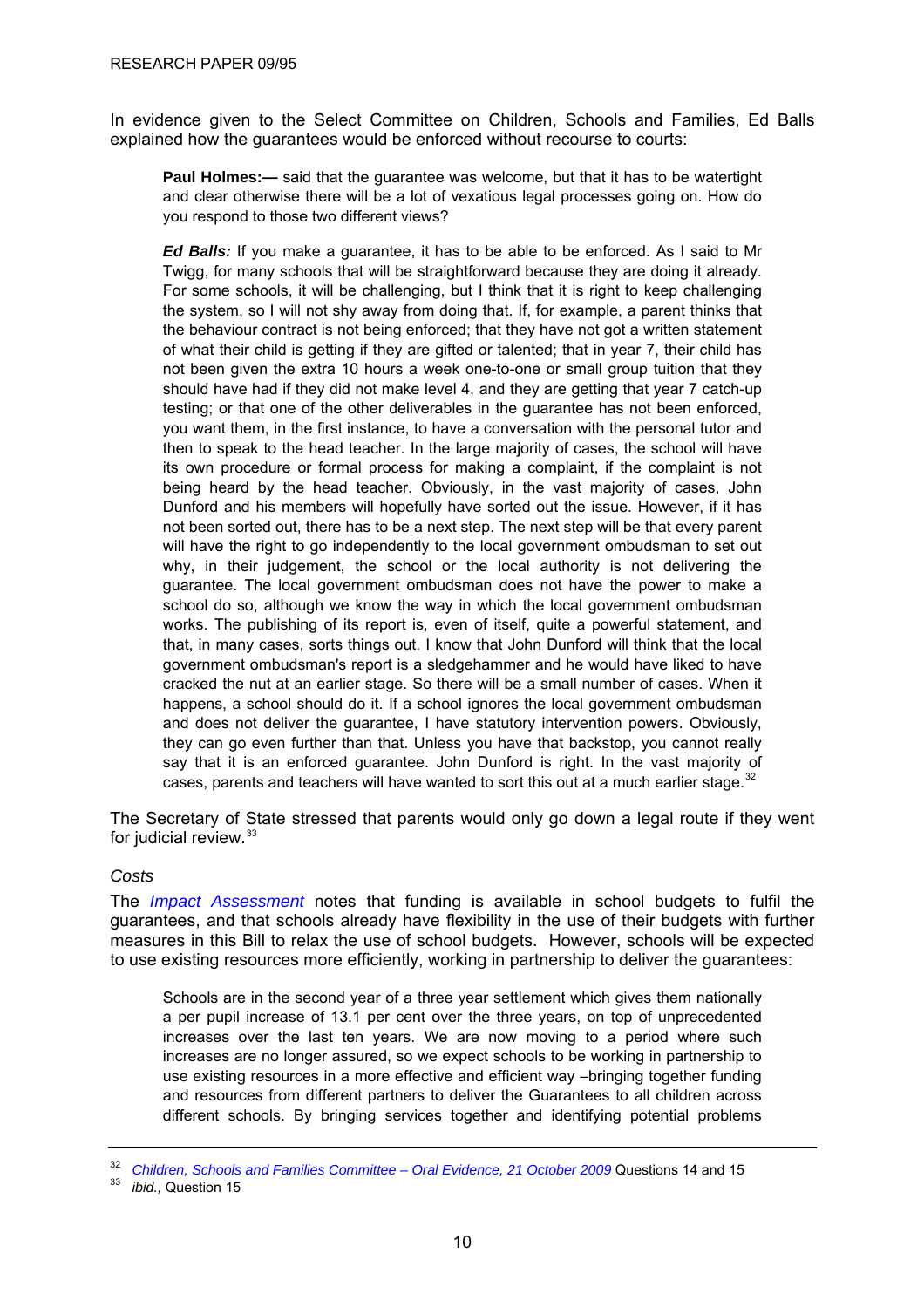<span id="page-14-0"></span>early, children will benefit from interventions (where they are necessary) and schools and services will save money in the long run.<sup>[34](#page-14-0)</sup>

There may be additional costs due to the administration of an increased number of complaints. The *[Impact Assessment](http://publications.dcsf.gov.uk/eOrderingDownload/CSF-Bill_Impact-Assessment.pdf)* states that unit costs and volumes for the pupil and parent guarantee redress system are currently under discussion with the LGO. The final cost of redress for the guarantees is not yet known, but the DCSF will publish an Impact Assessment when it issues the guarantee documents for consultation, and this will contain developed costings. There may also be costs incurred to raise awareness of the quarantees. $35$ 

# **1.3 Home School Agreements**

#### *Background*

At the heart of the statutory guarantees will be the Home School Agreement. At present all schools have a Home School Agreement but not all parents sign one.

Under the last Conservative Administration's *Education Act 1997* provision was made to allow schools to set out the terms and conditions of a home-school partnership document, and to make it a condition for admission to the school that the child's parent signs a parental declaration accepting the parental responsibilities specified in the partnership document. At the time, there was general support for improving home-school links and creating homeschool partnerships. However, there were strong differences of opinion about linking such partnership documents with school admissions, and about the possible contents of such agreements. Following the change of government in 1997, the then DfEE wrote to LEAs, school governing bodies of maintained schools and others informing them that the new Labour Government had decided not to commence the provisions relating to home-school partnership documents, and intended to repeal and replace the provisions. Accordingly the *School Standards and Framework Act 1998* made it a statutory requirement for all schools to have written Home School Agreements; however, school admission authorities were prohibited from using such agreements as part of their admission arrangements.

The current statutory provisions on Home School Agreements are contained in sections 110 and 111 of the *School Standards and Framework Act 1998*, which provides that:

- All maintained schools, city technology colleges and city colleges for the technology of the arts adopt a home-school agreement and associated parental declaration
- A home-school agreement is a statement explaining: the school's aims and values; the school's responsibilities towards its pupils who are of compulsory school age; the responsibilities of the pupil's parents; and what the school expects of its pupils
- Before adopting or revising the home-school agreement, the governing body must consult all registered parents of pupils at the school who are of compulsory school age
- The governing body must take reasonable steps to ensure that all registered parents of pupils of compulsory school age sign the parental declaration to indicate that they understand and accept the contents of the agreement

<sup>34</sup>*Impact Assessment*[,](http://publications.dcsf.gov.uk/eOrderingDownload/CSF-Bill_Impact-Assessment.pdf) p6 35 *ibid*.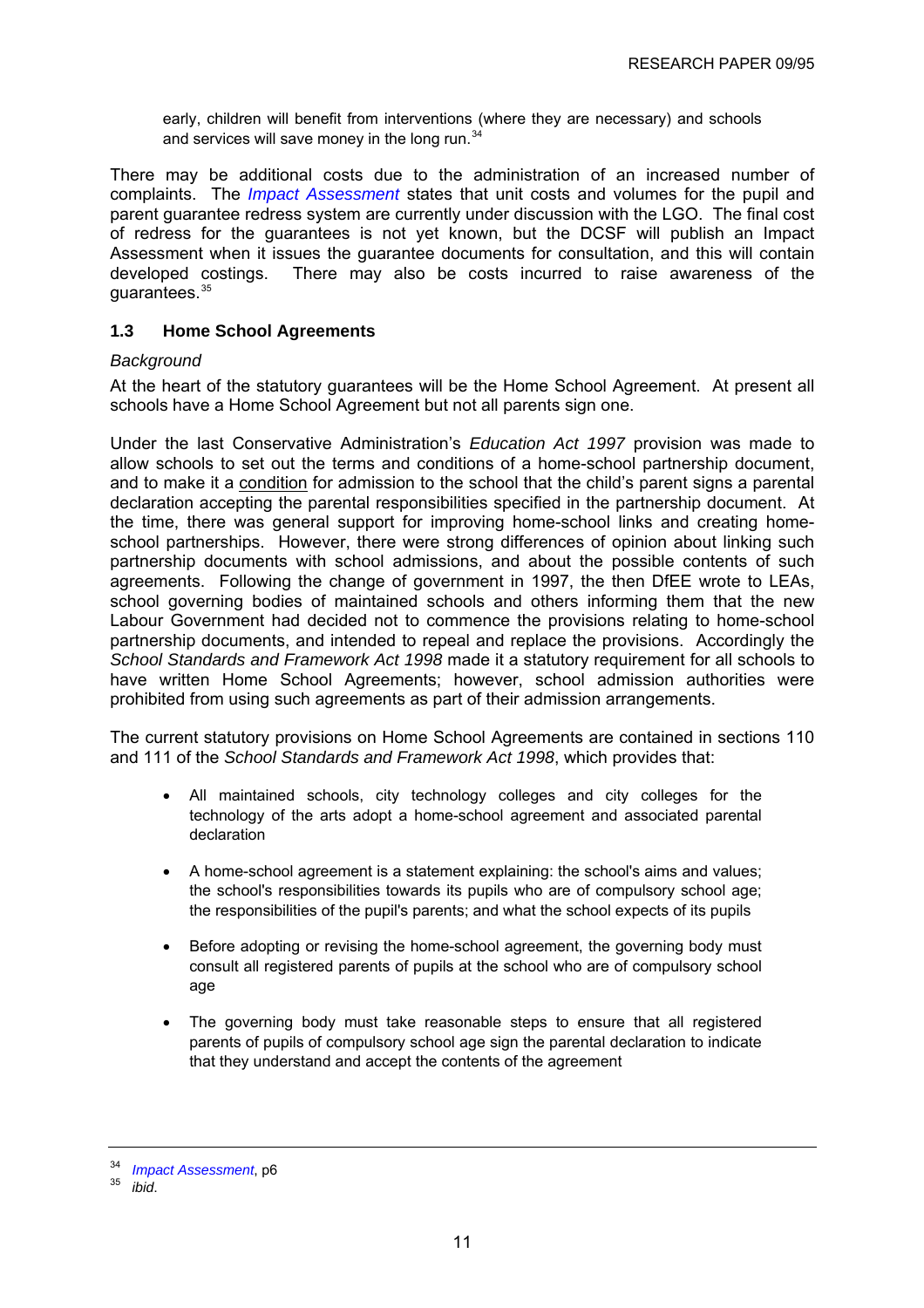- <span id="page-15-0"></span>• The governing body is not required to seek the signature of a parent where they consider that there are special circumstances relating to the parent or pupil in question that would make it inappropriate to do so
- The governing body may also invite any pupil, whom they consider to have a sufficient understanding of the home-school agreement as it relates to him or her, to sign the parental declaration as an indication that he or she acknowledges and accepts the school's expectations of its pupils
- The governing body must review the agreement from time to time
- In carrying out their responsibilities in relation to home-school agreements, governing bodies must have regard to any [guidance](http://www.standards.dfes.gov.uk/parentalinvolvement/hsa/hsa_guidance/) issued by the Secretary of **State**
- The Secretary of State may prohibit the inclusion of certain forms of words, or words which have a particular effect in home-school agreements or parental declarations
- Breaches of the terms of the agreement will not be actionable through the courts
- A child must not be excluded from school, nor should a child and/or his or her parents suffer any other adverse consequences on account of his or her parents' failure or refusal to sign the parental declaration
- The governing body or the LEA, where it is the admissions authority for the school, must not:
- invite a parent or child to sign the parental declaration before the child has been admitted to the school
- make the signing of the parental declaration a condition of the child's admission to the school
- base a decision as to whether to admit a child to the school on whether his or her parents are or are not likely to sign the parental declaration  $36$

Further information is contained in the *[Secretary of State's Guidance.](http://www.standards.dfes.gov.uk/parentalinvolvement/hsa/hsa_guidance/hsa_guidance_should/) [37](#page-15-0)*

# *Proposed new Home School Agreements*

The Government believes that at present Home Schools Agreements are largely ineffective, 'a bureaucratic process with few real benefits.'[38](#page-15-0) Instead of the existing generic agreements, the Government wants to increase their 'personalisation', and strengthen them so that all parents and pupils understand their responsibilities and support good behaviour. The new Home Schools Agreements are to be closely aligned to behavioural support, and failure to sign or comply with an agreement will be considered grounds for a behavioural parenting order.

The school white paper said that it would be wrong to make signing a Home School Agreement a condition for school admission; however, when parents are applying for school places they will receive each school's behaviour policy as it appears in the Home School

<sup>&</sup>lt;sup>36</sup> [DCSF website on Home Schools Agreement:](http://www.standards.dfes.gov.uk/parentalinvolvement/hsa/hsa_law/?version=1)

[http://www.standards.dfes.gov.uk/parentalinvolvement/hsa/hsa\\_law/?version=1](http://www.standards.dfes.gov.uk/parentalinvolvement/hsa/hsa_law/?version=1)

<sup>37</sup> [http://www.standards.dfes.gov.uk/parentalinvolvement/hsa/hsa\\_guidance/](http://www.standards.dfes.gov.uk/parentalinvolvement/hsa/hsa_guidance/)

<sup>38</sup> *[Impact Assessment](http://publications.dcsf.gov.uk/eOrderingDownload/CSF-Bill_Impact-Assessment.pdf)*, p8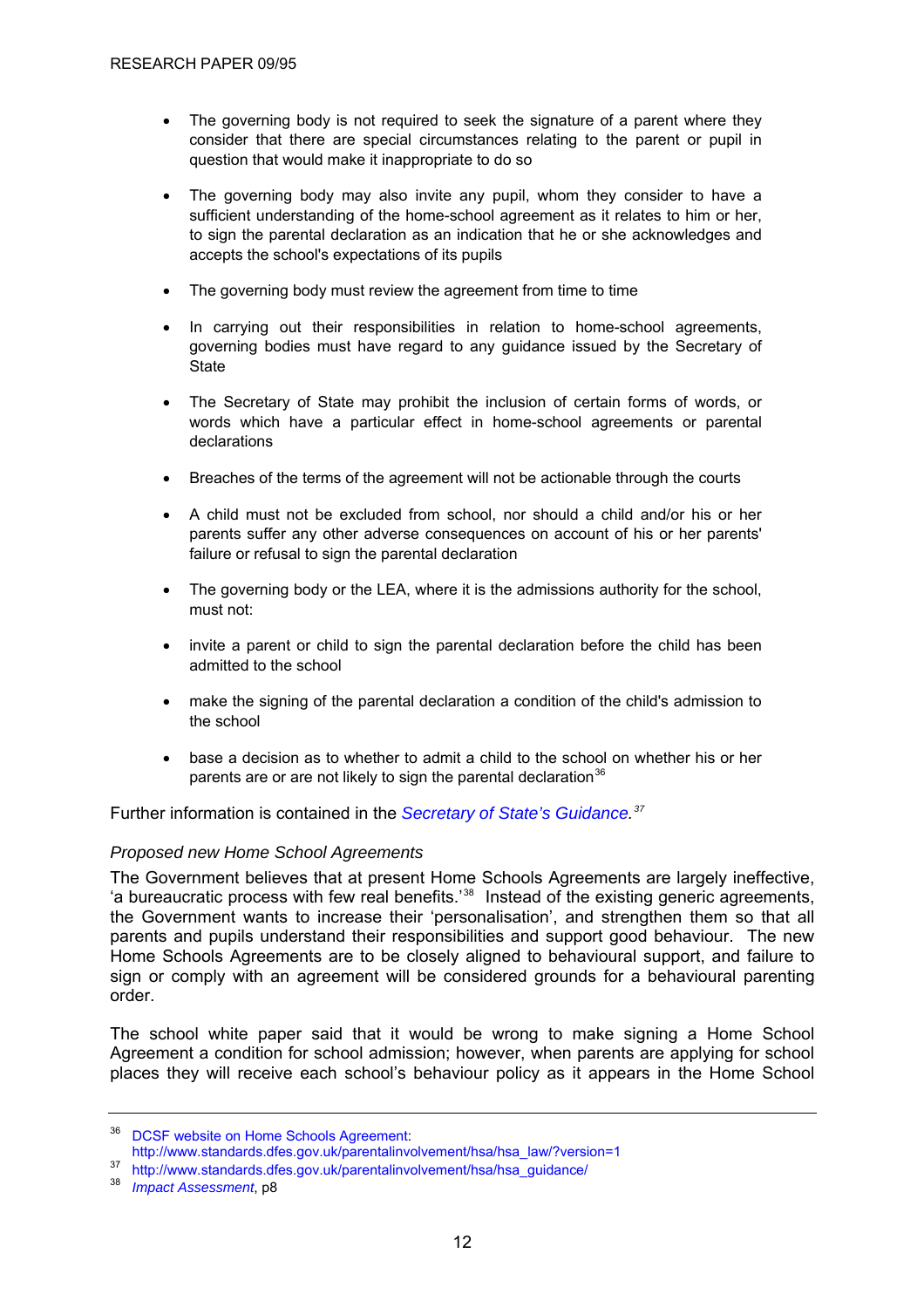<span id="page-16-0"></span>Agreement, and once the child is in the school the parents will be expected to sign the agreement each year and support the school's behaviour policy. Failure to do so could be used by schools in any application to the courts for parenting contracts and parenting orders:

It would be wrong to make signing the Home School Agreement a condition of admission, as this could unfairly deny a child a school place. However, once their child is in school the parents will be expected to sign the Home School Agreement each year, and parents will face real consequences if they fail to live up to the responsibilities set out within it. We will bring forward changes to the law so that parents' unwillingness to sign up and support their school's behaviour policy can be used by schools to support applications to the courts for Parenting Contracts and Parenting Orders. Parents will also have the right to complain if they believe the school is not holding other parents to their responsibilities in turn. $39$ 

Parenting contracts, for truancy and misbehaviour, enable formal agreements between parent and school or parent and the local authority setting out the steps to be taken to improve a child's attendance and behaviour. $40$  Currently parenting orders can be used in cases of truancy, exclusion and serious misbehaviour in schools. A parenting order is a civil court order that compels a parent to attend parenting classes or counselling and to fulfil other requirements, as determined necessary by the court, for improving their child's attendance or behaviour - for example by ensuring that the child arrives for school on time or that the parent attends regular meetings with the school. Orders usually last for 12 months.<sup>[41](#page-16-0)</sup> There is *[Guidance](http://publications.teachernet.gov.uk/default.aspx?PageFunction=productdetails&PageMode=publications&ProductId=DFES-00530-2007&)* on parenting contracts and orders arising from truancy and exclusion from, or misbehaviour at, school. $42$  Data on contracts and parenting orders issued are available on the [DCSF parental responsibility data website](http://www.teachernet.gov.uk/wholeschool/behaviour/pcspospns/prdata/).

In evidence given to the Select Committee on Children, Schools and Families Ed Balls explained how the proposed Home School Agreements would differ from the present arrangements:

*Ed Balls:* As you say, every school has been required to have an agreement, but most parents do not know that they have signed up to one. The key difference is twofold. First, every parent will explicitly have to say, as part of the admissions process when their child applies to a school, that they are signing up to the expectations on them as a parent. They will also have to confirm that during the life of their child at the school. Secondly, if a parent does not then deliver their part of the package in terms of supporting good behaviour, that will be explicitly taken into account-ultimately by the courts-in enforcing parenting contracts or orders. That gives schools the teeth they need to say to parents, "You have to play a part."

Also, if parents feel that their child's learning is being disrupted by one or two kids in the class and that the school is not doing something about it, they will have the explicit right to appeal, ultimately to the local government ombudsman and beyond, and say that the school is not enforcing the proper discipline code and that they want it sorted out. So it gives teeth to the school and to parents who feel that the school is not delivering good behaviour. It also puts pressure on parents who are not pulling their weight. I think that it is tougher.  $43$ 

<sup>&</sup>lt;sup>39</sup>*Your child, your schools, our future: building a 21<sup>st</sup> century school system, paragraph 2.10*<br><sup>40</sup> [DCSF website on parenting contracts](http://www.teachernet.gov.uk/wholeschool/behaviour/pcspospns/pcs/) (as at 10 September 2009)<br>*ibid.*<br><sup>42</sup> *ibid.* 

Non-education-related parenting orders are also available to youth offending teams and the courts where a child has been involved in criminal or anti-social behaviour. *[Guidance](http://publications.teachernet.gov.uk/default.aspx?PageFunction=productdetails&PageMode=publications&ProductId=PARENTING-CONTRACTS&)* on this is provided by the Ministry of Justice.

<sup>43</sup> *[Children, Schools and Families Committee – Oral Evidence, 21 October 2009](http://www.publications.parliament.uk/pa/cm200809/cmselect/cmchilsch/116/09102102.htm)* Q11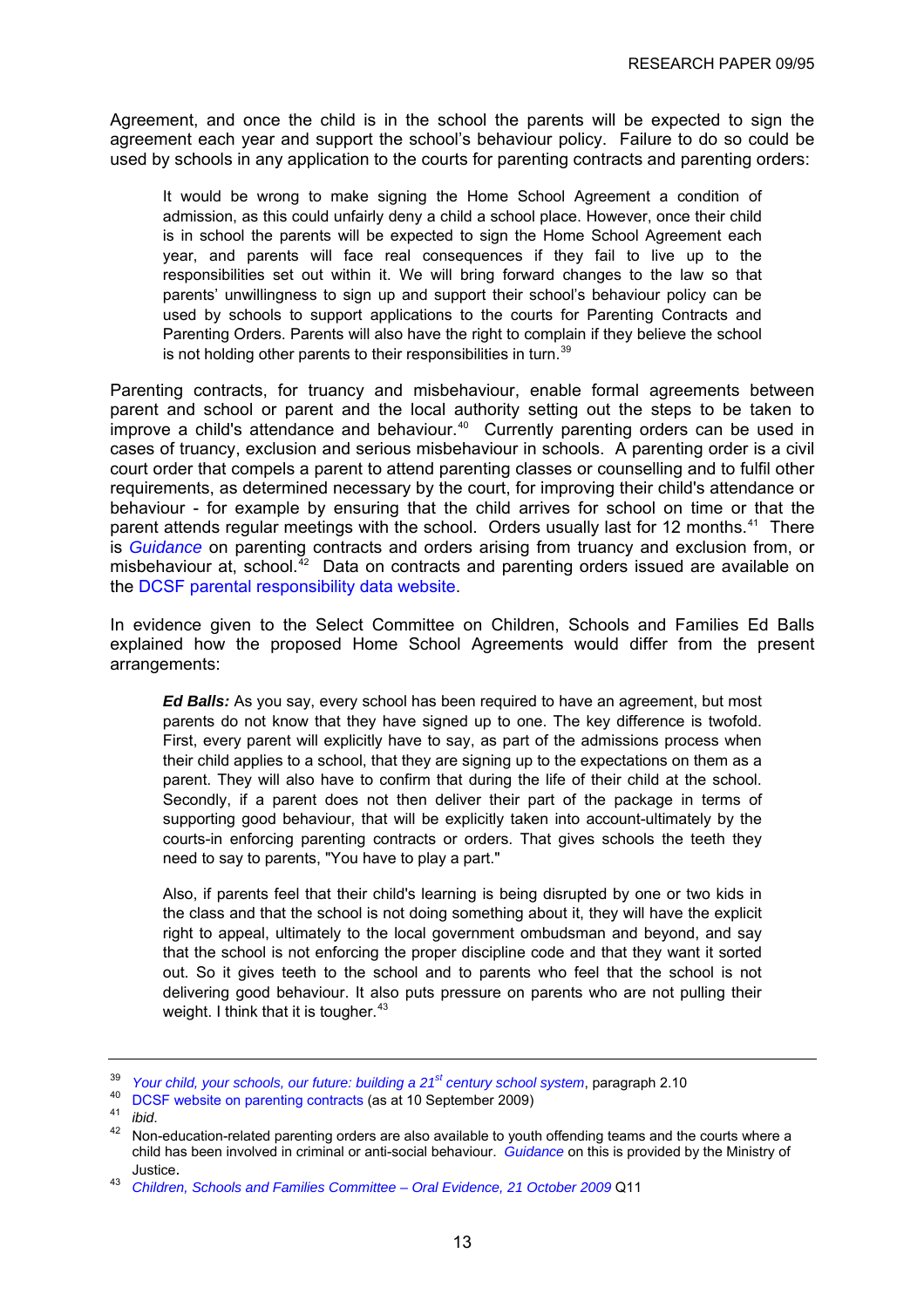<span id="page-17-0"></span>The Secretary of State reiterated that the change in the law will mean that magistrates will be expected to take into account whether a parent has complied with a Home School Agreement when considering making a parenting contract order or enforcement of one:

On the home-school agreement, you are right that we are saying that the school should have the power to enforce against the parent, and other parents on the parent. We already have 6,861 parenting contracts for attendance and 222 parenting orders for attendance, so the court is already involved in these issues, although mainly on the attendance side. Up to now, schools have been reluctant to use those kind of legal routes around behaviour because they did not think that they had the legal powers. What the home-school agreement and the change in the law associated with it do is to make it clear that the magistrates court will be expected to take into account the homeschool agreement and whether or not the parent has complied as part of their decisionmaking on the parenting contract order or enforcement. We will substantially strengthen the school's hand vis-a"-vis the parent if it is a parent who is being recalcitrant and not engaging. Obviously, when you talk about special educational needs, there is a separate process for statementing, which we are also discussing. I cannot see that any school or ombudsman will be enforcing behaviour in respect of a special educational needs child.<sup>[44](#page-17-0)</sup>

# *The Bill's provisions*

**Clause 4** inserts a new section 109A into the *School Standards and Framework Act 1998* to make provision for annually-reviewed, personalised Home School Agreements for pupils at a maintained school, academy, city technology college or city college for the technology of the arts in England. Under new section 109A the head teacher is under a duty to provide each registered parent of a registered pupil with a Home School Agreement (as defined in subsection (4)) and a parental declaration. The duty does not apply where the head teacher considers that it would be inappropriate because of any special circumstances relating to the parent or pupil. Head teachers can provide different parents of the same pupil with different Home School Agreements. A Home School Agreement is to be reviewed at least once a year (in consultation with the parent). The head teacher must take reasonable steps to ensure that the parental declaration is signed by each parent when the Home School Agreement is first issued, and following every review; and a pupil may also be invited to sign the declaration. Any Home School Agreement lapses once the pupil leaves the school or is no longer of compulsory school age.

The existing provision contained in section 110 of the 1998 Act is amended by the Bill so that it will only apply to schools in Wales (schedule 4 (7)).

**Clause 5** amends the *Anti-social Behaviour Act 2003* (ASBA 2003), which makes provision for parenting contracts and orders. Section 19 of the ASBA 2003 would be amended so that in every parenting contract entered into in cases of misbehaviour at school or truancy there is a statement by the parent that they agree to discharge their responsibilities set out in the Home School Agreement, and a statement by the local authority or school governing body that it agrees to provide support to the parent for the purpose of discharging those responsibilities. Section 21 of the ASBA 2003 would be amended so that where a magistrates' court is considering making a parenting order in cases of exclusion or potential exclusion from school it must take into account any failure of the parent to discharge the responsibilities set out in the home-school agreement.

The Government believes that the provisions are compliant with the European Convention of Human Rights, and its conclusions are set out in paragraphs 206 and 207 of the *[Explanatory](http://www.publications.parliament.uk/pa/cm200910/cmbills/008/en/10008x--.htm#end)  [Notes](http://www.publications.parliament.uk/pa/cm200910/cmbills/008/en/10008x--.htm#end)* on the Bill.

<sup>44</sup> *ibid.,* Q15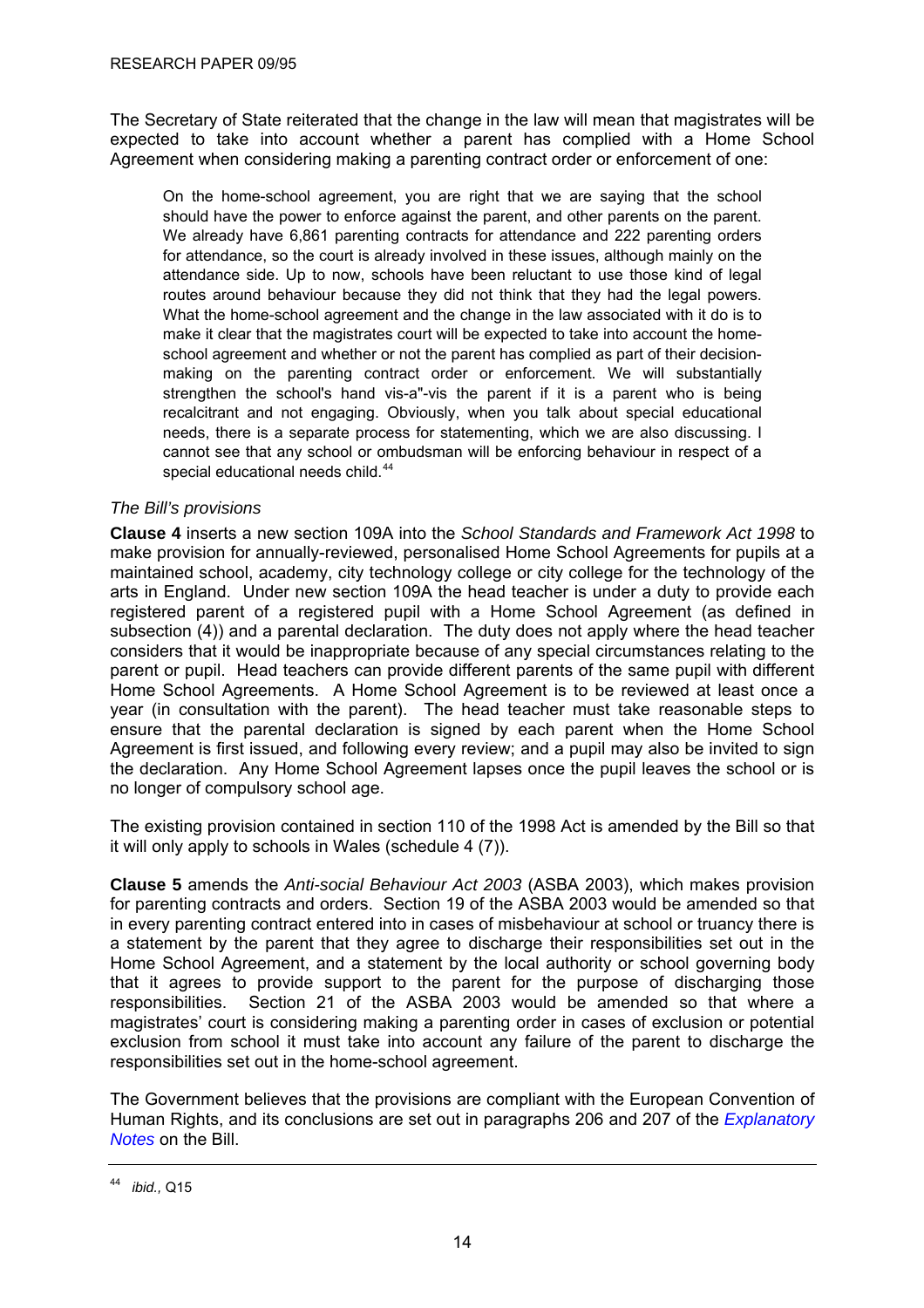<span id="page-18-0"></span>The *[Impact Assessment](http://publications.dcsf.gov.uk/eOrderingDownload/CSF-Bill_Impact-Assessment.pdf)* estimates the transitional costs for schools arising from implementing the revised Home School Agreements (i.e. staff training and administrative costs) to be around £6 million. The total estimated cost of additional parenting contracts and orders is around £680,000 per annum.<sup>[45](#page-18-0)</sup> The *[Impact Assessment](http://publications.dcsf.gov.uk/eOrderingDownload/CSF-Bill_Impact-Assessment.pdf)* goes on to consider the benefits to schools and pupils in terms of the potential effect of the changes on teacher retention, savings of teachers' time spent on dealing with behavioural issues, the possibility of fewer exclusions, and the potential for improving educational attainment.

Assuming that the new legislation comes into effect in September 2010, the policy on Home School Agreements will be reviewed in summer 2011 and summer 2012.<sup>[46](#page-18-0)</sup>

#### **1.4 Parental satisfaction surveys**

The white paper *[Your child, your schools, our future: building a 21st century school system](http://publications.dcsf.gov.uk/default.aspx?PageFunction=productdetails&PageMode=publications&ProductId=Cm+7588)* said that a new requirement would be placed on local authorities to gather parents' views on the school choices available in their area, and to publish a local plan for improvement if a high proportion of parents are dissatisfied. Parents would, the white paper said, be able also to express views about their own child's school that will feed into the proposed new School Report Card. The Government believes that together these changes will significantly strengthen the parental voice in the education system and lead to improvement.

Depending upon the nature of parents' concerns, the white paper envisaged that local authority plans could include the creation of a federation of schools, the use of an accredited schools group, the expansion of good school places or, depending upon the availability of capital, the establishment of an entirely new school.

The white paper said that the DCSF would work with up to ten local authorities to try this approach to gathering information about parental satisfaction, and that information from the trials will help inform how the arrangements should work nationally.<sup>[47](#page-18-0)</sup>

The Government points out that the current system is a reactive one, whereby local authorities respond to individual parental dissatisfaction, usually in the form of a school admission appeal or to local campaigns about particular schools. By placing a legal duty on local authorities to carry out parental satisfaction surveys the Government believes that local authorities will engage proactively with parents on a regular basis and will be able to canvass the views of all parents, not just a few.<sup>[48](#page-18-0)</sup>

**Clause 6** of the Bill inserts seven new sections into Chapter 3 of Part 1 of the *Education Act 1996*. Essentially these would require local authorities in England to carry out an annual survey of parents' views on the provision of 'relevant schools' in their area. The *[Explanatory](http://www.publications.parliament.uk/pa/cm200910/cmbills/008/en/10008x--.htm#end)  [Notes](http://www.publications.parliament.uk/pa/cm200910/cmbills/008/en/10008x--.htm#end)* state that the Government intends 'relevant schools' in this context initially to refer only to secondary schools, but this may be extended to primary schools in the future. The operational detail of the surveys will be set out in regulations, which may prescribe the particular matters on which parents' views may be sought and the form in which views must be obtained.

Where there is material dissatisfaction with existing provision, a local authority will be required to consult with parents and develop a 'response plan' that addresses the dissatisfaction and deals with any other issues raised in the survey that the authority considers necessary. Regulations will determine how such material dissatisfaction will be

<sup>45</sup>*Impact Assessment*[,](http://publications.dcsf.gov.uk/eOrderingDownload/CSF-Bill_Impact-Assessment.pdf) pp10 and 11 46 *Impact Assessment*, p8 47 *[Your child, your schools, our future: building a 21st century school system](http://publications.dcsf.gov.uk/default.aspx?PageFunction=productdetails&PageMode=publications&ProductId=Cm+7588)*, paragraph 31 of the executive summary and chapter 5, paragraphs 5.37 to 5.42<br>*Impact Assessment*, p15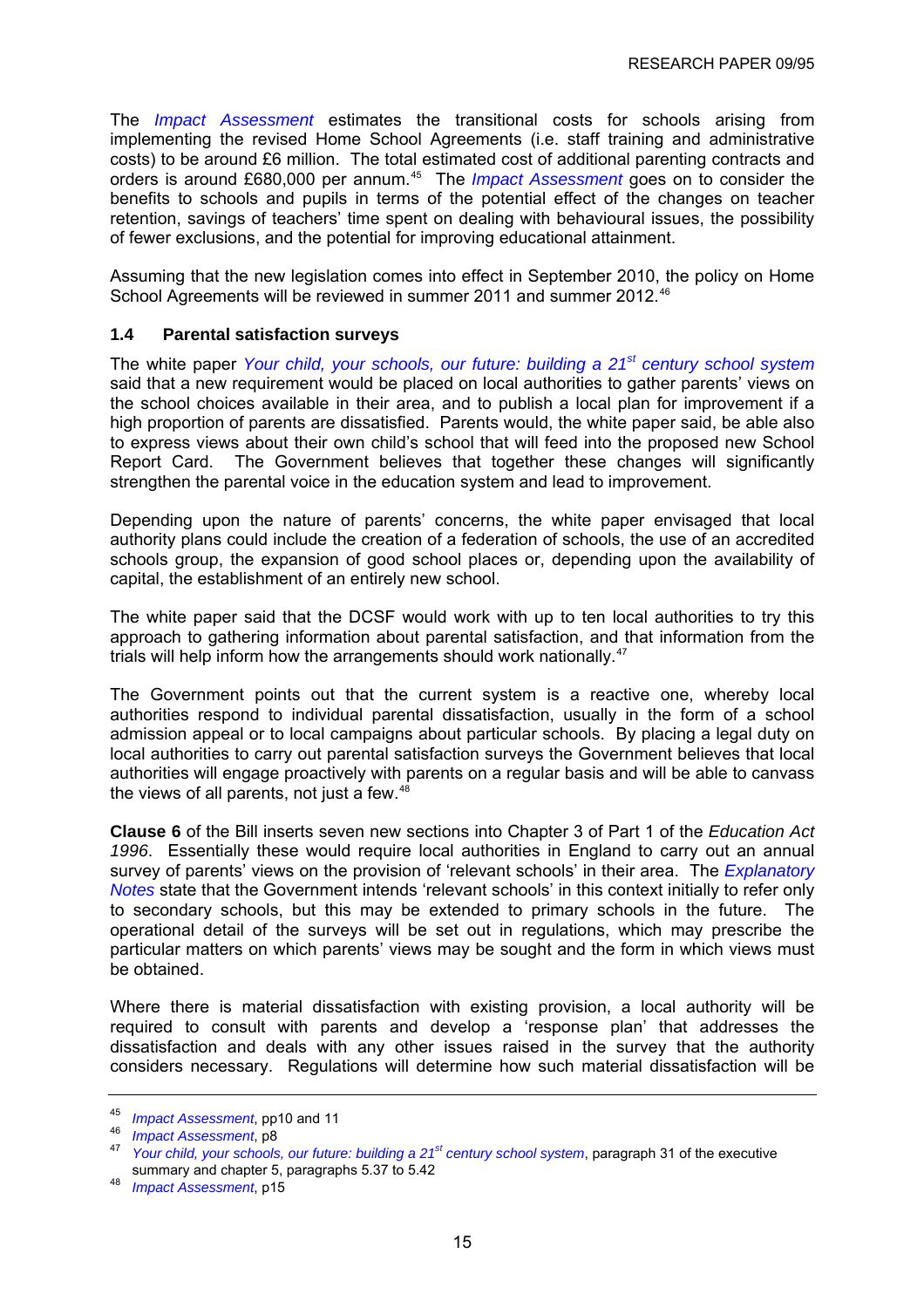<span id="page-19-0"></span>determined. Parents will be given an opportunity to make representations on the content of a response plan and, where those representations are not sufficiently favourable, the local authority will be required to refer the plan to the Schools Adjudicator. The trigger level at which the local authority will be required to refer a plan to the Schools Adjudicator will be determined in accordance with regulations. Regulations may make provision about the procedures to be followed and the criteria to be taken into account by the adjudicator in making a determination, and the adjudicator must have regard to any guidance issued by the Secretary of State. If the adjudicator rejects the plan, the authority will have to withdraw it and prepare and publish a further plan.

The *[Memorandum for the House of Lords Committee on Delegated Powers and Regulatory](http://publications.dcsf.gov.uk/eOrderingDownload/CSF-Bill_Memorandum.pdf)  [Reform](http://publications.dcsf.gov.uk/eOrderingDownload/CSF-Bill_Memorandum.pdf)* states that the delegated powers sought under the provisions of clause 6 are to enable the DCSF to prescribe the elements of technical detail to ensure that the overarching duty contained in the Bill will operate in practice. For that reason the negative resolution procedure is deemed to be appropriate for the regulations.[49](#page-19-0)

The *[Impact Assessment](http://publications.dcsf.gov.uk/eOrderingDownload/CSF-Bill_Impact-Assessment.pdf)* sets out how the new duty may increase staffing requirements within local authorities. One of the purposes of piloting the new duty is to get a better understanding of the associated costs and benefits. The DCSF will use that data to ensure the most cost effective and efficient approach to implementing the policy, and whether to introduce it nationally or in stages.<sup>[50](#page-19-0)</sup>

#### *Reaction*

The Government's summary of responses to the consultation on its draft legislative programme said that the proposal had been well received, and that the majority of parents consulted had said that they would be willing to complete a simple form.<sup>[51](#page-19-0)</sup>

In its response to *[Your child, your schools, our future: building a 21](http://publications.dcsf.gov.uk/default.aspx?PageFunction=productdetails&PageMode=publications&ProductId=Cm+7588)[st century school system](http://publications.dcsf.gov.uk/default.aspx?PageFunction=productdetails&PageMode=publications&ProductId=Cm+7588)* the Local Government Association (LGA) emphasised that it would expect to be involved in discussions on the details for parental satisfaction surveys, and it questioned the intention to limit the survey to the secondary phase of education:

LGA will also expect involvement in discussions regarding the surveys of parents' views and any resulting development plan process. Currently the white paper is unclear about the methodology of parents' surveys, how representative they will be and at what point (e.g. simple majority of respondents) action is prompted to develop a plan. It is also interesting that the survey will only occur at secondary phase. If we are taking this route, ought not parents entering the system for the first time at primary phase to be asked their opinions too, along with all young people entering 14-19 provision? What should happen with regard to three tier areas? Are middle school parents to be surveyed as well? $52$ 

# **1.5 Children with special educational needs**

#### *Background*

The current legal responsibilities of local authorities and schools towards children with special educational needs (SEN) are contained in Part 4 of the *Education Act 1996*, as amended. This provides for local authorities to make provision for children with SEN, including the drawing up of SEN statements where they are considered to be appropriate. A

<sup>&</sup>lt;sup>49</sup> Memorandum for the House of Lords Committee on Delegated Powers and Regulatory Reform, paragraph 25<br><sup>50</sup> Impact Assessment, p18<br><sup>51</sup> The draft Legislative Programme 2009/10- Government's Response and Summary of Consul

[Local Government Association \(LGA\) briefing on the white paper, 30 June 2009](http://www.lga.gov.uk/lga/aio/2438583)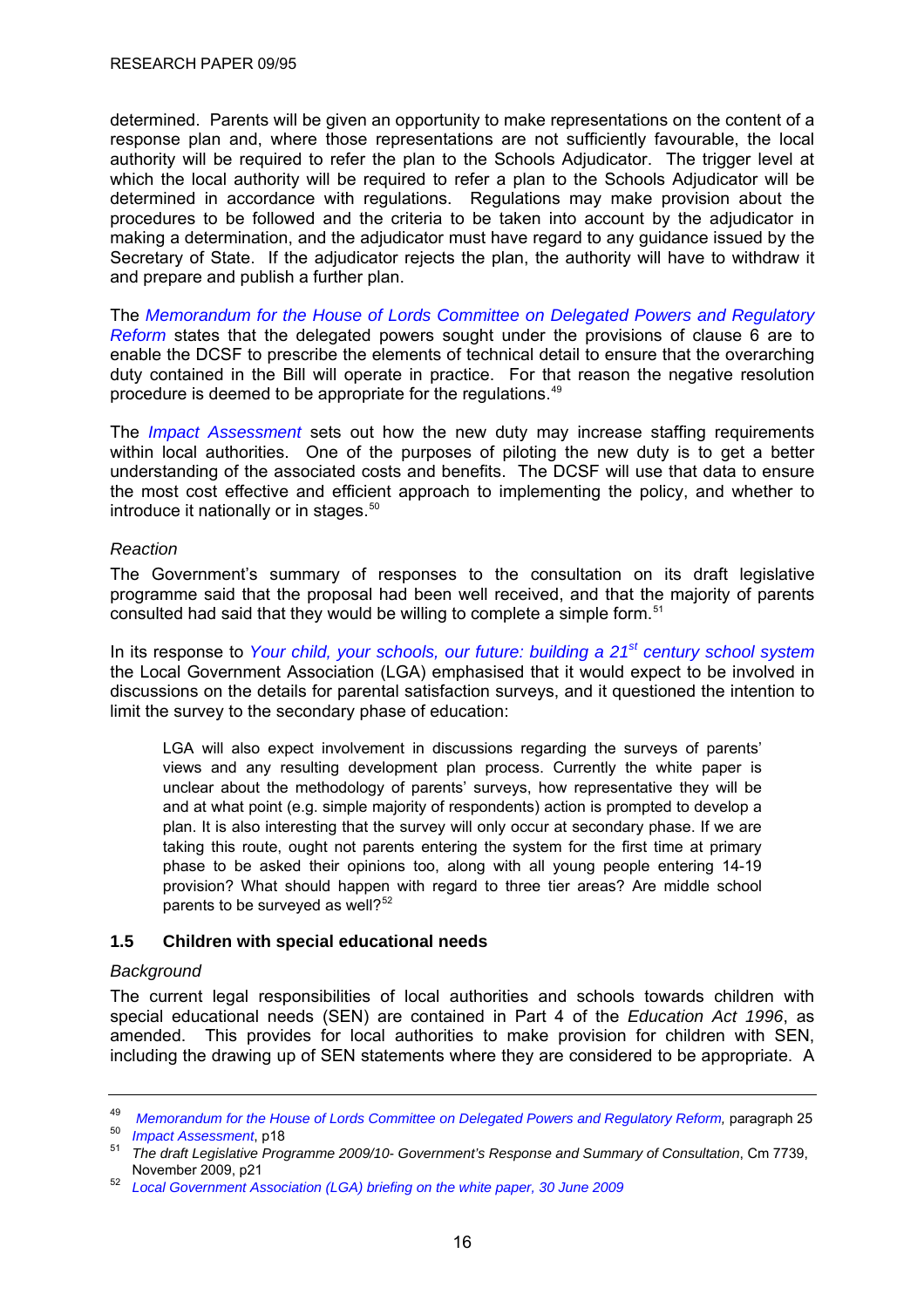<span id="page-20-0"></span>statement of SEN describes the child's needs and the special provision that must be made. Guidance on the duties of local authorities and schools is set out in the statutory *[Code of](http://www.teachernet.gov.uk/docbank/index.cfm?id=3724)  [Practice on the Assessment and Identification of Special Educational Needs](http://www.teachernet.gov.uk/docbank/index.cfm?id=3724)*. [53](#page-20-0) The statementing process is described in detail in the Code of Practice. Statements must be reviewed annually but can also be reviewed at other times.

Parents have a right of appeal in certain circumstances. On 3 November 2008 the Special Educational Needs and Disability Tribunal became part of a new unified tribunal system. Appeals are heard by the First-tier Tribunal (Special Educational Needs and Disability).<sup>[54](#page-20-0)</sup>

The Select Committee on Children, Schools and Families reported on special educational needs, and highlighted strong concerns about parents' confidence in the SEN system.[55](#page-20-0) *[Library Standard note SN/SP/3375](http://pims.parliament.uk:81/PIMS/Static%20Files/Extended%20File%20Scan%20Files/LIBRARY_OTHER_PAPERS/STANDARD_NOTE/snsp-03375.pdf)* provides background on the Committee's report and the Government's response to it.

Part of the Government's response to the issues raised by the Select Committee was to ask Brian Lamb, the chair of the Special Educational Consortium, to carry out an enquiry into how parental confidence in the SEN assessment process might be improved. A series of reports has been published. Full details are available at the DCSF website on the Lamb Inquiry.[56](#page-20-0)

The Lamb report on the *[Quality and clarity of statements,](http://www.dcsf.gov.uk/lambinquiry/downloads/LAMB%20INQUIRY%20Statements%20FINAL.pdf)* published in August 2009, said that in the statementing process there needed to be a much tighter focus on outcomes and a much more rigorous approach to setting out objectives in a statement. The objectives need to relate both to attainment and to wider outcomes for children. The report referred to evidence showing that annual reviews are not conducted with sufficient rigour.

Currently, if the local authority proposes an amendment to a statement following an annual review, there is a parental right of appeal. There is, however, no right of appeal if the local authority decides not to amend a statement following an annual or interim review. The report recommended that in such cases parents should be given a right of appeal. A number of other serious weaknesses in the way statements are drawn up were identified.

The Lamb report recommended that the DCSF commission guidance on good practice in drawing up statements; for the guidance to be promoted; and for related training to be provided. Further issues that the report said should be addressed in the guidance included: the allocation of support assistant time; the need for children attending special schools to have statements that set out tailored provision rather than just a general description of what the school offers; and support for local authority staff in describing the provision to be made in a statement.

Another report by the Lamb Inquiry, *[Inspection, accountability and school improvement](http://www.dcsf.gov.uk/lambinquiry/downloads/LAMB%20INQUIRY%20Inspection%20FINAL.pdf)*, also submitted to the Secretary of State in August 2009, noted that the systems for inspection, accountability and school improvement have historic and structural weaknesses on SEN and disability. In an earlier report (April 2009) Brian Lamb had recommended that all School Improvement Partners should receive training on SEN and disability. The August report focussed on the inspection of schools and local authorities. The report welcomed the introduction of the new Ofsted inspection framework, with its emphasis on the quality of education offered to vulnerable pupils including disabled pupils and pupils with SEN; however, the report said that further measures were needed. Its recommendations include

<sup>53</sup> DfES 2001

<sup>54</sup> <http://www.sendist.gov.uk/>

<sup>55</sup> Education and Skills Committee, Third Report of Session 2005-06, *Special Educational Needs*[,](http://pubs1.tso.parliament.uk/pa/cm200506/cmselect/cmeduski/478/478i.pdf) HC Paper 478 56 <http://www.dcsf.gov.uk/lambinquiry/>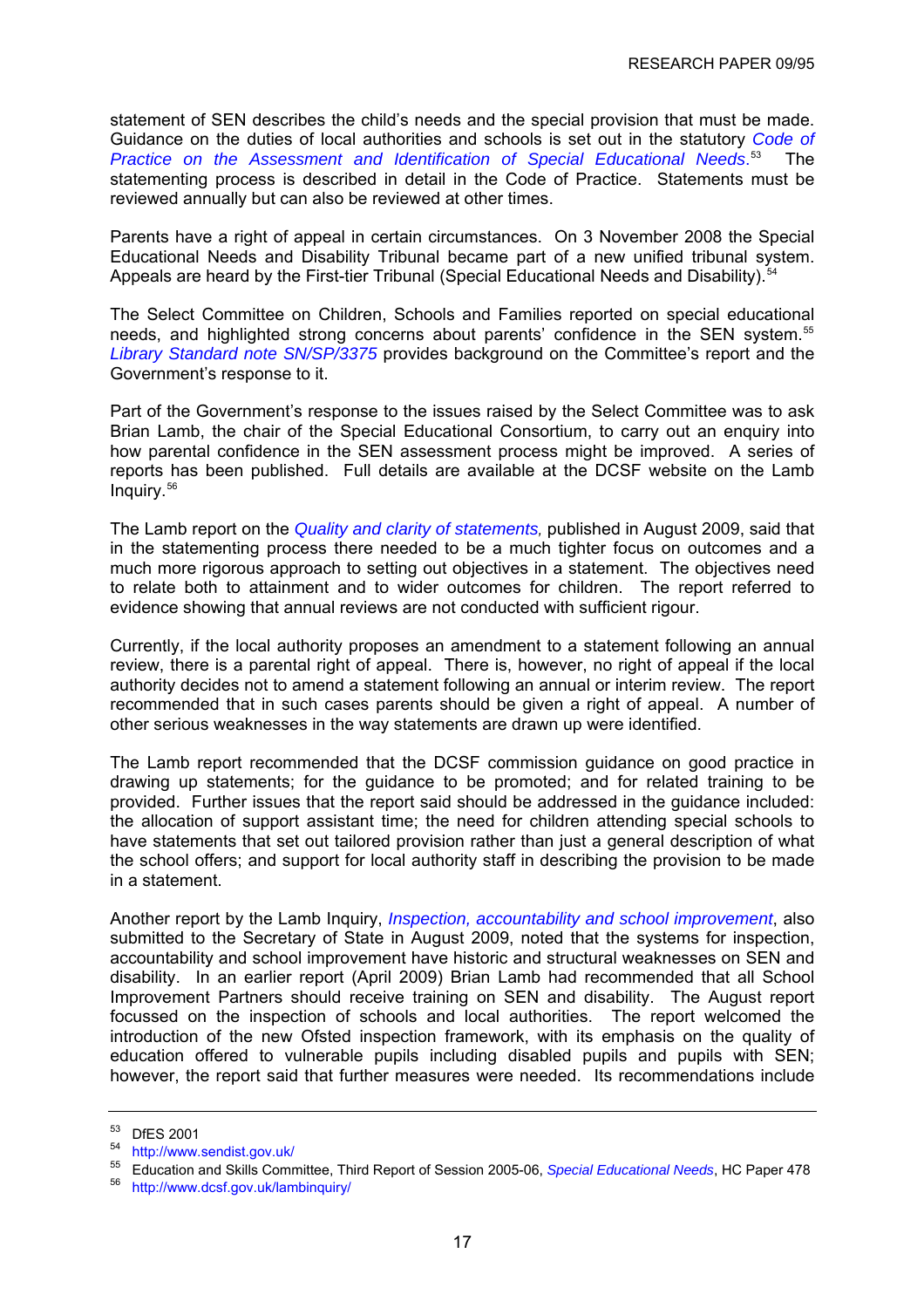<span id="page-21-0"></span>placing a specific duty on Ofsted to report on the quality of the education provided for disabled children and children with SEN.

*[The Secretary of State's response in a letter dated 3 August 2009](http://www.dcsf.gov.uk/lambinquiry/downloads/LetterToBrianLamb.pdf)* accepted the recommendations, and said that he would seek to amend the legislation at 'the next appropriate opportunity' to provide a right of appeal for parents if a local authority decides not to amend a statement after a review, and to place a specific duty on Ofsted to report on the quality of the education provided for disabled children and children with SEN.

On 16 December 2009, the Secretary of State announced that, in response to Brian Lamb's final report on parental confidence, further measures would be taken to help the parents of SEN pupils to get the right educational support for their children.<sup>[57](#page-21-0)</sup>

#### *The Bill's provisions*

**Clauses 7 and 8** seek to give effect to the commitment made by the Secretary of State on 3 August 2009, and increase parental confidence in the SEN statementing system and the inspection of SEN provision.

**Clause 7** inserts into section 5 of the *Education Act 2005* (duty to inspect certain schools in England at prescribed intervals) a requirement for the Chief Inspector to consider, in reporting on how well a mainstream school (as defined) meets the needs of its pupils, the needs of children with disabilities or special educational needs.

**Clause 8** provides a new right of appeal to the First-tier Tribunal (Special Educational Needs and Disability) for parents in circumstances where, following a review of a statement of SEN, the local authority decides not to make any changes to the statement. The clause inserts a new section after section 328 of the *Education Act 1996*. The local authority must inform the parents in writing if it decides not to amend the statement and must also inform them of their right to appeal to the Tribunal. The appeal may be in relation to:

- the description of the local authority's assessment of the child's special educational needs in the unamended statement;
- the special education provision in the unamended statement and the name of a school specified in it; or
- the fact that no school is named in the unamended statement.

The extra costs associated with the proposed changes are set out in the *[Impact Assessment](http://publications.dcsf.gov.uk/eOrderingDownload/CSF-Bill_Impact-Assessment.pdf).*

# **1.6 Exceptional provision of education in short stay schools or elsewhere**

Section 19 of the *Education Act 1996*, as amended, imposes a duty on local education authorities to make arrangements for securing suitable education for children who, because of exclusion from school, illness or for any other reason, may not receive such education if arrangements are not made for them. Local authorities may fulfil this duty by establishing and maintaining schools that are specially provided for this purpose called Pupil Referral Units (PRUs), recently renamed short stay schools.<sup>[58](#page-21-0)</sup> At present section 19 provision does not have to be full-time, except for pupils who have been excluded from school. Since

<sup>57</sup> DCSF Press Release, *[A stronger voice and more support for parents of children with special educational](http://www.dcsf.gov.uk/news/content.cfm?landing=a_stronger_voice_and_more_support_for_parents_of_children_with_special_educational_needs&type=1)  needs*[,](http://www.dcsf.gov.uk/news/content.cfm?landing=a_stronger_voice_and_more_support_for_parents_of_children_with_special_educational_needs&type=1) 16 December 2009<br><sup>58</sup> Section 249 of the *Apprenticeships, Skills, Children and Learning Act 2009* changes the name of Pupil

Referral Units to short stay schools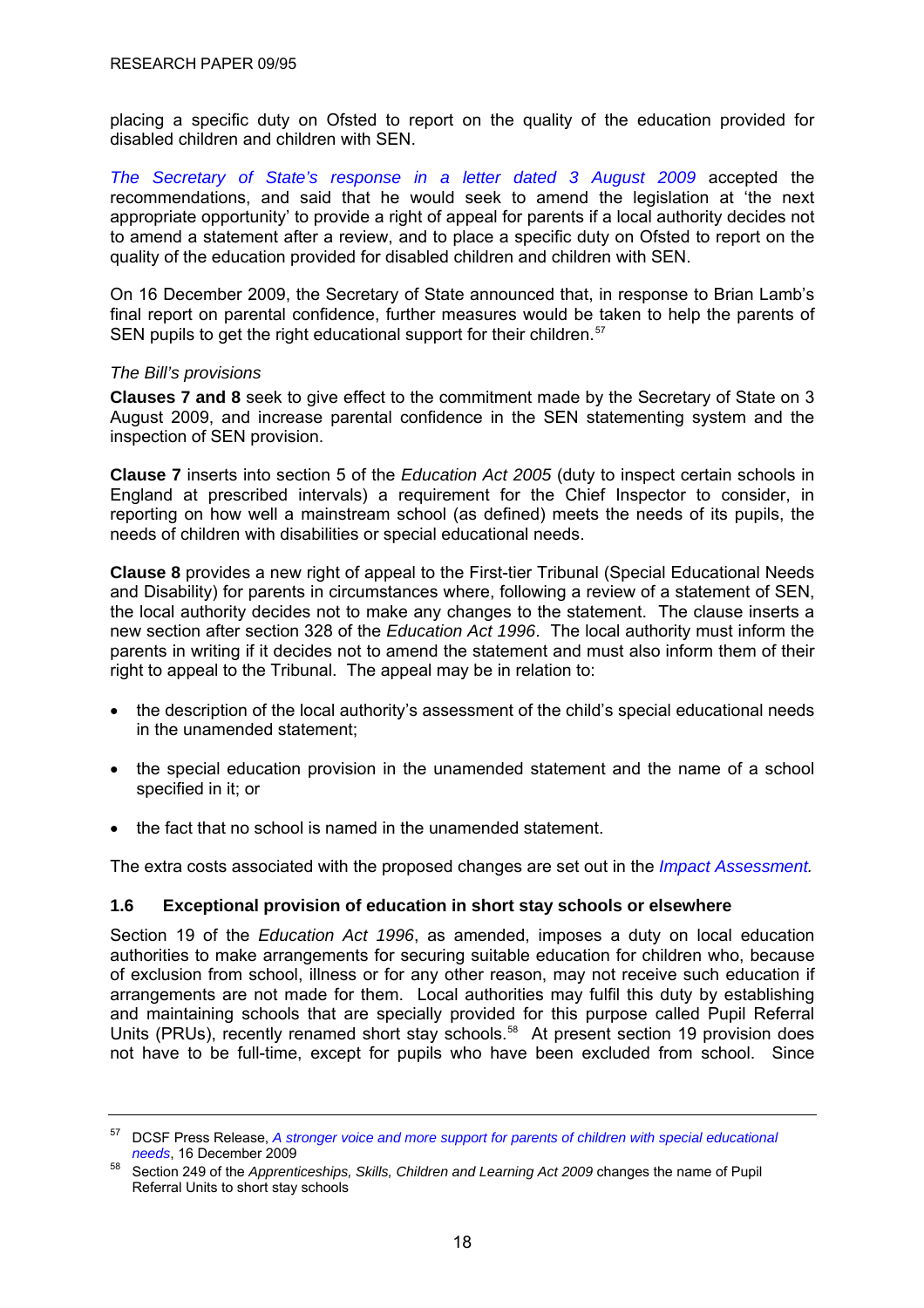<span id="page-22-0"></span>September 2007, permanently excluded pupils must be provided with suitable full-time education from the sixth day of exclusion.

Around 135,000 children of compulsory school age receive alternative provision every year, and about one-third are educated in PRUs. $59$  Other forms of alternative provision commissioned by local authorities and schools include placements in further education colleges, and in private and voluntary sector provision. On 20 May 2008, the Government published a white paper *[Back on Track - A strategy for modernising alternative provision for](http://www.dcsf.gov.uk/exclusions/uploads/7668-DCSF-Back%20on%20TrackWEB.pdf)  [young people](http://www.dcsf.gov.uk/exclusions/uploads/7668-DCSF-Back%20on%20TrackWEB.pdf)*. *[60](#page-22-0)* This highlighted the limited data on the performance of pupils in alternative provision, and that the available data indicated often very poor outcomes. The white paper followed on from the work undertaken by Sir Alan Steer to bring a practitioner perspective to the development of the white paper.<sup>[61](#page-22-0)</sup> He concluded that, although there were some excellent examples of good practice in PRUs and alternative education, the overall picture gave cause for concern. The white paper stressed that there was a need for a step change in the quality of PRUs and other alternative provision. To this end, the Government said that it wanted to encourage greater diversity of alternative provision, with more input from the private and voluntary sectors. On 23 October 2008 the Secretary of State published feedback on the responses to the white paper, and set out the next steps for the proposed changes.<sup>[62](#page-22-0)</sup> This said that legislation would be introduced to require the replacement of underperforming PRUs with specified alternatives and to change the statutory name 'Pupil Referral Units' into something that better described the provision. Subsequently, the *Apprenticeships, Skills, Children and Learning Act* 2009 changed the name of PRUs to short stay schools, and provided new regulation-making powers to allow the Secretary of State to give a direction to an LEA about alternative provision.

Following these changes, the Government wants to ensure that all provision provided under section 19 will be full-time.

**Clause 9** of the Bill therefore proposes to reframe section 19 to provide for full-time education. Part-time provision will be allowed in the case of children for whom the local authority considers that, for reasons which relate to their physical or mental health, it would be impracticable or inappropriate for full-time education to be provided. The duty to make arrangements for the provision of education does not apply in the case of a pupil who has effectively come to the end of their compulsory schooling. The intended effect of the provisions is that all pupils in alternative provision will be entitled to full-time education, except for those with physical or mental health problems where it would be impracticable or inappropriate.

The *[Impact Assessment](http://publications.dcsf.gov.uk/eOrderingDownload/CSF-Bill_Impact-Assessment.pdf)* states that the cost of making full-time provision available to a pupil in alternative provision is estimated to be around £15,000 a year, compared to £4,000 in a maintained school. Local authorities will have increased costs where they have to commission extra provision. The *[Impact Assessment](http://publications.dcsf.gov.uk/eOrderingDownload/CSF-Bill_Impact-Assessment.pdf)* includes a range of costs but says that the Government expects the most likely scenario to be one in which a maximum of 6,000 pupils will need two additional hours to ensure full-time provision.<sup>[63](#page-22-0)</sup>

**Schedule 4, paragraph 6**, of the Bill applies sections 406 and 407 of the *Education Act 1996* (political indoctrination and treatment of political issues) to short stay schools as the provisions apply to community schools.

<sup>&</sup>lt;sup>59</sup> Back on Track - A strategy for modernising alternative provision for young people[.](http://www.dcsf.gov.uk/exclusions/uploads/7668-DCSF-Back%20on%20TrackWEB.pdf) Cm 7410, May 2008 Cm 7410

 $61$  Annex 3 to the white paper

<sup>62</sup>*Taking Back on Track Forward: Response to consultation and next steps 2008*, DCSF 63 *Impact Assessment*, pp30-1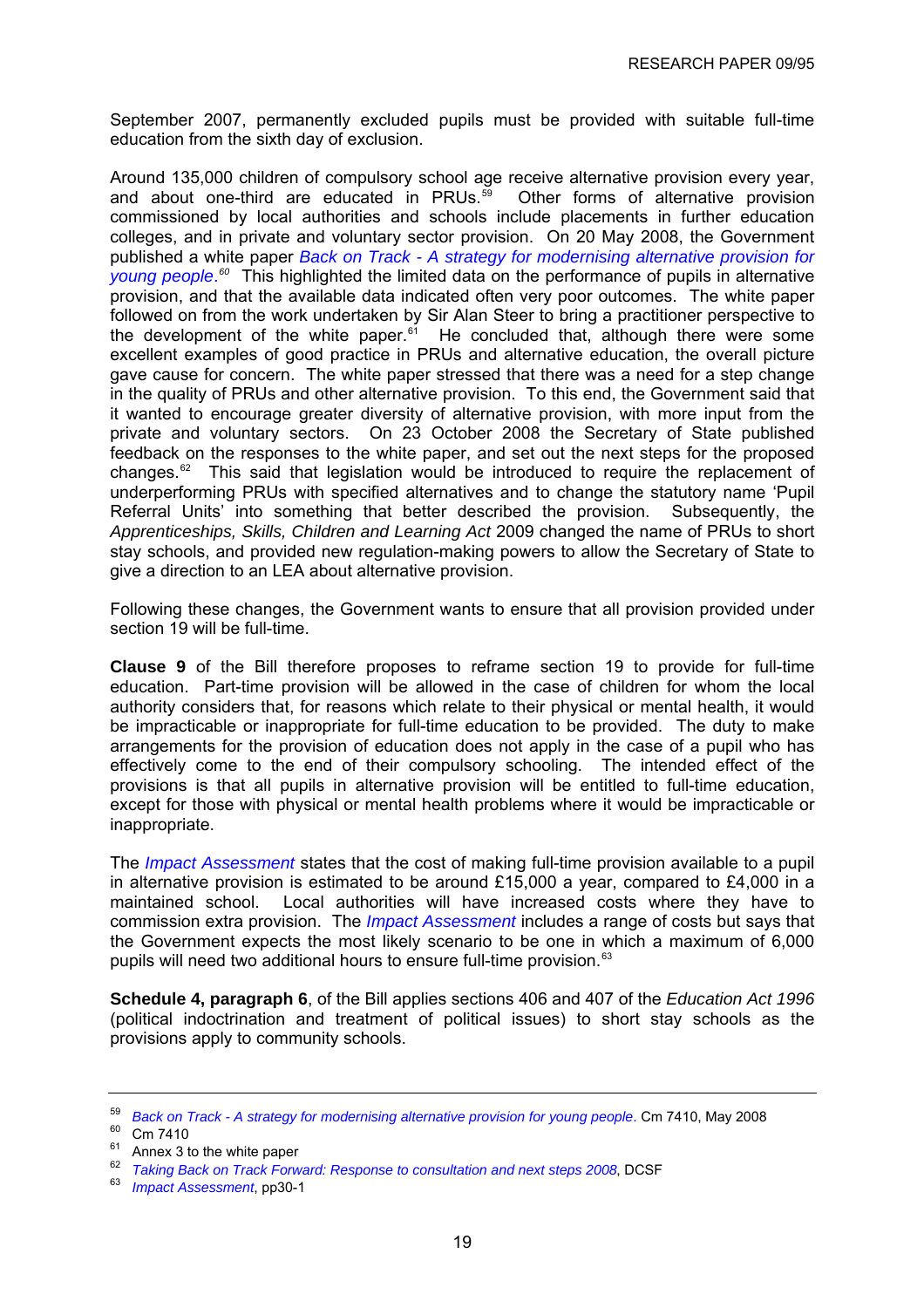# <span id="page-23-0"></span>**1.7 Curriculum**

#### *Areas of learning (primary curriculum changes)*

#### *Background*

The Government is proposing to introduce the most significant overhaul of the primary curriculum in maintained schools since the National Curriculum was introduced 20 years ago. Under the reforms, the existing foundation subjects at Key Stages 1 and 2 (covering pupils aged from 5 to 11 years) will be replaced by six areas of learning. The intention is to have a more manageable curriculum; for teachers to have greater flexibility in order to focus on such important aspects as literacy, numeracy and ICT; and for these skills to be used across the curriculum. The changes were proposed by the *[Independent Review of the Primary](http://publications.teachernet.gov.uk/eOrderingDownload/Primary_curriculum-report.pdf)  [Curriculum](http://publications.teachernet.gov.uk/eOrderingDownload/Primary_curriculum-report.pdf)* carried out by Sir Jim Rose, former Deputy Chief Inspector of Schools. These were accepted by the Government, following a consultation conducted by the Qualifications and Curriculum Authority. The Bill seeks to make the necessary statutory changes to implement the reforms.

The *[Children's Plan](http://www.dcsf.gov.uk/childrensplan/)* published by the Government in December 2007 stated:

17. As our experts highlighted, the curriculum should help children move seamlessly from nurseries to schools, from primary to secondary and then to work or further and higher education. It should ensure all children secure the basics, while allowing flexibility to learn new skills and develop the social and emotional skills they need to succeed. Therefore we have announced a root and branch review of the primary curriculum, led by Sir Jim Rose, to ensure there is:

• more time for the basics so children achieve a good grounding in reading, writing and mathematics;

- greater flexibility for other subjects;
- time for primary school children to learn a modern foreign language; and

• a smoother transition from play-based learning in the early years into primary school, particularly to help summer-born children who can be at a disadvantage when they enter primary school.

18. In order to meet our 2020 goals for educational achievement, we will need to improve the attainment of some specific groups who we know are currently underperforming. Our vision is that there will be ready access from schools to the range of support services necessary to ensure barriers to learning are broken down.

Sir Jim Rose was asked to provide an interim report by the end of October 2008 and to make final recommendations to the Secretary of State by March 2009, with the new primary curriculum introduced from September 2011.

The terms of reference of the review were extended to address a number of concerns about special educational needs particularly in relation to dyslexia<sup>[64](#page-23-0)</sup> and, following concerns about the content of the proposed early years curriculum, the Rose review was asked also to look at some aspects of the proposed early years foundation stage.<sup>[65](#page-23-0)</sup>

The *[Independent Review of the Primary Curriculum; Final Report](http://publications.teachernet.gov.uk/default.aspx?PageFunction=productdetails&PageMode=publications&ProductId=DCSF-00499-2009)*, published in April 2009, proposed a new core of essential skills and focused on literacy, numeracy, ICT and personal development and learning. The recommendations included restructuring the primary

<sup>64</sup> [Written Ministerial Statement, 6 May 2008](http://www.publications.parliament.uk/pa/cm200708/cmhansrd/cm080506/wmstext/80506m0001.htm#08050611000002)

<sup>65</sup> [Written Ministerial Statement on 30 June 2008](http://www.publications.parliament.uk/pa/cm200708/cmhansrd/cm080630/wmstext/80630m0001.htm#0806306000012)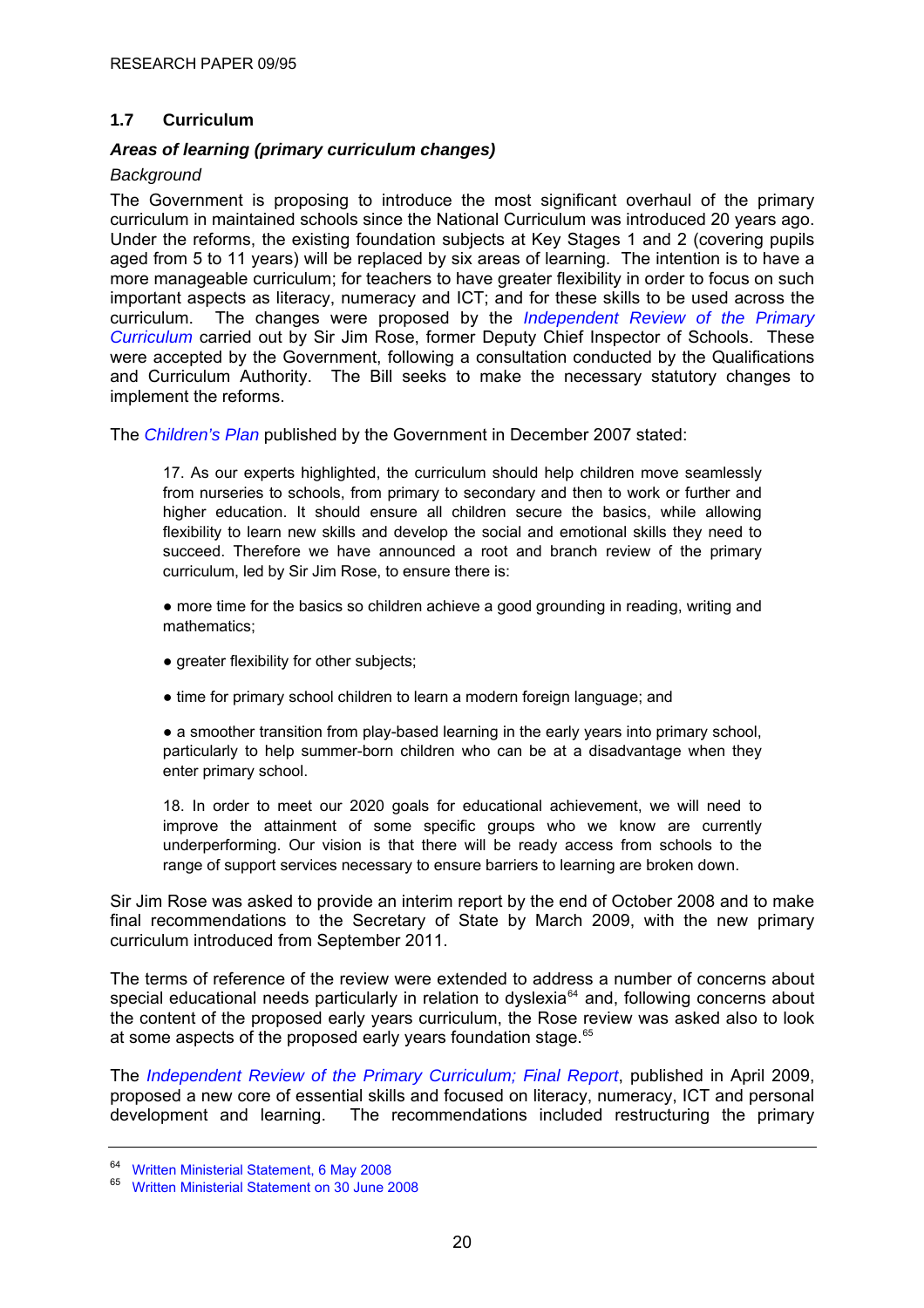<span id="page-24-0"></span>curriculum into six broad areas of learning, within which essential subject content would be organised and become more distinct as children progress from Key Stage 1 to Key Stage 2.<sup>[66](#page-24-0)</sup> The areas of learning proposed were:

- understanding English, communication and languages;
- mathematical understanding;
- understanding the arts;
- historical, geographical and social understanding;
- understanding physical development, health and wellbeing; and,
- scientific and technological understanding.

The draft programmes of learning set out the knowledge, skills and understanding relating to these areas. The curriculum content was set out in three phases: early, middle and later primary. The review also recommended that a foreign language should become compulsory for the first time from age 7. Other recommendations were made including giving parents the option to send their child to school in the September after they are four. (Provision for this is being made in a revised *School Admissions Code*, published on 10 December 2009 for public consultation.[67](#page-24-0))

In his Written Ministerial Statement on 30 April 2009, Ed Balls announced that he had accepted, subject to public consultation, all the recommendations.<sup>[68](#page-24-0)</sup>

The proposed curriculum was the subject of extensive consultation over the summer by the Qualifications and Curriculum Development Agency (QCDA) and the results of that consultation were published<sup>[69](#page-24-0)</sup>, alongside the Written Ministerial Statement on 19 November  $2009$ .<sup>[70](#page-24-0)</sup> The Secretary of State said that the findings of the consultation had shown high levels of support, between 70% and 80%, for Sir Jim's main proposals. In addition, he emphasised that:

70 per cent agreed that the areas of learning help teachers plan meaningful learning experiences;

71 per cent agreed that they will help children make useful links between related subjects;

83 per cent agreed that the proposals to integrate ICT through the curriculum will help children use technology to enhance their learning;

70 per cent agreed that the proposed curriculum will give schools more flexibility to adapt to the needs of their children; and

69 per cent agreed that the proposed curriculum is less prescriptive than the existing curriculum and provides schools with greater flexibility to adapt the curriculum to the needs of their pupils.

In the light of such support, the Secretary of State said that the Government had decided to implement the primary curriculum review report's recommendations to organise the primary curriculum into the six broad areas of learning rather than the current subjects, with less

<sup>&</sup>lt;sup>66</sup> Key Stage 1 covers the year in which the child turns 6 and ends in the year the child turns 7; Key Stage 2 covers the year in which the child turns 8 and ends in the year that the child turns 11.

<sup>&</sup>lt;sup>67</sup> DCSF Press Release, *Parents set to get more choice on when their children start primary school*, 10 December 2009

<sup>&</sup>lt;sup>68</sup> [Written Ministerial Statement on 30 April 2009](http://www.parliament.the-stationery-office.co.uk/pa/cm200809/cmhansrd/cm090430/wmstext/90430m0001.htm)

<sup>&</sup>lt;sup>69</sup> Curriculum reform consultation report to the DCSF[,](http://publications.teachernet.gov.uk/default.aspx?PageFunction=productdetails&PageMode=publications&ProductId=QCDA/09/4355) QCDA/09/4355, September 2009<br><sup>70</sup> [Written Ministerial Statement 19 November 2009](http://www.dcsf.gov.uk/news/images/userfiles/file/WMS.doc)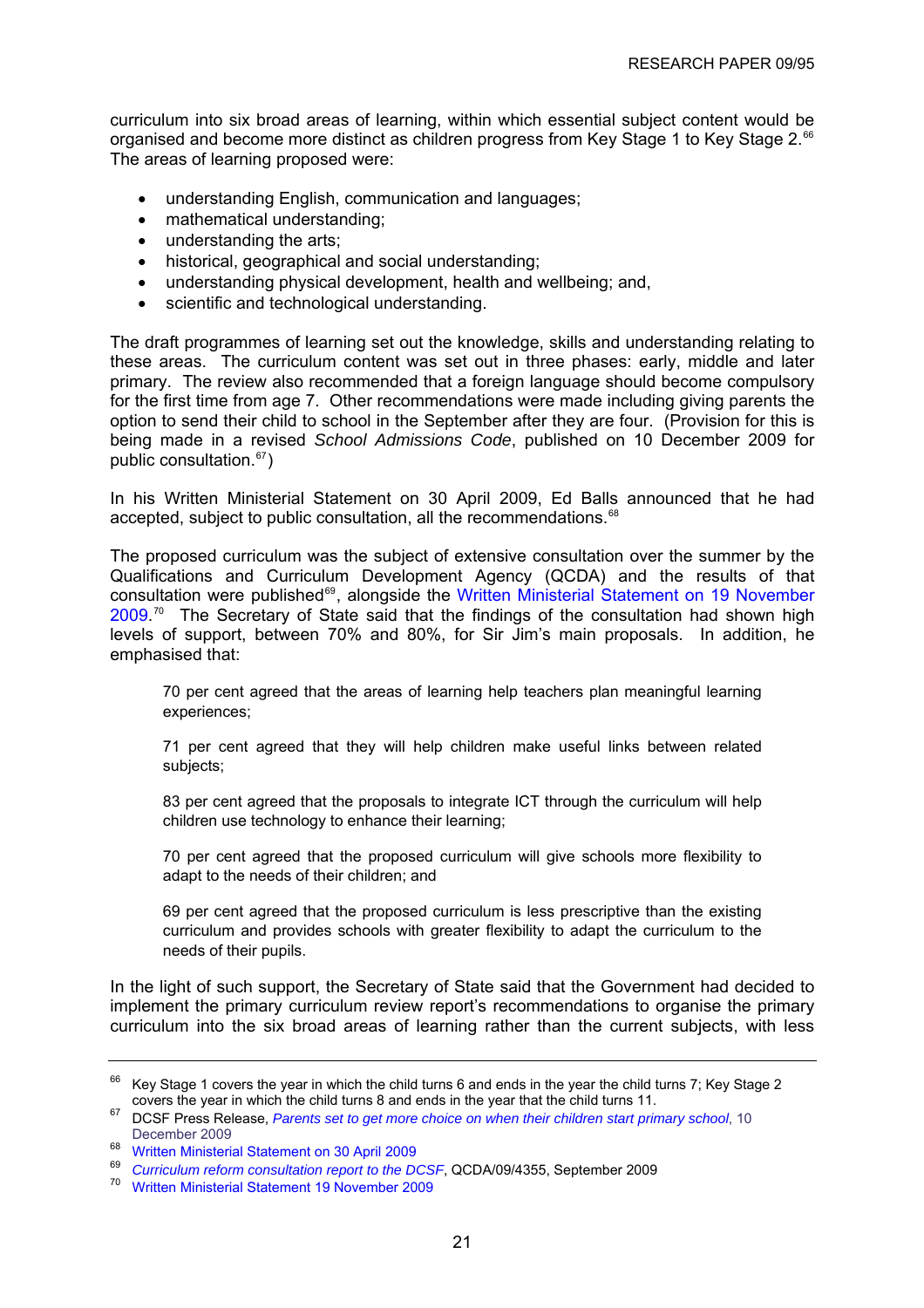<span id="page-25-0"></span>detailed programmes of learning to allow greater focus on strengthening literacy and numeracy skills and more time to study essential knowledge and skills in depth. The Secretary of State said that due to the positive response to Jim Rose's proposals, few changes will be made to the proposed areas of learning. However, he said that after consulting with parents, teachers, the science community and other interested parties, pupils will be explicitly expected to cover evolution as part of their learning. Learning about evolution is an important part of science education, and pupils already learn about it at secondary school. He also pointed out that the revised area of learning for historical, geographical and social understanding will confirm learning about British history as a key feature. Religious Education is not part of the statutory National Curriculum; however, the Government will be publishing an illustrative programme of learning alongside new nonstatutory guidance in January 2010.

The Written Ministerial Statement also commented on primary school assessment. The Secretary of State reiterated that Key Stage 2 tests in English and Mathematics will remain in place and that he had approved QCDA's choice of a preferred test operations contractor for the tests for 11 year olds in 2010. However, he also said he had decided to take a further step in recognising the value of teachers' own assessments:

From 2010, we will publish primary schools' teacher assessment data for pupils in year 6 in English, maths and science. This will be published alongside test data for English and maths in our Achievement and Attainment Tables. It is also my intention, from 2011, to introduce a light touch local moderation process for this teacher assessment. We will consult with schools, local authorities, other stakeholders and the Expert Group on the introduction of a system that will best support teachers and strengthen their assessments.

I have always said that the assessment and testing system is not set in stone and that what is important is that it works best for pupils and schools and provides parents with the information that they need. To that end from 2011, we are introducing the new School Report Card, which will be underpinned by the new powers we are taking in the Bill. We are currently consulting with stakeholders on the School Report Card, and we will consider data on teacher assessments as part of that consultation. These changes taken together are further evidence of our commitment to strong accountability.<sup>[71](#page-25-0)</sup>

A separate, comprehensive, study of primary education has been directed by Professor Robin Alexander, University of Cambridge. The research was funded by the Esmee Fairbairn Foundation, a major charitable trust. This was an independent project launched in October 2006 to review primary education. Since then a series of 31 interim reports have been published, and the *[Final Report of the Cambridge Primary Review](http://www.primaryreview.org.uk/Downloads/Finalreport/PR_09-02_final_report.pdf)* was published on 16 October 2009.<sup>[72](#page-25-0)</sup> The report sets out a different approach to the reform of primary education.[73](#page-25-0) Vernon Coaker, the Schools Minister dismissed the report as being not up to speed on many major changes in primaries, saying that "The world has moved on since this review was started", and that the report was "at best woolly and unclear on how schools should be accountable to the public."<sup>[74](#page-25-0)</sup> Professor Alexander has strongly rejected the criticisms.75

<sup>71</sup> [Written Ministerial Statement 19 November 2009](http://www.dcsf.gov.uk/news/images/userfiles/file/WMS.doc)

<sup>&</sup>lt;sup>72</sup> These reports and other information may be found at: [http://www.primaryreview.org.uk](http://www.primaryreview.org.uk/)  $^{73}$  "Primary reviews compared", *Education Journal*, Issue 115, 2009-02, p10

<sup>&</sup>lt;sup>74</sup> Government's response to the final report of the Cambridge Primary Review[,](http://www.primaryreview.org.uk/Downloads/Finalreport/DCSF_PR_091016.pdf) DCSF, 16 October 2009<br><sup>75</sup> Comments on the Government's response by Professor Robin Alexander, further information on the report is

available on the website:<http://www.primaryreview.org.uk/>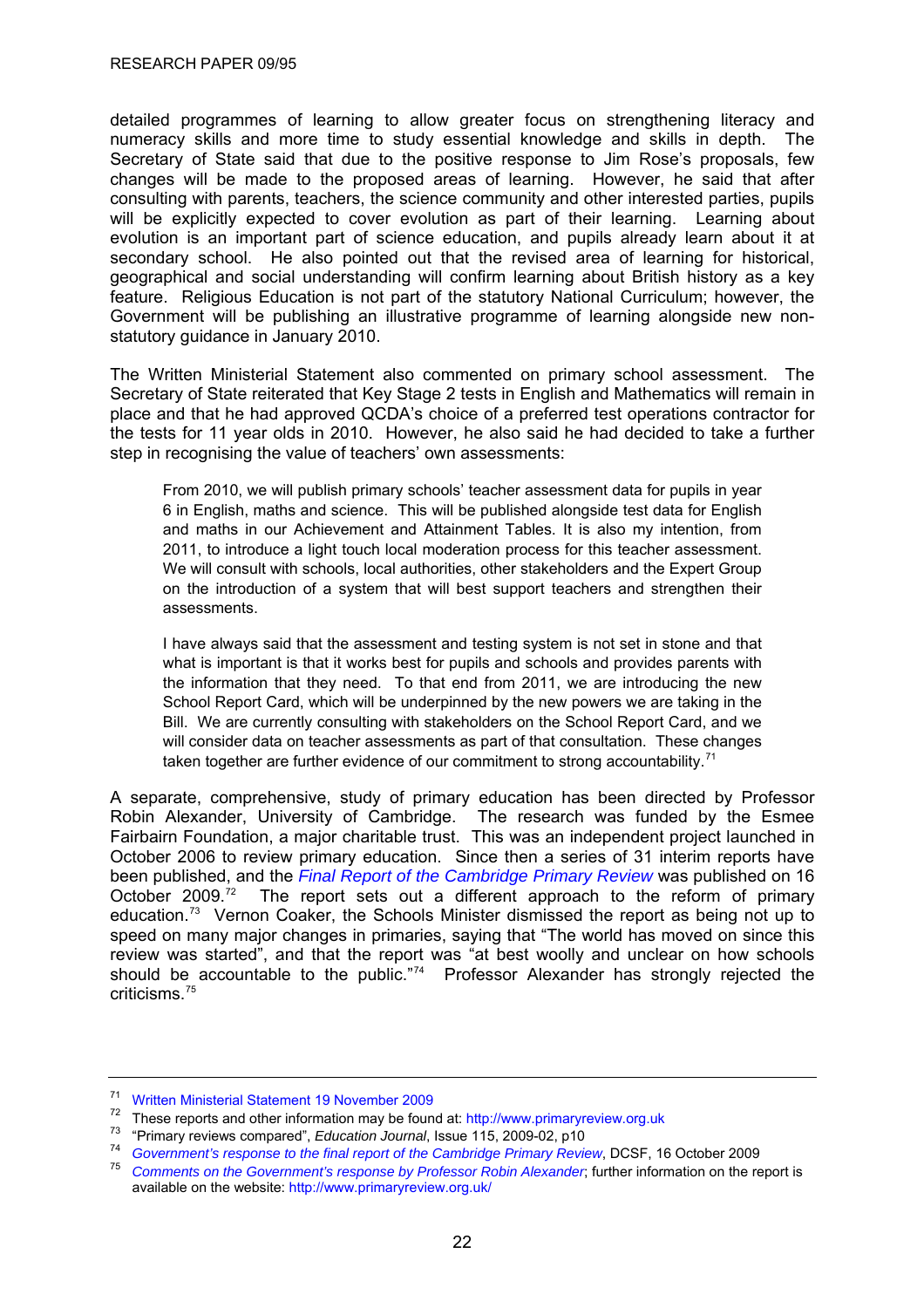#### <span id="page-26-0"></span>*The Bill's provisions*

**Clause 10** inserts a new section 83A into Part 6 of the *Education Act 2002* to provide the six new 'areas of learning' (set out in new subsection 83A(3)) within which the National Curriculum for primary level in England will be structured. In relation to each of these areas of learning, the National Curriculum will consist of programmes of study, and may specify attainment targets and assessment arrangements by area of learning too (new section 83A(2)). The Secretary of State may specify by order particular modern foreign languages which may be studied as part of the 'understanding English, communication and languages' area of learning, or may specify that any modern foreign language may be studied as part of that area of learning. He or she may also by order specify how to determine what constitutes a modern foreign language (new section 83A(5)). The Secretary of State may by order amend the areas of learning or the provisions about modern foreign languages (new section 83A(6)). Such an order is subject to the affirmative resolution procedure.

*Subsection (2)* of clause 10 inserts new subsections (2A) and (2B) into section 87 of the *Education Act 2002* to permit the Secretary of State to make an order setting out attainment targets and assessment arrangements not only in relation to the areas of learning, but in relation to specified parts only of areas of learning (new section 87(2B)) or across areas of learning (new section 87(2A)).

The DCSF *[Memorandum for the House of Lords Committee on Delegated Powers and](http://publications.dcsf.gov.uk/eOrderingDownload/CSF-Bill_Memorandum.pdf)  [Regulatory Reform](http://publications.dcsf.gov.uk/eOrderingDownload/CSF-Bill_Memorandum.pdf)* describes the proposed procedures in relation to programmes of study, attainment targets and assessment arrangements, and the degree of parliamentary scrutiny in relation to these.[76](#page-26-0) Negative resolution procedure will apply for programmes of study and attainment targets; assessment arrangements will not be subject to parliamentary scrutiny. The Secretary of State will, however, have to consult Ofqual and others before making any provision for assessment arrangements.

Estimated costs of the proposed changes are given in the *[Impact Assessment](http://publications.dcsf.gov.uk/eOrderingDownload/CSF-Bill_Impact-Assessment.pdf)*. *[77](#page-26-0)*

# *Personal, Social, Health and Economic Education*

The Government want to make Personal, Social, Health and Economic Education (PSHE) a compulsory part of the National Curriculum, and the Bill makes the necessary provision for this.

#### *Background*

The *[Children's Plan](http://www.dcsf.gov.uk/childrensplan/downloads/The_Childrens_Plan.pdf)*, published in December 2007, emphasised that it was important for schools to develop young people in the round, as well as ensuring that they receive an excellent education. Amongst other things, it announced a review of the delivery of sex and relationships education, and also set out the Government's commitment to examine the effectiveness of drugs education. Subsequently a Drugs and Alcohol Advisory Group was commissioned to carry out a review and to make its recommendations to the Secretary of State. Both these reviews recommended that good PSHE was vital to providing a healthy, rounded education.[78](#page-26-0)

On 23 October 2008, Jim Knight, the then Schools Minister announced in a [Written](http://www.publications.parliament.uk/pa/cm200708/cmhansrd/cm081023/wmstext/81023m0001.htm#08102337000011)  [Ministerial Statement](http://www.publications.parliament.uk/pa/cm200708/cmhansrd/cm081023/wmstext/81023m0001.htm#08102337000011) that the Government had decided that PSHE should have statutory status. He noted that under existing legislation parents have the right to withdraw their children from sex education, but not from those parts that are included in the National

<sup>76</sup> *[Children Schools and Families Bill](http://www.publications.parliament.uk/pa/cm200910/cmbills/008/10008.i-iii.html), [A Memorandum for the House of Lords Committee on Delegated Powers](http://publications.dcsf.gov.uk/eOrderingDownload/CSF-Bill_Memorandum.pdf)  and Regulatory Reform*, DCSF November 2009, paragraphs 30 to 36 pp 34 to 38

<sup>78</sup> DCSF Press Release, *[All pupils to get healthy lifestyle lessons](http://www.dcsf.gov.uk/pns/DisplayPN.cgi?pn_id=2008_0235)*, 23 October 2008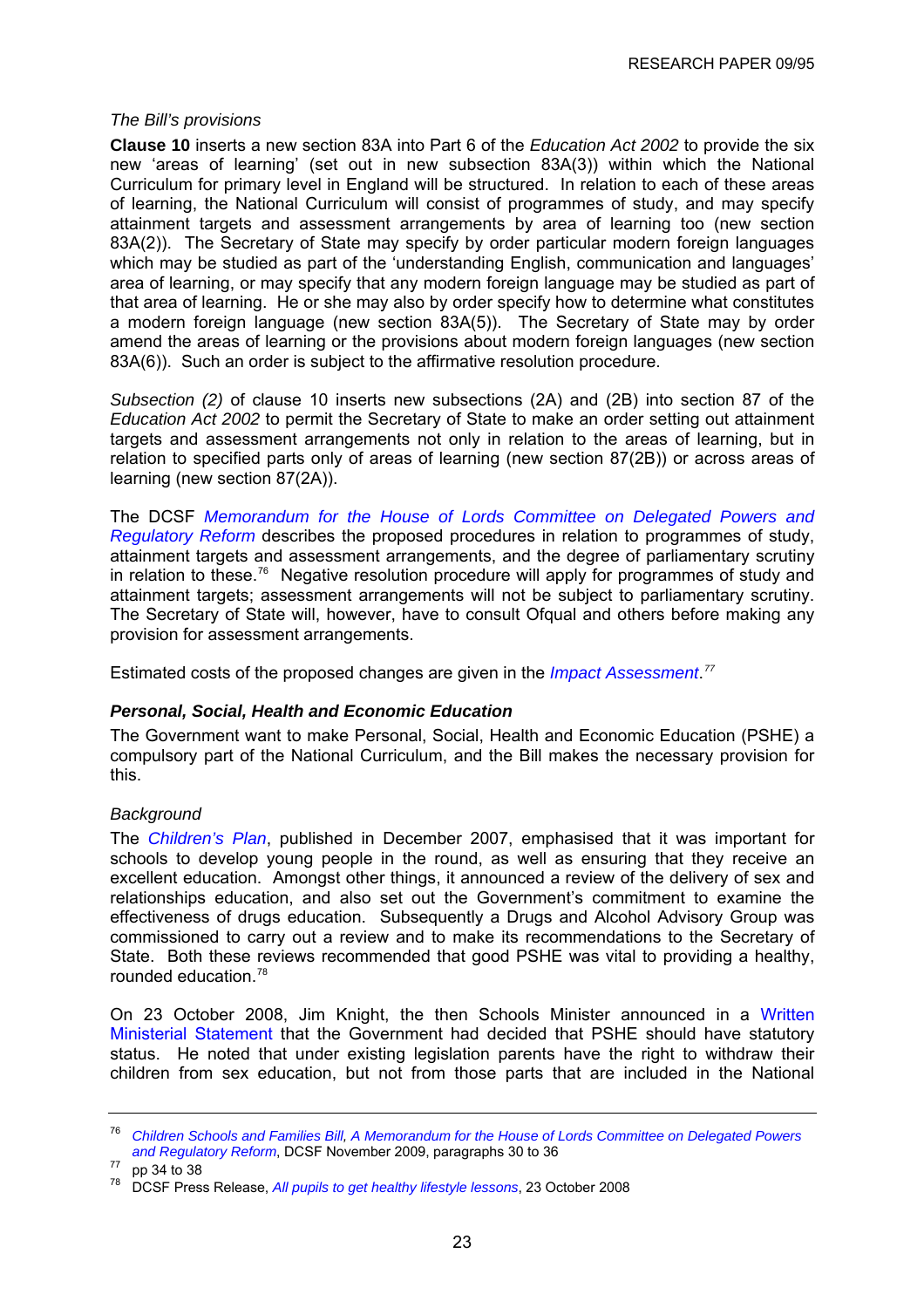<span id="page-27-0"></span>Curriculum. Mr Knight outlined those aspects of PSHE that are already statutory, but recognised that making other aspects of PSHE statutory would need to take into account several issues of concern including the position of parents who already withdraw their children or those who might want to in the future. He therefore asked Sir Alasdair Macdonald to report to the Secretary of State in April 2009 on a practicable way forward.

Sir Alasdair reported to the Secretary of State in March 2009: *[Independent Review of the](http://publications.dcsf.gov.uk/eOrderingDownload/FINAL%20Macdonald%20PSHE%20Review.pdf)  [proposal to make Personal, Social, Health and Economic Education \(PSHE\) statutory](http://publications.dcsf.gov.uk/eOrderingDownload/FINAL%20Macdonald%20PSHE%20Review.pdf).* 

The Government's response was set out in a *[Written Ministerial Statement on 27 April 2009](http://services.parliament.uk/hansard/Commons/ByDate/20090427/writtenministerialstatements/part001.html)*. This noted that Sir Alasdair had recommended that PSHE education should become part of the National Curriculum at both primary and secondary levels. The Secretary of State accepted this approach, subject to formal consultation alongside that on Sir Jim Rose's review of the primary curriculum.

Several other recommendations were made by Sir Alasdair which the Government accepted in principle, subject to formal consultation. These were that at secondary level the existing non-statutory programmes of study should be carried forward and that at primary level the relevant parts of the proposed new programme of learning 'Understanding Physical Development, Health and Wellbeing' should form the core entitlement of PSHE; that governing bodies should retain the right to determine their school's approach to Sex and Relationship Education (SRE) to ensure that this can be delivered in line with the context, values and ethos of the school but that this must be consistent with the core entitlement to PSHE education; that governing bodies should retain the duty to maintain an up-to-date SRE policy, which is made available to inspectors, parents and young people and that they should involve parents and young people (in secondary education) in developing that policy; that DCSF should seek the opinions of stakeholders and the wider public on whether to change the name of PSHE education within the secondary National Curriculum; and that legislation should seek to exclude PSHE education from the requirement to have statutory levels of attainment, but that the DCSF should work with the Qualifications and Curriculum Authority (now the Qualifications and Curriculum Development Agency (QCDA)) to find appropriate and innovative ways of assessing pupil progress in PSHE education.

Sir Alasdair also recommended that the existing right of parental withdrawal from sex and relationships education should be maintained. Sir Alasdair's report made a number of other recommendations about improving teaching and learning in PSHE education. The full list of recommendations, and the Government's response, is included in the statement.

Consultation on the detailed recommendations was carried out by the QCDA. The consultation report to the DCSF on *[Personal, Social, Health and Economic Education](http://publications.teachernet.gov.uk/eOrderingDownload/QCDA-09-4358.pdf)  [Curriculum Reform](http://publications.teachernet.gov.uk/eOrderingDownload/QCDA-09-4358.pdf)* was published in September 2009. A wide range of views and opinions was expressed.<sup>[79](#page-27-0)</sup>

In a *[Written Ministerial Statement on 5 November 2009](http://www.publications.parliament.uk/pa/cm200809/cmhansrd/cm091105/wmstext/91105m0001.htm#09110553000010)* the Secretary of State announced his decision to proceed with legislation to make PSHE education part of the statutory National Curriculum in both primary and secondary education, and that parents' right to withdraw their children from sex and relationship education (SRE) should continue but only until their children reach the age of 15, so that every young person will receive at least one year of SRE before the end of compulsory education:

<sup>79</sup> *[Personal, social, health and economic education - curriculum reform consultation report to the DCSF](http://publications.teachernet.gov.uk/eOrderingDownload/QCDA-09-4358.pdf)*, QCDA, September 2009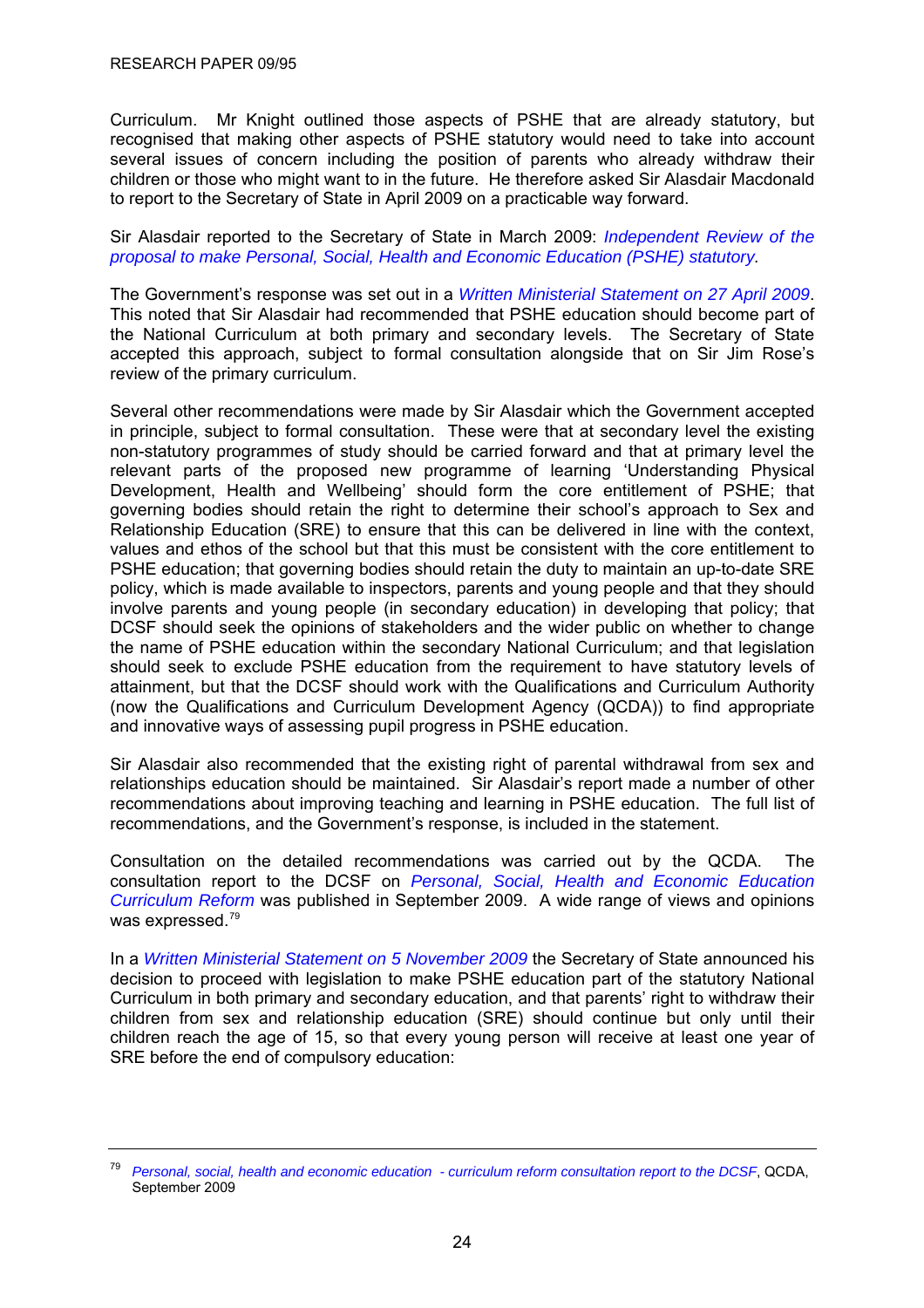I have considered carefully the outcomes of this consultation, together with Sir Alasdair Macdonald's report and all the other information that has become available about these matters since my decision to review SRE in November 2007.

As a result, I can confirm our decision to accept the recommendations of the SRE review group and to proceed with legislation to make PSHE education part of the statutory national curriculum in both the primary and secondary phases. As the SRE group established in 2008 recommended, PSHE education will therefore be a foundation subject in the national curriculum in key stages 3 and 4, with the existing non-statutory programmes of study forming the basis for a core entitlement that all pupils should receive. At primary level the proposed new programme of learning, "Understanding Physical Development, Health and Well-being" will be the basis of the core entitlement that all pupils should receive.

Over the last few months an issue has arisen about the age up to which parents should be able to withdraw their children from SRE, if they wish to exercise their right to do so. Currently parents have the right to withdraw their children up to the age of 19. In practice, only a very small minority of parents choose to exercise this right. However, I believe it is very important that this right is maintained. This is all the more necessary once, subject to the will of Parliament, PSHE education becomes a statutory part of the national curriculum.

It is important that parents, schools and young people are all clear about the age that is set, and that this is supported by parents and young people, as well as being practically deliverable and legally enforceable. We have, therefore, consulted experts in SRE and representatives of faith groups, among others, about this. In addition, my Department commissioned some further quantitative and qualitative research in October 2009 to gather further relevant information. I am placing reports of the outcomes from that research in the House Libraries.

This research, which was carried out with samples of parents and of adults, found quite a wide spectrum of opinion, against a context in which four out of five parent respondents (81 per cent.) to the surveys said they supported the principle that all children should receive SRE. When asked about the right of withdrawal, 20 per cent. of parents said there should be no right of withdrawal, 33 per cent. of parents said the right should end at age 11, 9 per cent. said it should end at age 14, and 7 per cent. at the age of 16. A clear majority therefore supported a reduction in the age to which a right of parental withdrawal should apply.

After careful consideration of the outcomes of discussions with experts and other interested parties, including representatives of faith groups, and of the findings of this research, I have concluded that parents' right to withdraw their children from SRE should continue until their children reach the age of 15. I have come to this view because I believe that proceeding on this basis is balanced, practically deliverable and legally enforceable, and maintains the right of withdraw for the small number of parents who wish to exercise it. I also believe that setting the age limit at 15 offers the best chance of building a strong consensus.

This means that every young person will receive at least one year of SRE before their 16th birthday.

It is of critical importance, in ensuring that PSHE helps children to achieve all their Every Child Matters outcomes, that the content of the new PSHE education curriculum is carefully thought through and constructed. This has already been the subject of detailed consultation with schools, young people, parents, faith groups and experts in the field, and through the work of the SRE review group. The proposed content of SRE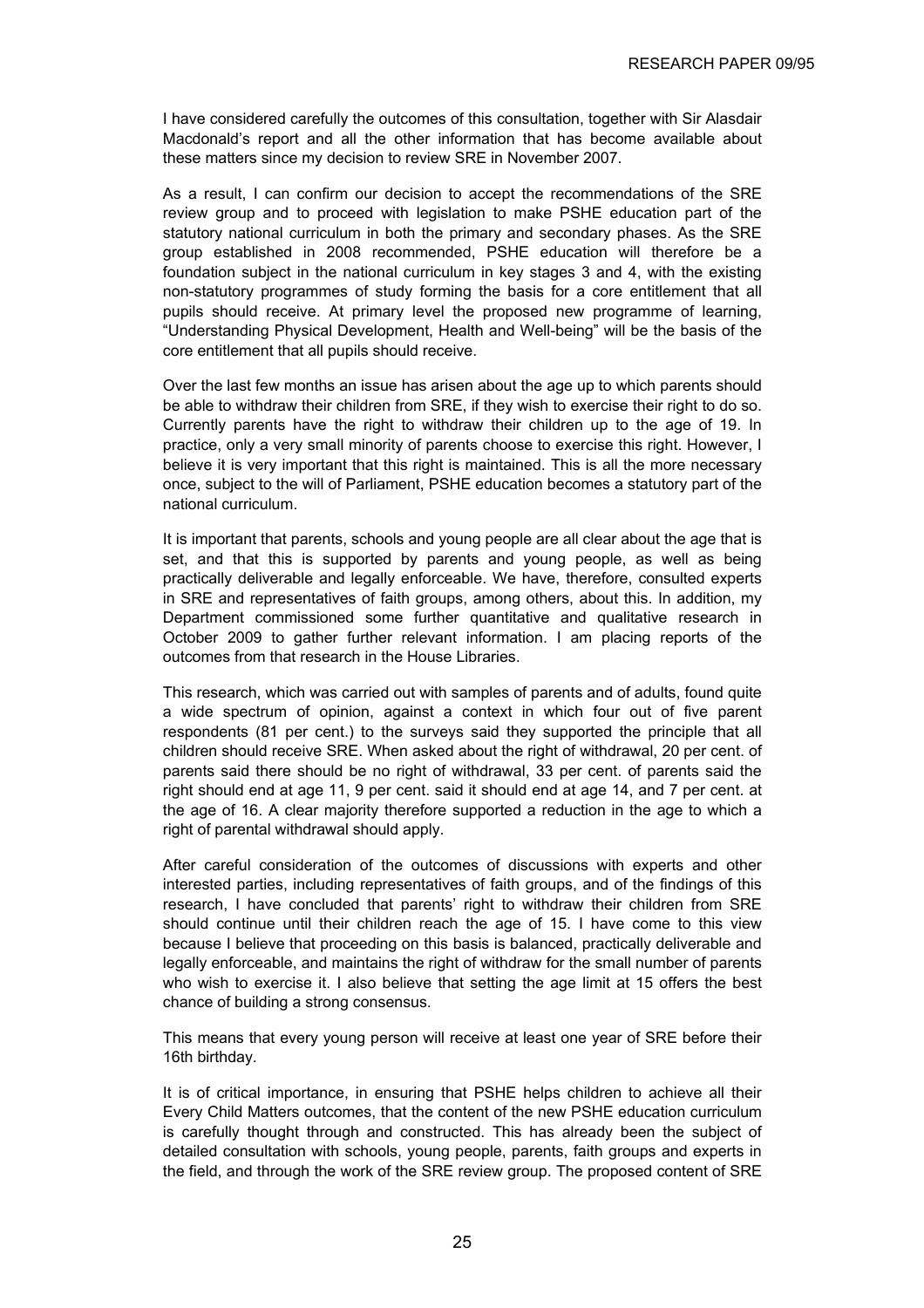<span id="page-29-0"></span>that will be taught when PSHE education becomes statutory will now be subject to further formal statutory consultation on the detail, the process to be overseen by the QCDA and to be concluded by autumn 2010.

In order to implement the measures set out in this statement we will include provisions, as necessary, in the forthcoming Children, Schools and Families Bill.<sup>[80](#page-29-0)</sup>

#### *The Bill's provisions*

**Clauses 11 to 14** provide for the introduction of Personal, Social, Health and Economic education (PSHE) at Key Stage 3 and Key Stage  $4^{81}$  $4^{81}$  $4^{81}$  as a foundation subject within the National Curriculum for England. They also make the teaching of PSHE in academies at these Key Stages compulsory. The provisions also revise and re-enact provisions relating to sex education in the *Education Act 1996*.

Clause 11(4) inserts a new section 85B into the *Education Act 2002* to list the main headings of the curriculum for PSHE, i.e. education about: alcohol, tobacco and other drugs; emotional health and well-being; sex and relationships; nutrition and physical activity; personal finance; individual safety, and careers, business and economic education.

The content of the "sex and relationships" component of the subject will also be governed by the requirements of section 403 of the *Education Act 1996*, as amended by clause 13 of the Bill (see below). The list of contents of PSHE may be amended by the Secretary of State by order, which is subject to the affirmative resolution procedure.<sup>[82](#page-29-0)</sup> The *[Explanatory Notes](http://www.publications.parliament.uk/pa/cm200910/cmbills/008/en/10008x-d.htm)* state that the Government does not presently intend to set any attainment targets or assessment arrangements for PSHE.<sup>[83](#page-29-0)</sup>

New section 85B, subsections (5) to (7) set out "principles" which school governing bodies and head teachers must comply with in providing PSHE education. They are required to have regard also to any guidance issued by the Secretary of State or by someone nominated by the Secretary of State (e.g. QCDA).

**Clause 12** applies the provisions of clause 11 to academies, CTCs and CCTAs to require them to teach PSHE at Key Stages 3 and 4 in the same way as it will be taught in maintained schools in England.

**Clause 13** and paragraphs 3, 5, 6, 9 and 10 of Schedule 4 amend references in other legislation to "sex education" to read "sex and relationships education". Clause 13(4) amends section 403 of the *Education Act 1996* so that guidance issued by the Secretary of State under the section must be designed to secure that, when sex and relationships education is given, the pupils learn about the nature of marriage and its importance for family life and bringing up children, the nature of civil partnership and the importance of strong and stable relationships. The definition of "sex and relationships education" contained in section 579 of the 1996 Act is amended to exclude from the definition teaching about human reproduction provided as part of a science curriculum. The existing parental right of withdrawal from sex education is amended by **clause 14** so that parents have a right to withdraw their child from sex and relationships education up to the age of 15 but not thereafter.

<sup>80</sup> HC Deb 5 November 2009 c49WS

 $81$  i.e. secondary school pupils up to the end of compulsory education 82 *[Children Schools and Families Bill](http://www.publications.parliament.uk/pa/cm200910/cmbills/008/10008.i-iii.html), [A Memorandum for the House of Lords Committee on Delegated Powers](http://publications.dcsf.gov.uk/eOrderingDownload/CSF-Bill_Memorandum.pdf)* 

*and Regulatory Reform*, DCSF November 2009, paragraph 38 83 *Explanatory Notes*, paragraph 74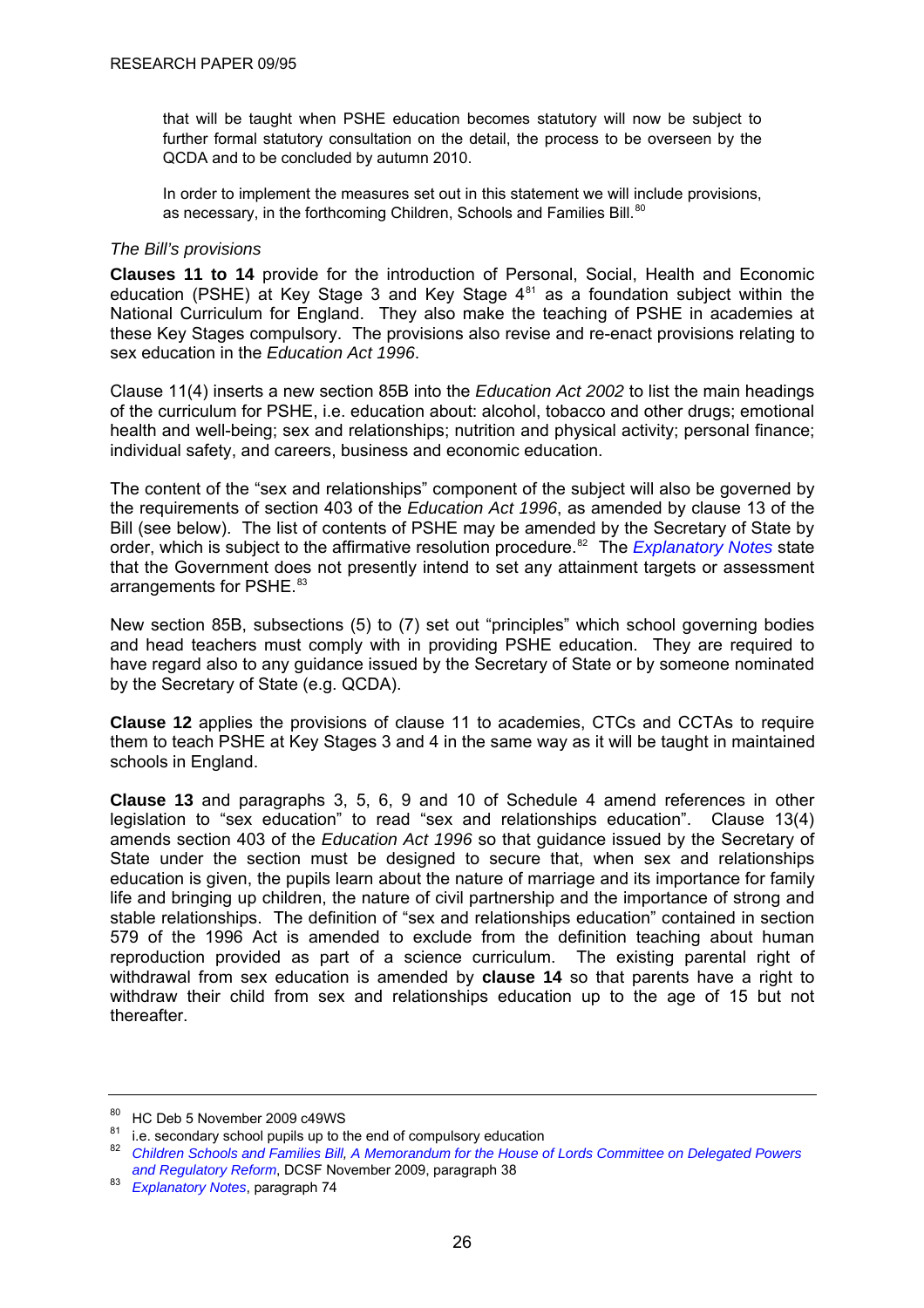<span id="page-30-0"></span>The *[Explanatory Notes](http://www.publications.parliament.uk/pa/cm200910/cmbills/008/en/10008x-d.htm)* examine in detail the implications of the provisions in relation to the European Convention of Human Rights. The Government believes that providing access to sex and relationship education at the very least in the last year of compulsory education ensures that a child's Article 8 right to a private life is not infringed, and properly reflects Article 12 of the UN Convention on the Rights of the Child to ensure that a child can express their own views and have them given due weight. "It also reflects the accepted principle that parental rights dwindle as a child matures. The Government considers that it is acceptable and consistent with human rights principles to limit the parental right of withdrawal by reference to a child's age."[84](#page-30-0)

Estimates of the costs of the proposed changes are set out in the *[Impact Assessment.](http://publications.dcsf.gov.uk/eOrderingDownload/CSF-Bill_Impact-Assessment.pdf) [85](#page-30-0)*

# **1.8 Powers of governing bodies**

The white paper *[Your child, your schools, our future: building a 21](http://publications.dcsf.gov.uk/default.aspx?PageFunction=productdetails&PageMode=publications&ProductId=Cm+7588)[st century school system](http://publications.dcsf.gov.uk/default.aspx?PageFunction=productdetails&PageMode=publications&ProductId=Cm+7588)* stresses that delivering the pupil and parent guarantees will require schools to work in partnership with other schools and with wider children's services.

It is envisaged that, amongst other things, the parent guarantee will ensure that every parent will have access to a range of extended services by 2010 including information and support on parenting skills and advice on parenting issues, childcare, activities, and opportunities to enhance their own learning.<sup>[86](#page-30-0)</sup> Much of this support is already being provided under the existing extended schools programme. Many schools are offering access to a core of extended activities, including childcare in primary schools, parenting and family support, study support, specialist services and community facilities. Details are given on the [DCSF](http://www.teachernet.gov.uk/wholeschool/extendedschools/)  [extended services website.](http://www.teachernet.gov.uk/wholeschool/extendedschools/) [87](#page-30-0)

# *Powers to provide community facilities*

Currently, under Section 27 of the *Education Act 2002*, governing bodies of maintained schools have the power to provide community facilities for the benefit of families of pupils at the school, or people who work in the locality in which the school is situated. The Act permits governing bodies to enter into agreements with other partners to provide services on school premises, and enables governing bodies to charge for some services. At present governing bodies are prevented from using their delegated budgets for the provision of community facilities or services by section 50(4) of the *School Standards and Framework Act 1998*.

**Clause 15** amends section 27 of the 2002 Act to require governing bodies in England to give consideration, at least once in every school year, whether or not to use the power to provide community facilities, and how they might exercise it. The clause also amends section 50 of the 1998 Act to allow governing bodies in England to spend their delegated budgets on the provision of those community facilities or services, subject to specific restrictions on specified activities to be set out in regulations. The regulations will be subject to the negative resolution procedure.<sup>[88](#page-30-0)</sup> The *[Impact Assessment](http://publications.dcsf.gov.uk/eOrderingDownload/CSF-Bill_Impact-Assessment.pdf)* states that schools will meet the costs 'through their delegated funding, promoting efficiencies and securing greater value for money.'[89](#page-30-0)

<sup>84</sup> Explanatory Notes[,](http://www.publications.parliament.uk/pa/cm200910/cmbills/008/en/10008x-d.htm) paragraphs 208 to 209<br>85 pp 40 to 41<br>86 News shift proposate also profit in the infinite

<sup>&</sup>lt;sup>86</sup>Your child, your schools, our future: building a 21<sup>st</sup> century school system, p103<br><sup>87</sup> <http://www.teachernet.gov.uk/wholeschool/extendedschools/><br><sup>88</sup> A Managgard in fact the Usuan of Larde Committee an Delanded Deugn

<sup>88</sup> A *[Memorandum for the House of Lords Committee on Delegated Powers and Regulatory Reform](http://publications.dcsf.gov.uk/eOrderingDownload/CSF-Bill_Memorandum.pdf)*, paragraph 43 89 *[Impact Assessment](http://publications.dcsf.gov.uk/eOrderingDownload/CSF-Bill_Impact-Assessment.pdf)*, p44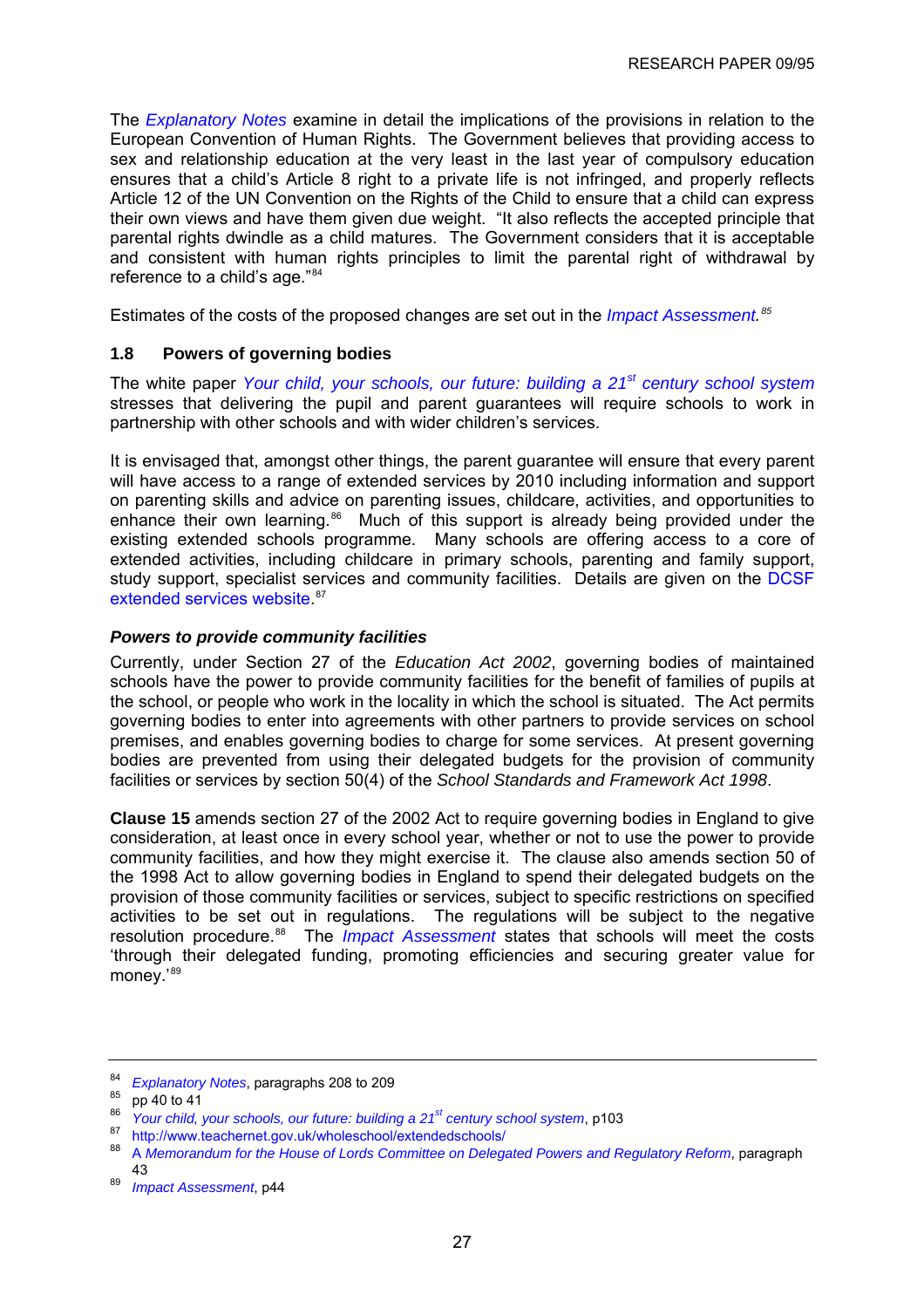# <span id="page-31-0"></span>*Extending maintained school governing bodies' powers to establish academies and new maintained schools*

The Government wants to enable high-performing maintained schools to lead school improvement interventions in weak schools by enabling them to sponsor academies, form federations and propose new schools. Partnership and collaboration are considered to be central to the organisation of the school system, and the Government has highlighted research on the benefits of such working.<sup>[90](#page-31-0)</sup>

Greater efficiency through the wider adoption of partnerships and shared services between schools is one approach that the Government has highlighted in its discussion document on the use of resources, *[Securing Our Future – Using Our Resources Well](http://publications.dcsf.gov.uk/eOrderingDownload/Securing-our-future.pdf).*

*Proposals for a system of accreditation of school providers and school groups* 

On 21 October 2009 the DCSF issued *[Consultation on accreditation of School Providers and](http://www.dcsf.gov.uk/consultations/index.cfm?action=consultationDetails&consultationId=1602&external=no&menu=1)  [Schools Groups and on Academy Sponsorship Selection](http://www.dcsf.gov.uk/consultations/index.cfm?action=consultationDetails&consultationId=1602&external=no&menu=1).* This sets out proposals for a new accreditation process intended to identify the most suitable organisations to be Accredited School Providers and Accredited School Groups, through academies, majority trusts (including National Challenge Trusts) and federations. It also sets out a proposed process for selecting sponsors for future academies. The Annex to the paper describes in detail the proposed criteria for educational institutions, and consortia of non-educational institutions with an educational co-sponsor, to demonstrate their 'educational track record' and their vision and capacity to run one or more schools. The consultation period ends on 22 January 2010.

A list of the first institutions that have expressed an interest in becoming Accredited School Group providers was given in a [DCSF Press Notice, dated 30 June 2009.](http://www.dcsf.gov.uk/pns/DisplayPN.cgi?pn_id=2009_0116)

The consultation document notes that there is a range of school improvement partnerships, including:

- Majority Trusts (including National Challenge Trusts) where the school is established as a trust school with a lead partner and other partners working to ensure sustainable school improvement. A Majority Trust school is a Local Authority-maintained foundation school that is supported by a charity, referred to as a Trust, that appoints the majority of governors;
- Federations (including National Challenge Federations) where one local authority maintained school acting as a lead partner federates with another local authority maintained school to support its improvement. A federation is where two or more maintained schools are governed collectively under a single governing body.
- Academies all-ability, state-funded schools established by sponsors and run as charitable trusts, drawing on the expertise, experience and vision of sponsors with a track record of success.

Commenting on the consultation, the NASUWT said that securing high standards of education does not rest on structural reform, and that while it has no objection to schools supporting others it is fundamentally opposed to allowing providers to expand their influence. It also pointed out that the proposed criteria for providers omit a track record in relation to the workforce and industrial relations.<sup>[91](#page-31-0)</sup>

<sup>90</sup> HC Deb 16 July 2009 c644W; chapter 3 of *[Your child, your schools, our future: building a 21st century school](http://publications.dcsf.gov.uk/default.aspx?PageFunction=productdetails&PageMode=publications&ProductId=Cm+7588)  [system](http://publications.dcsf.gov.uk/default.aspx?PageFunction=productdetails&PageMode=publications&ProductId=Cm+7588)*

<sup>91</sup> NASUWT, *[21st century schools should promote 21st century practices](http://www.epolitix.com/stakeholder-websites/press-releases/press-release-details/newsarticle/21st-century-schools-should-promote-21st-century-working-practices-says-nasuwt/sites/nasuwt/)*, 21 October 2009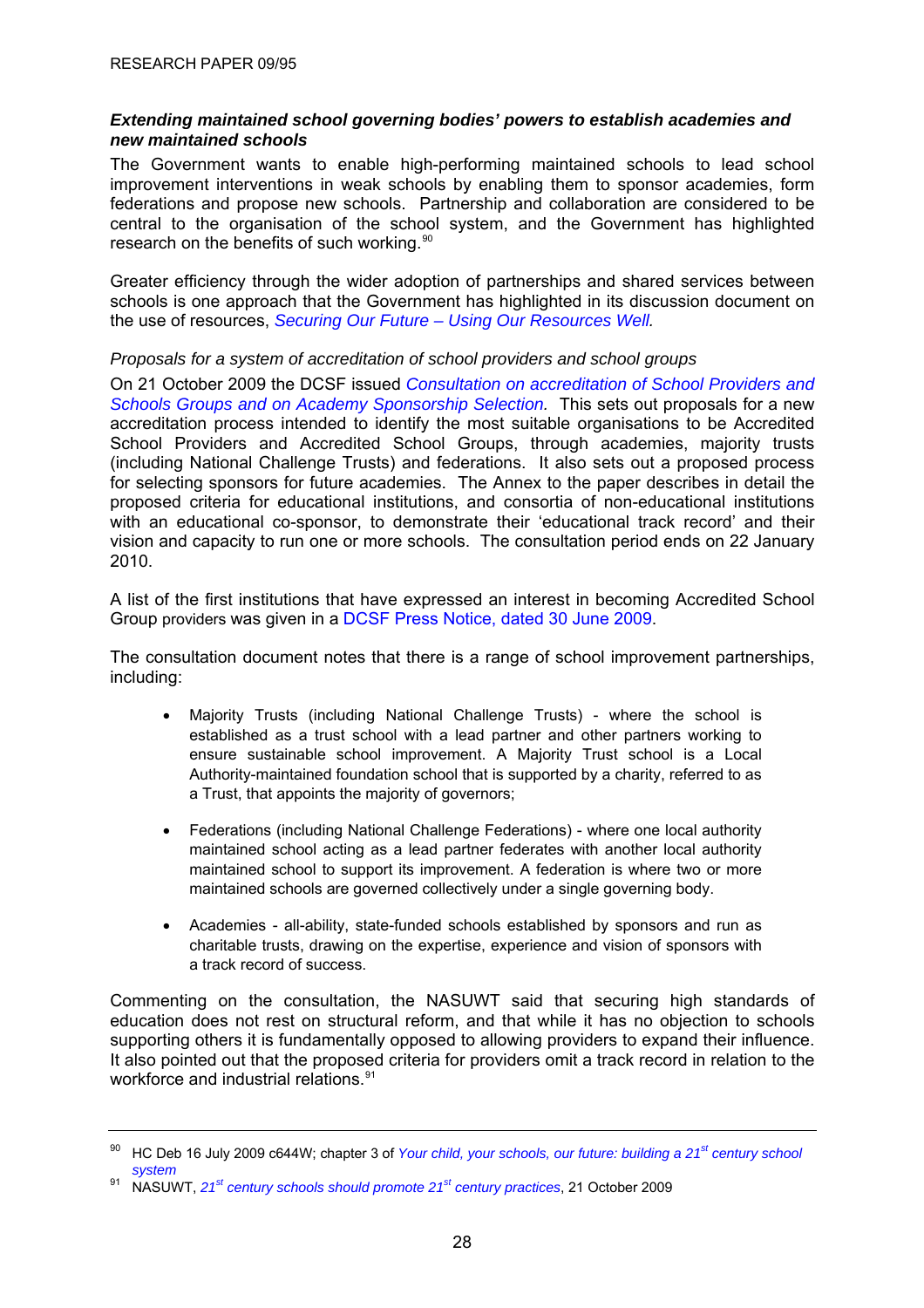<span id="page-32-0"></span>Commenting on the schools white paper, the National Association of Head Teachers said that the idea of Accredited School Groups is one which bears further careful examination; adding that it is important 'to guard against the potential for a restrictive 'cartel' approach.<sup>1[92](#page-32-0)</sup> In its comment on the white paper, the NUT acknowledged that there are many virtues to federations and school collaboration; however, it said that 'the mix of ever more academies and trust schools will simply mean structural confusion at local level and artificial barriers erected that will militate against productive co-operation between schools'.<sup>[93](#page-32-0)</sup>

**Clauses 16 to 18** of the Bill extend and define the powers of governing bodies of maintained schools in England so that certain designated governing bodies can be involved in the establishment of new maintained schools and academies, and all governing bodies are able to have further involvement in existing maintained schools and academies. However, there is no suggestion that schools would be required to establish other new schools or sponsor academies. The *[Impact Assessment](http://publications.dcsf.gov.uk/eOrderingDownload/CSF-Bill_Impact-Assessment.pdf)* stresses that this would be entirely discretionary, and emphasises that local authorities will continue to be responsible for planning educational provision. It explains the rationale for the provisions:

What is the problem under consideration? Why is government intervention necessary? Where a strong school wishes to extend the benefits of its leadership and governance to raise standards in the area by offering advice/assistance to an Academy, being a member of an Academy Trust, being involved in establishing an Academy, or being a member of the foundation it does not currently have the power to do so directly and must use a circuitous route that has certain limitations. Our view is that in relation to establishing a new maintained school, governing bodies may already have the power, but that this is not entirely clear. This lack of powers for governing bodies is not consistent with wider drives for schools to work in partnership with other schools, and to allow high performing providers to contribute more to the system through sharing existing good practice, and supporting weaker schools.<sup>[94](#page-32-0)</sup>

**Clause 16** provides governing bodies in England with a power to form a company which can then enter into an agreement with the Secretary of State under which the company will establish and maintain an academy. The Secretary of State will establish a procedure for designating particular governing bodies, and will only enter into such an agreement with a company formed by a designated governing body. The clause also allows any governing body of a maintained school in England to become a member of an existing academy trust.

**Clause 17** allows all governing bodies of maintained schools in England to provide advice and assistance to the proprietors of academies (in the same way that they can already provide advice and assistance to the governing bodies of other maintained schools).

**Clause 18** allows governing bodies in England that are designated by the Secretary of State, or by a person authorised by the Secretary of State, to publish proposals under section 7 (in a school competition) or section 11(2) of the *Education and Inspection Act 2006* to establish new foundation, voluntary or foundation special schools.

# **1.9 School Improvement**

The white paper *[Your child, your schools, our future: building a 21](http://publications.dcsf.gov.uk/default.aspx?PageFunction=productdetails&PageMode=publications&ProductId=Cm+7588)[st century school system](http://publications.dcsf.gov.uk/default.aspx?PageFunction=productdetails&PageMode=publications&ProductId=Cm+7588)* set out the main components of the Government's proposed accountability and school improvement model:

94 *[Impact Assessment](http://publications.dcsf.gov.uk/eOrderingDownload/CSF-Bill_Impact-Assessment.pdf)*, p49

<sup>92</sup> *[National Association of Head Teachers, Education White Paper 2009 – Curate's Egg or unfinished](http://www.naht.org.uk/welcome/resources/key-topics/government-policy/education-white-paper-2009/)  [Symphony?](http://www.naht.org.uk/welcome/resources/key-topics/government-policy/education-white-paper-2009/)*

<sup>93</sup> *[NUT Press Release on 21st Century Schools White Paper, 30 June 2009](http://www.teachers.org.uk/story.php?id=4770)*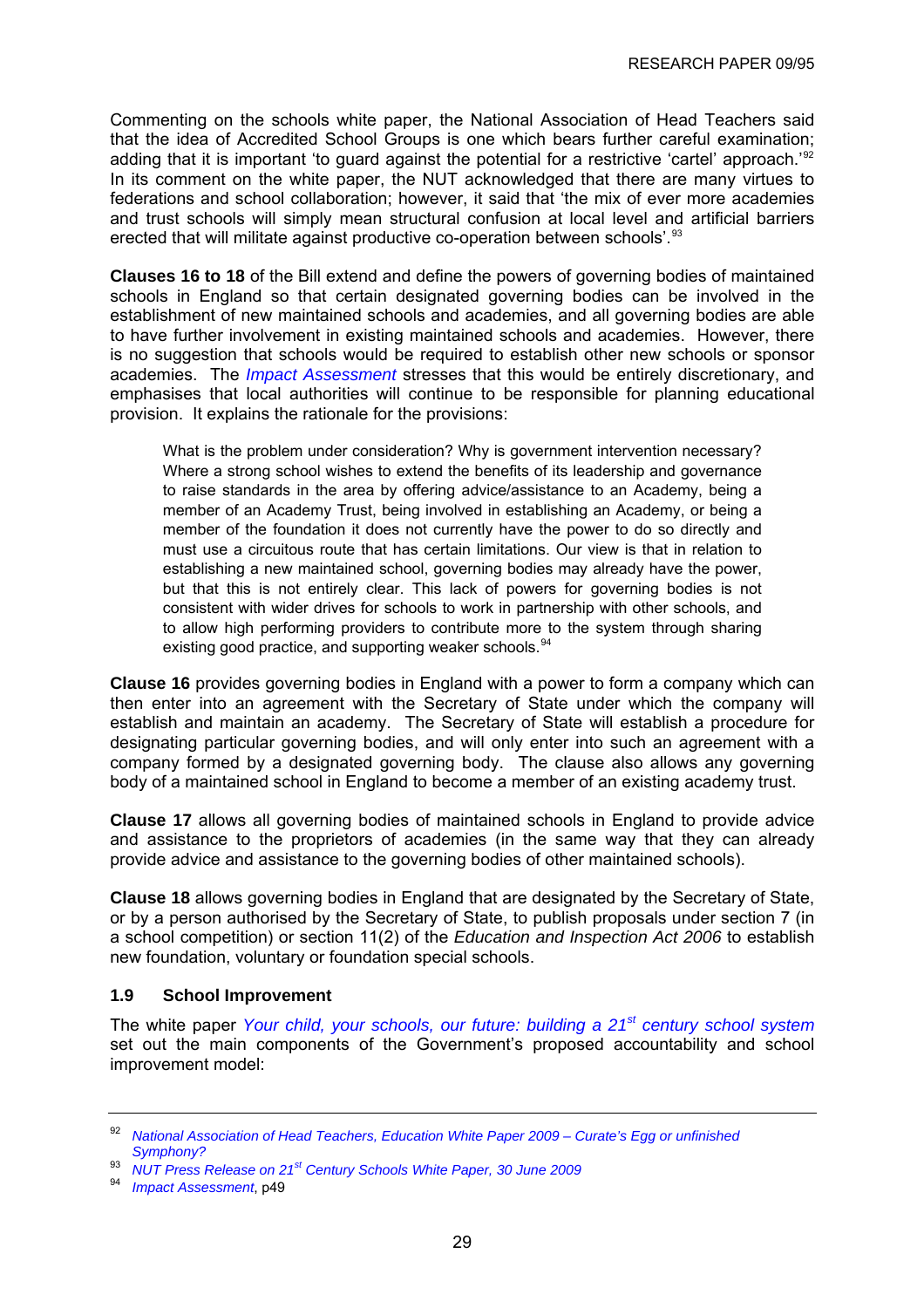<span id="page-33-0"></span>a. continual self-improvement – based on thorough and regular self-evaluation;

b. the new School Report Card – providing clear, regular external assessments of each school's performance for the local community, wider public and prospective parents, local and central government, and Ofsted;

c. Ofsted inspection – in-depth, qualitative, professional judgement of the school's overall effectiveness, complementing the annual, outcomes-based School Report Card; and

d. SIPs (School Improvement Partners) – appointed by the local authority, who will monitor schools' performance, provide support and challenge, ensure issues are addressed through an effective school improvement plan, and help to broker external support.<sup>[95](#page-33-0)</sup>

Where schools are judged to be failing (i.e. placed in special measures by Ofsted), the Government believes that closure should always be considered but that, where this is not possible or preferable, then in most cases a structural solution will be necessary (i.e. creating an academy, federation, trust status, involving a new provider or an Accredited Schools Group). Other schools with low performance, identified by the School Report Card, are likely (following an Ofsted risk assessment) to receive an early, full inspection or a monitoring visit. The white paper says that this will include up to 40 per cent of schools judged to be 'satisfactory' in their previous inspection. Some of these schools may be judged to be failing, and will need closure, or radical intervention. For others, a strong response from the governing body will be expected. If a convincing school improvement plan cannot be agreed with the SIP, the local authority will be expected to use its powers to issue a warning notice, and: appoint additional governors; establish an Interim Executive Board; direct the school to federate or collaborate with another school; or suspend the right to a delegated budget. Alternatively, if requested by the local authority or if he sees fit, the Secretary of State might ask Ofsted to inspect the school.<sup>[96](#page-33-0)</sup>

#### *School Improvement Partners*

#### *Background*

The *Education Act 2005* reformed the school inspection system in England to provide for regular, shorter, lighter-touch inspections based on the school's own self-evaluation. The changes followed *[A New Relationship with Schools](http://publications.teachernet.gov.uk/default.aspx?PageFunction=productdetails&PageMode=publications&ProductId=A+New+Relationship+with+Schools+Publication)*, and *[A New Relationship with Schools –](http://publications.teachernet.gov.uk/eOrderingDownload/1288-2005DOC-EN.pdf) [Next Steps](http://publications.teachernet.gov.uk/eOrderingDownload/1288-2005DOC-EN.pdf)*, published in June 2004 and 2005 respectively, by the Office for Standards in Education (Ofsted) and the Department for Education and Skills (DfES). At the heart of the reformed inspection regime was the school's self-evaluation and School Improvement Partners (SIPs).

Section 5 of the *Education and Inspections Act 2006* requires local authorities in England to appoint SIPs to each of the maintained schools in their area. Only persons accredited or appointed by the Secretary of State can be SIPs. Most SIPs are experienced head teachers.

Advice and guidance on the role of SIPs was set out in *[A New Relationship with Schools](http://www.teachernet.gov.uk/_doc/8508/SIP%20Brief%20edition%203%20final.pdf)  [the School Improvement Partner's Brief](http://www.teachernet.gov.uk/_doc/8508/SIP%20Brief%20edition%203%20final.pdf)*. [97](#page-33-0) This explained that the role of a SIP is to provide professional challenge and support to the school, helping its leadership to evaluate its performance, identify priorities for improvement, and plan effective change. The guiding principles of the School Improvement Partner's work were set out:

<sup>&</sup>lt;sup>95</sup> Your child, your schools, our future: building a 2<sup>1st</sup> century school system, paragraph 4.19<br><sup>96</sup> *ibid.*, paragraphs 4.43 and 4.44<br><sup>97</sup> DCSF. 2007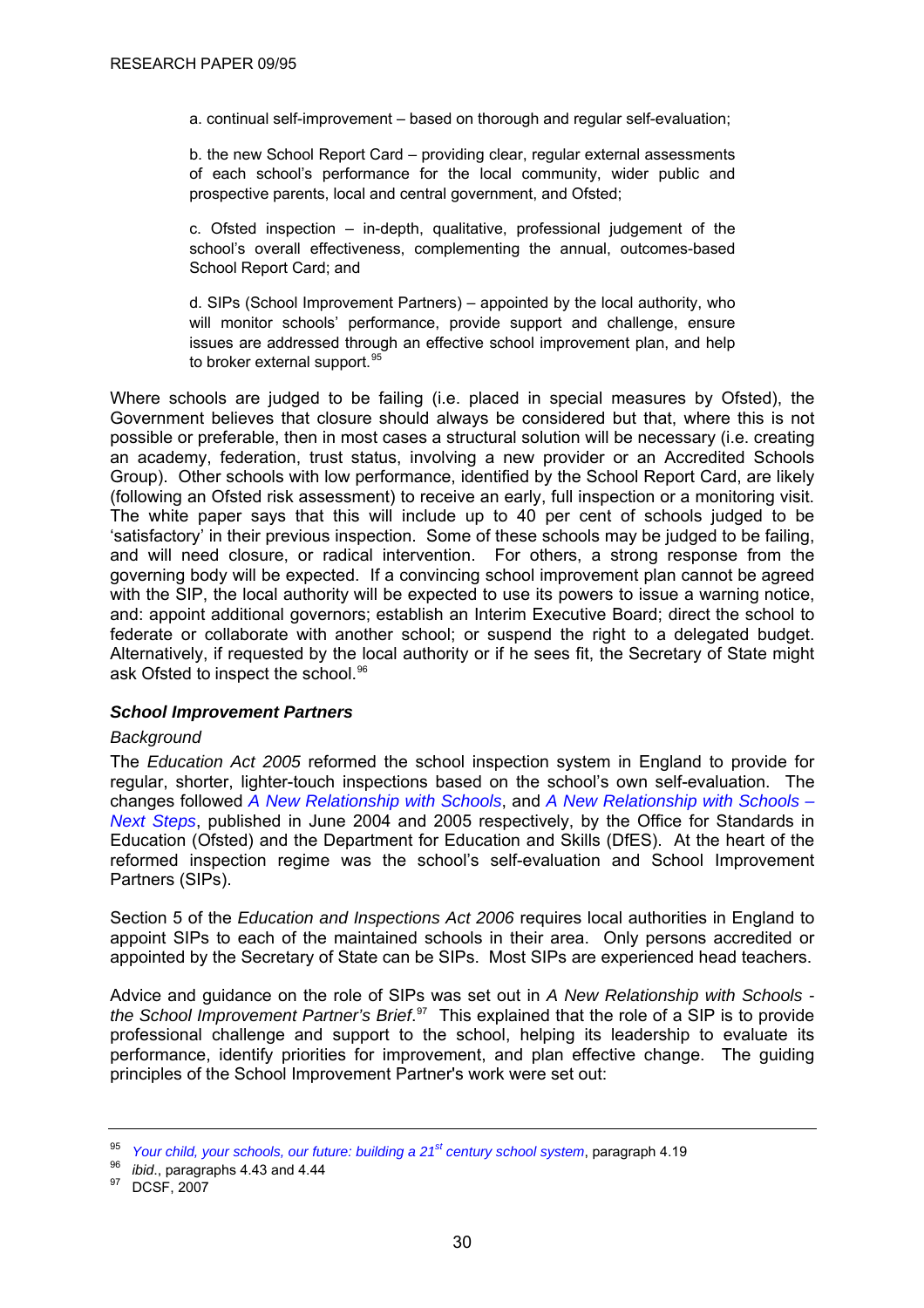• focus on pupil progress and attainment across the ability range, and the many factors which influence it, including pupil well-being, extended services and parental involvement;

• respect for the school's autonomy to plan its development, starting from the school's self-evaluation and the needs of the pupils and of other members of the school community;

• professional challenge and support, so that the school's practice and performance are improved; and

• evidence-based assessment of the school's performance and its strategies for improving teaching and learning.

SIPs work under contract to local authorities and are the main (but not the only) channel for local authority communication on school improvement with the school. SIPs and Ofsted inspectors have different functions; and it is the local authority that has a relationship with Ofsted inspectors, not the SIP. The local authority will liaise with Ofsted inspectors about the performance of their schools; however, the local authority will draw upon the information from their SIPs to inform these discussions.

The Government believes that the current role of SIPs is not always correctly interpreted by SIPs and head teachers; that it needs to be more clearly defined; and, that it needs to focus on the wider goals of the *Every Child Matters* agenda and not only on educational attainment.

The white paper *[Your child, your schools, our future: building a 21](http://publications.dcsf.gov.uk/default.aspx?PageFunction=productdetails&PageMode=publications&ProductId=Cm+7588)[st century school system](http://publications.dcsf.gov.uk/default.aspx?PageFunction=productdetails&PageMode=publications&ProductId=Cm+7588)* announced the Government's intention to reform the role of SIPs. This is part of the Government's proposed approach to school improvement where support is expected to come from a wider range of providers, including high performing schools and nationally accredited providers. One of the main proposed changes is that SIPs should become increasingly involved in brokering support and, working with schools, will identify what support is needed to generate improvement. Where performance is low, SIPs will have to sign off improvement plans and the use of School Development Grant. The white paper said that the role of SIPs will be strengthened as the single agent for challenge and support to schools. They will be expected to:

- monitor school performance;
- provide advice to the school governing body;
- make sure school improvement plans are realistic and ambitious; and,
- make decisions about a school's specialist status, taking into account their performance, including their work with partner schools, and the local pattern of specialist provision.

To support SIPs, the white paper said that the Government would:

a. clarify their role and position as the primary intermediary between schools and their local authority, using legislation where appropriate;

b. increase the time they have in some schools, with a view to giving more days for weaker performers and a level of SIP support similar to National Challenge Advisers (20 days) for the lowest performing schools; and

c. increase their leverage over weaker performers, by making part of these schools' funding for improvement contingent upon the SIP signing off their school improvement plans, and ensuring there is appropriate investment in improving core subjects like literacy an numeracy. This will ensure that schools take SIP input seriously and treat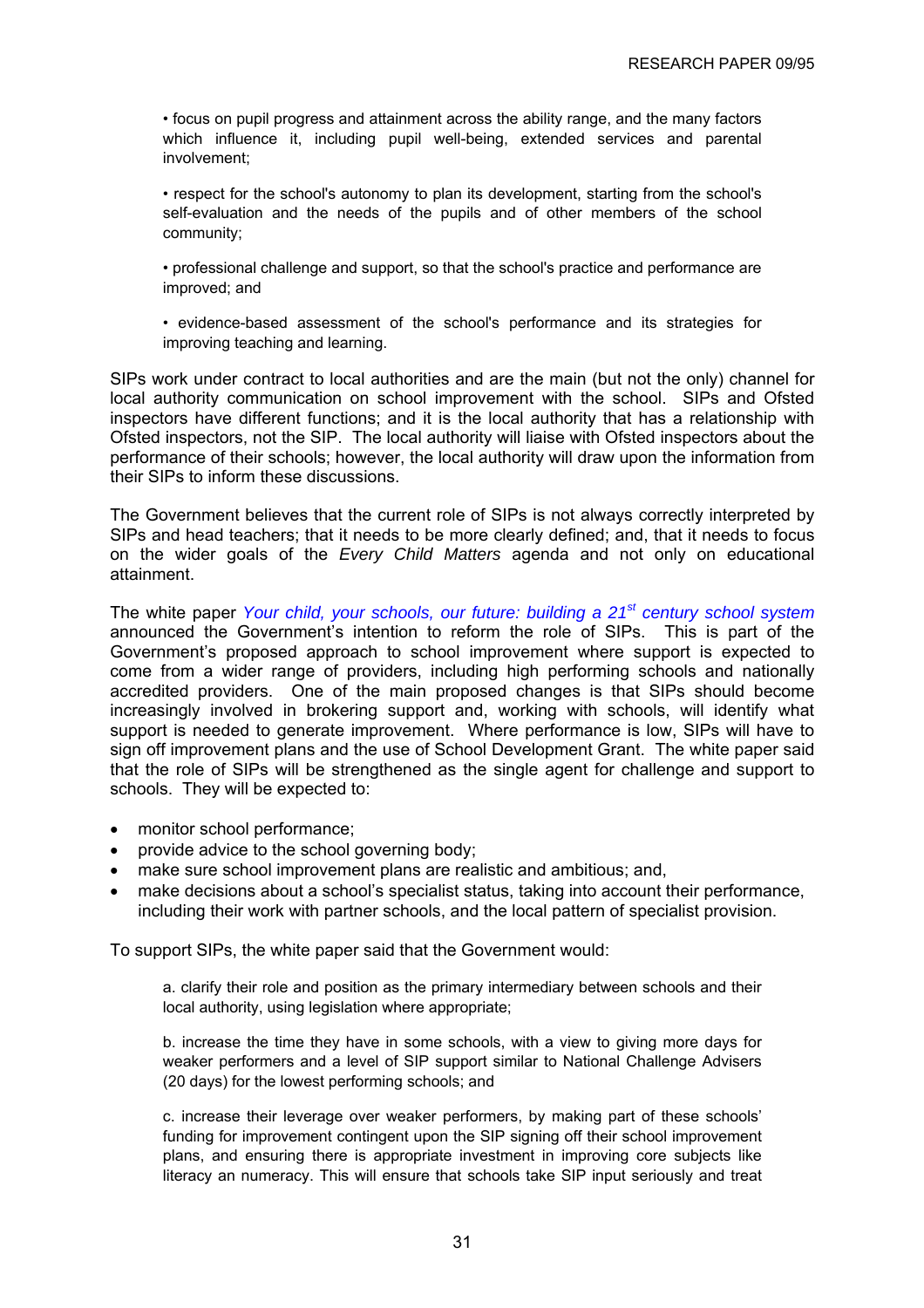<span id="page-35-0"></span>SIPs as equal partners; and that robust and externally-validated school improvement plans are in place. If the SIP and school are unable to agree, this would trigger consideration by the local authority (the YPLA for academies) of the need for more directive intervention in the school, with the funding held back available to help secure any intervention needed.<sup>[98](#page-35-0)</sup>

The National College for School Leadership (NCSL) has been asked to review and develop the accreditation process, undertake quality assurance of SIPs and provide SIPs with a 'licence to practice', and hold a national register of SIPs.[99](#page-35-0)

The white paper also said that school governors will have a stronger say in who their SIP is, and it is proposed that they might select from a list of appropriate SIPs provided by the local authority and have a right to reject the SIP proposed by the local authority.<sup>[100](#page-35-0)</sup>

#### *Reaction*

The LGA expressed concern about extending the role of SIPs at a time of resource restraint, and pointed out that the white paper had not referred to the role of local authority-based school services in relation to SIPs:

It is distinctly unfortunate that as the appointees of School Improvement Partners, Government has not thought fit to discuss a reform to the role of SIPs with local government more fully first, though we welcome the pledge to consult now. There is a danger that so many requirements will be placed on SIPs in the time available to them, that they will find it increasingly difficult to undertake the job well within current resource constraints and that consequently local authorities will receive diluted feedback at a time when authorities are being asked to keep a closer eye out for the need to intervene early. The white paper makes no mention whatsoever of the role of local authority-based school improvement services in helping SIPs undertake the brokerage role or in maintaining an ongoing detailed review of schools' progress. Indeed, the diagram at Figure 8, describing accountability mechanisms, makes no reference at all to local authorities.<sup>[101](#page-35-0)</sup>

The GTC said that while it thought that schools benefited from SIPs, there were risks associated with the Government's proposals:

48. The GTC has supported SIPs, believing schools benefit from sustained critical friendship about school improvement and perceiving benefits for the system of expert practitioners, especially serving heads, having the opportunity to interrogate the practice of another school in some depth. Although there is only limited research evidence on the work of SIPs, and little in particular on their impact, the White Paper proposes to invest heavily in what they contribute to the improvement and accountability system. The GTC suggests there are risks associated with this development.

49. While the references to additional training and accreditation are welcome, the demands of the enhanced SIP role may have an impact on the recruitment. It is important not only to recruit sufficient people with the expertise and authority to undertake the role, but also to guard against narrowing the field of those who can undertake the role – for example, if the SIP role became too onerous for many serving head teachers, there would be a loss to the system in terms of knowledge transfer. The

<sup>&</sup>lt;sup>98</sup> Your child, your schools, our future: building a 21<sup>st</sup> century school system, paragraph 4.37<br><sup>99</sup> ibid, paragraph 4.39<br><sup>100</sup> ibid, paragraph 4.40<br><sup>101</sup> Local Government Association (LGA) briefing on the white paper,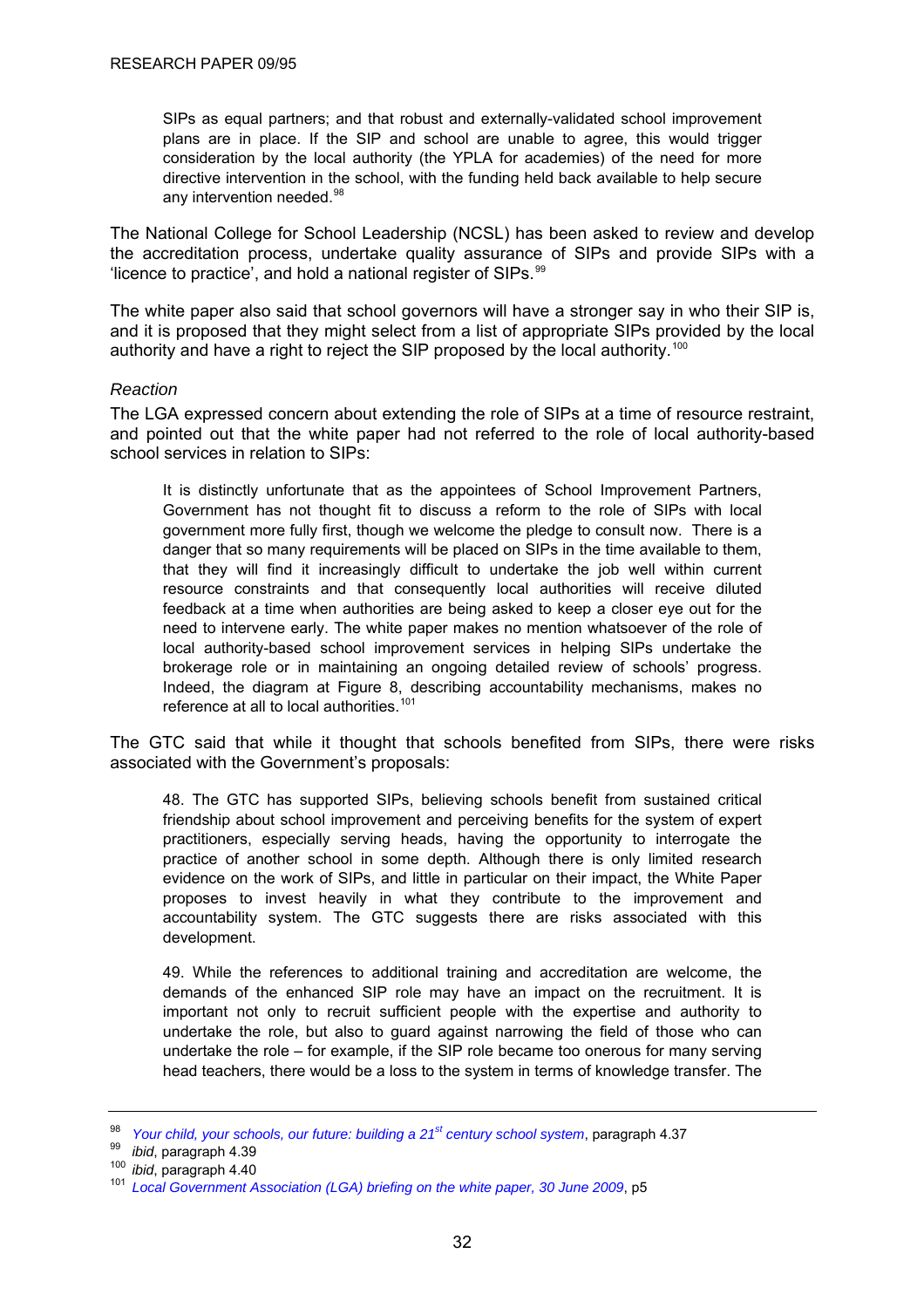<span id="page-36-0"></span>emphasis on proportionality else in the accountability system might also apply to the work of SIPs. The GTC is also concerned about the local authority being over-reliant on the SIP for evidence of school performance, given its responsibility to intervene in underperforming schools.

50. The GTC welcomes the government's clarity that the SIP role is one of support and challenge on school improvement *and* on wider the *Every Child Matters* work of schools.

51. The GTC supports the strengthened relationship between the SIP and the governing body as a means of ensuring that the SIP role results in appropriate challenge to the school.

52. The GTC notes the proposal that SIPs be empowered to authorise new specialisms on the part of schools. There will need to be mechanisms for ensuring that their decisions are based on the interests of the locality and not just the school with which they are working.

53. Finally, the GTC suggests that as SIPs are established in this new role it will be important to look closely at the balance of accountabilities between the head teacher and the SIP, to ensure that the head teacher is supported, challenged where appropriate, but not undermined.<sup>[102](#page-36-0)</sup>

The NAHT welcomed the review of the role of SIPs, including the proposal to allow governing bodies an element of choice over the appointment of the SIP.<sup>[103](#page-36-0)</sup>

The ADCS supported the proposed changes:

... we are pleased to see that the SIP role, though widened, continues to be positioned where it currently is  $-$  with local authorities. Local authorities cannot discharge their responsibilities for children and young people without this very important lever in relation to the performance of schools – and their contribution to the wider agenda. We support the right of a governing body to have a stronger say in who is the school's SIP, but governing bodies will need to understand that they cannot object to SIP after  $SIP.<sup>104</sup>$  $SIP.<sup>104</sup>$  $SIP.<sup>104</sup>$ 

**Clause 19** amends section 5 of the *Education and Inspections Act 2006* to provide for additional 'prescribed' services that a School Improvement Partner (SIP) is to provide, with a view to improving standards and the well-being of pupils at the school. The *[Explanatory](http://www.publications.parliament.uk/pa/cm200910/cmbills/008/en/10008x--.htm#end)  [Notes](http://www.publications.parliament.uk/pa/cm200910/cmbills/008/en/10008x--.htm#end)* gives examples of other 'prescribed services' to include identifying early a school's underperformance, brokering any additional support the school may need to improve its performance or helping the school leadership team to plan effective change. It is intended that the details will be set out in regulations that will be subject to the negative resolution procedure.[105](#page-36-0) Subsection (3) of clause 19 amends section 5 of the 2006 Act by inserting a requirement that local authorities have regard to guidance issued by the Secretary of State when exercising functions under section 5 or under regulations made under that section.

The estimated cost of the proposed changes is set out in the *[Impact Assessment.](http://publications.dcsf.gov.uk/eOrderingDownload/CSF-Bill_Impact-Assessment.pdf)* This emphasises that the proposed changes are necessary not only to confirm the SIP role as an

<sup>102</sup> *[Response to the white paper from the General Teaching Council for England \(GTC\), September 2009,](http://www.gtce.org.uk/documents/publicationpdfs/dcsf_c21schools0909.pdf)  [2009/137](http://www.gtce.org.uk/documents/publicationpdfs/dcsf_c21schools0909.pdf)*

<sup>103</sup> *[National Association of Head Teachers, Education White Paper 2009 – Curate's Egg or unfinished](http://www.naht.org.uk/welcome/resources/key-topics/government-policy/education-white-paper-2009/)  [Symphony?](http://www.naht.org.uk/welcome/resources/key-topics/government-policy/education-white-paper-2009/)*

<sup>104</sup> *[Response from ADCS on the schools white paper, 10 July 2009](http://www.adcs.org.uk/Downloads/Consultation%20responses/060709-ADCS-response-to-WP-Yr-child-yr-school-our-future.pdf)*

<sup>105</sup> A *[Memorandum for the House of Lords Committee on Delegated Powers and Regulatory Reform](http://publications.dcsf.gov.uk/eOrderingDownload/CSF-Bill_Memorandum.pdf)*, paragraphs 46 and 47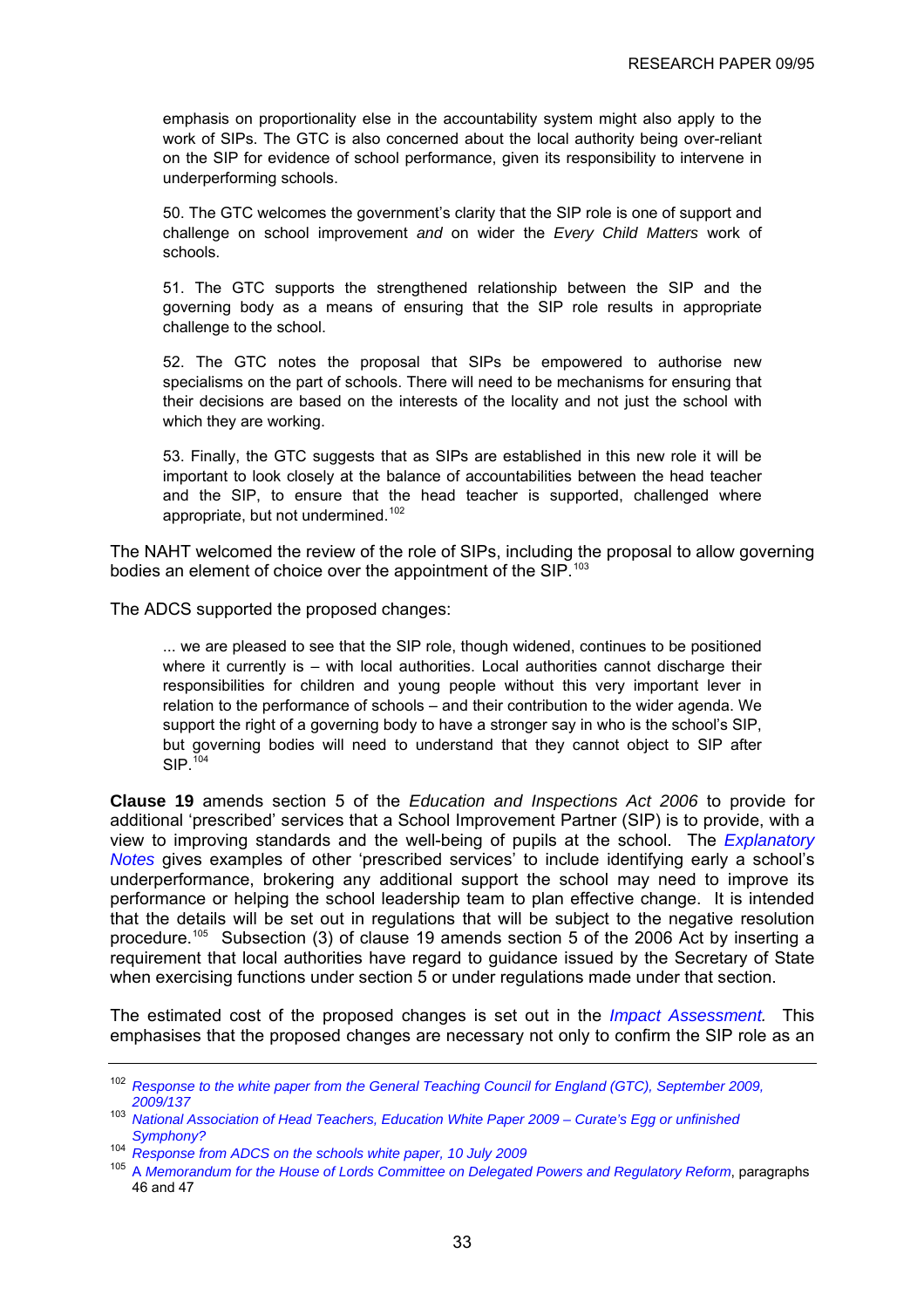<span id="page-37-0"></span>integral part of school improvement but also in order to use resources more efficiency, as currently, it points out, there is duplication between the work of SIPs and other local authority staff including the Link Advisors.<sup>[106](#page-37-0)</sup> The proposed new accreditation system will be tested with a number of SIPs in 2010 to assess its effectiveness and suitability.<sup>[107](#page-37-0)</sup>

## *Provision of information about schools etc.*

Information is currently published about schools' performance in the Achievement and Attainment Tables, Ofsted inspection reports, the online School Profile<sup>[108](#page-37-0)</sup>, and in school prospectuses. Section 537 of the *Education Act 1996* empowers the Secretary of State and Welsh Ministers to collect information currently used to compile the Achievement and Attainment Tables in England and national data sets in Wales. In England, the Achievement and Attainment Tables are to be replaced by the School Report Card (SRC).

**Clause 20** makes amendments to the 1996 Act to ensure that information for the SRC can be collected and published. Under clause 20(1) existing powers are extended to provide that regulations made under section 537 of the 1996 Act<sup>[109](#page-37-0)</sup> may require the supply of information about the views of prescribed persons about a school; and that if they do so, they may also make provision about how those views are to be obtained. This will enable the views of parents and pupils to be obtained.

Clause 20(2) and (3) introduce a new power for the Secretary of State and Welsh Ministers to make regulations requiring the supply of information about education funded by a local authority under section 19 of the 1996 Act (i.e. alternative provision). The power mirrors that for schools in section 537, as amended by subsection (1) of clause 20.

Currently Welsh Ministers do not have the powers to collect information on the views of parents and pupils in schools, or alternative provisions funded under section 19 of the 1996 Act. The *[Impact Assessment](http://publications.dcsf.gov.uk/eOrderingDownload/CSF-Bill_Impact-Assessment.pdf)* includes a briefing from the Welsh Assembly Government (WAG) on the new powers. This states that WAG has no immediate plans to make regulations under these new powers but that it wants to ensure that the legislation does not close off any future decisions about the range of institutions for which data will be published. The proposed change would make clear that information about the views of prescribed persons about school or alternative provision could be obtained and provided to Welsh Ministers.<sup>110</sup>

Clause 20(4) removes the requirement on governing bodies of maintained schools to prepare and publish a school profile.

The *[Impact Assessment](http://publications.dcsf.gov.uk/eOrderingDownload/CSF-Bill_Impact-Assessment.pdf)* on the Bill noted that, as DCSF already collect and publish school performance data, it did not expect significant additional running costs for the SRC; there would be a one-off cost for the pilot; and there would be savings associated with removing School Profiles.

## *The proposed School Report Card (SRC)*

It is envisaged that the SRC will provide a short summary of a school's performance, with an overall score, published at least annually, so that it will be easier for parents to understand the information available, and will help schools focus on their goals for improvement. The SRC will report on outcomes across a wide range of performance: pupil attainment, pupil

<sup>&</sup>lt;sup>106</sup> *Impact Assessment*[,](http://publications.dcsf.gov.uk/eOrderingDownload/CSF-Bill_Impact-Assessment.pdf) pp 50 to 55<br><sup>107</sup> *ibid.*, p55<br><sup>107</sup> *ibid.*, p55<br><sup>108</sup> Information on the school profile is available on the [DCSF school profile website](http://www.teachernet.gov.uk/management/newrelationship/schoolprofile/).<br><sup>109</sup> The existing powers to make regulations under sec

<sup>&</sup>lt;sup>110</sup> *Impact Assessment*, pp 60 to 63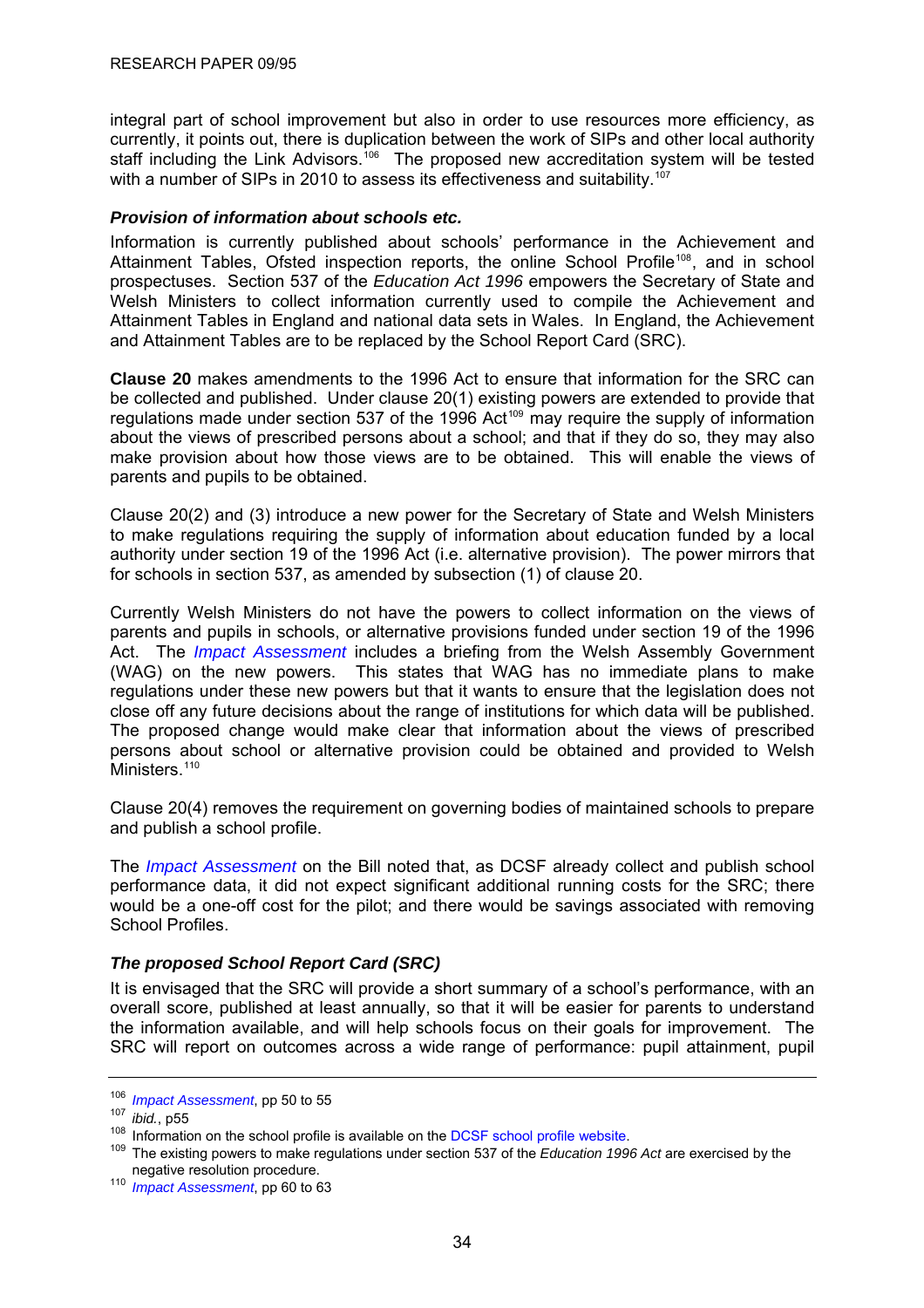<span id="page-38-0"></span>progress and well-being; a school's success at reducing the effect of disadvantage; and parents' and pupils' views of the school and the support they are receiving. It is intended that the new SRC will be introduced from 2011, and will be piloted over the next two years.

An initial DCSF consultation paper on the general principles governing the design and implementation of a SRC was published on 8 December 2008, and the consultation closed on 3 March 2009.<sup>[111](#page-38-0)</sup> The rationale for the SRC was explained in the consultation document:

5. The Achievement and Attainment Tables are published annually and provide a wide range of data. But, partly because they contain so much, they can be difficult for parents to use, do not signal clearly the relative importance of different academic outcomes and, with the exception of the pupils' attendance rate, do not contain information about outcomes relating to other aspects of pupils' wellbeing. Although they contain information about the value added by schools as well as their pupils' attainment, the focus of the Tables remains narrow. For example, they do not report schools' success in raising the attainment of pupils from disadvantaged backgrounds so that they have the same opportunities in life as their more advantaged peers. And, while the focus on age-related expectations is important – because reaching these levels provides children and young people with a good basis for continuing to progress in the next phase of learning – the sole use of threshold measures can mean that an undue premium is placed on the performance of a minority of pupils: those in Years 6 and 11, and those close to borderlines in their tests and examinations. A better system would equally support the progress of pupils both significantly below and significantly above these benchmarks.

6. Ofsted inspection reports and monitoring letters give a wider view of schools' effectiveness, taking account not only of the range of outcomes achieved but also of the quality of provision (especially the quality of teaching and its impact on learning), the effectiveness of leadership and management, and the school's capacity to improve. In so doing, inspection also provides an analysis and diagnosis of why a school's outcomes are as they are. Inspection reports are used by many parents, but most schools are only inspected once every three years and, for some, the interval between inspections may soon become longer; Ofsted inspection reports, on their own, cannot provide the balanced view of school performance at the frequency that parents and government require.

7. Schools sometimes see the information in the Achievement and Attainment Tables and the analyses based upon them as being in conflict with, rather than complementary to, the evaluations provided by Ofsted inspection reports. Another concern is that the combined effect of different, insufficiently co-ordinated accountability processes can make schools feel that they are placed under undue pressure, potentially distracting them from their greatest priority – to provide excellent education and development for all their pupils.

8. For all these reasons, we think that the arrangements for reporting school performance and holding them to account could be significantly improved. We believe that there is an opportunity to make the school accountability system more coherent, better co-ordinated, more streamlined and better able to recognise the full range of each school's achievements. However, this will only be possible if each school's performance is reported in a way which is clear, powerful, easily understood and easily used by school governors, parents and the public.

9. Our intention is that the School Report Card, with an overall score, should be the means by which we achieve this. It will complement rather than compete with Ofsted

<sup>111</sup> *[A School Report Card: consultation document](http://www.dcsf.gov.uk/consultations/downloadableDocs/A%20School%20Report%20Card%20consultation%20document%201.doc)*, DCSF December 2008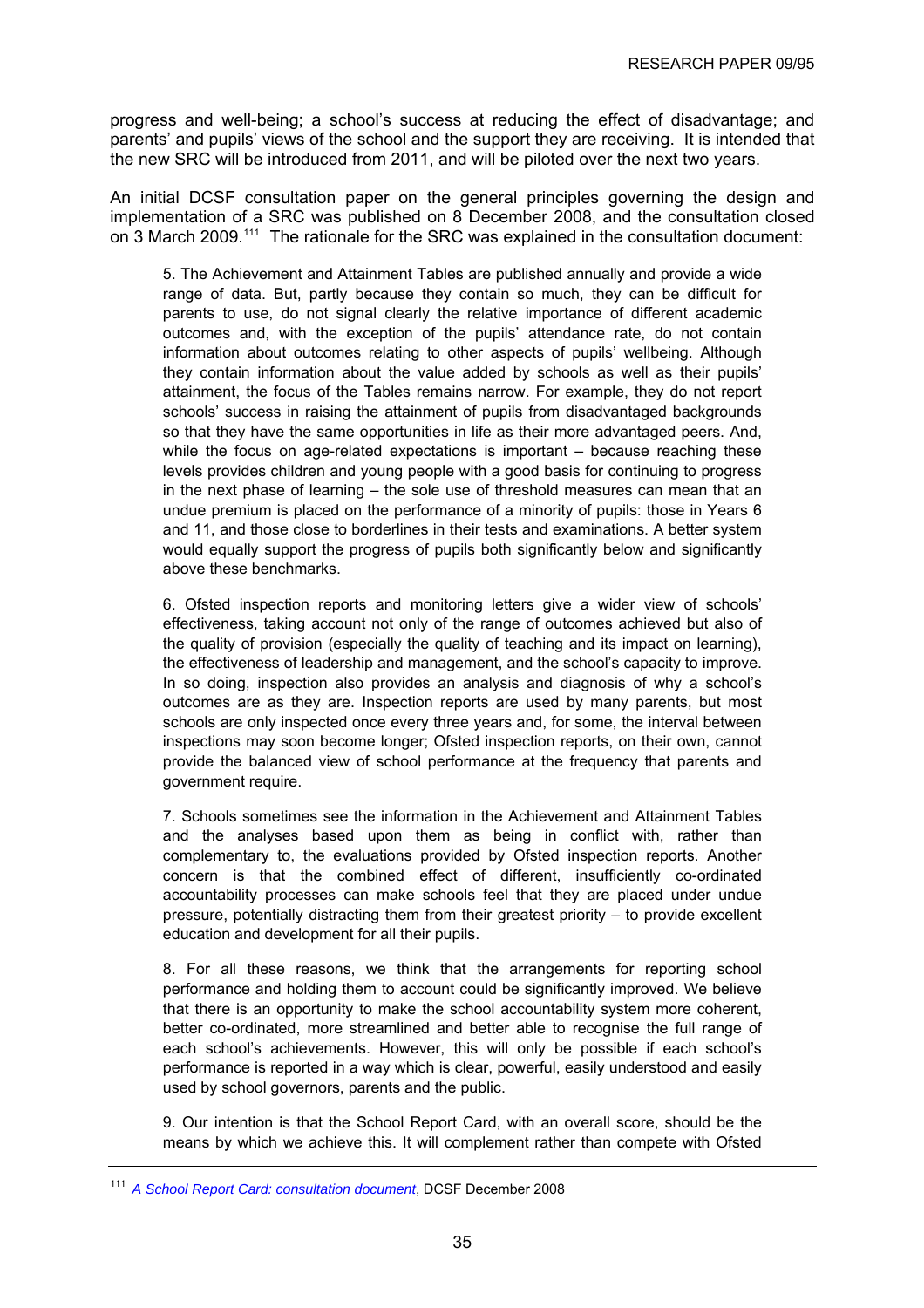<span id="page-39-0"></span>inspection reports and form the core of the process by which Ofsted selects schools for inspection. It will underpin a school's dialogue with its School Improvement Partner and its governors. At the same time, it will incorporate information currently presented in the Achievement and Attainment Tables, supplement it with other available information to provide a broader picture of each school's performance, and present it in a way that is fair, balanced, comprehensive and easily understood by parents and the general public. The School Report Card will set out the range of outcomes for which schools will be held to account, show the relative priority given to each outcome, and provide an indication of the degree of challenge faced by each school.<sup>[112](#page-39-0)</sup>

The consultation document proposed that a school's outcomes should be grouped into broad categories, with a score for the school's performance in each category and an overall score given on the SRC, calculated from the scores for each of the categories of performance. The consultation document proposed that the SRC should reflect both the outcomes that the school achieves, and the scale of the challenges that it faces, otherwise a strong performance in the face of challenging circumstances might be hidden behind what could otherwise be disappointing outcomes. Views were sought on the contextual information.

The responses to the consultation were summarised in the DCSF's *[Analysis of responses to](http://www.dcsf.gov.uk/consultations/downloadableDocs/21C%20Schools%20Report%20Card%20Consultation%20Report.doc)  [the consultation documents.](http://www.dcsf.gov.uk/consultations/downloadableDocs/21C%20Schools%20Report%20Card%20Consultation%20Report.doc)* This noted that while there was significant majority support for a SRC, there was no majority support for including an overall score or rating:

The significant majority of respondents supported the need for a School Report Card, recognising the need to capture the wider performance of schools beyond academic attainment. Just over a fifth (21% of respondents), over two thirds of whom represented primary schools, expressed disagreement in principle with the School Report Card. Among the reasons given were that it would not capture the flavour of the school, that it would be confusing for parents, and that it would represent a duplication of effort and an additional layer of accountability for schools.

There were mixed views on the proposed performance categories to be included on the School Report Card, with most respondents agreeing with the inclusion of 'Pupil Progress', 'Attainment' and 'Wider Outcomes'. There was less support for the inclusion 'Pupils' and Parents' Views' and 'Narrowing the Gaps', which were seen as more difficult to quantify.

Just over half of respondents agreed that each performance category should have a numerical score and/or an assigned rating. Although there was no majority support for including an overall score or rating, respondents agreed that, if an overall score or rating were adopted, it should be based on performance in each of the categories in the School Report Card. Suggested alternatives to including an overall score or rating included: using the Ofsted inspection grade; providing a narrative report; scoring the individual categories without aggregating them; encouraging parents to visit the school; and adapting the Self-evaluation Form for public use.

Respondents were keen that the School Report Card should hold information on a school's context as a separate item, as it would help to give parents background information for the scores and ratings. There was also support for contextualising the scores for 'Attainment', 'Pupil Progress' and 'Wider Outcomes' as this would be fairer to those schools in the most challenging circumstances.

Most respondents thought that the School Report Card should show separate information about the school's performance in the previous three years. It was believed that this would give a better indication of trends, by ironing out annual peaks and

<sup>112</sup> *ibid.,* paragraphs 5 to 9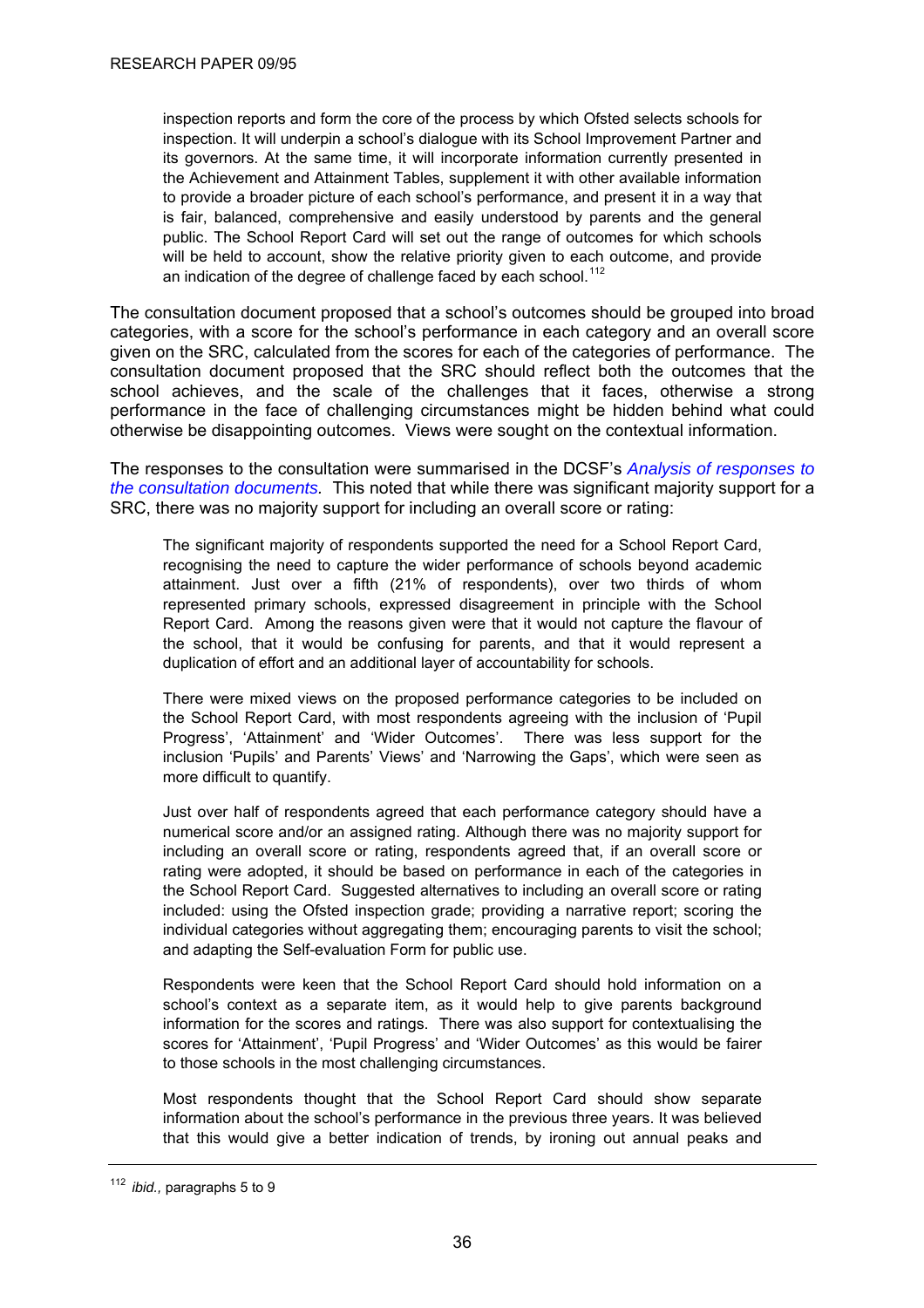<span id="page-40-0"></span>troughs which were particularly prevalent in smaller schools where yearly cohorts could have significant variations.

There was agreement for including information about the school's contribution to its local partnerships in the School Report Card as this was considered to be an increasingly important aspect of a school's performance. There was some uncertainty however on how this could be measured.

Most respondents agreed that the School Report Card should cover all maintained schools, including special schools, Pupil Referral Units and alternative provision, in due course. There was also support for showing separate information about the effectiveness of sixth forms and the Early Years Foundation Stage where appropriate.

Including the latest Ofsted judgement on the School Report Card was widely accepted, with the caveat that it should only be shown if it was recent to ensure that it gave a current view of the school. However, respondents envisaged occasions where the Oftsed judgement could differ from the overall score or rating on the School Report Card, which could be confusing for parents.

There was agreement with proposals to agree a common set of indicators for the School Report Card and Ofsted's risk assessment, and that the School Report Card should take the place of Ofsted's proposed health check report. Respondents felt that both measures would obviate duplication and added bureaucracy. Most respondents were of the opinion that the School Report Card should be published annually.

The proposal to end the requirement on schools to complete the School Profile was welcomed. Respondents felt that to retain the School Profile alongside the School Report Card would be an unnecessary duplication, though there was a view that its ability to provide a fuller picture of the school could be usefully incorporated into the School Report Card.

The Government's current plans are set out in the white paper *[Your child, your schools, our](http://publications.dcsf.gov.uk/default.aspx?PageFunction=productdetails&PageMode=publications&ProductId=Cm+7588)  [future: building a 21](http://publications.dcsf.gov.uk/default.aspx?PageFunction=productdetails&PageMode=publications&ProductId=Cm+7588)[st century school system](http://publications.dcsf.gov.uk/default.aspx?PageFunction=productdetails&PageMode=publications&ProductId=Cm+7588)*, and in *[A School Report Card: Prospectus](http://publications.dcsf.gov.uk/eOrderingDownload/Report-Card_Prospectus.pdf)*. The following gives a very brief overview of the proposed SRC arrangements.

The white paper confirmed that the SRC will report on outcomes across the breadth of school performance: pupil attainment, progress, and wellbeing; a school's success in reducing the effect of disadvantage; and parents' and pupils' views of the school and the support they are receiving. As indicated in the DCSF's *[Analysis of responses to the](http://www.dcsf.gov.uk/consultations/downloadableDocs/21C%20Schools%20Report%20Card%20Consultation%20Report.doc)  [consultation documents](http://www.dcsf.gov.uk/consultations/downloadableDocs/21C%20Schools%20Report%20Card%20Consultation%20Report.doc)*, whether the SRC should include an overall score or rating for a school is controversial. There are concerns that a single overall score may not provide a balanced summary view of the different aspects of a school's work. While recognising the complexity of this, the Government believes that without an overall score or grade on the SRC it would be difficult for parents to make meaningful comparisons between schools. The Government has decided that for the pilot programme the SRC will provide an overall score; however, a final decision on this will be made after further work has been done on the individual indicators and performance categories for the SRC during the pilot.**[113](#page-40-0)**

A very important consideration is how to take account of the school's context in the information provided in the SRC. The Government believes that absolute attainment must be clear in the SRC. It therefore proposes that the indicators of pupil attainment should not be contextualised in any way but that the pupil progress category should be the means through which the context of the pupil intake will be taken into account.

<sup>&</sup>lt;sup>113</sup> [A School Report Card: Prospectus,](http://publications.dcsf.gov.uk/eOrderingDownload/Report-Card_Prospectus.pdf) paragraphs 20 and 21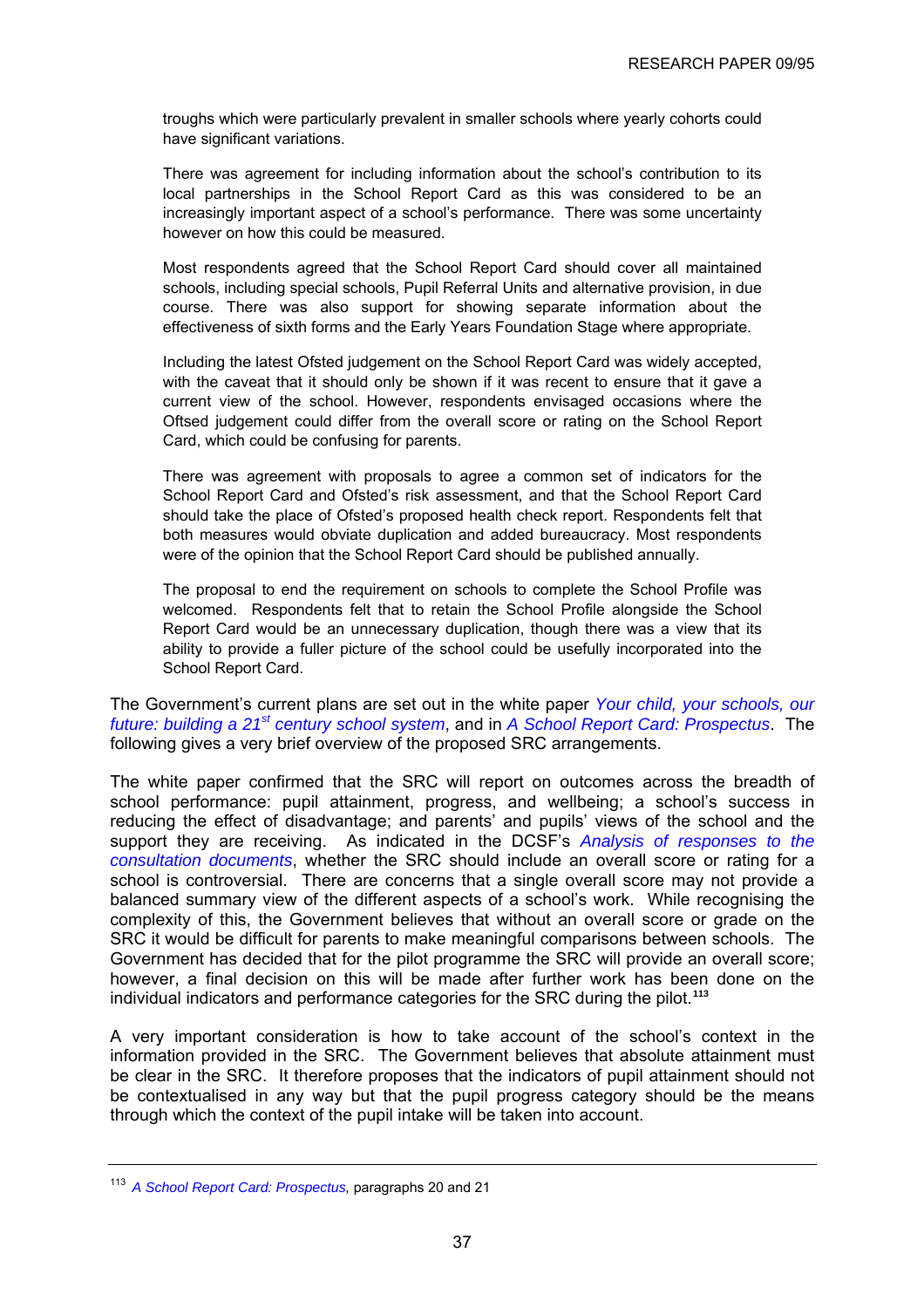<span id="page-41-0"></span>Once established the SRC will replace the existing Achievement and Attainment Tables as the main source of externally-verified information about a school's achievements; however, the detailed performance data used to prepare SRCs will continue to be published. Ofsted will continue to publish inspection reports on individual schools, and it is intended that Ofsted judgements should be shown on the SRC.

The pilot is to last for two years from September 2009. It is intended that the new SRC will be introduced from 2011 for all mainstream primary and secondary schools (including academies); and, after considering the lessons learned, it will be developed for special schools, Pupils Referral Units and alternative provision.<sup>[114](#page-41-0)</sup>

The Government proposes that the SRC should be published at least annually, and that the results of any more recent inspections should be incorporated as soon as possible.<sup>[115](#page-41-0)</sup> An illustrative example of a SRC is given in the Annex to the *[School Report Card: Prospectus](http://publications.dcsf.gov.uk/eOrderingDownload/Report-Card_Prospectus.pdf)*. The Prospectus also sets out what will happen during the first and second years of the pilot.

More detailed background information on the proposals is provided in *[Library Standard Note](http://pims.parliament.uk:81/PIMS/Static%20Files/Extended%20File%20Scan%20Files/LIBRARY_OTHER_PAPERS/STANDARD_NOTE/snsp-05204.pdf)  [SN/SP/5204](http://pims.parliament.uk:81/PIMS/Static%20Files/Extended%20File%20Scan%20Files/LIBRARY_OTHER_PAPERS/STANDARD_NOTE/snsp-05204.pdf)[116](#page-41-0)*, which also includes extracts of responses from a selection of organisations including some of the teachers' unions, the Local Government Association, and the General Teaching Council for England (GTC). The GTC, which contributed to the development of the SRC proposals, noted that most respondents to the consultation shared its scepticism about the usefulness of a single overall grade and said that it was disappointed to see that the Government was minded to proceed with it, without support or compelling evidence.<sup>[117](#page-41-0)</sup> The Children, Schools and Families Committee has taken evidence from the Schools Minister and a DCSF official on school report cards.<sup>[118](#page-41-0)</sup>

In the Debate of the Address, David Laws, Shadow Liberal Democrat Secretary of State for Children, Schools and Families said that, while he had welcomed the idea of school report cards, he had serious concerns about the model that the Government had proposed.<sup>[119](#page-41-0)</sup>

## *Schools eligible for intervention: powers of local authority*

The Government wants to encourage earlier intervention by local authorities in any school that is not performing as well as it could, or is at risk of underperforming. It also wants to strengthen the Secretary of State's powers to ensure that local authorities intervene and ensure that providers with an excellent educational track record and the capacity are brought in to lead interventions in schools, where appropriate.

The current statutory framework for schools causing concern and LEAs' powers of intervention and the Secretary of State's powers of intervention are contained in Part 4 of the *Education and Inspections Act 2006*, as amended by the *Apprenticeships, Skills, Children*  and Learning Act 2009.<sup>[120](#page-41-0)</sup> Currently, LEA powers include: appointing new members to the school's governing body, establishing an interim executive board (IEB), directing the school to federate or collaborate with or seek advice from another school or other person, and suspending the school's right to a delegated budget. Before any of these powers may be exercised the school must either be in one of the Ofsted categories of requiring 'special

<sup>114</sup> *ibid.,* paragraphs 126 and 127<br><sup>115</sup> *ibid.,* paragraph 131<br><sup>116</sup> 23 October 2009<br><sup>117</sup> *[A response to the White Paper from the General Teaching Council for England, September 2009](http://www.gtce.org.uk/documents/publicationpdfs/dcsf_c21schools0909.pdf)* 

<sup>118</sup> *[School accountability, Children, Schools and Families Committee, oral evidence, 8 July 2009](http://www.publications.parliament.uk/pa/cm200809/cmselect/cmchilsch/uc353-vi/uc35302.htm)* (witnesses: Vernon Coaker, Minister of State for Schools and Learners, DCSF, and Jon Coles, Director General, Schools

Directorate, DCSF)<br><sup>119</sup> HC Deb 19 November 2009 c182<br><sup>120</sup> The changes are summarised in the *Explanatory Notes on the Apprenticeships, Skills, Children and Learning [Act 2009](http://www.opsi.gov.uk/acts/acts2009/en/ukpgaen_20090022_en_9#cpt10-ch1_IDAEEL3D)*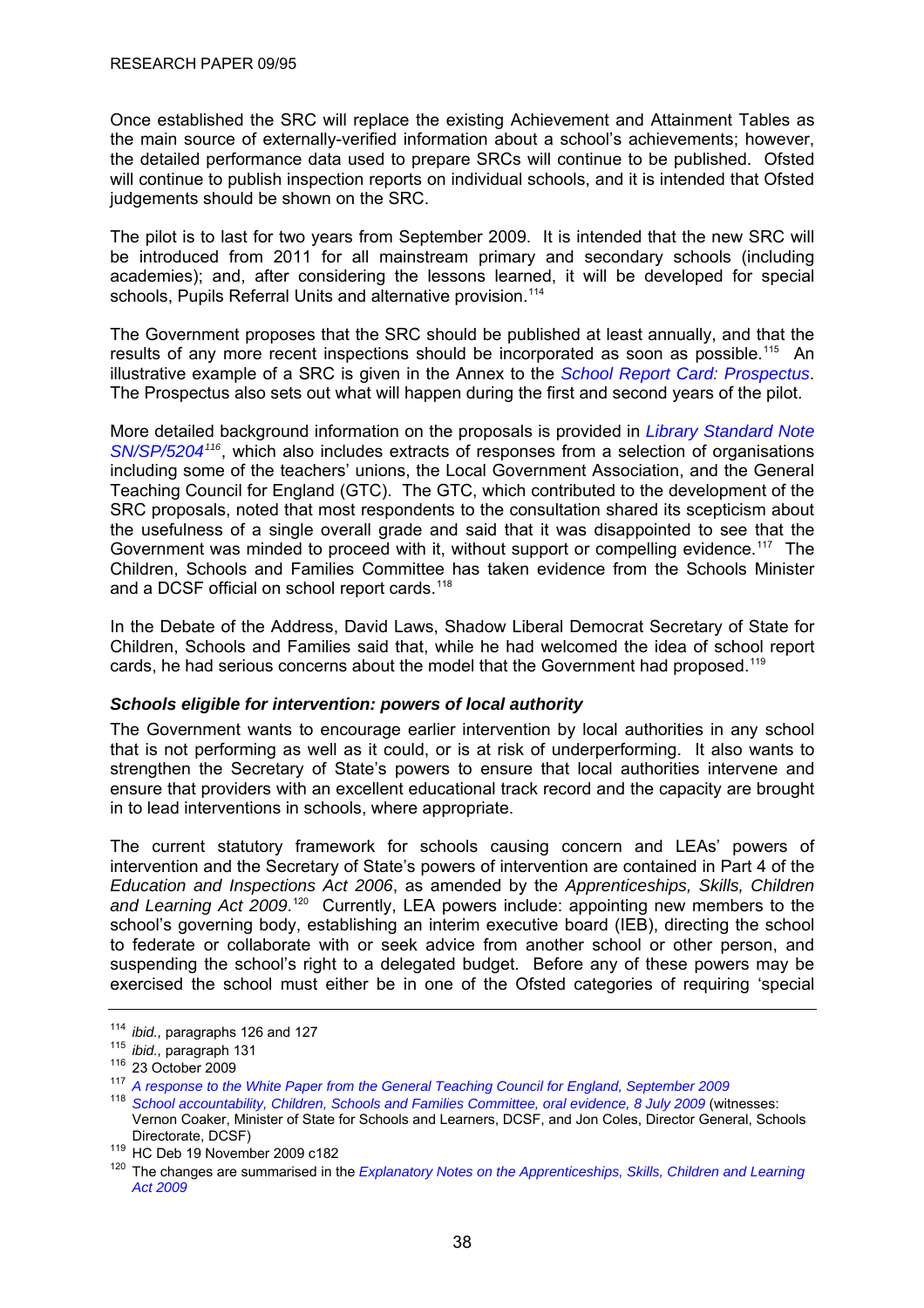<span id="page-42-0"></span>measures' or 'significant improvement', or be given a warning notice by the LEA and allowed time to respond.<sup>[121](#page-42-0)</sup> The *Apprenticeships, Skills, Children and Learning Act 2009* enables the Secretary of State to direct a LEA to consider issuing a warning notice to a governing body if he thinks that there are reasonable grounds for the LEA to do so.

School federations can range from different types of collaborative working through to mergers and the creation of new schools. The [DCSF standards website on federations](http://www.standards.dfes.gov.uk/federations/what_are_federations/?version=1) describes this as a continuum from 'soft' to 'hard' federations.<sup>[122](#page-42-0)</sup> The relevant regulations and guidance on forming federations are provided on the DCSF website. The DCSF *[Guidance on the School Governance \(Federations\) \(England\) Regulations 2007](http://www.standards.dfes.gov.uk/federations/word/fr2007.doc?version=1)* explains that, since 30 August 2004, all categories of maintained school have been able to federate under one governing body if they wish to do so.<sup>[123](#page-42-0)</sup> The guidance outlines the legislative basis for federations and explains the procedures schools need to follow and the considerations they need to bear in mind. A useful general overview of the procedures and rules relating to school federations is provided in chapter 5 of the DCSF *[Guide to the Law for](http://publications.teachernet.gov.uk/eOrderingDownload/GTTL_FINAL.pdf)  [School Governors,](http://publications.teachernet.gov.uk/eOrderingDownload/GTTL_FINAL.pdf)* March 2009.

**Clauses 21** amends section 63 of the *Education and Inspections Act 2006.* At present section 63 empowers LEAs to direct the governing body of a maintained school in England that is eligible for intervention to enter into specified partnership arrangements, including a federation. Clauses 21 would amend section 63 to provide a local authority with a power to require a school that is eligible for intervention to create a federation with another school whose governing body has been designated as suitable for these purposes by the Secretary of State, or by a person authorised by the Secretary of State (i.e. an accredited school that has already demonstrated its educational track record and can provide the necessary assistance). As noted earlier, DCSF has issued a *[Consultation on Accreditation of School](http://www.dcsf.gov.uk/consultations/index.cfm?action=consultationDetails&consultationId=1602&external=no&menu=1)  [Providers and Schools Groups and on Academy Sponsorship Selection](http://www.dcsf.gov.uk/consultations/index.cfm?action=consultationDetails&consultationId=1602&external=no&menu=1).* This sets out proposals for a new accreditation process intended to identify the most suitable organisations to be Accredited School Providers and Accredited School Groups. The Annex to the paper describes in detail the proposed criteria for educational institutions, and for consortia of noneducational institutions with an educational co-sponsor, to demonstrate their 'educational track record' and their vision and capacity to run one or more schools. The consultation period ends on 22 January 2010. A list of the first institutions that have expressed an interest in becoming Accredited School Group providers was given in a [DCSF Press Notice,](http://www.dcsf.gov.uk/pns/DisplayPN.cgi?pn_id=2009_0116)  [dated 30 June 2009](http://www.dcsf.gov.uk/pns/DisplayPN.cgi?pn_id=2009_0116).

The *Education and Inspections Act 2006* introduced a new kind of foundation school commonly referred to as trust schools. At the time, the proposals were very controversial. The policy objective of introducing trust schools was to strengthen the leadership and ethos of schools by enabling them to form long-term partnerships with charitable trusts, and bring in experience and expertise from new partners to raise standards. A change of school category to foundation school, the acquisition of a trust under the *Education and Inspections Act 2006*, and the acquisition of a foundation majority under the 2006 Act constitute a 'prescribed alteration' that would require a school governing body to publish statutory proposals.<sup>[124](#page-42-0)</sup>

Clause 21 amends section 63 of the *Education and Inspections Act 2006*, so as to provide a local authority with a new power to require the governing body of a maintained school that is eligible for intervention to take steps to become a foundation school with a foundation (i.e. a trust school) where the majority of governors are appointed by the foundation. One of the

<sup>121</sup> Schools eligible for intervention, section 60 of the *Education and Inspections Act 2006*

<sup>122</sup> [http://www.standards.dfes.gov.uk/federations/what\\_are\\_federations/?version=1](http://www.standards.dfes.gov.uk/federations/what_are_federations/?version=1)<br><sup>123</sup> DCSF. Mav 2007

 $124$  Guidance on this is available on the [DCSF school organisation website](http://www.dcsf.gov.uk/schoolorg/guidance.cfm?id=25).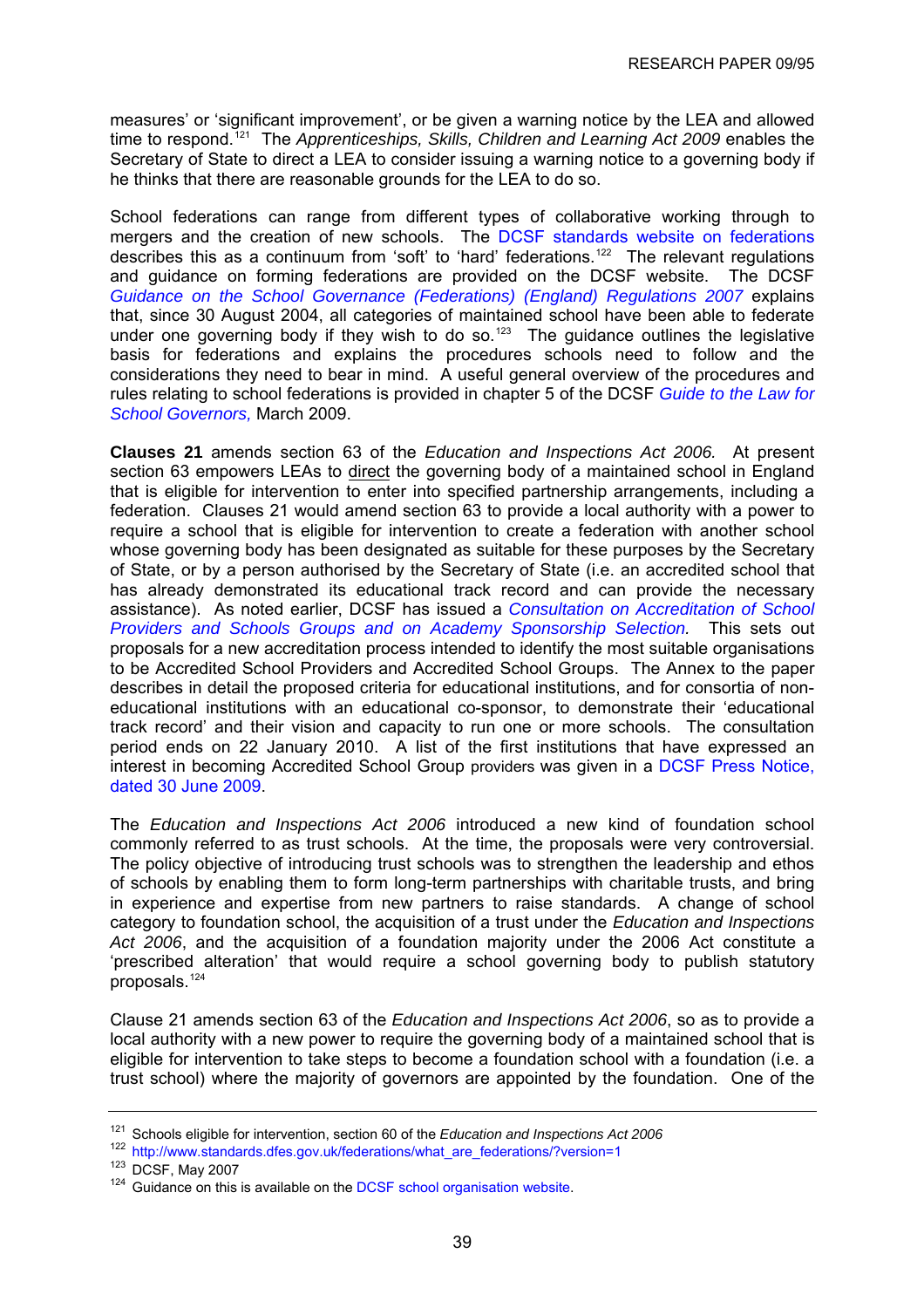<span id="page-43-0"></span>members of that foundation must be designated as suitable for these purposes by the Secretary of State, or by a person authorised by the Secretary of State. Clause 21 amends section 63 further so as to provide a local authority with a new power to require a trust school that was established, or acquired its foundation, under the *Education and Inspection Act 2006* to publish proposals to remove its existing foundation. Schedule 4, paragraphs 15 and 16 of the Bill allow regulations made under existing powers to require the governing body to refer to the adjudicator for determination proposals to acquire or remove a foundation under clause 21. *The [Children Schools and Families Bill](http://www.publications.parliament.uk/pa/cm200910/cmbills/008/10008.i-iii.html), [A Memorandum for the House of Lords](http://publications.dcsf.gov.uk/eOrderingDownload/CSF-Bill_Memorandum.pdf)  [Committee on Delegated Powers and Regulatory Reform](http://publications.dcsf.gov.uk/eOrderingDownload/CSF-Bill_Memorandum.pdf)* explains the changes in detail.

## *Schools causing concern: powers of Secretary of State*

The Government wants to strengthen the Secretary of State's powers to ensure that local authorities intervene in schools causing concern. Commenting on existing powers of intervention, the DCSF consultation document, *[Consultation on accreditation of School](http://www.dcsf.gov.uk/consultations/index.cfm?action=consultationDetails&consultationId=1602&external=no&menu=1)  [Providers and Schools Groups and on Academy Sponsorship Selection](http://www.dcsf.gov.uk/consultations/index.cfm?action=consultationDetails&consultationId=1602&external=no&menu=1),* said that local authorities are reluctant to use warning notices, and that existing powers needed to be strengthened:

…since April 2007, when the EIA 2006 was commenced, only 51 Warning Notices have been issued (34 following extensive consultation commissioned by the Secretary of State in summer 2008). Rather than intervening early, LAs often wait until a school is placed in an Ofsted category (requiring either significant improvement or special measures) before taking action. Where LAs are reluctant to use their powers we will not hesitate to act quickly and directly to prevent failure. We are currently legislating within the Apprenticeships, Skills, Children and Learning Bill to enable the Secretary of State to direct an LA to consider issuing a Warning Notice if a school is underperforming and the LA has failed to act. However, we are not convinced that these powers will be sufficient in all cases and are considering options for strengthening them further. We are therefore keen to understand why LAs do not always use existing solutions and/or statutory interventions, such as Warning Notices, earlier and more effectively to prevent school underperformance leading to entrenched failure.

Further information on Warning Notices can be found in chapter 2 (pages 12 -22) of the *[Amended Statutory Guidance for Schools Causing Concern](http://www.standards.dfes.gov.uk/sie/si/SCC/)*. [125](#page-43-0)

The new powers of the Secretary of State to direct a local authority to consider issuing a warning notice to a governing body if he thinks that there are reasonable grounds for the local authority to do so are contained in schedule 13 of the *Apprenticeships, Skills, Children and Learning Act 2009*. [126](#page-43-0)

**Clause 22** amends Part 4 of the *Education and Inspections Act 2006 [Schools Causing Concern: England]*. Clause 22(2) amends section 60 of the 2006 Act to require a local authority to provide a copy of a warning notice to the Secretary of State, as well as to the other persons and bodies currently listed in section 60(6). Clause 22(3) imposes an equivalent requirement in respect of a teachers' pay and conditions notice served under section 60A of the 2006 Act (which was inserted by *Apprenticeships, Skills, Children and Learning Act 2009*).

<sup>125</sup> *[Consultation on accreditation of School Providers and Schools Groups and on Academy Sponsorship](http://www.dcsf.gov.uk/consultations/index.cfm?action=consultationDetails&consultationId=1602&external=no&menu=1)* 

*Selection*, paragraphs 3.4.4 and 3.4.5 126 The changes are summarised in the *[Explanatory Notes on the Apprenticeships, Skills, Children and Learning](http://www.opsi.gov.uk/acts/acts2009/en/ukpgaen_20090022_en_9#cpt10-ch1_IDAEEL3D)  [Act 2009](http://www.opsi.gov.uk/acts/acts2009/en/ukpgaen_20090022_en_9#cpt10-ch1_IDAEEL3D)*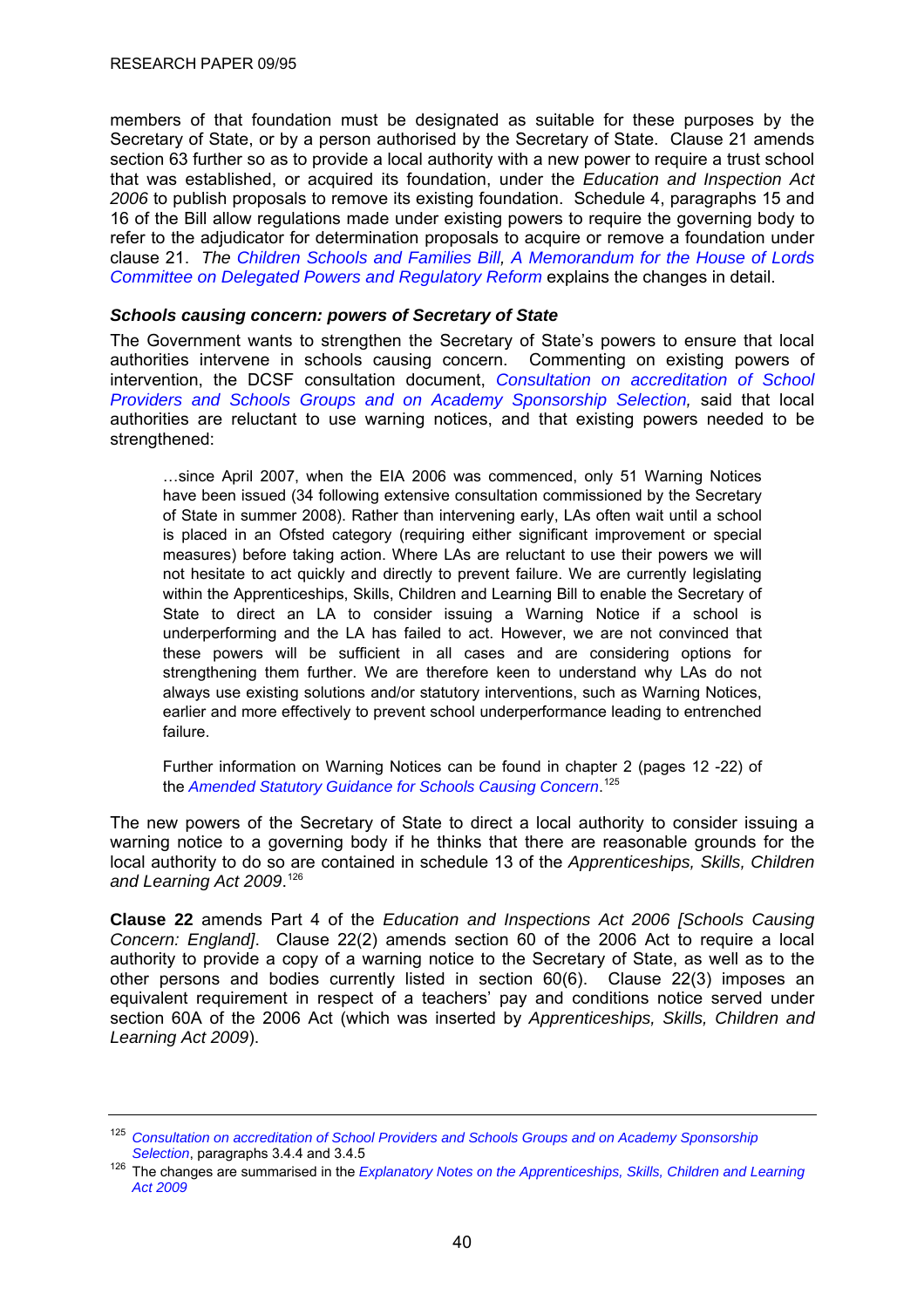<span id="page-44-0"></span>Clause 22(4) amends section 68 of the 2006 Act. The *Explanatory Notes* state that the effect is to enable the Secretary of State to direct a local authority to close a school where it is eligible for intervention as a result of failing to comply with a performance, standards and safety warning notice, or where the school requires significant improvement, as well as where the school requires special measures. It does not, however, enable this power to be exercised where the school has failed to comply with a warning notice given for failing to comply with the Teachers' Pay and Conditions Document.

Clause 22 (5)(a) to (c) empower the Secretary of State to direct a local authority to give a performance, standards and safety warning notice to a school, where the Secretary of State has already directed that the local authority consider giving one and they have decided not to do so. Clause 22 (5)(d) seeks to provide that where a warning notice is given by virtue of a direction by the Secretary of State, it is final. Similar provision is made in relation to a teachers' pay and conditions warning notice given by virtue of a direction by the Secretary of State (clause 22 (6)(c)).

# **1.10 Teachers: licence to practise**

# *Current requirements for teacher qualifications and registration*

Under the *Education Act 2002*, sections 133 and 134, the Secretary of State is empowered to require persons undertaking specified work in schools to hold particular qualifications and to be registered with the General Teaching Council for England (GTC). The following outline of current requirements draws on the *[Guide to the Law of School Governors](http://www.governornet.co.uk/publishArticle.cfm?topicAreaId=26&contentId=1347&pageStart=1&sortOrder=c.publishDAte)*, which provides further details and references to where additional information may be found.<sup>[127](#page-44-0)</sup>

Teachers employed at local authority maintained schools and non-maintained special schools in England and Wales are required to have Qualified Teacher Status (QTS). QTS can be gained either through an undergraduate or postgraduate training programme offered by an accredited Initial Teacher Training (ITT) provider, or by following the employmentbased teacher training programme such as the Graduate or Registered Teacher Programme, the Overseas Trained Teacher Programme, Teach First and the Flexible and Assessment routes to QTS which are run by the Training and Development Agency for Schools (TDA) in England, and the Welsh Assembly Government. Teachers with relevant professional recognition from Scotland, Northern Ireland or other Member States within the EEA and Switzerland may be eligible for QTS. In certain circumstances, overseas trained teachers from outside the EEA may work for a limited period as teachers in maintained schools, but to be able to teach permanently in maintained schools they must obtain QTS.

From 1 June 2001 all teachers with QTS working in maintained schools or non-maintained special schools in England must be registered with the GTC. From that date, the GTC has had the power to take disciplinary action on teacher incompetence, and in some cases of teacher misconduct. The GTC charges an annual registration fee; however, teachers whose pay is determined under the statutory provisions of the *[School Teachers' Pay and Conditions](http://www.teachernet.gov.uk/docbank/index.cfm?id=12833)  [Document](http://www.teachernet.gov.uk/docbank/index.cfm?id=12833)* (STPCD) receive an allowance towards this fee.

There is a system of performance management for teachers and head teachers. The *[Education \(School Teacher Performance Management\) \(England\) Regulations 2006](http://www.teachernet.gov.uk/docbank/index.cfm?id=10404)[128](#page-44-0)* set out the framework for this. A key aspect of performance management is determining the training and development needs of the teacher, and how to address those needs. Continuing and professional development (CPD) may take a number of forms, for example attendance on relevant courses, coaching and mentoring, and assistance in the classroom.

 $127$  DCSF, March 2009 edition  $128$  SI 2006 No 2661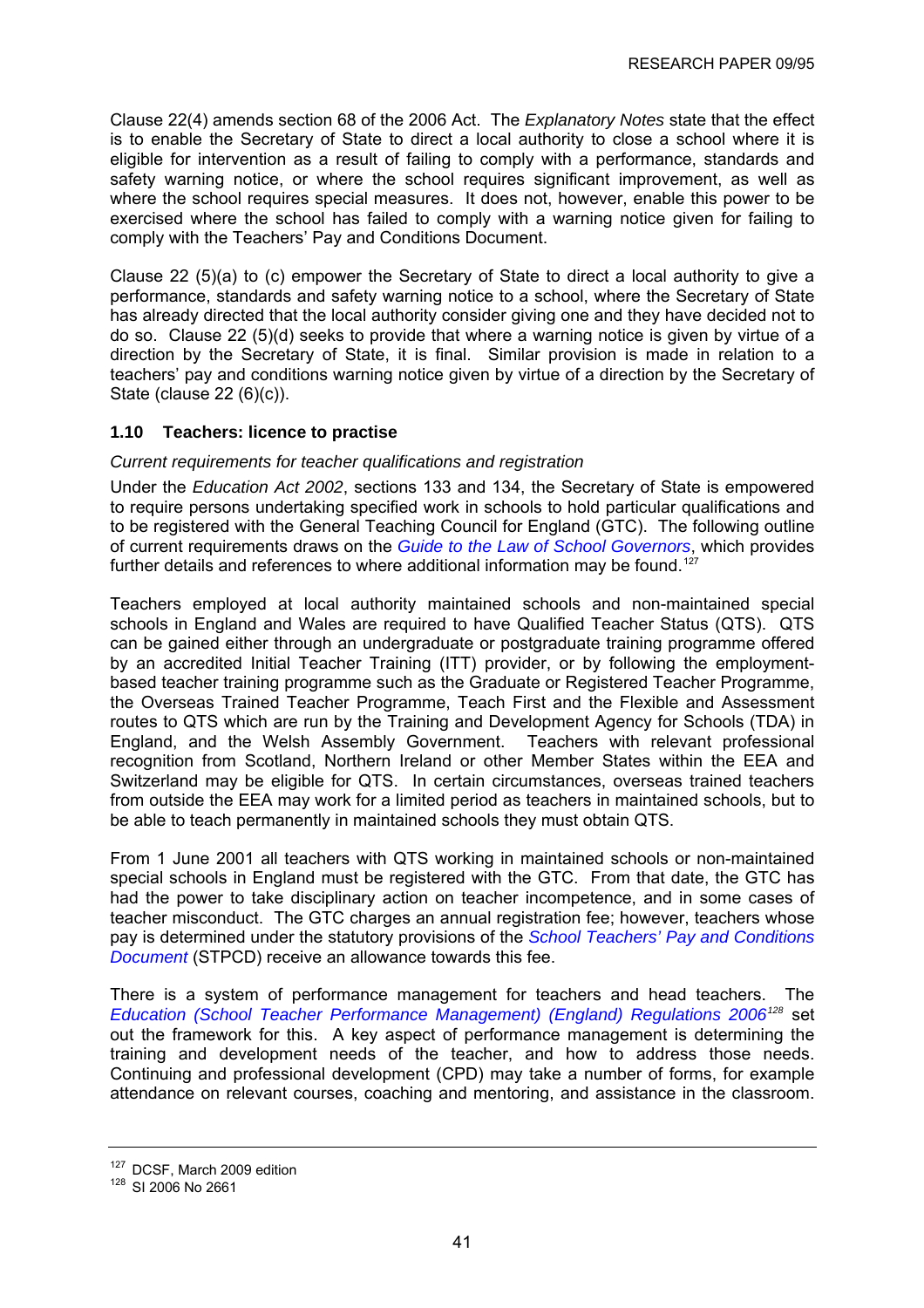<span id="page-45-0"></span>The Government has referred to evidence which shows that not all teachers can access the professional development identified for them through the performance management process:

The final report of the *Becoming a Teacher* research (University of Nottingham - School of Education, June 2009) found that:

• fourteen per cent of respondents in their third year of teaching during the year 2006- 2007 reported receiving *'no training'* during that year; and

• sixteen per cent of fourth year teachers in the year 2007-2008 reported they had not received any training or professional development during the course of the year.

Research commissioned by DCSF through IPSE at London Metropolitan University, covering the period November 2004 to April 2006, found that only 34% of supply teachers had experienced any CPD throughout 2004.

And the results for 2009 from the Teachers' Workloads Diary Survey, managed and funded by the DCSF, showed that the average time spent per week on CPD by head teachers was higher than that spent by classroom teachers (2.0 hours per week for primary head teachers versus 1.2 for primary classroom teachers, and 0.6 for classroom teachers in secondary schools. Comparable figures for secondary head teachers are unavailable for 2009, however in 2008 they were much higher than for their classroom counterparts).  $129$ 

The *[Annual Report of her Majesty's Chief inspector of Education, Children's Services and](http://www.ofsted.gov.uk/Ofsted-home/Annual-Report-2008-09/Teaching-and-learning-summary)  [Skills 2008-09](http://www.ofsted.gov.uk/Ofsted-home/Annual-Report-2008-09/Teaching-and-learning-summary)*, said that although inadequate teaching in schools is rare, the challenge now is to get more teachers to teach consistently well and, in particular, to reduce the variation in teaching standards. In order to deliver good quality teaching, the report said, there needs to be a strong focus on being clear about what good teaching is, and providing the support, professional development and performance management.<sup>[130](#page-45-0)</sup>

Schools receive funding for CPD of their workforce in their delegated budgets. It is for schools to decide how to spend this, based on individual teachers' needs and the school's own development and improvement priorities. DCSF data on expenditure of all local authority maintained schools (gathered from section 52 statements) suggest that, in the financial year 2007-08, maintained schools in England spent £180 million from delegated budgets on development and training for staff in schools, representing about 0.5 per cent of total expenditure in schools.<sup>[131](#page-45-0)</sup>

The School Teachers' Review Body (STRB) was asked to consider how an entitlement to CPD might be framed. It recommended in its 18th report, part 1, published on 31 March 2009, that the statutory *School Teachers' Pay and Conditions Document* (STPCD) include a statement specifying that all teachers will have a reasonable expectation of access to, and participation in, CPD. The report said that the NUT had sought a specific entitlement to CPD in the STPCD but that the Review Body was not convinced of the benefit of setting out a specific entitlement to CPD.<sup>[132](#page-45-0)</sup> As noted below, the Government is currently working with some of the teaching unions and other interested bodies on the details of an entitlement to CPD.

<sup>&</sup>lt;sup>129</sup> Impact Assessment[,](http://www.ofsted.gov.uk/Ofsted-home/Annual-Report-2008-09/Teaching-and-learning-summary) p76<br><sup>130</sup> Annual Report of her Majesty's Chief inspector of Education, Children's Services and Skills 2008-09, p104<br><sup>131</sup> HC Deb 7 December 2009 cc150-1W<br><sup>132</sup> School Teachers' Review Body, 18th Re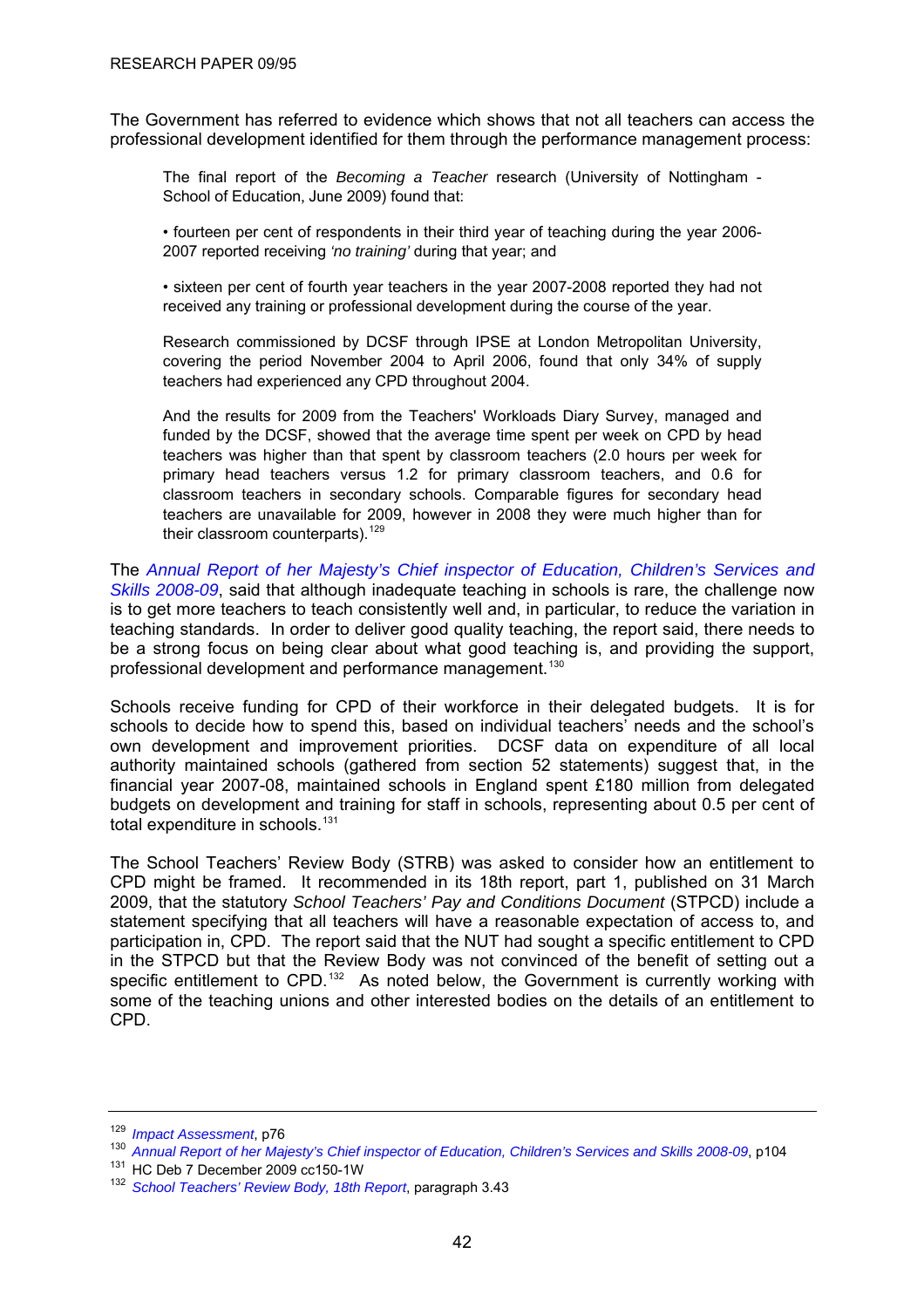## <span id="page-46-0"></span>*Proposals for a licence to practise for teachers, and initial reaction*

The Government wants to transform the culture of professional development in school teaching so that teaching becomes a 'Masters-level profession', with effective professional development throughout teachers' careers.

The schools white paper proposed a new 'licence to teach', which would be valid for five years, at the end of which the teacher would have to undergo a process of revalidation 'building on performance management arrangements and including other feedback.'[133](#page-46-0) The Government believes that this would create a new learning culture that would put professional development at the forefront, improve teaching quality, provide teachers with the status they deserve, and demonstrate to parents that high-quality teaching standards are being maintained.<sup>[134](#page-46-0)</sup> It points to research on the relationship between teaching quality and how well pupils perform.<sup>[135](#page-46-0)</sup> And an international study produced by McKinsey reports that the most successful education systems have an unwavering focus on improving the quality of teaching, and that this is centred on the performance of individual teachers in the  $classroom<sup>136</sup>$  $classroom<sup>136</sup>$  $classroom<sup>136</sup>$ 

In terms of precedents for introducing a licensing system for teachers, the Government has pointed to the system currently being developed for doctors in the UK, and the 'practising certificate' for teachers adopted in New Zealand under which, in order to renew their 'practising certificate' every three years, teachers must demonstrate that they continue to meet specified standards and completed satisfactory professional development.<sup>[137](#page-46-0)</sup>

The intention is for the General Teaching Council for England (GTC) to operate the proposed licensing system; and for the new arrangements for a licence to teach in England to start from September 2010 for qualified teachers and head teachers in maintained schools, nonmaintained special schools and short-stay schools (formerly pupil referral units). The new arrangements would begin with newly qualified teachers and returners to teaching from September 2010, and would apply to supply teachers as soon as practicable thereafter.<sup>[138](#page-46-0)</sup> It is envisaged that, as with current registration arrangements for teachers, the licence to teach will follow the award of Qualified Teacher Status (QTS) and any qualification, for example a Post Graduate Certificate in Education, that a teacher may have attained as part of their initial teacher training. The Government acknowledged that this represents a major change for the teaching profession, and stressed that it will work and consult closely with the profession in developing detailed proposals. The consultation will include whether or not a minimum number of hours of teaching practice is required to keep the licence current; and what arrangements may be made to enable teachers from overseas to obtain the licence to teach $139$ 

#### *Initial reaction*

The Association of Directors of Children's Services (ADCS) welcomed the proposed consultation with the profession on the licence to teach.<sup>[140](#page-46-0)</sup>

<sup>&</sup>lt;sup>133</sup> Your child, your schools, our future: building a 21<sup>st</sup> century school system, paragraph 6.24<br><sup>134</sup> DCSF Press Office Release on the Queen's Speech and the Children, Schools and Families Bill, 18 November 2009 and [DCSF Press Release, 19 November 2009](http://www.dcsf.gov.uk/news/content.cfm?landing=children_schools_and_families_bill_proposes_more_powers_for_parents_and_pupils&type=1), Children, School and Families Bill proposes morepowers to parents<br>
<sup>135</sup> *Impact Assessment*[,](http://www.ofsted.gov.uk/Ofsted-home/Annual-Report-2008-09/Teaching-and-learning-summary) p76<br>
<sup>136</sup> *Annual Report of her Majesty's Chief inspector of Education, Children's Services and Skills 2008-09, p104*<br>
<sup>137</sup> Some details about this are given on these in

<sup>140</sup> *[Response from ADCS on the schools white paper, 10 July 2009](http://www.adcs.org.uk/Downloads/Consultation%20responses/060709-ADCS-response-to-WP-Yr-child-yr-school-our-future.pdf)*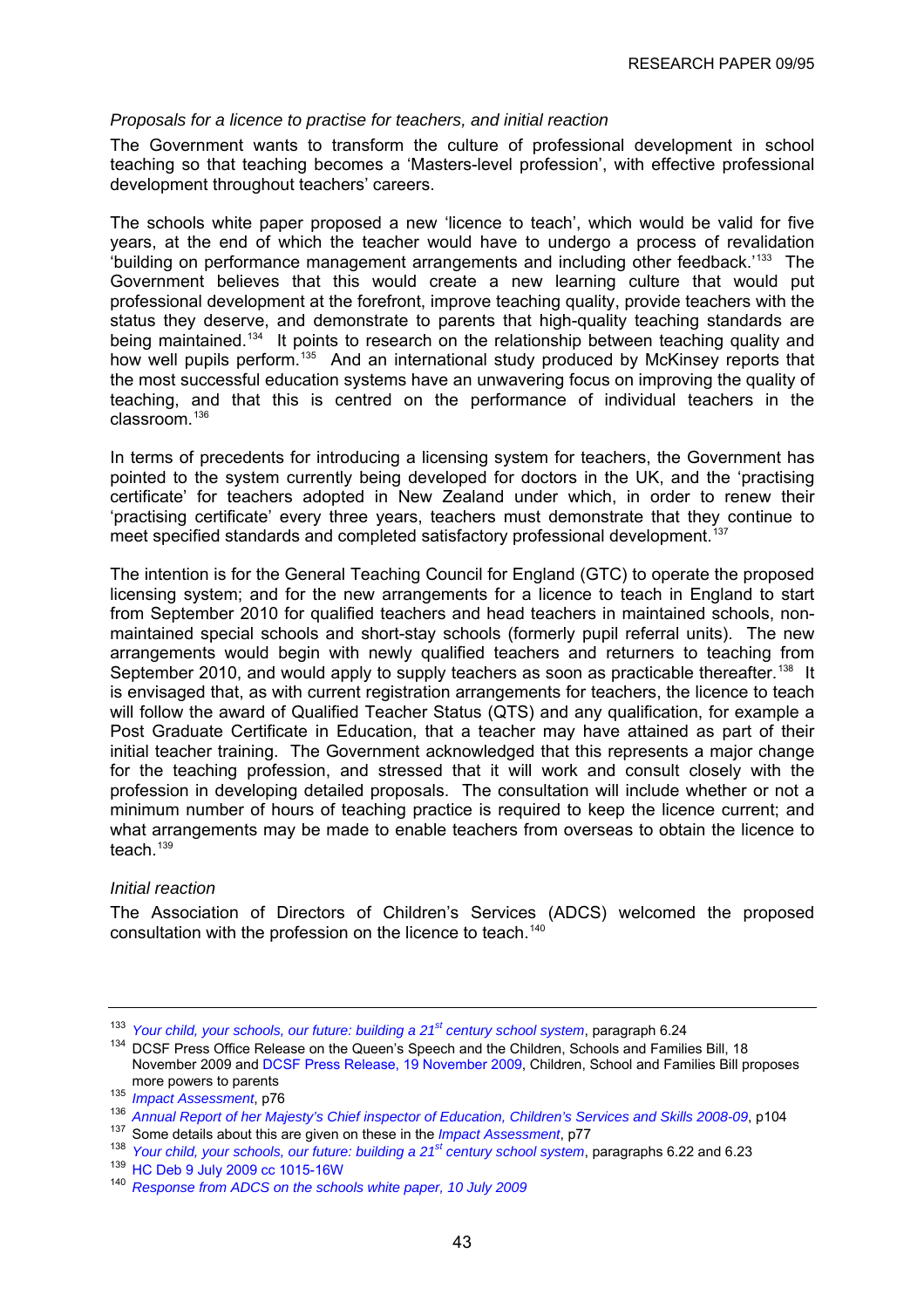<span id="page-47-0"></span>The teaching unions have expressed concern about the proposed licence to teach, with the NUT voicing strong opposition to it, and the other teaching unions seeking reassurances about the operation of the scheme and the availability of resources and support for professional development. Many teachers signed up to a NUT-organised protest against the proposals.[141](#page-47-0)

NAHT said it is vital that any revalidation process does not become overly bureaucratic and an undue burden on head teachers faced with administering it.<sup>[142](#page-47-0)</sup> Voice also expressed reservations about how the licence arrangement would operate, and what effect it would have on the role of the GTC. Voice stressed that entitlement to continuing professional development must be readily available and accessible if teachers are to be judged on this, and that the licence must be a measure of quality and raise teachers professional status, rather than a bureaucratic burden.<sup>[143](#page-47-0)</sup> NASUWT noted that professions such a medicine and law already have licences to practise which enhance the standing of those professions. It said that a licence to teach could have merit if it helps emphasise to the public that teaching is a highly-skilled profession, and gives qualified teacher status 'the long overdue recognition that it is a high status qualification.<sup>[144](#page-47-0)</sup> ATL's immediate response was that the proposals would be 'a bureaucracy nightmare and result in a horrendous paperwork trail following teachers as they move from school to school through their careers'.<sup>[145](#page-47-0)</sup> However, it is working with the Government to link the licence with a 'right to professional development and make it a non-threatening and routine accreditation.<sup> $14\overline{6}$ </sup> The NUT pointed out that there is no shortage of accountability measures against which teachers are judged and that teachers' capacity and practices are persistently under review. It added that it was not clear that head teachers would welcome an additional responsibility. While stressing the importance of continuing professional development, the NUT said that it could see nothing to welcome in the proposal without adequate funding being attached to it, and felt that the Government would have done better to introduce a comprehensive professional development strategy for all teachers based on an individual, funded entitlement for each teacher.<sup>[147](#page-47-0)</sup>

The GTC has said that a number of principles should underpin future policy development in this area:

a Entry and re-entry to the register should require a demonstration of suitability and competence.

b Teachers should retain registration through demonstrating competence against the appropriate professional standards as determined by performance management

c Teachers who fall outside performance management must demonstrate their suitability and competence by some other means.

d The GTC full register should hold only those whose competence is assured.

e The efficacy of existing levers (the professional standards and performance management) must be quality assured

<sup>&</sup>lt;sup>141</sup> "Licence to teach protest on the cards". *Times Educational Supplement*, 13 November 2009, p16<br><sup>142</sup> *National Association of Head Teachers, Education White Paper 2009 – Curate's Egg or unfinished* 

*[Symphony?](http://www.naht.org.uk/welcome/resources/key-topics/government-policy/education-white-paper-2009/)*

<sup>143</sup> Voice Press Release, *Voice concerned by uncertainty over education policy*, 17 November 2009 144 *NASUWT comments on 21st Century Schools White Paper, 30 June 2009*

<sup>145</sup> *[ATL Press Release, Education White Paper is a mixed bag 30 June 2009](http://www.atl.org.uk/media-office/media-archive/Education-White-Paper-is-a-mixed-bag.asp)*

<sup>146</sup> *[ATL Press Release, Dr Mary Bousted comments on the Queen's Speech, 19 November 2009](http://www.atl.org.uk/media-office/media-archive/ATL-comment-on-Children-Schools-and-Families-Bill-(Queens-speech).asp)*

<sup>147</sup> *[NUT Press Release on 21st Century Schools White Paper, 30 June 2009](http://www.teachers.org.uk/story.php?id=4770)*; *Times Educational Supplement*, 'Licence to teach protest on the cards', 13 November 2009, p16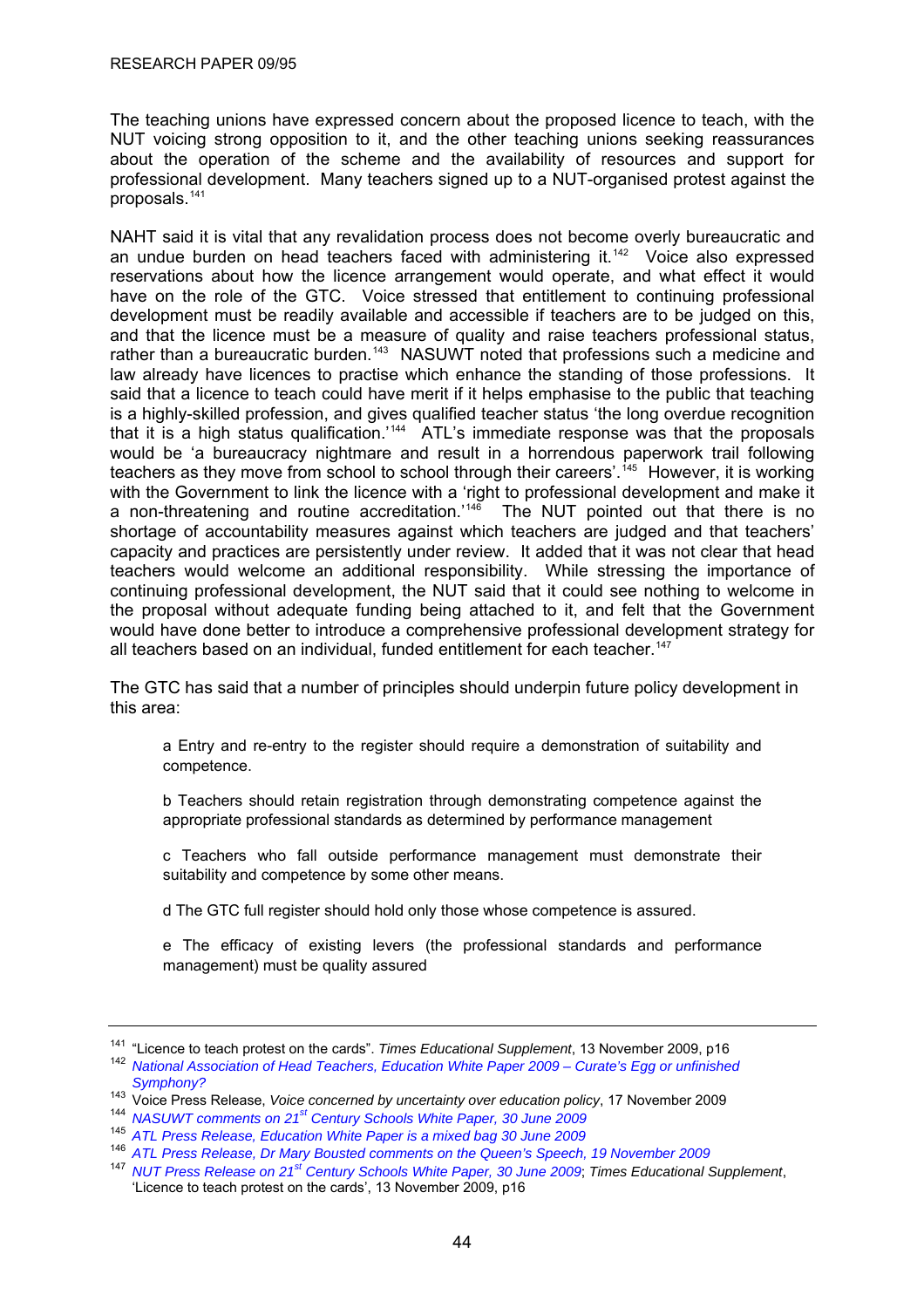<span id="page-48-0"></span>f Any requirements to remain registered must be based on evidence about the forms of CPD that create positive impact on teaching and learning.

g The approach to revalidation needs to balance the benefits of the outcomes for teaching and learning with the cost of the administration and burden of the accountability.

h The accountability system needs to be reconfigured to take account of any new balance between institutional, system accountability and greater individual professional accountability which results from a revalidation requirement.<sup>[148](#page-48-0)</sup>

EDM No 2085 tabled by Bob Spink and Peter Bottomley on 19 October 2009, expressed concern about the teacher licensing proposals; agreed with the NUT that there is no shortage of accountability criteria at present including Ofsted inspections, performance-related pay and school league tables; and called on the Government to re-consider its plans.

Another EDM, No 134, tabled on 19 November 2009 by Andrew Pelling and Lynne Jones called for a portion of school funding to be hypothecated for the provision of professional development for teachers, and for teaching cover to permit ease of release for such training.

Nick Gibb the Conservative Shadow Schools Minister said that under a Conservative government the entry requirements for teachers would be increased and the quality of training improved, and that schools would be afforded more freedoms to pay good teachers more $149$ 

## *The Bill's provisions*

**Clauses 23 to 25** make provision to introduce a licence to practise granted by the General Teaching Council for England (GTC), and for registered teachers in England employed in maintained schools, non-maintained special schools, academies, CTCs and CCTAs to be required to have a licence to practise as a teacher. The *[Impact Assessment](http://publications.dcsf.gov.uk/eOrderingDownload/CSF-Bill_Impact-Assessment.pdf)* indicated that alongside the licence to practise there will be will a contractual entitlement to CPD. The DCSF is currently working with some of the teaching unions and other interested bodies on the details of this.

Clause 23 inserts two new sections (sections 4B and 4C) into the *Teaching and Higher Education Act 1998*. New section 4B gives the Secretary of State the power to make regulations to authorise the GTC to issue registered teachers with a licence to practise in accordance with the regulations. The regulations will be required to make provision about the grant, refusal, renewal and withdrawal of a licence. The detailed arrangements will be set out in the regulations. It is proposed that the regulations will be subject to the negative resolution procedure on the basis that they are essentially about the administration of a licensing system, not the principle of it which is contained in the Bill.<sup>[150](#page-48-0)</sup> New section 4C gives the Secretary of State the power to make regulations concerning an appeals process. The regulations will give registered teachers a right of appeal against decisions to refuse to grant or renew a licence, withdrawal of a licence and, in certain circumstances, decisions to grant or renew a licence conditionally, and about the duration of a licence. They will require the GTC to establish a committee to consider these appeals, and will set out how appeals should

<sup>148</sup> *[Response to the white paper from the General Teaching Council for England \(GTC\), September 2009,](http://www.gtce.org.uk/documents/publicationpdfs/dcsf_c21schools0909.pdf)*  [2009/137](http://www.gtce.org.uk/documents/publicationpdfs/dcsf_c21schools0909.pdf)<br><sup>149</sup> "Pupils held back by bad schools", *Conservative Party, News Story*, 24 November 2009

<sup>&</sup>lt;sup>150</sup> [A](http://publications.dcsf.gov.uk/eOrderingDownload/CSF-Bill_Memorandum.pdf) Memorandum for the House of Lords Committee on Delegated Powers and Regulatory Reform, paragraph 58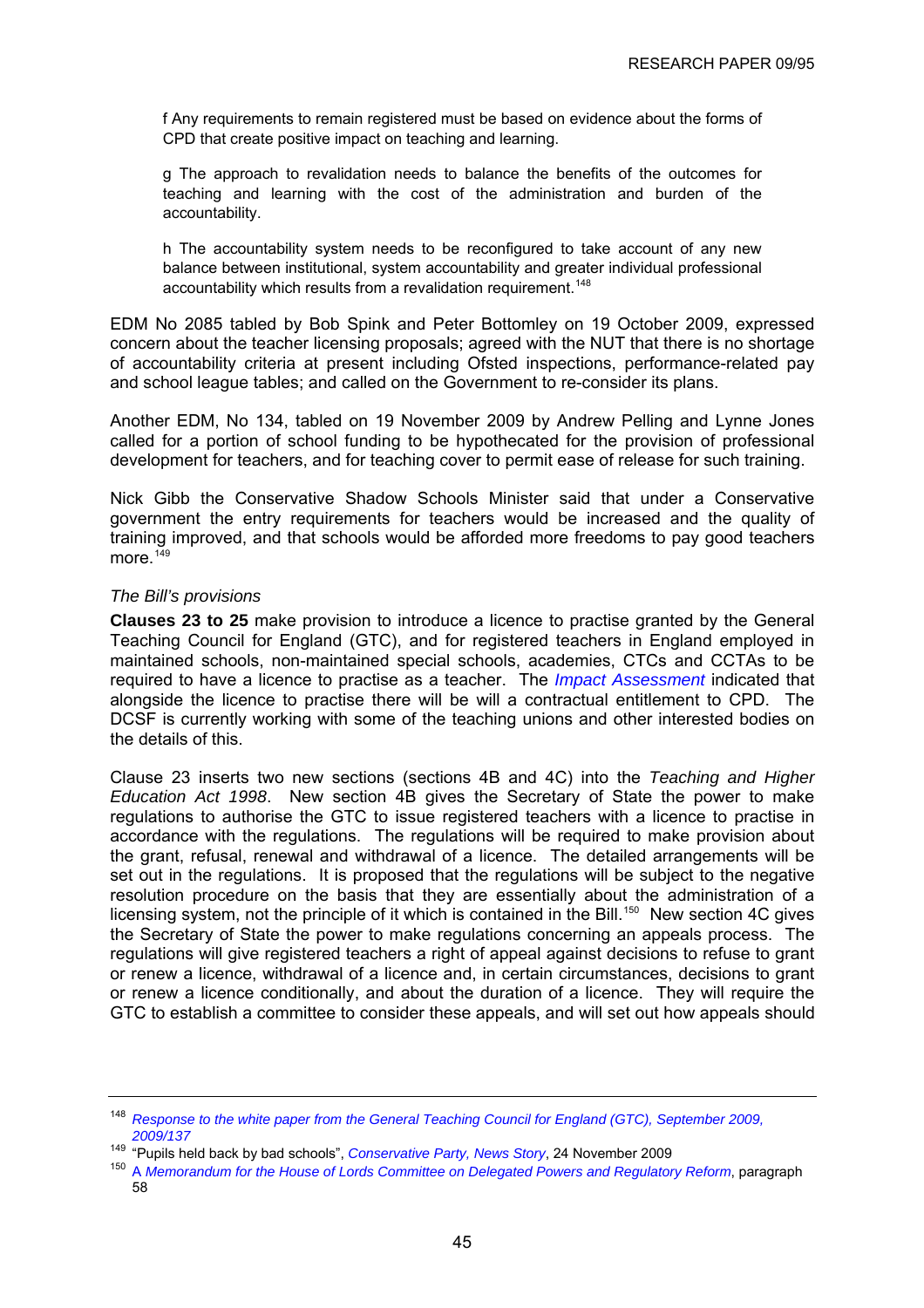<span id="page-49-0"></span>be made and determined. Again the regulations will be subject to the negative resolution procedure. The decision of a GTC appeal panel may be open to judicial review.[151](#page-49-0)

Clause 24 inserts new section 134A into the *Education Act 2002* to give the Secretary of State the power to make regulations making it a requirement that, in order to undertake 'specified work' in a relevant school, a qualified teacher has to hold a licence to practise. It is intended that this regulation-making power will be used to ensure that all qualified teachers (including supply teachers and teachers from overseas) in maintained schools, nonmaintained special schools, pupil referral units, academies, city technology colleges and city colleges for the technology of the arts will be required to hold a licence to practise from a specified date or dates. As before, the DCSF considers it appropriate for these regulations to be subject to the negative resolution procedure.<sup>[152](#page-49-0)</sup>

Clause 25 extends to academies, city technology colleges (CTCs) and city colleges for the technology of the arts (CTAs) the existing powers of the Secretary of State to require teachers to hold qualified teacher status and to be registered with the GTC. The clause also makes provision for the Secretary of State's power under section 496 of the *Education Act 1996* (to prevent the unreasonable exercise of functions) to be used if an academy, CTC or CCTA fails to comply with regulations that require teachers to hold qualified teacher status, be registered with the GTC and to hold a valid licence to practise.

The *[Impact Assessment](http://publications.dcsf.gov.uk/eOrderingDownload/CSF-Bill_Impact-Assessment.pdf)* gives cost estimates of the system but stresses that these are very early indications based on some elements of how the Government currently envisage the system might work, and are likely to be revised. Full details of how the licensing system will work have yet to be agreed and will be set out in regulations which will be subject to consultation with the teaching profession and other stakeholders. A further impact assessment will be made as these details are worked out.

It is envisaged that licence renewal would take place every five years, and that assessment for licence renewal will be based on performance management documentation, and other existing processes and information. It is yet to be decided who will carry out the assessment locally, but the Government assumes for now that head teachers may do so for the majority of teachers, that governing bodies may do so for head teachers, and that local authority staff may do so for centrally employed teachers.<sup>[153](#page-49-0)</sup> The GTC will administer the licensing system, and DCFS is currently in discussions with the GTC about possible costs – both set-up and 'steady state running' costs. The *[Impact Assessment](http://publications.dcsf.gov.uk/eOrderingDownload/CSF-Bill_Impact-Assessment.pdf)* gives early cost estimates based on initial modelling.<sup>[154](#page-49-0)</sup>

The Government does not consider that the establishment of a licensing scheme itself engages any of the European Convention rights. Its consideration of this is set out in paragraphs 210 to 212 of the *[Explanatory Notes](http://www.publications.parliament.uk/pa/cm200910/cmbills/008/en/10008x-d.htm)*.

## **1.11 Home education**

The Government wants to introduce a registration scheme for home educated children in England. Home education in Wales is a matter for the Welsh Assembly Government.

<sup>&</sup>lt;sup>151</sup> Explanatory Notes[,](http://www.publications.parliament.uk/pa/cm200910/cmbills/008/en/10008x-d.htm) paragraph 211<br><sup>152</sup> A [Memorandum for the House of Lords Committee on Delegated Powers and Regulatory Reform](http://publications.dcsf.gov.uk/eOrderingDownload/CSF-Bill_Memorandum.pdf), paragraph 60 153 *Impact Assessment*[,](http://publications.dcsf.gov.uk/eOrderingDownload/CSF-Bill_Impact-Assessment.pdf) p77 154 *Impact Assessment*, p80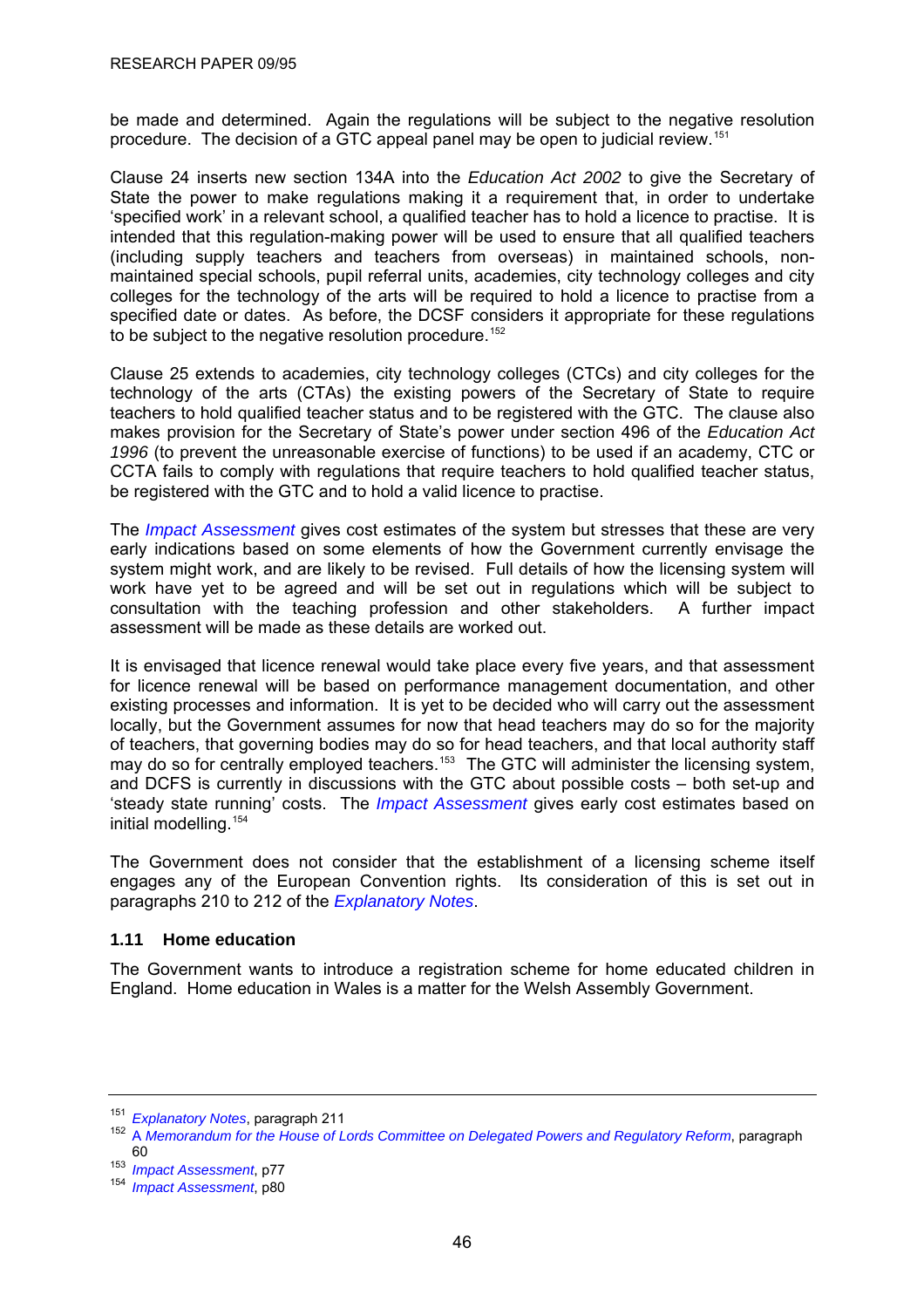## *Home education: England*

#### *Current position*

Parents may choose home education for a variety of reasons, but they are responsible for ensuring that the education provided is efficient full-time education, suitable to the child's age, ability and aptitude. Section 7 of the *Education Act 1996* (which was a consolidation Act) provides that:

The parent of every child of compulsory school age shall cause him to receive efficient full-time education suitable –

- (a) to his age, ability and aptitude, and
- (b) to any special educational needs he may have,

either by regular attendance at school or otherwise.

'Elective home education' or 'education otherwise' are terms used to describe home education for children of school age.

Appendix 1 of this Research Paper provides information on the estimated number of children being educated at home.

In November 2007, DCSF issued *[Elective Home Education Guidelines for Local Authorities](http://www.dcsf.gov.uk/everychildmatters/publications/elective/)*. Parents of children who have never attended school are not required to inform the local authority if they decide to educate their child at home. Where a child is attending school and the parents decide to withdraw the child to educate him/her at home the parents have to notify the school, and the school must notify the local authority. Chapter 2 of the guidance sets out the law relating to home education, and refers to the relevant statutory provisions, as well as case law on the matter. It notes the current statutory duties on local authorities to intervene if it appears that a child of compulsory education in their area is not receiving suitable education. As the guidelines make clear, local authorities have a duty under section 437 of the *Education Act 1996* (School Attendance Orders) to act if it appears to them that a child of compulsory school age in their area is not receiving suitable education. Under section 47 of the *Children Act 1989* local authorities can insist on seeing a home educated child if there is cause for concern about the child's safety and welfare. The *Education and Inspections Act 2006* placed a duty on all local authorities to make arrangements to identify children not receiving a suitable education. Revised guidance on local authorities' duties was issued at the same time as a review of home education was announced by the DCSF on 19 January 2009. Paragraphs 86 to 94 of the *[Revised Guidance for Local Authorities in](http://www.everychildmatters.gov.uk/resources-and-practice/IG00202/)  [England to Identify Children not Receiving a Suitable Education](http://www.everychildmatters.gov.uk/resources-and-practice/IG00202/)* deal specifically with elective home education.

## *Proposals for change, and reaction to them*

The following gives a brief outline of what has led up to the proposals on home education contained in the Bill. More detailed background is provided in *[Library Standard Note](http://pims.parliament.uk:81/PIMS/Static%20Files/Extended%20File%20Scan%20Files/LIBRARY_OTHER_PAPERS/STANDARD_NOTE/snsp-05108.pdf)  [SN/SP/5108](http://pims.parliament.uk:81/PIMS/Static%20Files/Extended%20File%20Scan%20Files/LIBRARY_OTHER_PAPERS/STANDARD_NOTE/snsp-05108.pdf)*, dated 1 December 2009.

In January 2009 the Secretary of State for Children, Schools and Families asked Graham Badman, former Director of Children's Services at Kent County Council, to carry out a review of elective home education in England. The review was triggered by a number of issues and representations, particularly relating to concerns about the welfare of home educated children, and about ensuring that they receive a suitable education. The Government emphasised that it recognised the well-established right of parents to educate their children at home.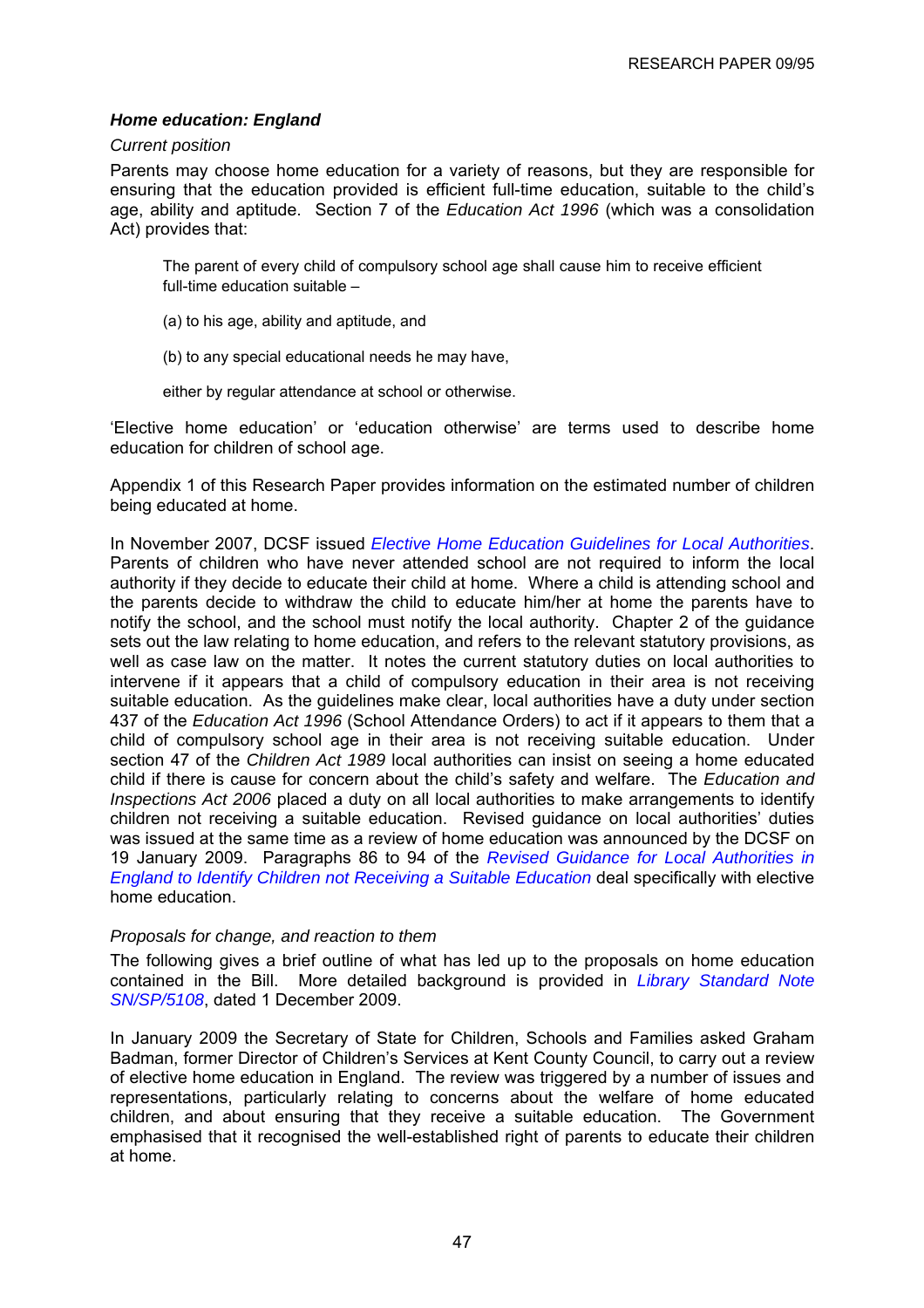<span id="page-51-0"></span>*[The Report to the Secretary of State on the Review of Elective Home Education in England](http://www.freedomforchildrentogrow.org/8318-DCSF-HomeEdReviewBMK.PDF)* was published on 11 June 2009.<sup>[155](#page-51-0)</sup> It proposed a compulsory registration scheme, in which all parents who plan to educate their children at home have to inform their local authority. Other key recommendations include providing more support to home educating families; giving properly trained local authority officials the right of access to the child's home, following a minimum two-week notification to the parents; and enabling local authorities to refuse registration to home educate if there is clear evidence of safeguarding concerns.

The review sparked a furious reaction from home educators and others who said that the proposals were unnecessary and would allow the state an unprecedented intrusion into family life.[156](#page-51-0) The charity, Education Otherwise, launched a campaign against the proposals.[157](#page-51-0) On 9 June 2009, Mark Field introduced a [Westminster Hall debate on home](http://www.publications.parliament.uk/pa/cm200809/cmhansrd/cm090609/halltext/90609h0010.htm)  [education](http://www.publications.parliament.uk/pa/cm200809/cmhansrd/cm090609/halltext/90609h0010.htm) in which he highlighted the concerns raised by home educators. He said that there was a real fear that the Government, under the 'banner of child protection', would try to interfere with freedom of choice of home educators.<sup>[158](#page-51-0)</sup> More recently there has been an Early Day Motion<sup>[159](#page-51-0)</sup> and several petitions presented to the House of Commons expressing concern about the Badman Review.<sup>160</sup>

In a Written Ministerial Statement on 11 June 2009 the Secretary of State said that the review had made a compelling case for change, and issued a consultation document on arrangements for the registration and monitoring of home educated children.<sup>[161](#page-51-0)</sup> The consultation document, *[Home Education - registration and monitoring proposals](http://www.dcsf.gov.uk/consultations/index.cfm?action=consultationDetails&consultationId=1643&external=no&menu=1),* set out proposals for a registration scheme and arrangements for the monitoring of provision. It also proposes that, where there are serious concerns about the ability of parents to provide their children with suitable education in a safe environment, then they should not be permitted to educate their children at home. The consultation sought the views of home educating families, groups representing home educating families, local authorities, other agencies involved in the provision of services for children, and the public generally. The consultation closed on 19 October 2009. Over 5,000 responses were received.<sup>[162](#page-51-0)</sup> At the time of writing this Research Paper, the DCSF summary of responses had not yet been published.

In his letter to Mr Badman on 11 June 2009, the Secretary of State said that he would make a fuller response to the individual recommendations of the review. This full response was published on 9 October 2009, *[DCSF response to the Badman Review of Elective Home](http://www.dcsf.gov.uk/everychildmatters/ete/independentreviewofhomeeducation/irhomeeducation/)  [Education in England](http://www.dcsf.gov.uk/everychildmatters/ete/independentreviewofhomeeducation/irhomeeducation/)*. The response document reiterated the Government's support for statutory arrangements for the registration and monitoring of home education. The response stated that more work would need to be done to clarify what is 'suitable and effective' home education, and that a further review on this would be commissioned in early 2010. It also emphasised the Government's strong commitment to supporting home educators and outlined a package of support for home educated children. This included more tailored support for home educated children with special educational needs; more flexible access to public examinations and exam centres for home educated children; improved access to music lessons, school libraries, work experience, sports and other specialist facilities in schools and colleges; and, arrangements for flexi-schooling, so that home educated children

<sup>155</sup> *[The Report to the Secretary of State on the Review of Elective Home Education in England](http://www.freedomforchildrentogrow.org/8318-DCSF-HomeEdReviewBMK.PDF)*, HC 610, June

<sup>&</sup>lt;sup>156</sup> e.g. "Report to call for crackdown on home schooling", *Guardian*, 6 June 2009, p12; "No place like home", Sundav Times. 14 June 2009 p9

<sup>&</sup>lt;sup>157</sup> <http://www.education-otherwise.org/><br><sup>158</sup> HC Deb 9 June 2009 c220WH

 $^{159}$  EDM No 409, 9 December 2009<br><sup>160</sup> e.g. [HC Deb 2 December 2009;](http://www.publications.parliament.uk/pa/cm200910/cmhansrd/cm091202/petntext/91202p0001.htm) [HC Deb 3 December 2009;](http://www.publications.parliament.uk/pa/cm200910/cmhansrd/cm091203/debtext/91203-0022.htm#09120367000446) [HC Deb 7 December 2009;](http://www.publications.parliament.uk/pa/cm200910/cmhansrd/cm091207/petntext/91207p0001.htm) HC Deb 8 December [2009](http://www.publications.parliament.uk/pa/cm200910/cmhansrd/cm091208/debtext/91208-0034.htm); [HC Deb 14 December 2009](http://services.parliament.uk/hansard/Commons/bydate/20091214/mainchamberdebates/part007.html)<br><sup>161</sup> HC Deb 11 June 2009 cc44-5WS

<sup>&</sup>lt;sup>162</sup> [The Draft Legislative Programme 2009/10 - Government's Response and Summary of Consultation](http://www.official-documents.gov.uk/document/cm77/7739/7739.pdf), p22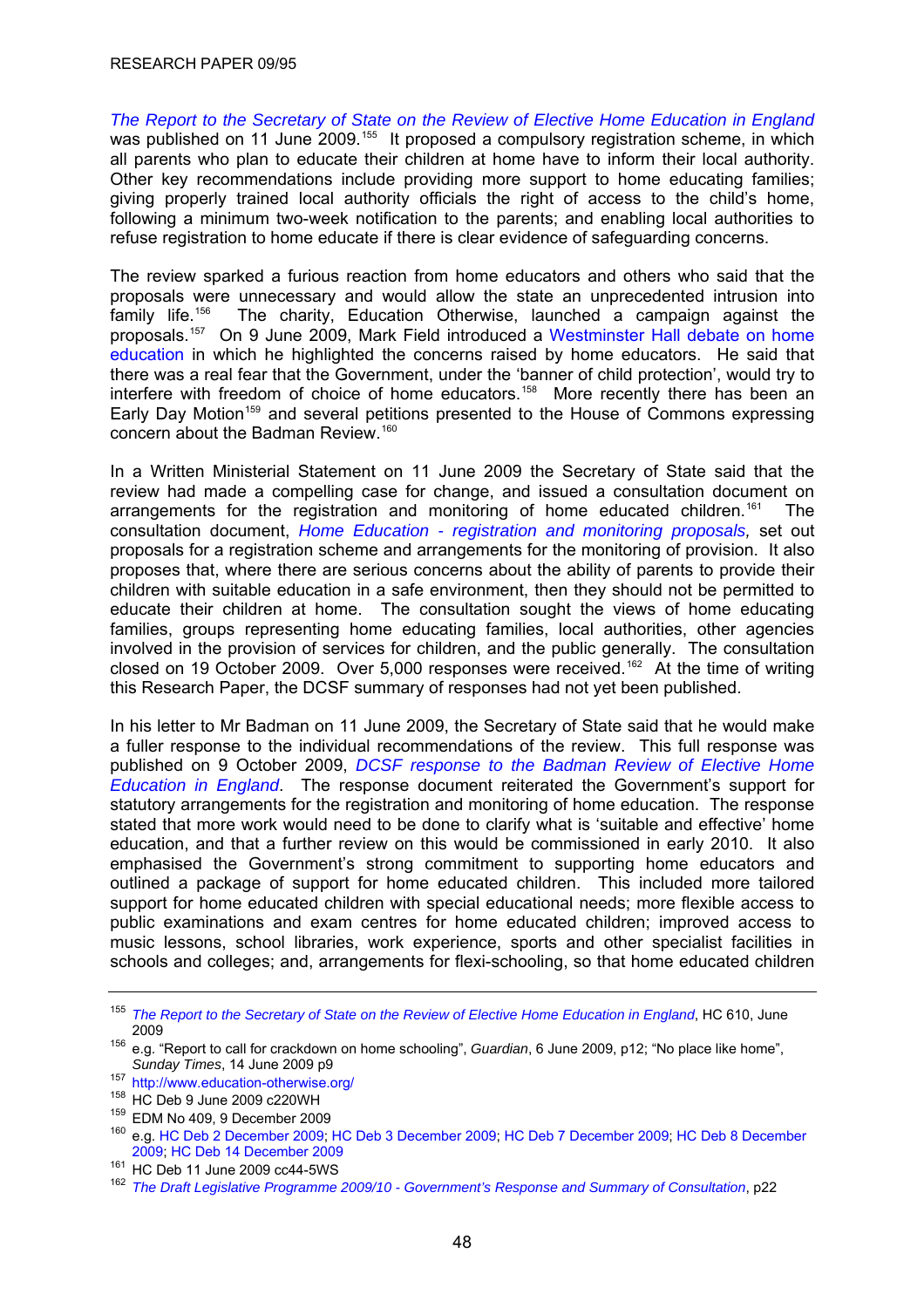<span id="page-52-0"></span>can have the option to attend school on a part-time basis (it is intended that amendments will be made to the *Pupil Registration Regulations 2006* for this to happen by September 2011). A number of other matters would be addressed in changes to regulations and/or in new statutory guidance or in strengthened guidance (see *[Library Standard Note SN/SP/5108](http://pims.parliament.uk:81/PIMS/Static%20Files/Extended%20File%20Scan%20Files/LIBRARY_OTHER_PAPERS/STANDARD_NOTE/snsp-05108.pdf)* for more information.)

The home education charity, Education Otherwise, said that trying to define 'suitable' education would create another layer of hard-to-define benchmarks.<sup>[163](#page-52-0)</sup> Education Otherwise responded to the DCSF consultation paper and commented on other recommendations made by the Badman Review. Reaction to specific proposals was posted on the *[Education](http://www.freedomforchildrentogrow.org/heconsult.htm)  [Otherwise website](http://www.freedomforchildrentogrow.org/heconsult.htm)*.

#### *The Bill's provisions*

**Clauses 26 and schedule 1** cover home education in England. Clause 26 and Schedule 1 introduce a new requirement for local authorities in England to keep a register of all children of compulsory school age in their area who are home educated, and to monitor those children to ensure that they are receiving a suitable education and are safe and well. New sections 19A to 19I would be inserted into the *Education Act 1996*. There are new regulation-making powers under schedule 1 in new sections 19A, 19B, 19C, 19F, I9G and 19H. These allow for the procedural detail of the new registration scheme, and how it will operate, to be set out in regulations.

The following highlights key provisions in schedule 1; Members are advised to consult the Bill and the *[Explanatory Notes](http://www.publications.parliament.uk/pa/cm200910/cmbills/008/en/10008x--.htm#end)* for full details. In brief, new section 19A requires a local authority to keep a register of all children of compulsory school age in their area who are being educated entirely at home. New section 19B sets out what a local authority is required to do when the parent of a home-educated child applies for registration. New section 19C confers power on the Secretary of State to make regulations about steps to be taken by a local authority in connection with an application for registration. In particular, regulations may make provision requiring an application for registration to include prescribed information including a statement giving prescribed information about the child's prospective education (new section 19C(4)(b)). New section 19D makes provision about how long registration will last. It also provides that, for enforcement purposes, a child will be treated as registered as soon as an application for registration has been made.

New section 19E obliges a local authority to make arrangements to monitor the education provided to a child on their home education register. The *[Explanatory Notes](http://www.publications.parliament.uk/pa/cm200910/cmbills/008/en/10008x--.htm#end)* state that the objective of the arrangements is to ascertain, as far as reasonably practicable, whether the child is receiving a suitable education, whether the education accords with the information given about it, what the child's wishes and feelings about it are, and whether it would be harmful for the child's welfare for the education to continue. Subsection (2) of new section 19E defines what is meant by a suitable education for this purpose. Subsection (3) provides that the arrangements made by a local authority under new section 19E must include arrangements, in each registration period, for meetings and visits. The arrangements require an authority to see a child, the parent and the place (or at least one of the places) where the education is to take place, at least once in any registration period. Where a local authority considers that someone other than the parent is primarily responsible for providing education then the local authority will be under a duty to see that other person as well, at least once in any registration period. The *[Explanatory Notes](http://www.publications.parliament.uk/pa/cm200910/cmbills/008/en/10008x--.htm#end)* state that for most home educated children, these visits will be carried out concurrently. Subsection (4) explains that the local authority cannot make arrangements to see the child on their own if the child or the parent objects to

<sup>163</sup> *[BBC News Education, 9 October 2009](http://news.bbc.co.uk/1/hi/education/8299694.stm)*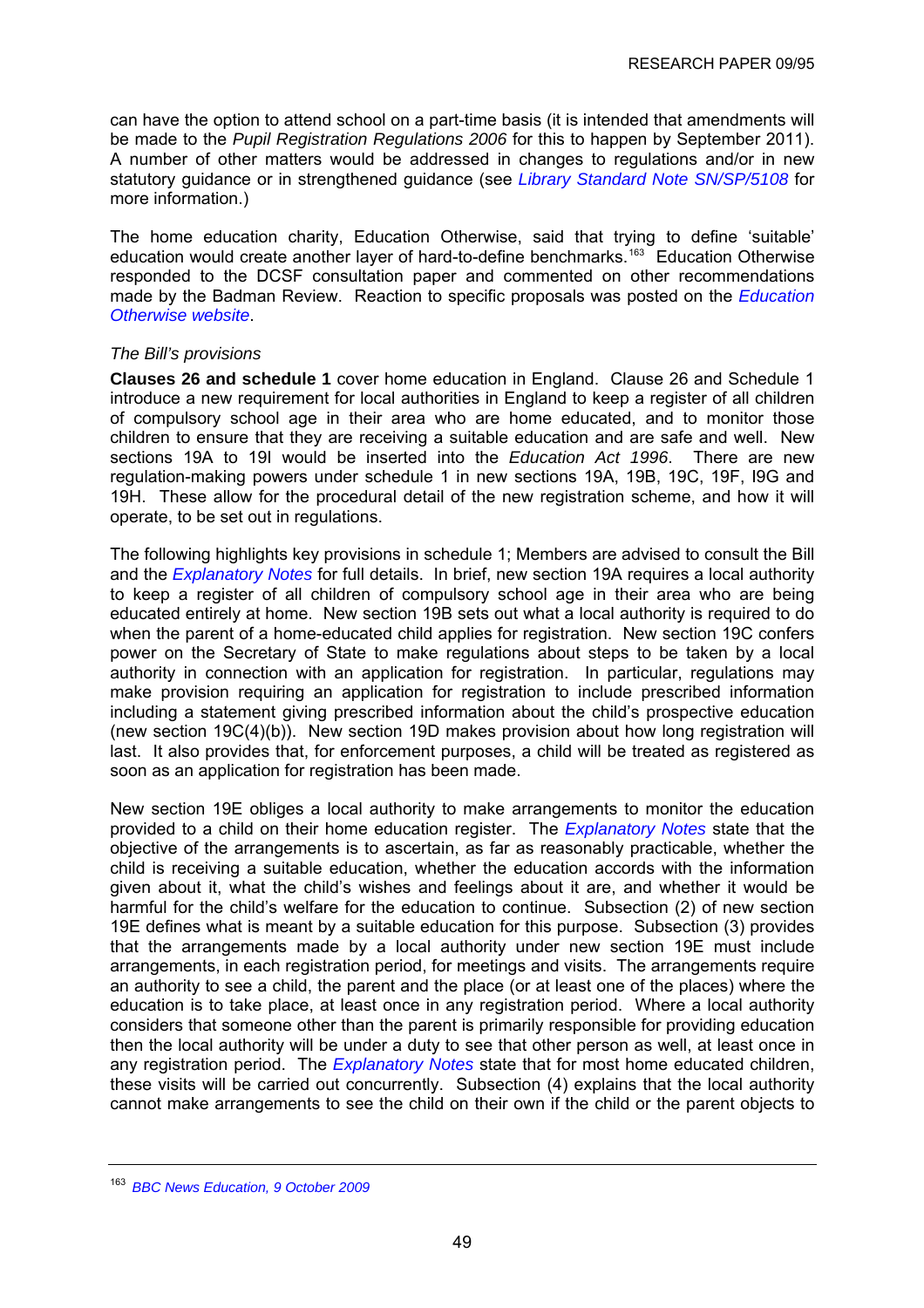<span id="page-53-0"></span>such a meeting. Subsection (5) requires a local authority to give at least two weeks' written notice of a proposed meeting or of a visit to a place where education is provided.

The Badman Review recommended that local authority officers should have a right to speak to a home educated child alone, if that is deemed appropriate. There were strong representations against this, and the Government has taken these into account in framing the legislation. In the debate on the Address, Ed Balls stressed that the Bill makes it clear that there is a right to see the child on their own only with the permission and agreement of the parent:

Local authorities have the right under existing legislation to enter the home where a child is at risk and there is a concern about safeguarding. On the quality of education that is what is new in the Bill-the Bill makes it clear that there is a right to see the child on their own only with the permission and agreement of the parent and the child. There is no right for the local authority to enter the home or see the child without their agreement. That is clear in the Bill.<sup>[164](#page-53-0)</sup>

New section 19F gives a local authority the power to revoke registration on their home education register in certain circumstances. New section 19G requires regulations to provide for a parent to be able to appeal against a local authority's decision to refuse or revoke registration. New section 19H permits the Secretary of State to make regulations requiring information relating to a child to be supplied to a local authority in England, in certain circumstances, for the purposes of the exercise of their home education functions. New section 19I requires local authorities to have regard to any statutory guidance issued by the Secretary of State when exercising their functions under sections 19A to 19H. Provision is also made in Schedule 1, paragraph 3, to require a local authority in England to make arrangements to identify unregistered children.

The new registration scheme is to be enforced through the existing system of school attendance orders. Paragraphs 5 to 10 of Schedule 1 amend the *Education Act 1996* to provide for this. It is a criminal offence to fail to comply with a school attendance order.

Registration for home educators in England is due to come into effect from April 2011. The *[Impact Assessment](http://publications.dcsf.gov.uk/eOrderingDownload/CSF-Bill_Impact-Assessment.pdf)* on the Bill gives further details of how the arrangements would operate and the associated estimated costs.<sup>[165](#page-53-0)</sup> The Appendix to this Library Research Paper comments on the costs and benefits data provided.

Paragraphs 213 to 217 of the *[Explanatory Notes](http://www.publications.parliament.uk/pa/cm200910/cmbills/008/en/10008x--.htm#end)* comment on the Government's view of the Bill's provisions in relation to the European Convention of Human Rights. The Government points out that the scheme will pursue a legitimate aim to ensure that home educated children receive a suitable education and are safe and well. The rights of parents, it states, are not absolute and cannot take precedence over those of their children. While the requirement to register for home education to be monitored will engage Article 8 rights of both parents and children, the Government considers that any interference with this right will be necessary and proportionate and pursue the legitimate aim of protecting the child. On the same basis, the limited sharing of information between local authorities is considered as justifiable. Likewise, any interference resulting from refusal or revocation of registration is considered justified and proportionate. The *[Explanatory Notes](http://www.publications.parliament.uk/pa/cm200910/cmbills/008/en/10008x--.htm#end)* also point out that there will be a right of appeal against the refusal of registration to an independent panel; that parents would also be able to seek judicial review of any refusal of registration by the local authority, and would be able to complain to the local government ombudsman.

<sup>164</sup> [HC Deb 19 November 2009 cc175-6](http://www.publications.parliament.uk/pa/cm200910/cmhansrd/cm091119/debtext/91119-0003.htm#09111936000002)

<sup>&</sup>lt;sup>165</sup> *[Impact Assessment,](http://publications.dcsf.gov.uk/eOrderingDownload/CSF-Bill_Impact-Assessment.pdf)* pp 83 to 90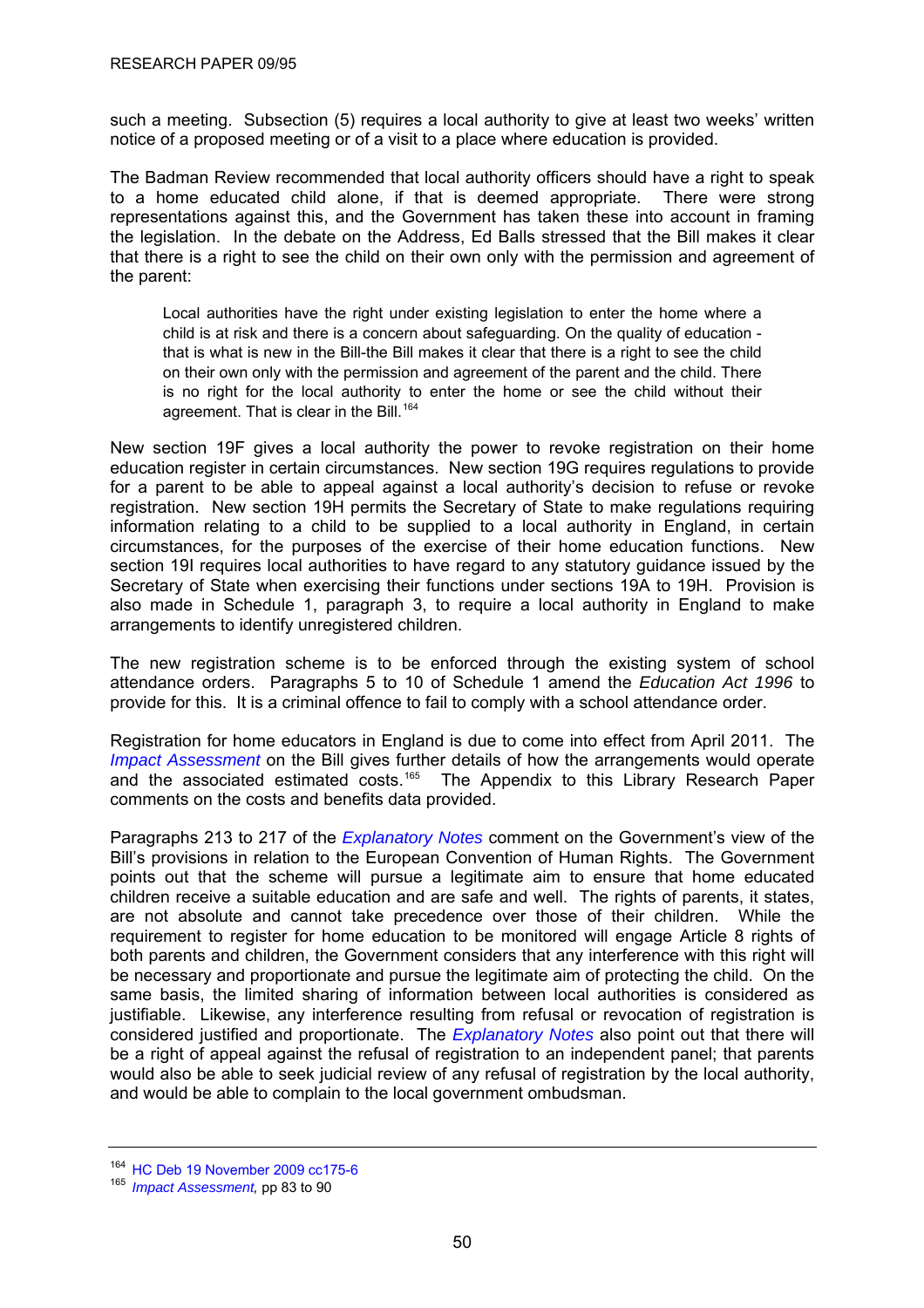#### <span id="page-54-0"></span>*Initial comment on the Bill's provisions*

[Education Otherwise issued a Press Release on 20 November 2009](http://www.freedomforchildrentogrow.org/pr201109.pdf) strongly criticising the Bill's proposals. Fiona Nicholson, a trustee of Education Otherwise, was reported as saying that the charity was seeking legal advice on the drafting of the Bill as presented.<sup>[166](#page-54-0)</sup>

In the Debate on the Address, Graham Stuart (Conservative) said that local authorities already have sufficient powers to intervene if a home educated child gives cause for concern<sup>[167](#page-54-0)</sup>, and Michael Gove the Conservative Shadow Secretary of State for Children, Schools and Families acknowledged the importance of not stigmatising those who choose to educate their children at home.<sup>[168](#page-54-0)</sup> Later in the debate. Mr Stuart urged the Government not to proceed with the proposals but instead to invest in more research to get a better understanding of who is not in school and who is being educated at home, and what the problems are. He also suggested a voluntary registration scheme, perhaps linked to additional financial support for home educators.<sup>169</sup>

For the Liberal Democrats, David Laws said that they accepted the Government's approach for home educators to be registered but had concerns about whether 'the registration process will involve imposing a central vision of education by the back door.' He said that he was also concerned that home educators had gained the impression that there is seen to be a particular relationship between home education and child protection, and that this had created a lot of anger throughout the country.<sup>[170](#page-54-0)</sup>

The Children, Schools and Families Committee has undertaken a short inquiry into elective home education. It took evidence from Graham Badman, Diana Johnson, Parliamentary Under-Secretary of State, and Penny Jones from the DCSF as well as from home educators and bodies representing them, and other interested bodies including the National Children's Bureau, the Association of Directors of Children's Services, and the National Society for the Prevention of Cruelty to Children.

Home educator witnesses stressed that, in their view, the Badman Review had been hasty and ill-considered; they were concerned that the proposals would undermine the achievements that had been made between the home education community and local authorities. There was general agreement that more research was needed. Paul Ennals, chief executive of the National Children's Bureau and a member of the advisory group for the Badman Review, explained that he had long felt that much more support could and should be made available to home educators. He also felt that there were some genuine and significant safeguarding concerns about a very small proportion of home educated children. Peter Traves, from the Association of Directors of Children's Services (ADCS), said that ADCS broadly welcomed the review and thought it to be balanced and generally sensitive. However, he stressed the importance of there being a positive relationship between home educators and local authorities. Phillip Noyes, director of public policy at the National Society for the Prevention of Cruelty to Children, expressed concern about children who are completely 'under the radar', and said that NSPCC supported the Badman report.

The Committee's report was published on 16 December 2009.[171](#page-54-0) It noted the dearth of information on home educated children in England, not least basic data about the number of these children. The Committee suggested that local authorities needed improved means of

<sup>&</sup>lt;sup>166</sup> "Home educators in a headlock", *Education Otherwise Press Release*, 20 November 2009<br><sup>167</sup> HC Deb 19 November 2009 c164<br><sup>168</sup> HC Deb 19 November 2009 c165<br><sup>169</sup> HC Deb 19 November 2009 cc 208-210<br><sup>170</sup> HC Deb 19 Nov *[Education](http://www.publications.parliament.uk/pa/cm200910/cmselect/cmchilsch/39/3902.htm)*, HC 39-I and 39-II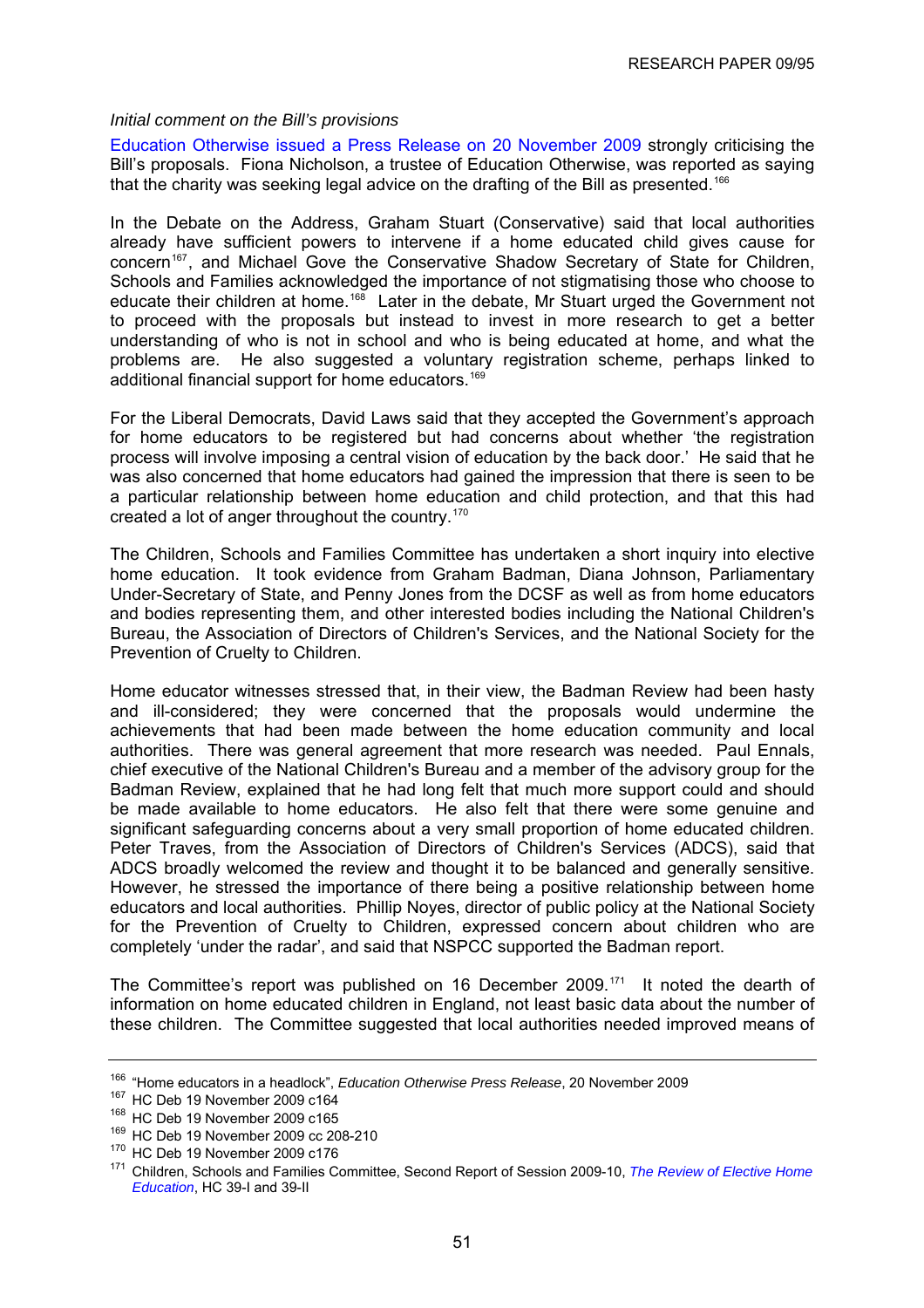<span id="page-55-0"></span>identifying and differentiating between the children in their area who are in school, who are being home educated, and who are otherwise not in school. The report also said that parental responsibility in relation to the provision of home education should be strengthened, and that therefore the Committee supported proposals to introduce annual registration for home educating families. However, in view of the concerns expressed by home educators about compulsory registration, it suggested that registration should be voluntary. Any registration system should, it said, be accompanied by better information sharing between local authorities, Her Majesty's Revenue and Customs and other agencies—including NHS trusts and police forces—to help identify which children are in school, which are being educated at home, and which are in neither category. The Committee said that the voluntary registration system and improved information sharing should be reviewed after two years, and that if these arrangements do not meet expectations then a system of compulsory registration would need to be introduced. The requirement for home educating families to provide some form of statement of their intended approach to their child's education was supported, and the Committee felt this should be supplemented by meetings between home educating families and local authority officers on at least an annual basis. The Committee said that there needs to be a more precise definition of what constitutes a "suitable" education.

The Committee concluded that the Badman Report and the proposals in the Children, Schools and Families Bill had run into difficulty in their conflation of education and safeguarding matters. The committee suggested that existing safeguarding legislation was the appropriate mechanism for the purpose of safeguarding and promoting the welfare of home educated children, and that the proposed annual visits would offer little direct safeguarding benefit over and above this. The Committee strongly discouraged the notion that local authority home education teams should be given a more overt safeguarding role.

## *Home education: Wales*

Home education in Wales is a matter for the Welsh Assembly Government.

**Clause 27** confers power on the National Assembly for Wales to make provision about the regulation of home education in Wales and the inspection of services provided by local authorities for persons involved in providing home education. A *[Welsh Assembly](http://www.assemblywales.org/bus-home/bus-guide-docs-pub/bus-business-documents/bus-business-documents-doc-laid/sub-ld7795-em.pdf?langoption=3&ttl=SUB-LD7795-EM%20-%20Children%2C%20Schools%20and%20Families%20Bill-%20EXPLANATORY%20MEMORANDUM%20)  [Government Memorandum on Framework Powers Conferring Legislative Competence on the](http://www.assemblywales.org/bus-home/bus-guide-docs-pub/bus-business-documents/bus-business-documents-doc-laid/sub-ld7795-em.pdf?langoption=3&ttl=SUB-LD7795-EM%20-%20Children%2C%20Schools%20and%20Families%20Bill-%20EXPLANATORY%20MEMORANDUM%20)  [National Assembly for Wales](http://www.assemblywales.org/bus-home/bus-guide-docs-pub/bus-business-documents/bus-business-documents-doc-laid/sub-ld7795-em.pdf?langoption=3&ttl=SUB-LD7795-EM%20-%20Children%2C%20Schools%20and%20Families%20Bill-%20EXPLANATORY%20MEMORANDUM%20)* in respect to the regulation of home education in Wales has been published.

# **1.12 Local Safeguarding Children Boards**

The *Children Act 2004* provides the legislative basis for Local Safeguarding Children Boards (LSBCs). Their creation stems from recommendations to improve child protection procedures by Lord Laming, following a statutory inquiry into the murder of eight year old Victoria Climbié in 2000.[172](#page-55-0) LSCBs co-ordinate the functions of their representative members for the purposes of safeguarding and promoting the welfare of children in the local area. In 2009, Lord Laming published a second progress report on child protection which included recommendations to clarify the laws on information-sharing between local agencies involved in child protection.<sup>[173](#page-55-0)</sup>

## *The origins of Local Safeguarding Children Boards*

Lord Laming's inquiry into the murder of Victoria Climbié, by her carers in 2001, identified a lack of priority given to safeguarding measures by local authorities, and also deficiencies in

<sup>&</sup>lt;sup>172</sup> Lord Laming, *The Victoria Climbié Inquiry;* Cm 5730, January 2003<br><sup>173</sup> Lord Laming, *The Protection of Children in England: A Progress Report;* HC 330, March 2009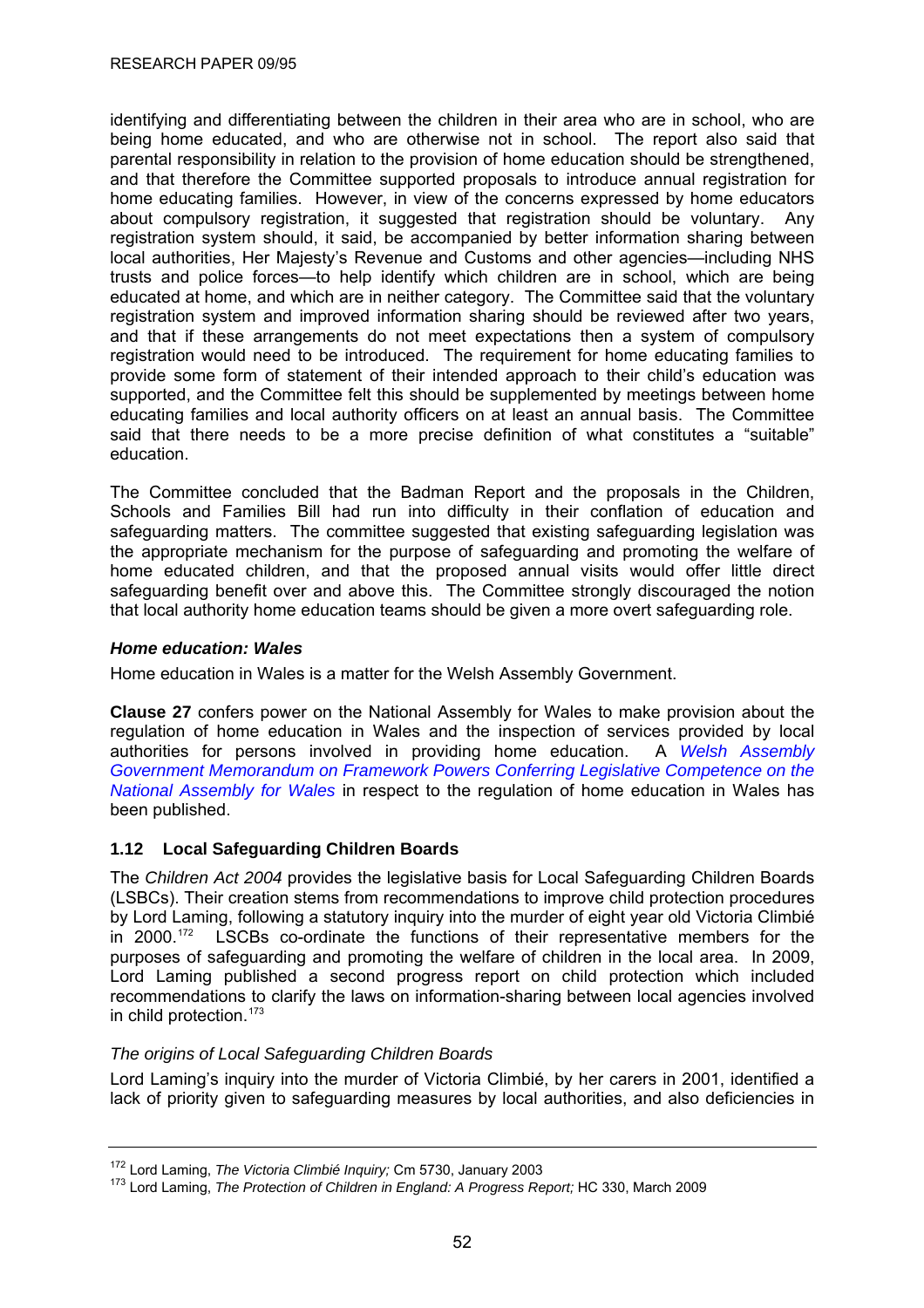<span id="page-56-0"></span>the existing structures to effectively detect and respond to cases of child abuse.<sup>174</sup> One of Lord Laming's recommendations was that the existing Area Child Protection Committees (ACPC) lacked real authority and strategic leadership<sup>[175](#page-56-0)</sup> and should be replaced with a Management Board for services to children and families for each local authority which would be chaired by its chief executive.<sup>[176](#page-56-0)</sup> The recommendation was taken forward by establishing statutory Local Safeguarding Children Boards (LSCBs) under the *Children Act 2004.* Under section 13 of the 2004 Act, children's services authorities<sup>[177](#page-56-0)</sup> are required to establish a LSCB for their area. The Boards must include representatives from:

- district councils (if applicable);
- the chief police officer:
- local probation board;
- a provider of probation services;
- youth offending team;
- the Strategic Health Authority and Primary Care Trust;
- NHS trusts and NHS foundation trusts:
- Connexions services;
- Children and Family Court Advisory Support Service (CAFCASS);
- the governor or director of any secure training centre;
- the governor or director of any prison which ordinarily detains children that falls within the area of the children's services authority.<sup>[178](#page-56-0)</sup>

There is a statutory requirement under section 13(7) for mutual co-operation between children's services authorities and each Board member.

The prime objective of the LSCB is to co-ordinate the functions of its representatives for the purposes of safeguarding and promoting the welfare of children in the local area.<sup>[179](#page-56-0)</sup> LSCBs are also responsible for reviewing the deaths of children and for conducting serious case reviews<sup>[180](#page-56-0)</sup> in accordance with statutory guidance.<sup>[181](#page-56-0)</sup>

## *Baby Peter case*

Baby Peter died on 3 August 2007 from severe injuries which were inflicted whilst he lived with his mother, her partner and a lodger in the household. In November 2008, all three were convicted of causing or allowing the death of a child. Baby Peter had been subject to a child protection plan from December 2006, following concerns that he had been abused and neglected. He was still subject to this plan when he died aged 17 months. Following the convictions, the children's services authority, Haringey, came under intense criticism of the way it had handled the case. The Secretary of State for Children, Schools and Families, Ed Balls, requested the Office for Standards in Education, Children's Services and Skills (Ofsted), the Commission for Healthcare Audit and Inspection and the Chief Inspector of Constabulary to carry out an urgent Joint Area Review<sup>[182](#page-56-0)</sup> of Haringey children's services. The report, published in December 2008, identified a number of serious concerns in relation to the safeguarding of children and young people in Haringey. It found that:

<sup>&</sup>lt;sup>174</sup> Lord Laming, *The Victoria Climbié Inquiry*; Cm 5730, January 2003<br><sup>175</sup> Victoria Climbié Inquiry Report, para 17.55,<br><sup>176</sup> Victoria Climbié Inquiry Report, recommendations 6 and 7,<br><sup>176</sup> Victoria Climbié Inquiry Rep council). A full definition is set out in section 65(1) of the *Children Act 2004.*

<sup>178</sup> Section 13(2), *Children Act 2004*

<sup>&</sup>lt;sup>180</sup> The Local Safeguarding Children Boards Regulations 2006, SI 2006/90

<sup>&</sup>lt;sup>181</sup> Every Child Matters, *[Working Together to Safeguard Children: A guide to inter-agency working to safeguard](http://www.dcsf.gov.uk/everychildmatters/resources-and-practice/IG00060/) and promote the welfare of children, 2006* 

<sup>&</sup>lt;sup>182</sup> Under section 20 of the *Children Act 2004*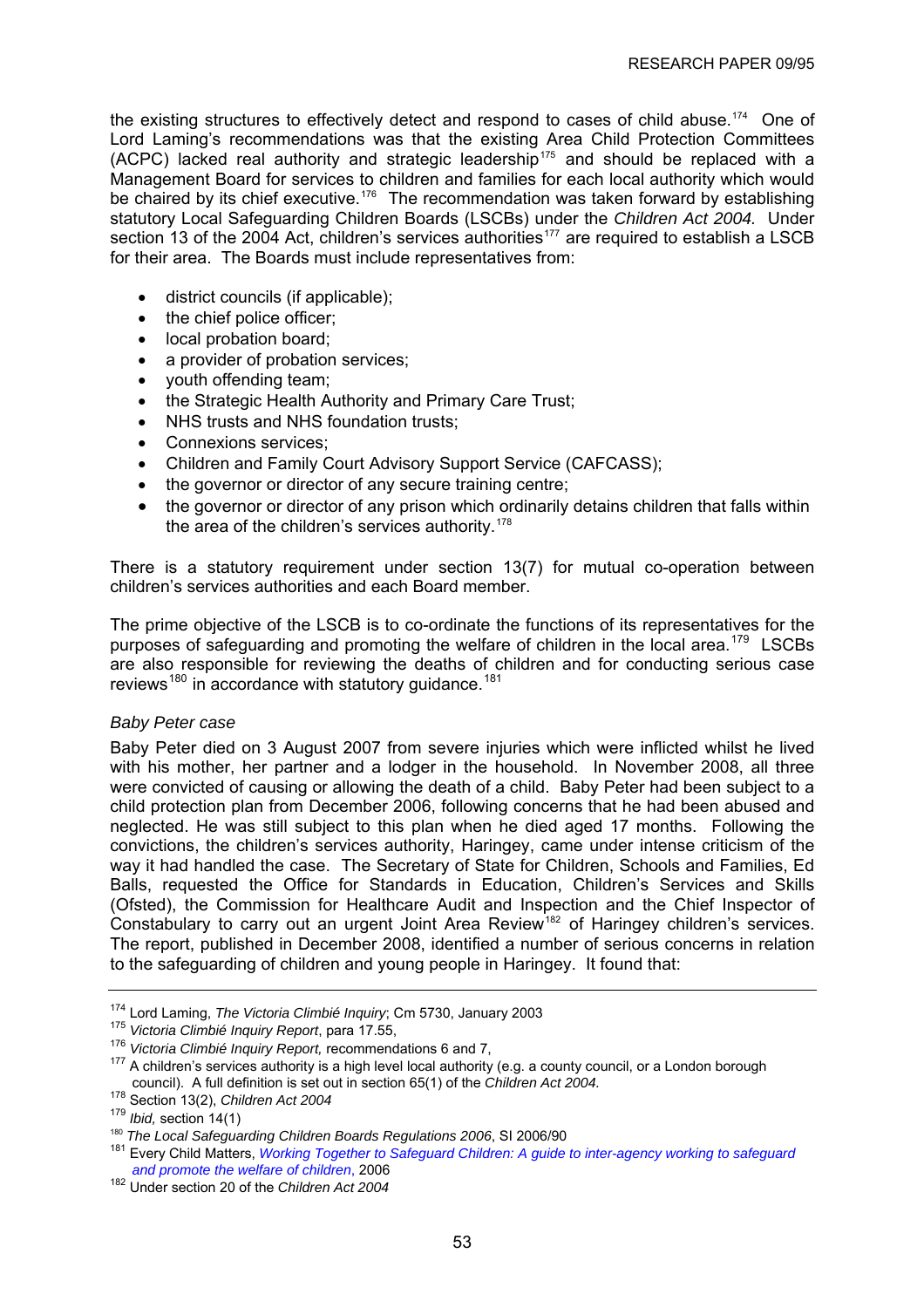<span id="page-57-0"></span>The contribution of local services to improving outcomes for children and young people at risk or requiring safeguarding is inadequate and needs urgent and sustained attention.[183](#page-57-0)

Some of the inquiry's specific findings were:

- The LSCB failed to provide sufficient challenge to its member agencies. This was further compounded by the lack of an independent chairperson.
- Social care, health and police authorities did not communicate and collaborate routinely and consistently to ensure effective assessment, planning and review of cases of vulnerable children and young people.
- Too often assessments of children and young people, in all agencies, failed to identify those who were at immediate risk of harm and address their needs.
- The quality of front line practice across all agencies was inconsistent and not effectively monitored by line managers.

The report's recommendations included establishing clear procedures and protocols for communication and collaboration between social care, health and police services to support the safeguarding of children, and ensuring that those were adhered to.<sup>[184](#page-57-0)</sup>

#### *Progress report on child protection*

Following the findings, the Secretary of State commissioned Lord Laming to provide an urgent report on the progress being made across the country to implement effective arrangements for safeguarding children. In his report, *[The Protection of Children in England:](http://publications.everychildmatters.gov.uk/eOrderingDownload/HC-330.pdf)*  [A Progress Report](http://publications.everychildmatters.gov.uk/eOrderingDownload/HC-330.pdf),<sup>[185](#page-57-0)</sup> Lord Laming acknowledged that Government reforms provided a firm foundation, but that there needed to be a renewed commitment to child protection at every level of government and across all local services. He highlighted particular concerns in relation to health services, identifying a wariness among staff to engage with child protection work:

It appears that the safeguarding of vulnerable children is often not viewed as a priority for GPs in some areas.... [M]ore needs to done to ensure GPs are proactive in doing all they can to keep children safe. There needs to be suitable rigour in the child protection training for each GP which enables them to contribute effectively to multiagency approach to the well-being of children. This should include appropriate referral and information sharing training.<sup>18</sup>

Similar concerns were expressed in relation to evidence that paediatricians were sometimes reluctant to become involved in child protection work.<sup>[187](#page-57-0)</sup>

The report found that, despite updated Government guidance on information sharing,<sup>[188](#page-57-0)</sup> there remained confusion about the issue which was hindering effective joint working between agencies:

<sup>&</sup>lt;sup>183</sup> [Joint Area Review, Haringey Children's Services Authority Area](http://www.ofsted.gov.uk/oxcare_providers/la_download/(id)/4657/(as)/JAR/jar_2008_309_fr.pdf)<br><sup>184</sup> *Ibid,* p5<br><sup>185</sup> *[The Protection of Children in England: A Progress Report](http://publications.everychildmatters.gov.uk/eOrderingDownload/HC-330.pdf)* HC 330, TSO March 2009<br><sup>186</sup> *Ibid.* nara 5.24

<sup>&</sup>lt;sup>187</sup> *Ibid,* para 5.25<br><sup>188</sup> HM Government, *[Information sharing: Guidance for practitioners and managers](http://www.dcsf.gov.uk/everychildmatters/resources-and-practice/IG00340/)*; 2008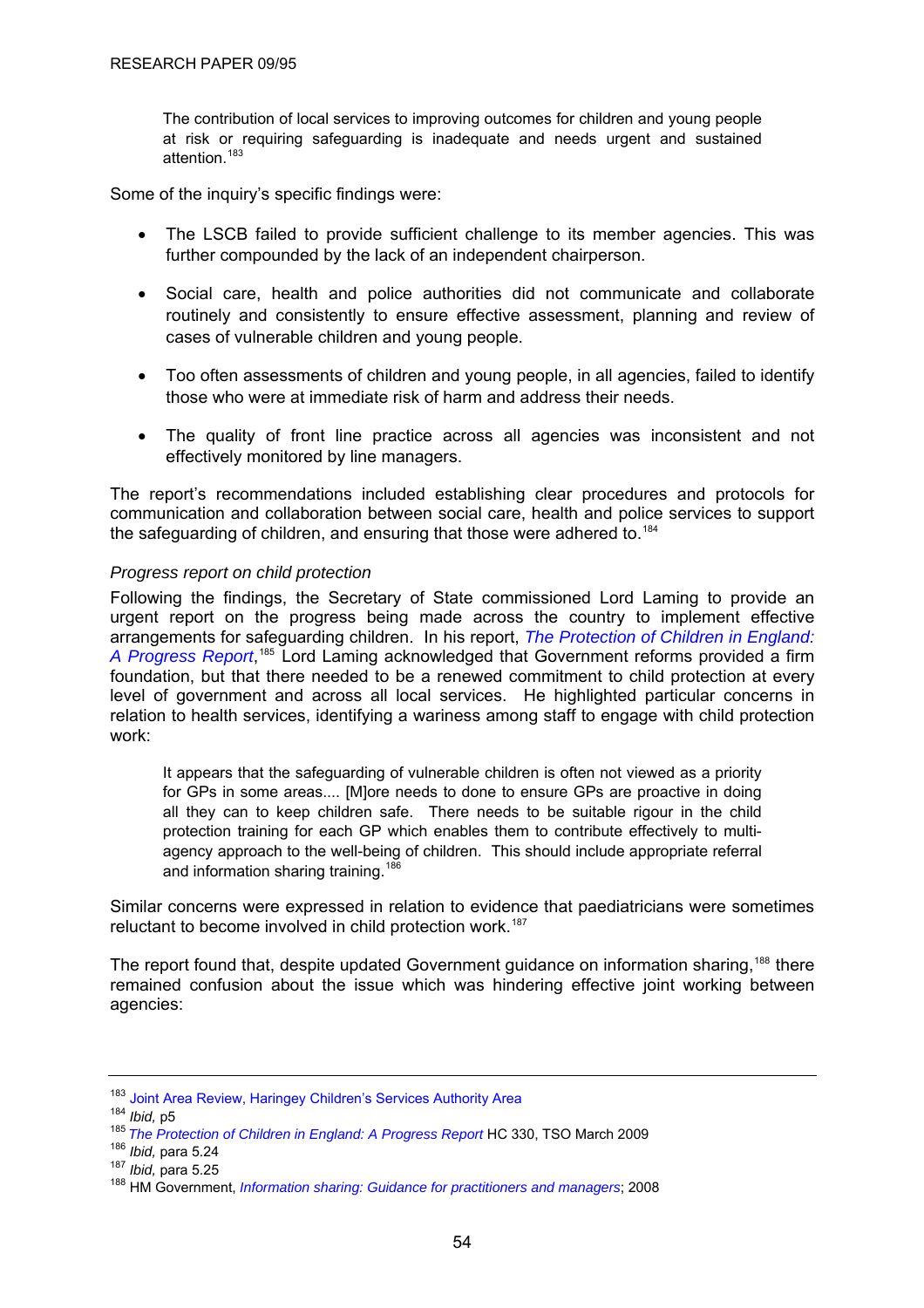<span id="page-58-0"></span>... there continues to be real concern across all sectors, but particularly in health services, about the risk of breaching confidentiality or data protection law by sharing concerns about a child's safety. The laws governing data protection and privacy are still not well understood by frontline staff or their managers. It is clear that different agencies (and their legal advisers) often take different approaches.

Whilst the law rightly seeks to preserve individuals' privacy and confidentiality, it should not be used (and was never intended) as a barrier to appropriate information sharing between professionals. The safety and welfare of children is of paramount importance, and agencies may lawfully share confidential information about the child or the parent, without consent, if doing so is in the public interest. A public interest can arise in a wide range of circumstances, including the protection of a child from harm, and the promotion of child welfare. Even where the sharing of confidential medical information is considered inappropriate, it may be proportionate for a clinician to share the fact that they have concerns about a child.<sup>[189](#page-58-0)</sup>

In addition to specific improvements for health services, the report recommended that all agencies locally accountable for keeping children safe should ensure that all staff in every service "understand the circumstances in which they may lawfully share information about both children and parents, and that it is in the public interest to prioritise the safety and welfare of children".<sup>[190](#page-58-0)</sup>

The Government accepted all of Lord Laming's 58 recommendations in full.<sup>[191](#page-58-0)</sup> A detailed response to the Laming report - *[The protection of children in England: action plan](http://publications.dcsf.gov.uk/default.aspx?PageFunction=productdetails&PageMode=publications&ProductId=CM+7589)[192](#page-58-0) -* was subsequently published by the Government.

## *The Bill*

#### *Information sharing provisions*

The Bill would implement Lord Laming's recommendations to clarify information-sharing policies by providing LSCBs in England and Wales with powers to require a person or body to supply specified information. The *Children Act 2004* currently places a duty on LSCB partners to co-operate, which the Department for Children Schools and Families (DCSF) views as extending to the supply of information.<sup>[193](#page-58-0)</sup> The Bill would insert new sections into the *Children Act 2004*[194](#page-58-0) to make information-sharing an explicit duty and extend it to persons who are not Board members but are likely to have information relevant to the LSCB's functions.<sup>195</sup> The request must be complied with if conditions relating to the purpose of the information request are satisfied. An explanation of those conditions is set out in the [Explanatory Notes](http://publications.everychildmatters.gov.uk/eOrderingDownload/CSF-Bill_Explanatory-notes.pdf) to the Bill.<sup>[196](#page-58-0)</sup>

Information obtained by the LSCB under the new sections may only be used for the purpose of enabling or assisting the LSCB with its functions<sup>[197](#page-58-0)</sup> and it must have regard to any guidance given to it by the Secretary of State, in connection with the exercise of its functions under the new sections.[198](#page-58-0)

<sup>189</sup> Paras 4.6-7*[The Protection of Children in England: A Progress Report](http://publications.everychildmatters.gov.uk/eOrderingDownload/HC-330.pdf)*

<sup>&</sup>lt;sup>191</sup> HC Deb 12 March 2009 c463-6.<br><sup>192</sup> DCSF, Cm 7589, May 2009<br><sup>193</sup> Section 13(7), *Children Act 2004*<br><sup>194</sup> New section 14A for England and new section 32 for Wales

<sup>&</sup>lt;sup>195</sup> Clause 28 (England); clause 29 (Wales)<br><sup>196</sup> Explanatory Notes to the Children, Schools and Families Bill, Bill 8-EN, para 140<br><sup>197</sup> Clauses 28(6) and 29(6)<br><sup>198</sup> Clause 28(7). In Wales the LSCB must have regard to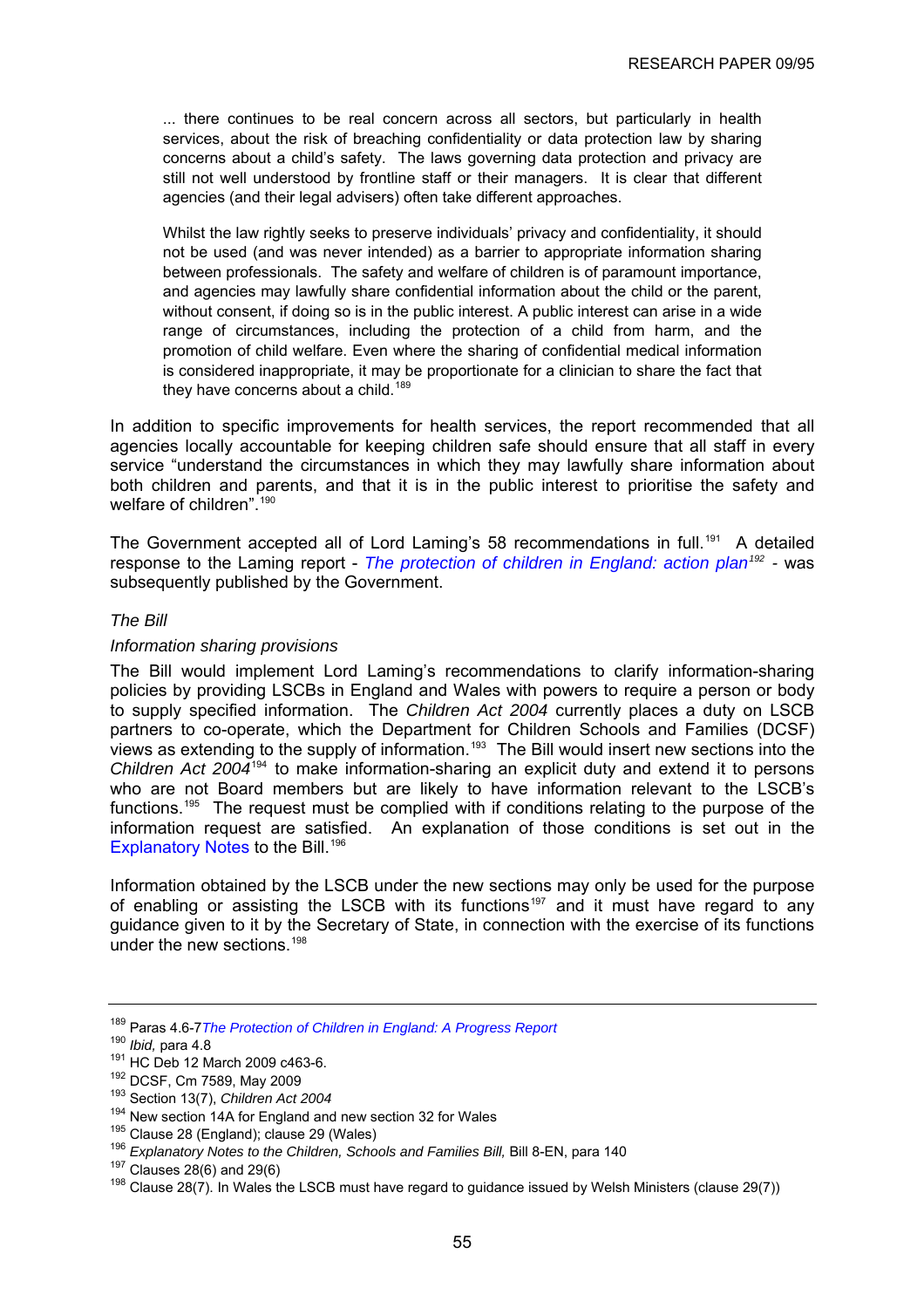<span id="page-59-0"></span>The intention is that the express statutory provision will ensure that information is provided for the purposes of serious case reviews and child death review processes and so allay concerns about breaching data protection and confidentiality.<sup>[199](#page-59-0)</sup> The impact assessment adds that the Bill would:

...drive improvement in the quality of services designed to safeguard and promote the welfare of children and provide a stronger culture of mutual challenge, improvement and openness within a local area. $200$ 

## *Review by Chief Inspector of performance of LSCBs in England*

The Bill would add a regulation-making power to the *Children Act 2004[201](#page-59-0)* to make provision for the Chief Inspector of Education, Children's Services and Skills<sup>[202](#page-59-0)</sup> to conduct a review of the performance of specified LSCB functions.<sup>[203](#page-59-0)</sup> The circumstances under which a review may be conducted are to be set out in regulations. In particular regulations may make provision for reporting by the Chief Inspector once a review has been completed, and about sharinginformation for the purposes of a review.  $204$  A wide provision for regulation-making has been included in order to retain flexibility as to which functions are reviewed. A [memorandum](http://publications.everychildmatters.gov.uk/eOrderingDownload/CSF-Bill_Memorandum.pdf) from the DSCF explains:

Some LSCB functions may be more appropriately reviewed under other arrangements, for example, as part of Joint Area Reviews undertaken under section 20 of the Children Act 2004. The Department also considers that the detail as to when and how a review is required to be carried out is best set out in secondary legislation, given that this might vary depending on which functions are being reviewed. The Department considers it is appropriate for these procedural details to be taken forward through the negative procedure.<sup>[205](#page-59-0)</sup>

## **1.13 Powers to intervene in Youth Offending Teams**

**Clause 31** would give the Secretary of State powers to give directions to Youth Offending Teams (YOTs) and Local Authorities over the provision of youth justice services. This follows concerns about a small number of YOTs perceived to be "failing".

YOTs were introduced in April 2000<sup>[206](#page-59-0)</sup> by the *Crime and Disorder Act 1998*. They are multidisciplinary teams based in local authorities, who co-ordinate youth justice within their area and provide services and programmes to reduce youth offending. There are 157 YOTs in England and Wales.<sup>[207](#page-59-0)</sup> By statute, they must include representatives from probation services, the police, education services, social services for children and the health service, but they can also contain other people the local authority thinks appropriate such as housing officers or drug and alcohol workers.<sup>[208](#page-59-0)</sup>

<sup>&</sup>lt;sup>199</sup> Impact Assessment to the Children Schools and Families Bill, p91<br><sup>200</sup> Impact Assessment to the Children Schools and Families Bill, p94<br><sup>201</sup> New section 15A<br><sup>203</sup> Clause 30<br><sup>203</sup> Clause 15(3)<br><sup>205</sup> Memorandum for th

<sup>&</sup>lt;sup>206</sup>Following pilots established in 1998<br><sup>207</sup> See *Youth Justice System; YOT Contact Details* page of the Youth Justice Board website [on 14 December<br>2009]

<sup>&</sup>lt;sup>208</sup> Section 39, *Crime and Disorder Act 1998*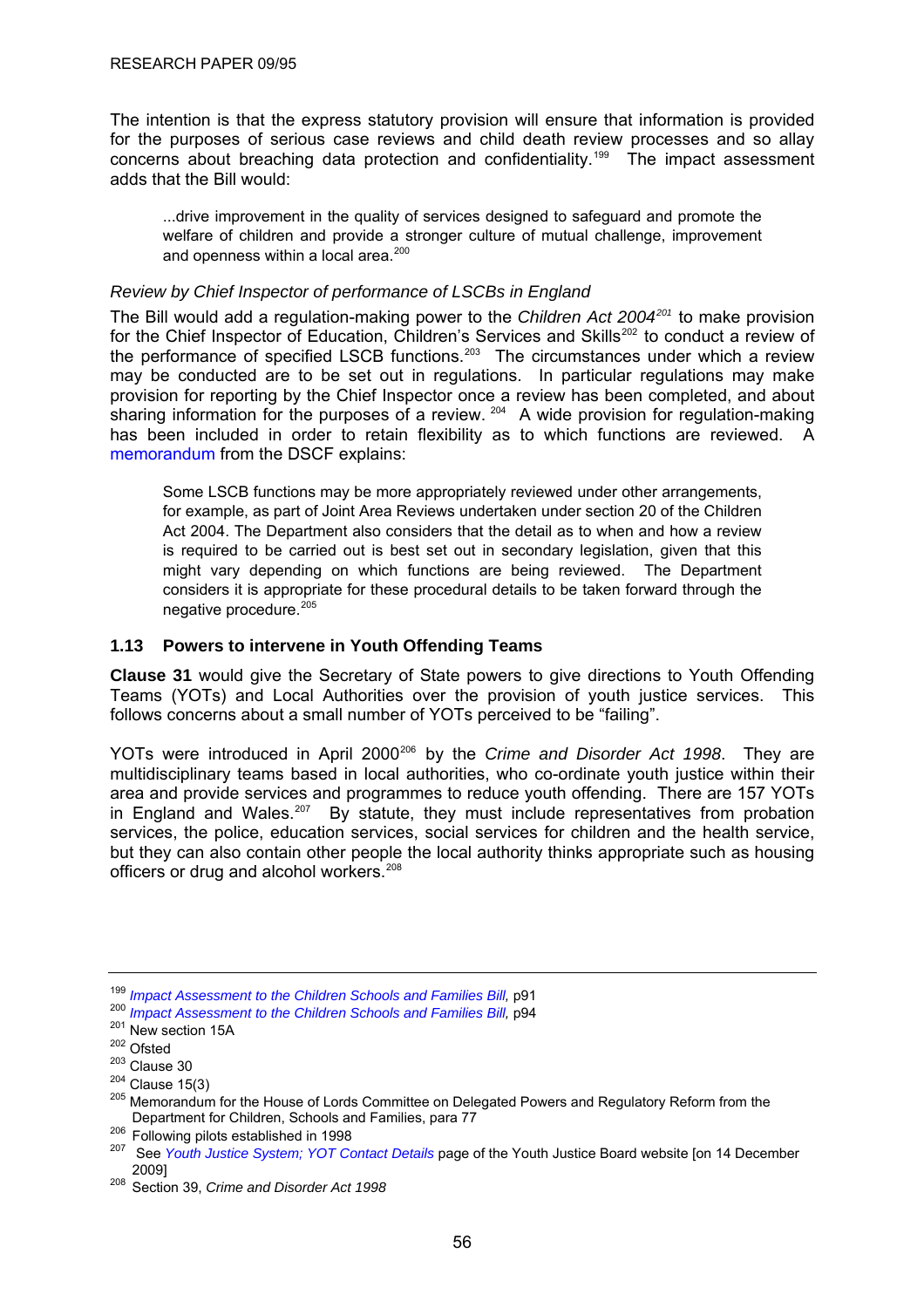#### <span id="page-60-0"></span>*Oversight of Youth Offending Teams*

There are two main mechanisms for monitoring the performance of individual YOTs. One is led by the Youth Justice Board as part of Local Government Performance Management against a framework of indicators and service standards.<sup>[209](#page-60-0)</sup> The other is led by HM Inspectorate of Probation (HMIP), and produces both individual reports and thematic inspections. The two monitoring processes feed into the Government's new Comprehensive Area Assessment process.<sup>[210](#page-60-0)</sup>

The inspections led by HMIP involve a partnership of nine inspectorates. Together, these partners carried out a programme of inspecting each YOT in England and Wales between 2003 and 2008. End of Programme Reports were published for England in March 2009<sup>[211](#page-60-0)</sup> and for Wales in September 2009.[212](#page-60-0) The March 2009 report noted progress in relation to some areas of the work, such as the inclusion of diversity in the assessment of children and young people. However, it stated that "considerable concerns" remained about YOTs' effectiveness in the areas of *Risk of Harm to others* and *Safeguarding*. [213](#page-60-0) Individual reports on YOTs are available from Her Majesty's Inspectorate of Probation website.<sup>[214](#page-60-0)</sup> A new programme of inspections began in April 2009.<sup>[215](#page-60-0)</sup>

#### *Announcement of changes*

The changes which the Bill would introduce were announced in the follow up report to the Government's Youth Crime Action Plan, published on 15 July 2009:

#### **Strengthening performance management arrangements for YOTS.**

YOT performance is part of the current Local Area Agreement indicators, Comprehensive Area Assessment and inspections in England and the Local Government Performance Framework in Wales. We and the Youth Justice Board will monitor performance on youth justice through these frameworks and will support, challenge and intervene where necessary.

The Youth Justice Board will refresh its "Sustaining the success" guidance to set clear improvement expectations on YOTs. This will include specific guidance on the roles and the responsibilities of the YOT management board but where inspection of YOTs finds serious problems which the local authority does not address, Ministers are clear that there should be further powers for intervention. The Government will bring forward legislation to be able to intervene directly to safeguard young people subject to YOT supervision, protect the public and maintain confidence in the youth justice system. These powers will, for example enable the Secretary of State to direct the local authority to make management changes to the YOT, to impose targets for

<sup>209</sup> See the *Monitoring Performance*page on the Youth Justice Board website 210 DCSF, *Children, Schools and Families Bill - Impact Assessment*, November 2004, p104; for further information see the *[Comprehensive Area Assessments](http://www.audit-commission.gov.uk/localgov/audit/caa/Pages/default.aspx)* on the Audit Commission website [on 14 December

<sup>2009] 211</sup> Youth Offending Team Inspection *[Joint Inspection of Youth Offending Teams End of Programme Report](http://www.justice.gov.uk/inspectorates/hmi-probation/docs/hmip-iyo-ar03-08-final-web-rps.pdf)* 

*<sup>2003-2008</sup>*, March 2009 212 Youth Offending Team Inspection, *[Joint Inspection Findings of Youth Offending Teams in Wales 2003-2008](http://www.justice.gov.uk/inspectorates/hmi-probation/docs/Joint_Inspection_Findings_of_Youth_Offending_Teams_in_Wales_2003-2008_English_version.pdf)*,

<sup>&</sup>lt;sup>213</sup> Youth Offending Team Inspection *Joint Inspection of Youth Offending Teams End of Programme Report* 

*<sup>2003-2008</sup>*, March 2009, p13 214 See the *[Youth Offending Team Inspection Reports](http://www.justice.gov.uk/inspectorates/hmi-probation/youth-offending-reports.htm)* page of the [HM Inspectorate of Probation](http://www.justice.gov.uk/inspectorates/hmi-probation/index.htm) website [on 14

December 2009] 215 See the Y*[outh Offending Teams YOT Inspection](http://www.yjb.gov.uk/en-gb/yjs/YouthOffendingTeams/YOTInspections.htm)* page on the Youth Justice Board website [on 14 December 2009]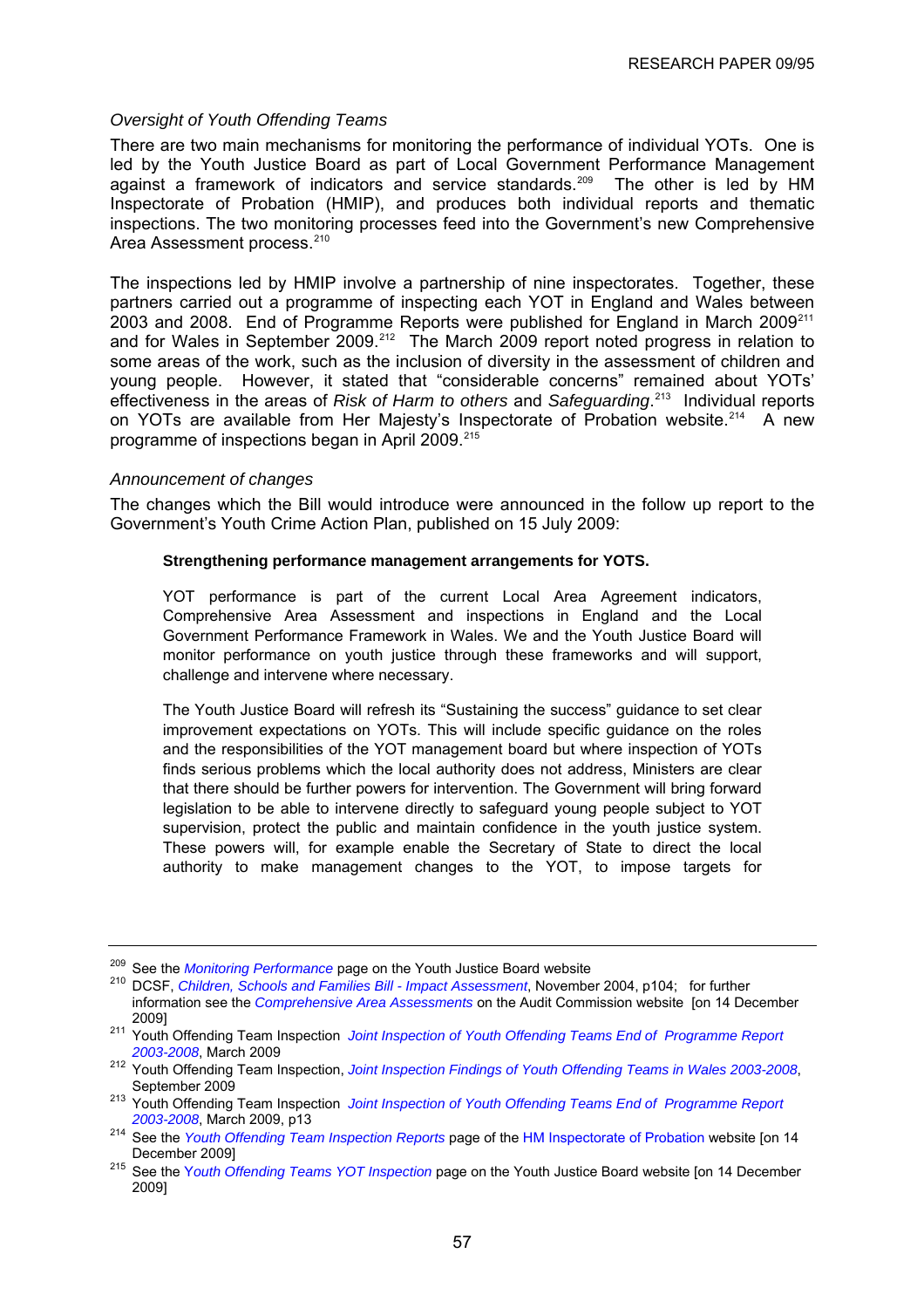<span id="page-61-0"></span>improvement or to require the YOT to work with the Youth Justice Board to improve practice. $216$ 

On 22 July 2009, the Government issued a press release which gave further details:

The Government is also today setting out future plans for turning around Youth Offending Teams (YOTs) where there are serious concerns. Whilst many YOTs are doing a good job identifying and working with young people who are one step away from the courts, Ministers are clear that there is no room for failure when it comes to protecting the public from crime.

The Government is keen to get tough on failing YOTs because they play such a crucial role in preventing and tackling youth crime and anti-social behaviour in their areas. The proposed changes to the law would give the Government powers to intervene in YOTs if an inspection finds serious problems by:

• directing local council leaders to make significant changes to the YOT, including removing staff from post if necessary;

• imposing targets requiring YOTs to improve;

• sending in a team of youth justice experts to help improve practice.

The further actions to tackle youth crime are part of the Government's YCAP One Year On publication which is focused on three key areas:

• preventing young people offending by tackling problems such as alcohol or truancy early and providing positive and exciting things for them to do, particularly on Friday and Saturday nights;

• more support to address causes of bad behaviour including non-negotiable support for families whose children are getting into trouble and to tackle the difficulties lying behind their poor behaviour;

• tough enforcement, involving police working closely with other services on the streets and punishments that local communities have confidence in. $217$ 

Press reports indicated that particular concerns had been raised by the Inspection Reports into "two or three" YOTs, including Sefton in Merseyside.<sup>[218](#page-61-0)</sup> The HMIP-led inspection into Sefton, published in June 2009, described the Inspectorates' findings as "extremely disappointing", with seven out of eight Inspection criteria requiring "substantial or drastic improvement".[219](#page-61-0) A report into Rochdale YOT, published in July 2009, stated that there had been "clear evidence of de facto misrepresentation in some records of when certain assessment work actually took place" and that there was a need for "substantial improvement" in the overall quality of the youth offending work done.<sup>[220](#page-61-0)</sup> The allegations of records falsification were denied by Rochdale Council,[221](#page-61-0) but the reports led the *Guardian* to speculate that Rochdale YOT would be considered a "second likely candidate for outside intervention" under the Government's proposed legislation.<sup>[222](#page-61-0)</sup>

<sup>&</sup>lt;sup>216</sup> HM Government, *Youth Crime Action Plan – One Year On*, July 2009, p69<br><sup>217</sup> DCSF Press Release, *Government calls for tough family intervention to prevent youth crime*, 22 July 2009<br><sup>218</sup> See for example "New power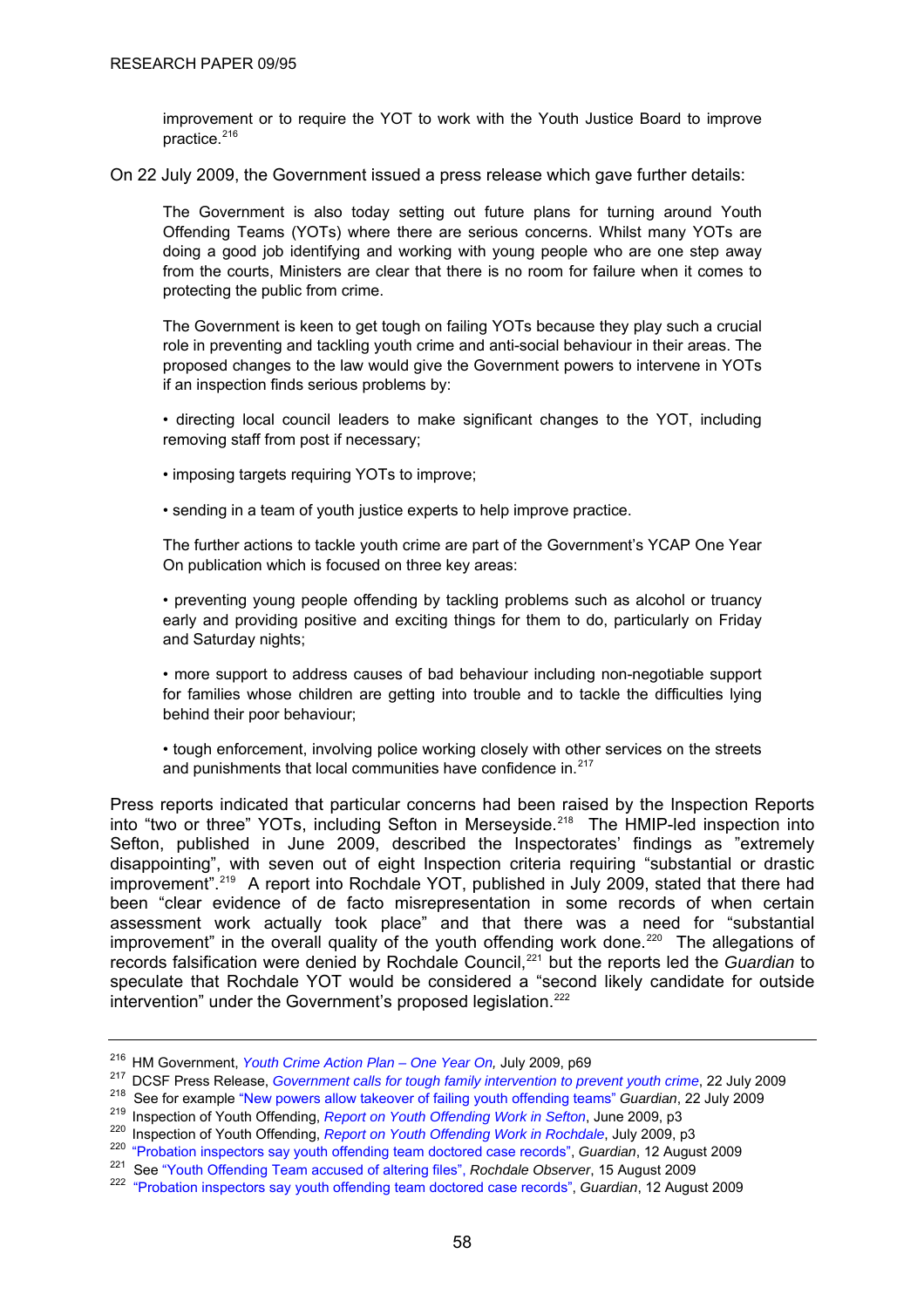<span id="page-62-0"></span>The Bill's Impact assessment gives the following explanation for the Government's decision to introduce new powers:

In many cases where failings are identified during the inspection process the YJB's performance improvement team will work with YOT on their improvement plan. However, the YJB's improvement team are reliant on the YOT's, and other partners', willingness to engage. YOTs undertake wide ranging and multi faceted work supervising young people who have offended or who are at risk of offending. These are some of the most vulnerable young people in our society who may also pose a significant risk to the wider public. In light of concerns raised by HMIP about YOTs' effectiveness in dealing with risk of harm and safeguarding it is clear that YOT failings may well present a serious and significant risk of harm and under current arrangements Ministers might find themselves relatively powerless to act in cases of on-going underperformance or where serious weakness are identified through inspection or some other means (for example, in a specific case that comes to light). Consequently we believe it is important for Ministers to have powers to intervene where serious failings have been identified.

We believe that the current non statutory arrangements have significant weaknesses. To date there have only been a small number of cases where it has proved very difficult to engage the YOT in post inspection performance improvement plans. However, there have been a higher number of cases where the engagement process has taken considerable time which has been problematic and exposes the young people under YOT supervision and the public to greater degrees of risk and also has the potential to damage confidence in the youth justice system. Consequently, for the small number of YOTs who persistently fail to deliver on their statutory duties and who refuse to engage with central support the introduction of these new powers will provide us with a strengthened platform to intervene.

The other two direction making powers will compliment the duty to co-operate and will be used in more serious cases where failings are providing a clear and immediate risk to the safety of young people or the general public and urgent central intervention is required. There have been cases where significant YOT failings have been identified in serious incidents which have prompted formal reviews of YOT procedures. In one particular case failures were so serious that the YJB formally asked HMIP to conduct an urgent re-inspection. However, such a response has heavy financial implications for HMIP and is not the most effective way of securing longer term performance improvement. Under the new powers the Secretary of State will be able to direct the improvements he expects direct from the LA (eg setting targets or particular outcomes); and also, in the most extreme cases he can direct the LA (or LAs in those areas where YOTs belong to one or more LAs) on how it performs its statutory function to establish a YOT (e.g. changing the management structure). $223$ 

The Local Government Association reportedly criticised the Government's announcement that it would legislate on this issue, saying it had been made without consultation:

 "Youth Offending Teams are doing crucial work preventing and dealing with crime carried out by children," said the LGA's Les Lawrence.

"Proposed changes to give intervention powers to national government are completely unnecessary. It is scaremongering to give the public the idea there is a problem

<sup>223</sup> DCSF, *[Children, Schools and Families Bill - Impact Assessment](http://publications.dcsf.gov.uk/eOrderingDownload/CSF-Bill_Impact-Assessment.pdf)*, November 2004, p104.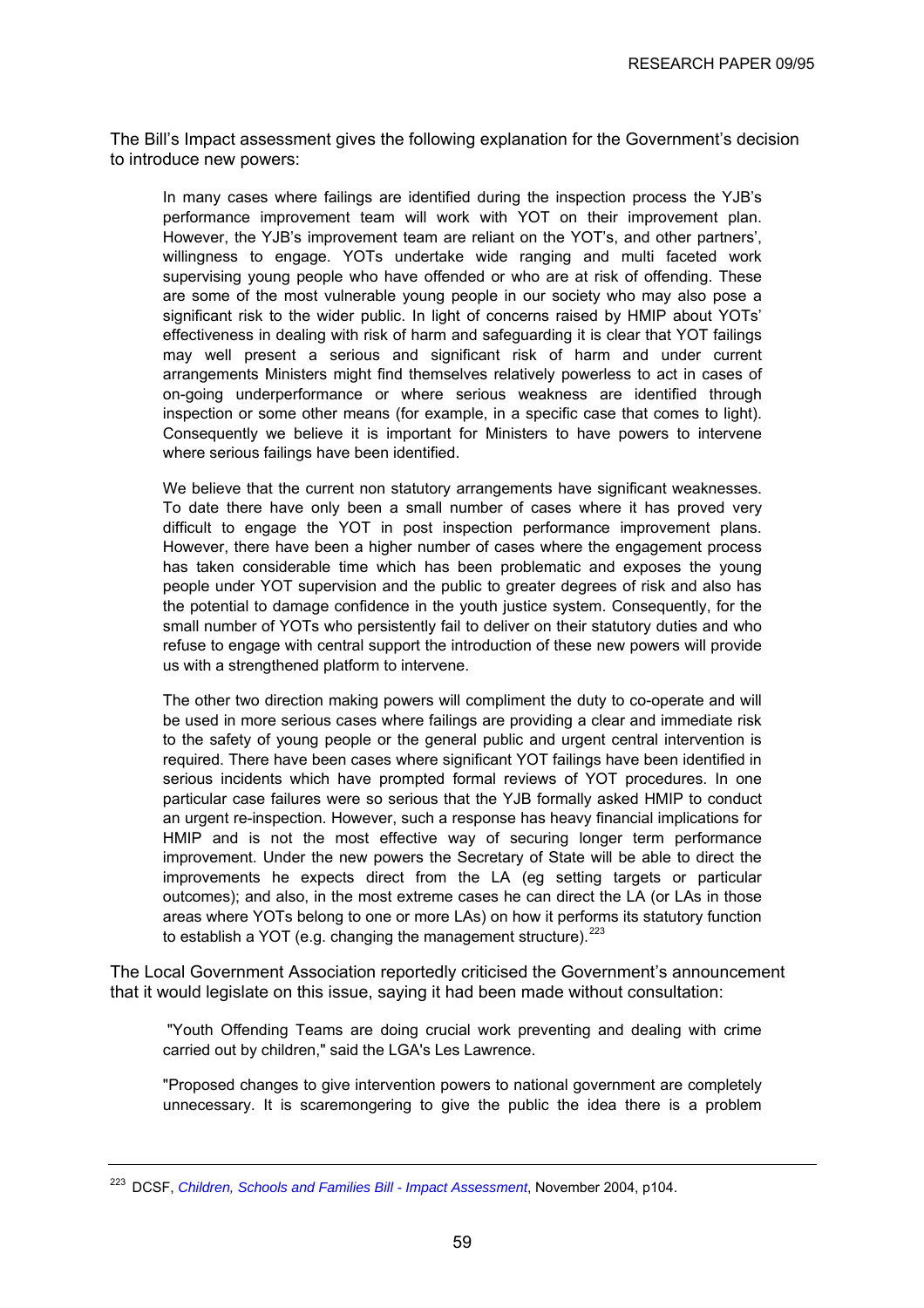<span id="page-63-0"></span>without a proper explanation and where, as is acknowledged, the vast majority are actually doing excellent work in very difficult circumstances."<sup>[224](#page-63-0)</sup>

## *The Bill*

**Clause 31** of the Bill would place a requirement on a YOT to co-operate with the Youth Justice Board over performance assessments, and a requirement on both Youth Offending Teams and Local Authorities to comply with directions and have regard to recommendations from the Secretary of State. In Wales, the Secretary of State would have to consult Welsh Ministers before giving a direction.

# **2 Part 2: Family proceedings**

The provisions in the Bill on family proceedings are the next stage of a Government commitment to remove the perception of secrecy which surrounds hearings in the family courts. The provisions follow two Government consultations in 2006<sup>[225](#page-63-0)</sup> and 2007<sup>[226](#page-63-0)</sup> on improving transparency in the family courts and the subsequent decision to amend the *Family Proceeding Rules 1991* to allow accredited media representatives to attend certain family proceedings held in private, subject to a power for the court to direct their exclusion.

## *Background*

The principle of open justice is enshrined in English law.<sup>[227](#page-63-0)</sup> There are however a number of statutory exceptions which exist to restrict the publication of information in court proceedings in order to protect the identity of parties<sup>[228](#page-63-0)</sup> or on the grounds of public morality.<sup>[229](#page-63-0)</sup> Although reporting restrictions also exist for certain criminal and civil proceedings, the family courts in particular have been singled out for intense criticism by the media and family groups due to the additional perception of secrecy and lack of accountability which surrounds family cases heard in private.

This paper provides a brief background to the policy developments leading up to the Bill's provisions on family proceedings. A detailed background is available in the Library standard note, *[Improving Transparency in the Family Courts.](http://www.parliament.uk/commons/lib/research/briefings/snha-04844.pdf) [230](#page-63-0)*

#### *Privacy*

The family courts deal with matrimonial proceedings and proceedings relating to children including *Children Act 1989* matters (in particular inter-parental 'private law' disputes and 'public law' care proceedings)*,* domestic violence and adoption applications. The *Family Proceedings Rules 1991* allow the hearing of proceedings involving children to be held "in chambers" (that is to be in private, in order to protect their identity)<sup>[231](#page-63-0)</sup>. The rules require the court to keep a record of the oral evidence given at the hearing and to record, in writing, findings of fact and the reasons for its decision. $232$ 

<sup>&</sup>lt;sup>224</sup> "New powers allow takeover of failing youth offending teams" *Guardian*, 22 July 2009<br><sup>225</sup> Department for Constitutional Affairs, *Confidence and confidentiality Improving transparency and privacy in*<br>*family courts* 

*family courts,* Cm 6886, July 2006, 226 Ministry of Justice, *[Confidence & confidentiality: Openness in family courts – a new approach,](http://www.justice.gov.uk/consultations/docs/consult-family-courts.pdf)* Cm 7131, CP

<sup>10/07;</sup> June 2007,<br>
<sup>227</sup> R v Sussex Justices; Ex parte McCarthy [1924] 1 KB 256 at 259.<br>
<sup>228</sup> For example, *Children and Young Persons Act 1933*, sections 39 and 40<br>
<sup>229</sup> Judicial Proceedings (Regulation of Reports) Act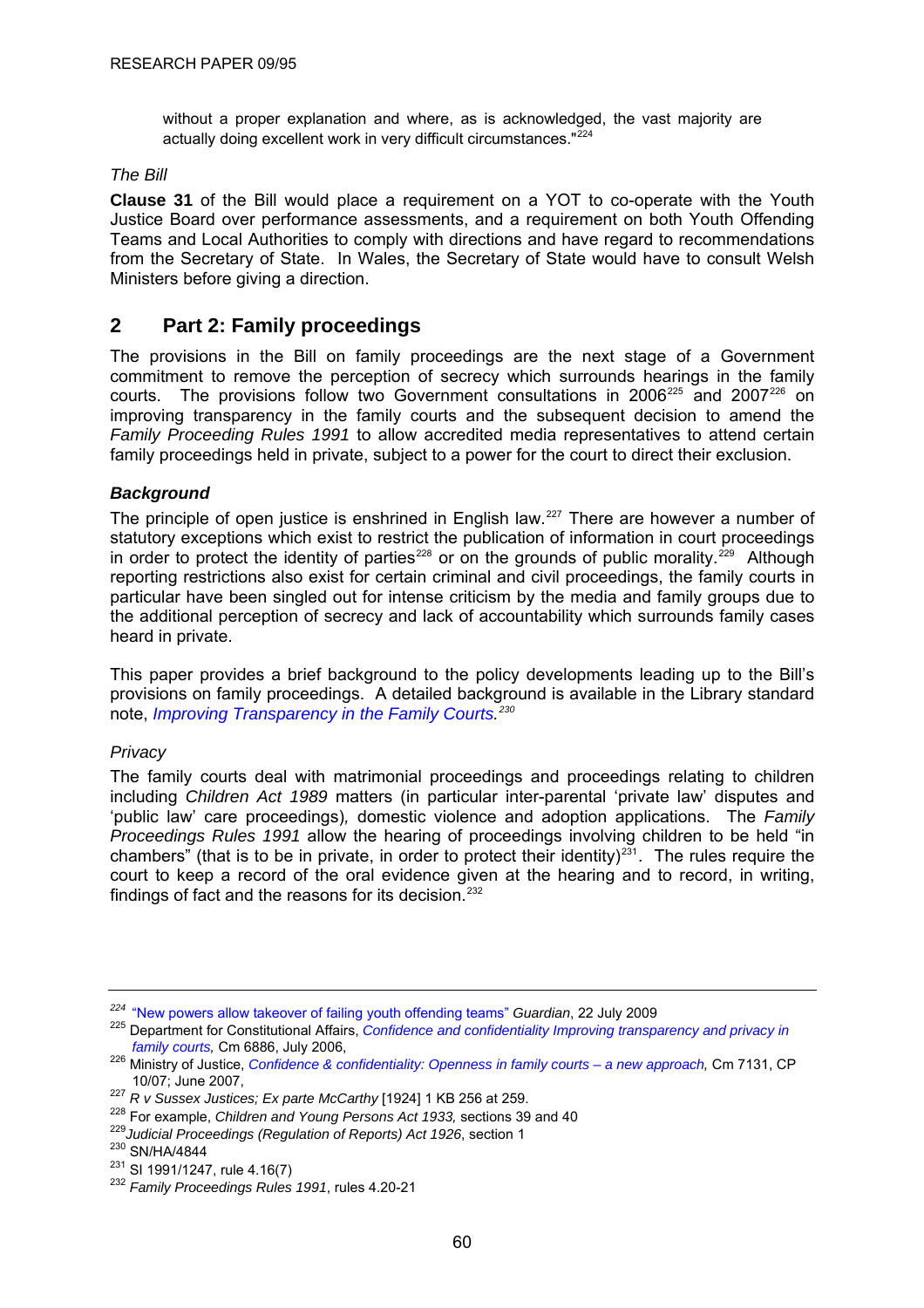<span id="page-64-0"></span>Both the European Court of Human Rights and the domestic courts have held that the provisions allowing family proceedings to be held in private do not infringe the *European Convention on Human Rights*. [233](#page-64-0) Article 6(1) of the Convention provides:

In the determination of his civil rights and obligations …

everyone is entitled to a fair and public hearing … Judgment shall be pronounced publicly but the press and public may be excluded from all or part of the trial … where the interests of juveniles or the protection of the private life of the parties so require, or to the extent strictly necessary in the opinion of the court in special circumstances where publicity would prejudice the interests of justice.

## *Publication of information*

Section 97(2) of the *Children Act 1989* makes it a criminal offence to publish, to the public at large or any section of the public, any material which would identify, or which would be likely to identify, a child as being involved in family courts proceedings, unless a specific order has been made dispensing with this provision.

Furthermore, under section 12 of the *Administration of Justice Act 1960* it may also be a contempt of court to publish information relating to certain proceedings affecting children before a court sitting in private. Publication covered by section 12 is not confined to communication through the media but extends to private communications to individuals.<sup>[234](#page-64-0)</sup>

## *Criticism of the family courts*

Although the aim of the provisions requiring privacy is to protect the welfare of children, they have been subject to mounting criticism from family groups, Members of Parliament and the media in particular. Members of the press have argued that confidentiality rules prevent the highlighting of perceived injustices, with care proceedings and adoption cases specifically singled out for criticism. Fathers' rights groups have claimed that the practice of hearing child contact and residence cases in private also adds to the perception of court bias against fathers.

#### *The Constitutional Affairs Committee reports*

The issue of transparency in the family courts was examined in 2005, by the Constitutional Affairs Committee as part of its *Family Justice* inquiry.[235](#page-64-0) The Committee recognised that the issue was a longstanding one and that there had been calls for change for a number of years.<sup>[236](#page-64-0)</sup> Many of the witnesses who gave evidence to the Committee called for more open access to the family courts. The Committee noted that the judiciary proved very receptive to this criticism and that the witnesses representing the judiciary were unanimous in stating that something should be done to improve transparency.<sup>[237](#page-64-0)</sup>

In response to the Committee's report, the Government recognised the growing body of concern about the lack of transparency in the family courts but spoke also of the need to ensure the continued protection of those involved in family cases and particularly children.<sup>[238](#page-64-0)</sup>

<sup>&</sup>lt;sup>233</sup> *B v United Kingdom, P v United Kingdom* (2002) 34 EHRR 529, [2001] 2 FLR 261, *P v BW (Children Cases: Hearings in Public)* [2003] EWHC 1541 (Fam)

<sup>&</sup>lt;sup>234</sup> Administration of Justice Act 1960, section 12(2),<br><sup>235</sup> Constitutional Affairs Committee, *Family Justice: the operation of the family courts*, 2 March 2005, HC 116-I<br>2004–05, pp5-6

<sup>&</sup>lt;sup>236</sup> *Ibid,* pp37-40<br><sup>237</sup> *Ibid,* pp38-40<br><sup>238</sup> The Government Response to the Constitutional Affairs Select Committee Report: Family Justice: the *[operation of the family courts,](http://www.official-documents.gov.uk/document/cm65/6507/6507.pdf)* Cm 6507, March 2005,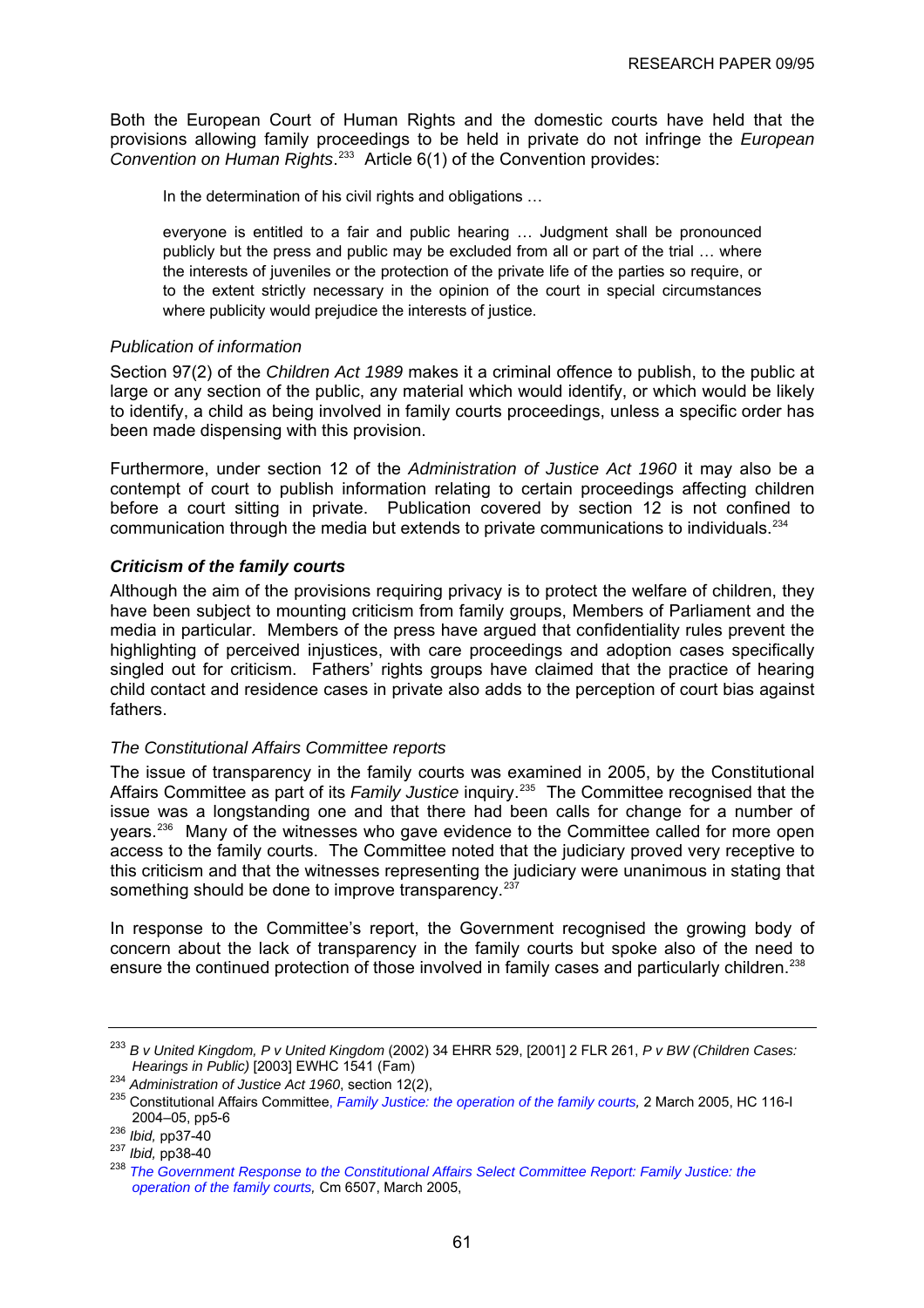<span id="page-65-0"></span>The Constitutional Affairs Committee returned to the issue in a further report, *[Family Justice:](http://www.publications.parliament.uk/pa/cm200506/cmselect/cmconst/1086/1086.pdf)  [the operation of the family courts revisited,](http://www.publications.parliament.uk/pa/cm200506/cmselect/cmconst/1086/1086.pdf)* which was published in June 2006.<sup>[239](#page-65-0)</sup> The report followed an evidence session attended by members of the judiciary including Sir Mark Potter, the President of the Family Division, and members of the Justices' Clerks Society. The Committee noted that the views of the witnesses on how transparency could be improved were mixed. $240$ 

The Committee reiterated the point made in its previous report, that an obvious move to improve transparency would be to allow the press and public into the family court under appropriate reporting restrictions, subject to the judge's discretion to exclude the public.<sup>[241](#page-65-0)</sup>

In its response to the Committee's follow-up report, the Government referred to its public consultation on increasing the transparency of the family justice system and said that it was in the process of considering the responses. $242$ 

## *Media coverage*

Unsurprisingly, media coverage of the issue has been particularly critical of the family courts system, given the inherent interest the press have in the lifting of reporting restrictions.

In 2008, *The Times* newspaper ran a [family justice campaign,](http://www.timesonline.co.uk/tol/system/topicRoot/Family_Courts/) led by columnist Camilla Cavendish, to open up the family courts. She pointed to the fact that the Court of Appeal hears family law cases in public with reporting restrictions. In a leading article, *The Times*  said that it was "impossible to know the extent to which miscarriages of justice may be occurring, because the whole system is shrouded in secrecy":

Gagging orders on families and draconian reporting restrictions mean that very few cases come to light. Judges can choose to make their judgments public: but few do.

The authorities justify secrecy by arguing that the suffering of children caught in these fraught situations should not be made even worse by publicity. But secrecy also protects incompetence and wrongdoing. It should be quite possible to maintain the anonymity of children while also holding the professionals to account. Rape victims are anonymous in rape cases: that does not prevent police officers making statements in open court, nor the media reporting the evidence in full…

[The Times] believes that these are matters of pressing public interest. … There is growing suspicion of the authorities which are meant to support families. The only way to quell those suspicions is to let the light in to the family courts.  $243$ 

In a letter in response to the campaign, Sir Mark Potter, the President of the Family Division and Head of Family Justice, said that the present system was "far from perfect" but stressed that there was a distinction between privacy and secrecy:

Whatever the views of the media (or judiciary), the vast majority of parents and children in care cases want privacy, rather than the "washing of dirty linen" and the exploring of deeply emotional and personal issues in public.

<sup>239</sup> Constitutional Affairs Committee, *[Family Justice: the operation of the family courts revisited](http://www.publications.parliament.uk/pa/cm200506/cmselect/cmconst/1086/1086.pdf)*, HC 1086; 11 June

<sup>2006 240</sup> *Ibid,* para 15 241 *Ibid,* para 18 242 *[Response to the Constitutional Affairs Select Committee Report: Family Justice: the operation of the family](http://www.official-documents.gov.uk/document/cm69/6971/6971.pdf)* 

*courts revisited,* Cm 6971,November 2006, 243 *[A Conspiracy of Silence](http://www.timesonline.co.uk/tol/comment/leading_article/article4282019.ece)*, *The Times,* 7 July 2008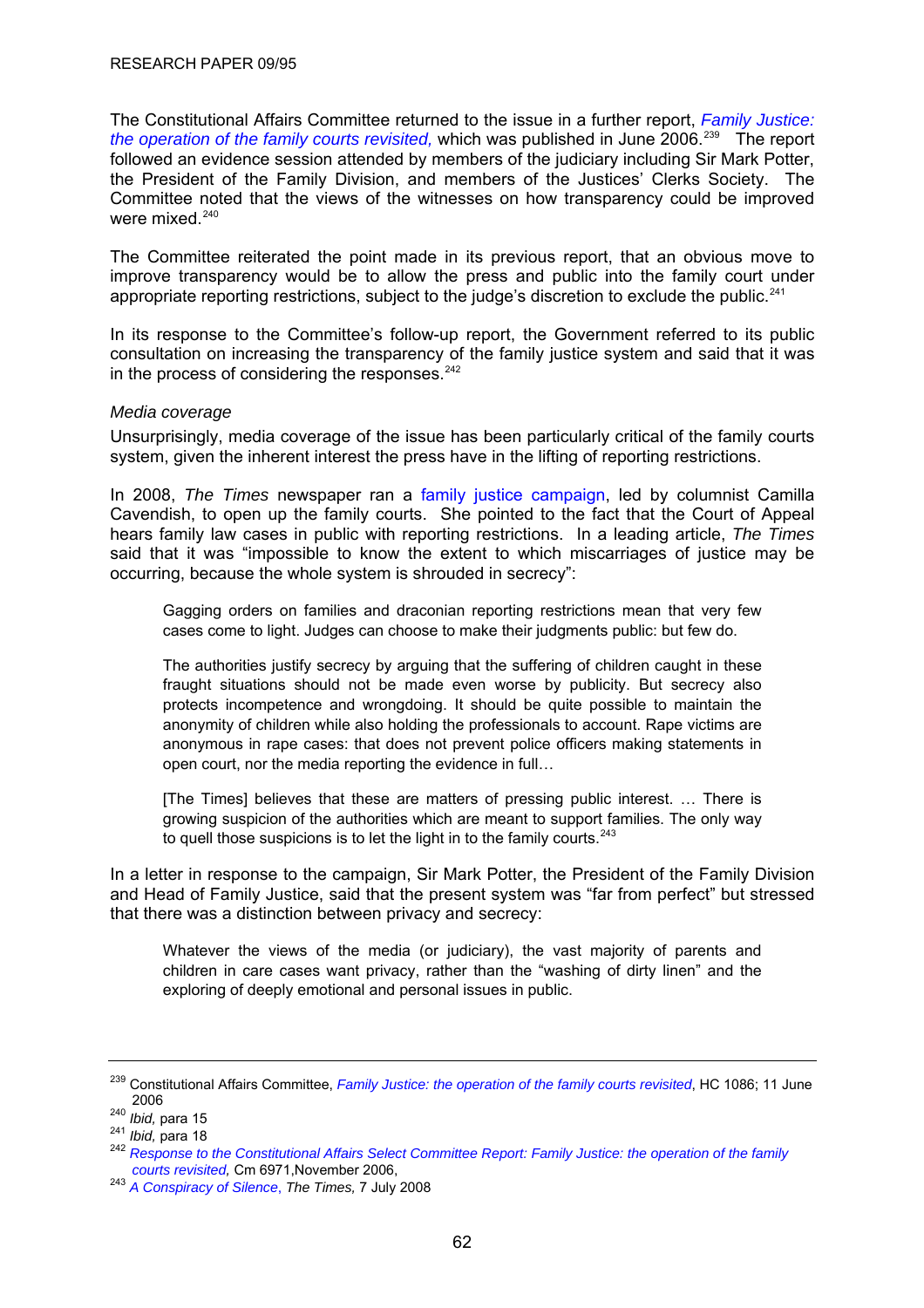<span id="page-66-0"></span>These considerations, and in particular the views of children old enough to give their opinion, have so far persuaded the Government that a better balance would be struck by publicising the judgments in all final hearings that result in the removal of children from their parents, with the parties remaining anonymous to protect the identity of the child.

Senior judges have welcomed this suggestion. Not only would it enable the court's reasoning to be understood; it is likely to justify decisions in the eyes of the wider public. It will certainly ease the frustration felt by many judges that they cannot respond to criticism in the media based on one-sided accounts by aggrieved parents…

Miscarriages of justice are a matter of deep concern to everyone, not least the judiciary. However, the idea that such cases would have been avoided by the presence of the press when the evidence was given is highly questionable. By what criterion would a reporter be more likely to spot faults or insufficiencies in the evidence undetected by the guardian, the advocates or the judge? I do, however, emphasise that the publicising of judgments, subject to anonymity, is a development to be commended and encouraged.<sup>[244](#page-66-0)</sup>

## *Government consultations*

Against a background of increasing pressure to improve transparency in the family courts, including from the judiciary, the Government engaged in two public consultation exercises on the issue.

## *Confidence and confidentiality: Improving transparency and privacy in family courts*

In its first consultation paper in 2006, *[Confidence and confidentiality: Improving transparency](http://www.dca.gov.uk/consult/courttransparencey1106/consultation1106.pdf)  [and privacy in family courts](http://www.dca.gov.uk/consult/courttransparencey1106/consultation1106.pdf)*, the Government noted that there was broad acceptance that change was either desirable or necessary but spoke of two principal areas of concern: first, the need for openness for the purpose of greater public scrutiny; and secondly, more openness in the form of more information, for those – adults and children alike – involved in proceedings. The Government made a number of proposals for change on which it sought views, including making changes to attendance and reporting restrictions consistent for all family proceedings.

In its [response to the consultation](http://www.official-documents.gov.uk/document/cm70/7036/7036.pdf), the Government stated that there was wide support for increasing the amount of information available on how the family justice system works and for making this and other information available to those involved in proceedings.<sup>[245](#page-66-0)</sup> There was also support for more openness but concerns had been raised about the related practicalities. Respondents had emphasised that any changes to the family court system must primarily take into consideration the needs, interests and welfare of children involved in proceedings. There were also reservations expressed about making family courts more open to others, especially the press. Some respondents had expressed a view that, even with extra reporting restrictions and stricter penalties for breaching those restrictions, the anonymity of parties involved in proceedings would be difficult to maintain. Stakeholders had discussed possible practical implications of the proposals including cost implications, possible delays to proceedings, security issues and lack of physical space in family courts.

Mixed views were expressed about allowing the media into family courts as of right: media organisations, amongst others, strongly supported these proposals but children, young people and organisations which protect, support and represent them strongly disagreed.

<sup>&</sup>lt;sup>244</sup> *Family justice is private - not secretive, The Times,* 11 July 2008 <sup>245</sup> Department of Constitutional Affairs, Cm 7036, March 2007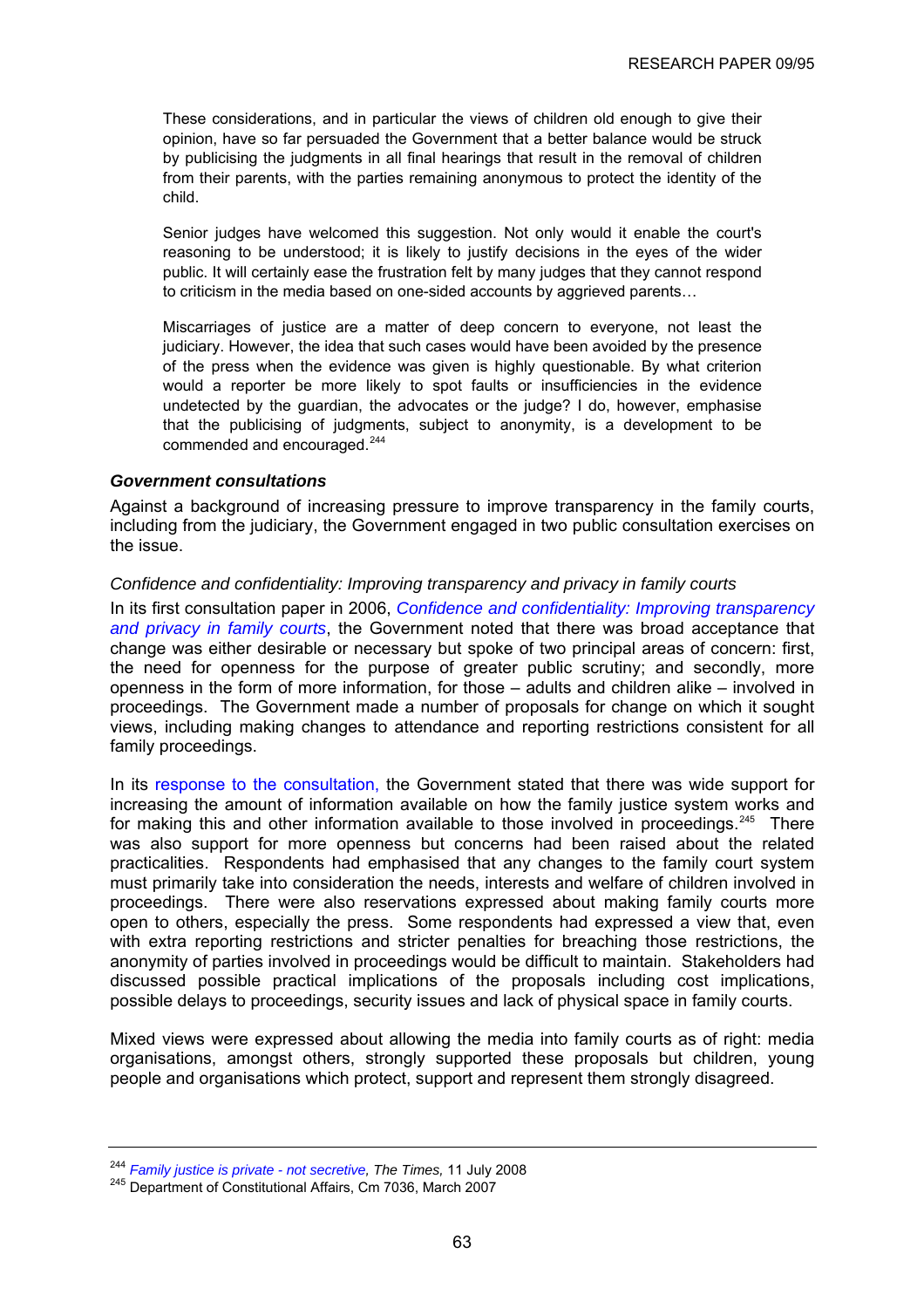<span id="page-67-0"></span>The Government's conclusion was that it had considered the responses to the consultation very carefully and would be bringing forward proposals in due course.

## *Confidence and confidentiality: Openness in family courts – a new approach*

A further consultation paper, *[Confidence & confidentiality: Openness in family courts – a new](http://www.justice.gov.uk/docs/consult-family-courts.pdf)*  [approach](http://www.justice.gov.uk/docs/consult-family-courts.pdf) was published by the Ministry of Justice in June 2007.<sup>[246](#page-67-0)</sup> The Government said that it had decided to take forward key proposals which had been widely welcomed by respondents to the previous consultation paper and that it was now consulting on further proposals. However, the Government had decided not to proceed with proposals to allow the media into family courts as of right; although the court would still have discretion to allow media attendance on application. Instead it wanted to focus on improving the openness of family courts not by the numbers or types of people going in to the courts, but by the amount and quality of information coming out of the courts.

In an accompanying press release, Lord Falconer of Thoroton, who was then Secretary of State for Justice and Lord Chancellor, announced:

Family courts make far-reaching decisions which permanently affect the lives of the people involved. Where children are involved, their welfare must be of paramount importance.

I have listened to the views of children and young people. The clear message was the media should not be given an automatic right to attend family courts as this could jeopardise children's rights to privacy and anonymity. We need instead a new approach which concentrates on improving the information coming out of family courts, rather than on who can go in.

So we will focus on providing better information about family proceedings to the public. In certain cases we will give more information to the people involved in proceedings, including to adults who were involved in family proceedings when they were children.<sup>247</sup>

## *Family Justice in View*

The Secretary of State for Justice and Lord Chancellor, Jack Straw, explained the change in policy: The announcement in 2007, that the media would not be given automatic rights to attend family proceedings, was followed by a further Government announcement in December 2008 that the rules of court *would* be changed to allow the media to attend family proceedings.

favour of improving transparency, and on the other in favour of maintaining the current position. ...the debate about opening up the family courts has intensified in recent years, and two successive consultations have been carried out in 2006 and 2007. The results of those exercises were inconclusive, with strong representations, on the one hand in

have been actively considering how we can shed more light on family courts whilst preserving the imperative of the welfare of the child. In recent months, the Parliamentary Under Secretary with responsibility for access to justice, my honourable friend the Member for Lewisham, East (Bridget Prentice), and I

<sup>&</sup>lt;sup>246</sup> Cm 7131, May 2009<br><sup>247</sup> Ministry of Justice press notice, *Confidence and confidentiality: Openness in Family Courts - A new approach,* 20 June 2007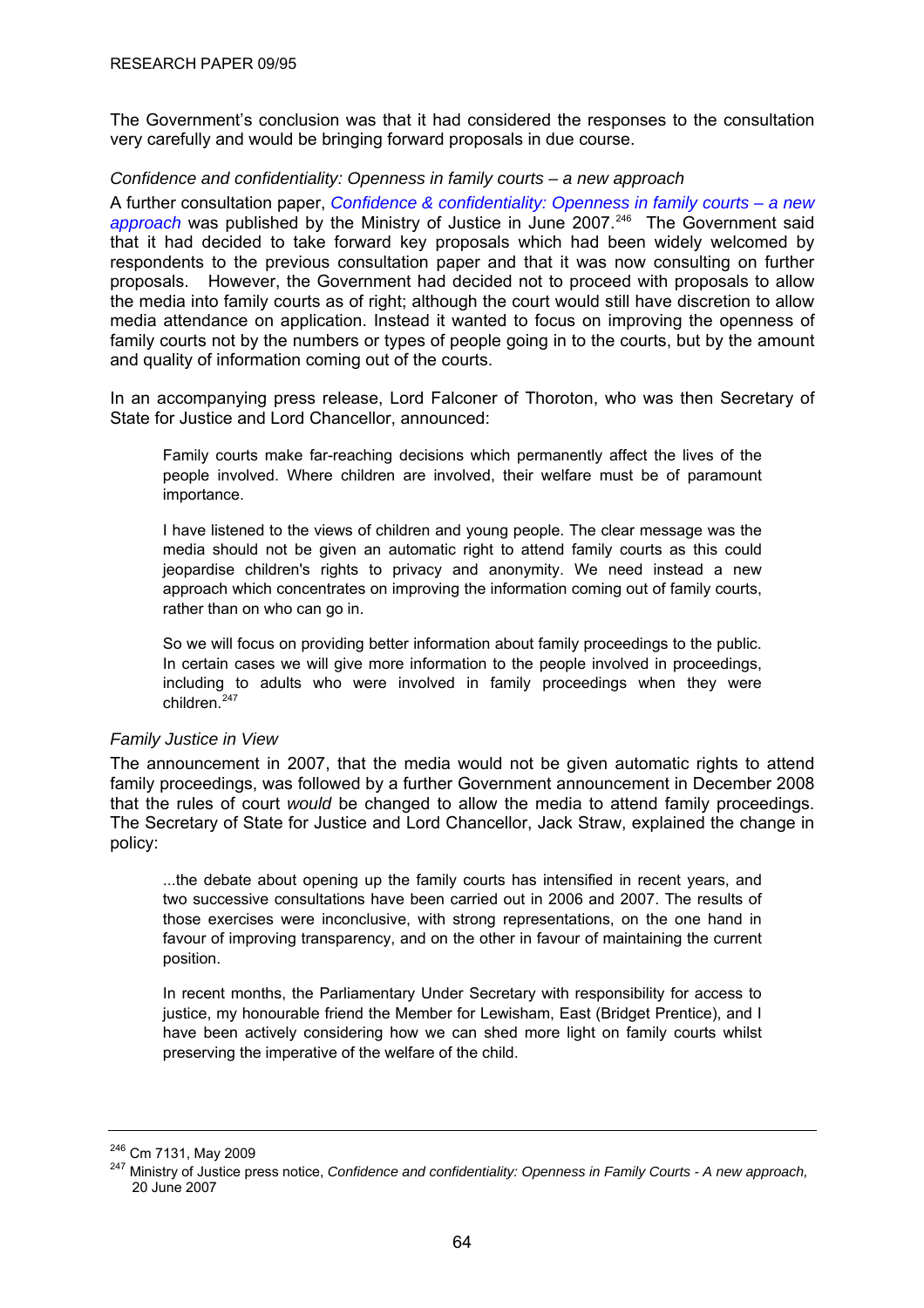<span id="page-68-0"></span>The government has now reached a conclusion. I am therefore announcing today that the rules will be changed to allow the media to attend family proceedings in all tiers of court.

The media will understandably be subject to reporting restrictions, similar to the youth courts. The courts will be able to relax or increase those restrictions in appropriate altogether where the welfare of the child or the safety of the parties or witnesses requires it. cases, and will have the power to exclude the media from specific proceedings

The overall effect of these changes will be fundamentally to increase the openness of  $f_{\text{c}}$  for its analyzed to principle and vulnerable adults  $^{248}$ family courts while protecting the privacy of children and vulnerable adults.<sup>248</sup>

The Minister also stated that the provision of written judgments would be piloted<sup>249</sup> and that the rules on the disclosure of information in family proceedings would be relaxed:<sup>250</sup>

originally disclosed to them, without seeking the permission of the court. To protect the anonymity of children after proceedings have concluded, the decision of the Court of Parties and legal representatives will be able to disclose more information for the purpose of advice and support, mediation, the investigation of a complaint, or—in an anonymised form—for training and research. In more cases, the person receiving the information will be able to disclose it to others, for the purposes for which it was Appeal in Clayton v. Clayton will be reversed. In principle, that decision removed the protection of the court once proceedings had been completed, although that protection could be reapplied in particular cases.

Although most of the proposals were to be brought about by changes to the rules of court, the Minister said that that others, including the reversal of the effect of the decision in *Clayton v Clayton,[251](#page-68-0)* and the potential opening up of adoption proceedings would require primary legislation.

On the same day, the Government published a summary of responses to the 2007 consultation, along with details of the proposals for the media to attend family proceedings, in a cons ultation document, *[Family Justice in View](#page-68-0)*. 252 The Government said:

essential to bring forward legislation that provides the necessary protection for children and families by preventing certain information from being published without the permission of the court. Children and families need to be confident that their privacy will be protected. **We will revise the law on reporting restrictions as soon as**  Since we have decided to open up family proceedings to the media, we consider it **parliamentary time allows.**<sup>253</sup>

A summary of the way forward was included in the response document:

<sup>248</sup> HC Deb 16 December 2009, cc980-1 249 HC Deb 16 December 2009, c981 250 *Ibid*

<sup>251 [2006]</sup> EWCA Civ 878. The Court of Appeal held when making, what it believed to be a final order in proceedings under the *Children Act 1989*, that every tribunal should consider whether or not there was an outstanding welfare issue which needed to be addressed by a continuing order for anonymity. Otherwise it was likely that the penal consequences of section 97 of the *Children Act 1989* would cease to have any effect.<br><sup>252</sup> Cm 7502<br><sup>253</sup> *Ibid* n33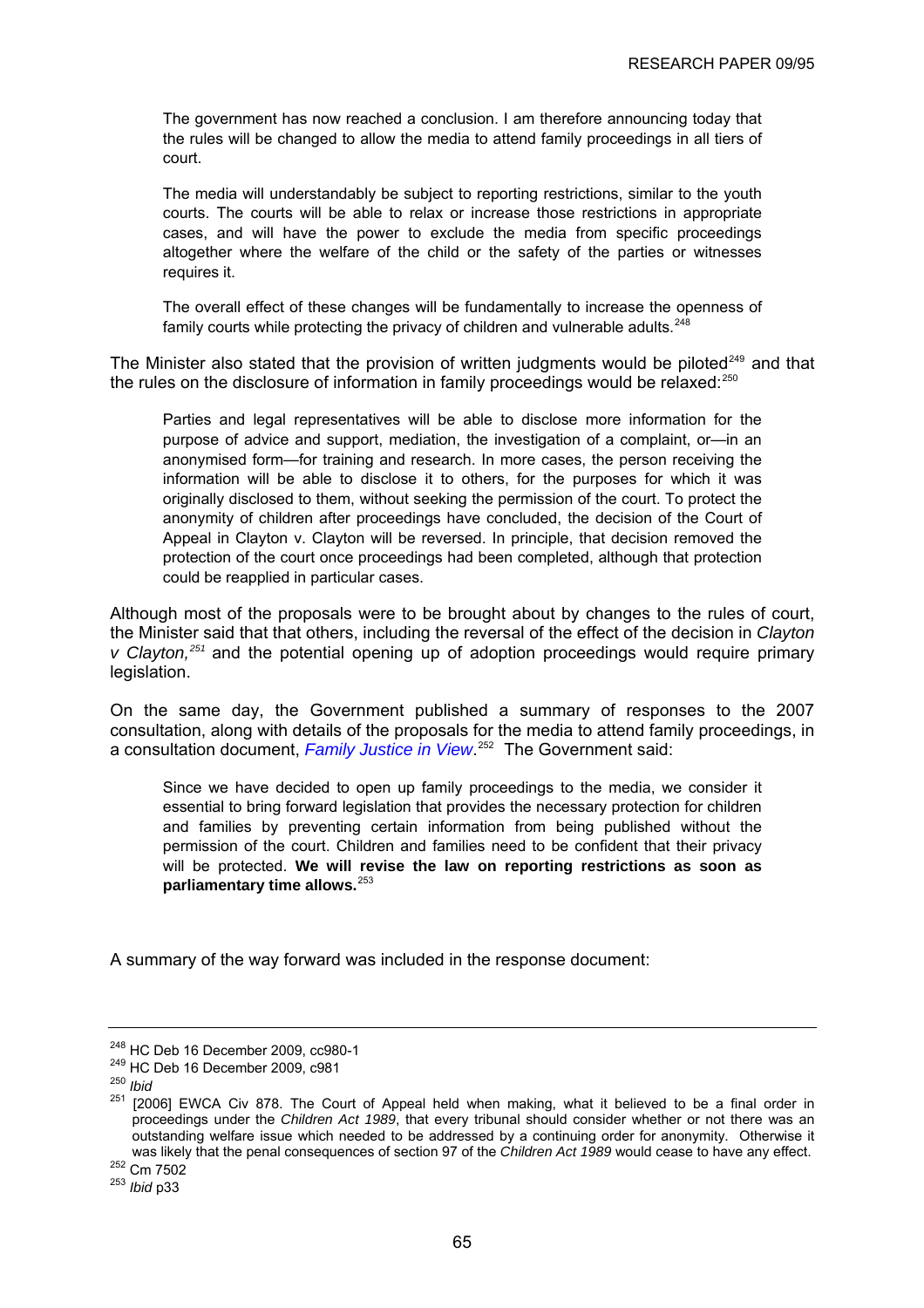The way forward is based on three key principles. None of these principles can work alone to deliver more openness, while maintaining the protection of children and vulnerable adults. Underlying this is the need to provide those involved in proceedings with the support they need.

1. To Improve Confidence

We will:

- Change the law so that the media will be able to attend family proceedings in the courts, unless the court decides otherwise;
- Improve and increase the amount of public information accessible to all who want to know more about the way the courts work and how decisions are made.

And pilot:

- Placing anonymised judgments on-line from some typical family cases from local Family Proceedings Courts and County Courts, so that the public can see how decisions were reached;
- Giving the parties a copy of the judgment at the conclusion of their case so that they have a record of what was decided and why.

The pilot will also look at the practicalities of retaining judgments for children who are the subject of proceedings so they can access it when they are older, should they choose to do so.

2. To protect the interests of children and vulnerable adults

We will change the law so that:

The court may exclude the media in the interests of children or for the safety and protection of parties or witnesses;

There will be a consistent set of reporting restrictions to ensure children and families are protected; and that certain information cannot be published without the permission of the court;

The identity of children will be automatically protected beyond the conclusion of a case, unless the court decides otherwise.

3. To enable more access to support

Information will be shared more widely:

- Parties and legal representatives can disclose information for the purposes of advice and support, for mediation and the investigation of a complaint, or, in an anonymised format, for training and research.
- With the consent of the party involved, the person receiving it for the purposes of mediation and investigation of a complaint may onwardly disclose information.
- Information may also be onwardly disclosed, without the consent of the parties involved but in an anonymised format, for training and research.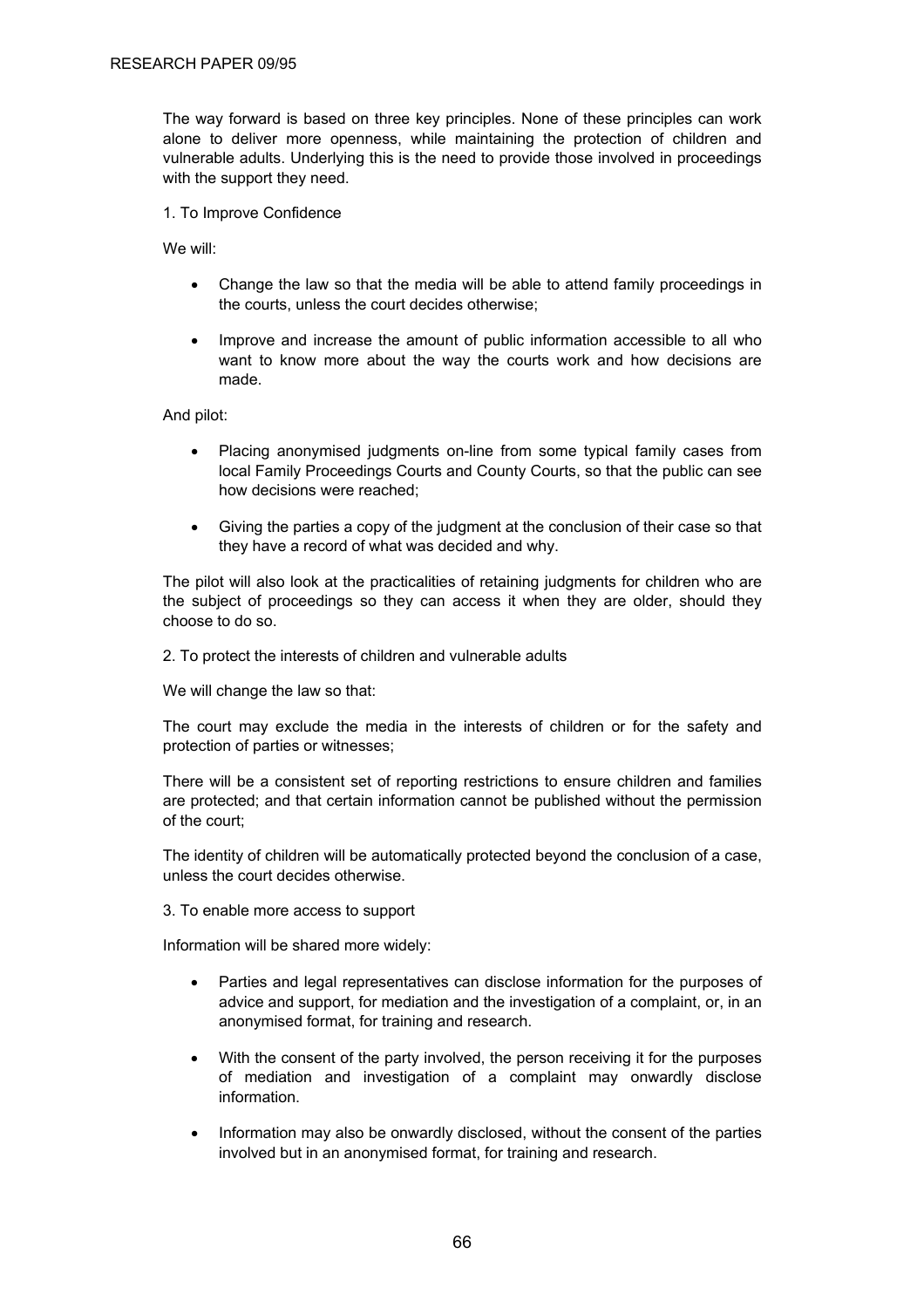<span id="page-70-0"></span>These three planks of reform will be developed along different timelines to ensure that there is protection for children at all stages; and that confidence in the family courts may increase over time.<sup>[254](#page-70-0)</sup>

#### *The new rules – the current provisions*

New rules came into force on 27 April 2009 and amended the *Family Proceedings Rules 1991*. The *Family Proceedings Courts (Miscellaneous Amendments) Rules 2009* deal with proceedings in Magistrates' Courts<sup>[255](#page-70-0)</sup> and the *Family Proceedings (Amendment) (No. 2) Rules 2009*[256](#page-70-0) deal with proceedings in the county courts and the High Court. These instruments make changes to the rules of court in relation to attendance, including by representatives of the media, during family proceedings, and in relation to the communication of information relating to proceedings concerning children. Similar principles now apply at all levels except placement and adoption proceedings<sup>[257](#page-70-0)</sup> and financial dispute resolution hearings.

The rules enable duly 'accredited media representatives' to attend proceedings held in private, subject to a power for the court to direct their exclusion for all or a part of the proceedings for one of the specified reasons. Anyone entitled to be present at the hearing may request that media representatives be excluded and will not generally be required to give notice. The media are not allowed to identify children who may be involved in family proceedings and such proceedings must remain private.

An [Explanatory Memorandum](http://www.opsi.gov.uk/si/si2009/em/uksiem_20090858_en.pdf) published with the new rules sets out how it is intended that the rules should implement the three inter-related policy principles set out in *[Family Justice in](http://www.justice.gov.uk/consultations/docs/family-justice-in-view.pdf)  [View](http://www.justice.gov.uk/consultations/docs/family-justice-in-view.pdf)*:

Media access addresses, in part, the first principle. The second principle, relating to protecting children and vulnerable adults, is dealt with in relation to media access by giving the courts discretion to exclude the media in certain circumstances. Currently the media have a right to attend family proceedings (except placement and adoption) in magistrates' courts. The new provisions aim to provide a consistent approach across all tiers of court.

The new provisions governing communication of information relating to proceedings deal in part with the third principle of more access to support. Following amendments to the current rules in 2005, it is clear that the existing provisions still cause confusion and make it hard for parties to seek the help they need. The new provisions remove many of the restrictions about to whom information can be communicated by parties, focusing more instead on the purpose for which it is communicated. There are also changes in relation to the extent to which further onward communication may be permitted.

Other aspects of the package of measures (reporting restrictions, and media attendance in relation to placement and adoption) require amendments to primary legislation....<sup>[258](#page-70-0)</sup>

The President of the Family Division, Sir Mark Potter, issued two Practice Directions alongside the new rules to provide guidance to the courts on:

• the identification of accredited media representatives;

<sup>&</sup>lt;sup>254</sup> *Ibid* pp39-40<br><sup>255</sup> [SI 2009/857](http://www.opsi.gov.uk/si/si2009/uksi_20090857_en_1)

<sup>256</sup> [SI 2009/858](http://www.opsi.gov.uk/si/si2009/uksi_20090858_en_1)

<sup>257</sup> The *Family Justice in View* paper seeks views on how adoption proceedings could be more open pp 34-35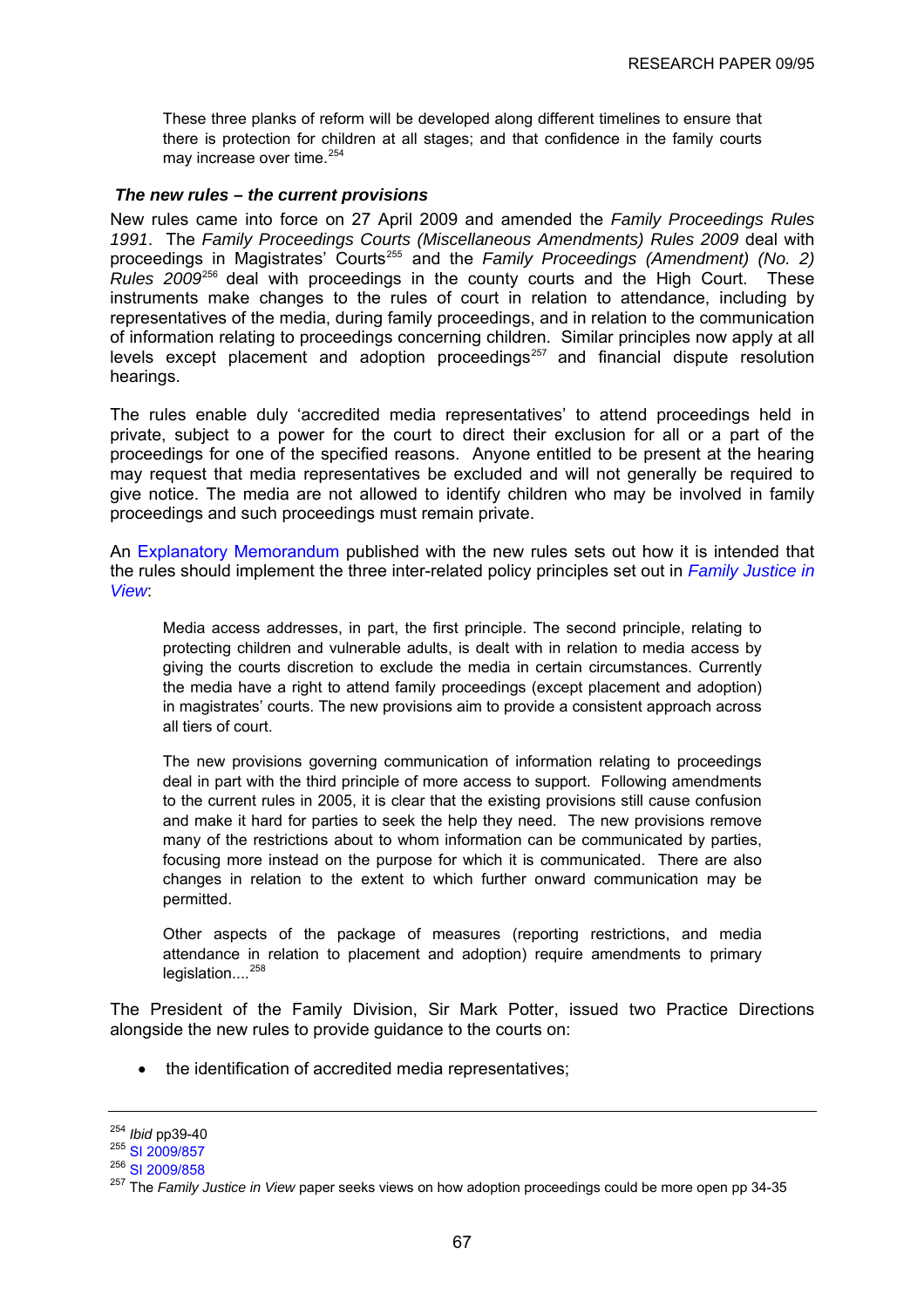- <span id="page-71-0"></span>• the handling of applications to exclude media representatives from the whole or part of a hearing and
- the exercise of the court's discretion to exclude media representatives whether upon the court's own motion or any such application.<sup>[259](#page-71-0)</sup>

Reaction to the rule changes is set out in the Library standard note *[Improving Transparency](http://www.parliament.uk/commons/lib/research/briefings/snha-04844.pdf)  [in the Family Courts](http://www.parliament.uk/commons/lib/research/briefings/snha-04844.pdf)*.

The *Family Proceedings Rules* changes did not alter the reporting restrictions framework for family proceedings since that framework is set out in a number of statutes and would require primary legislation to change. The Minister explained why legislative change was necessary in a written Ministerial statement:

Primary legislation is needed to give effect to a clearer and more consistent reporting restriction framework applicable across all tiers of family courts, which will support the wider objectives of the transparency programme whilst respecting the rights to privacy of parties to proceedings, and children. This is because key existing restrictions on reporting are contained piecemeal in primary legislation, and the balanced, flexible and simplified framework which is our aim cannot be achieved through rule changes. We will do this as and when parliamentary time allows.  $260$ 

## *Pilots*

In November 2009, the Parliamentary Under Secretary of State, Bridget Prentice, announced that proposals to pilot the increased provision of written judgments and place anonymised judgments and reasons in the public domain had begun:

The pilot will run from today in the magistrates courts in Leeds and in the magistrates court and county court in Cardiff, and it will run from the beginning of January at the magistrates court and county court in Wolverhampton.

The provision of the judgments and written reasons is being piloted in order that we can assess the benefits to parties to proceedings and the wider public, as well as the resource impacts on court service staff and the judiciary. The pilot is expected to run for 12 months, and evidence from the pilot will be evaluated to inform a decision on whether the arrangements should be implemented nationally.<sup>[261](#page-71-0)</sup>

The pilots would follow different categories of family proceedings, including adoption applications, which were not affected by the changes to the *Family Proceedings Rules.*

## *The Bill*

The Bill would make provision for changes to the publication of information relating to family proceedings to be brought into effect in two stages.<sup>[262](#page-71-0)</sup> Subject to passage of the Bill through Parliament, the first stage would bring Part 2 (clauses 32-40) into force while the pilots for written judgments, announced in *Family Justice in View*, are running. Further amending provisions in the Bill could come into force at stage two, following a review period of stage

<sup>&</sup>lt;sup>258</sup> Explanatory Memorandum, paras 7.2-7.4

<sup>&</sup>lt;sup>259</sup> Attendance of Media Representatives at Hearings in Family Proceedings in the Family Proceedings Courts [\(magistrates' courts\)](http://www.hmcourts-service.gov.uk/cms/files/PD-MediaAttendanceInFamilyProceedings-MagistratesCourts.doc); [Attendance of Media Representatives at Hearings in Family Proceedings in the county](http://www.hmcourts-service.gov.uk/cms/files/PD-MediaAttendanceInFamilyProceedings-CountyCourtsAndTheHighCourt.doc) 

<sup>&</sup>lt;sup>260</sup> HC Deb 27 April 2009 c38WS<br><sup>261</sup> HC Deb 2 November 2009, c32WS<br><sup>262</sup> The Bill's provisions relating to family proceedings are set out in Part 2 (clause 32-41); Schedules 2 and 3; Part 2 of Schedule 4 and Part 2 of Schedule 5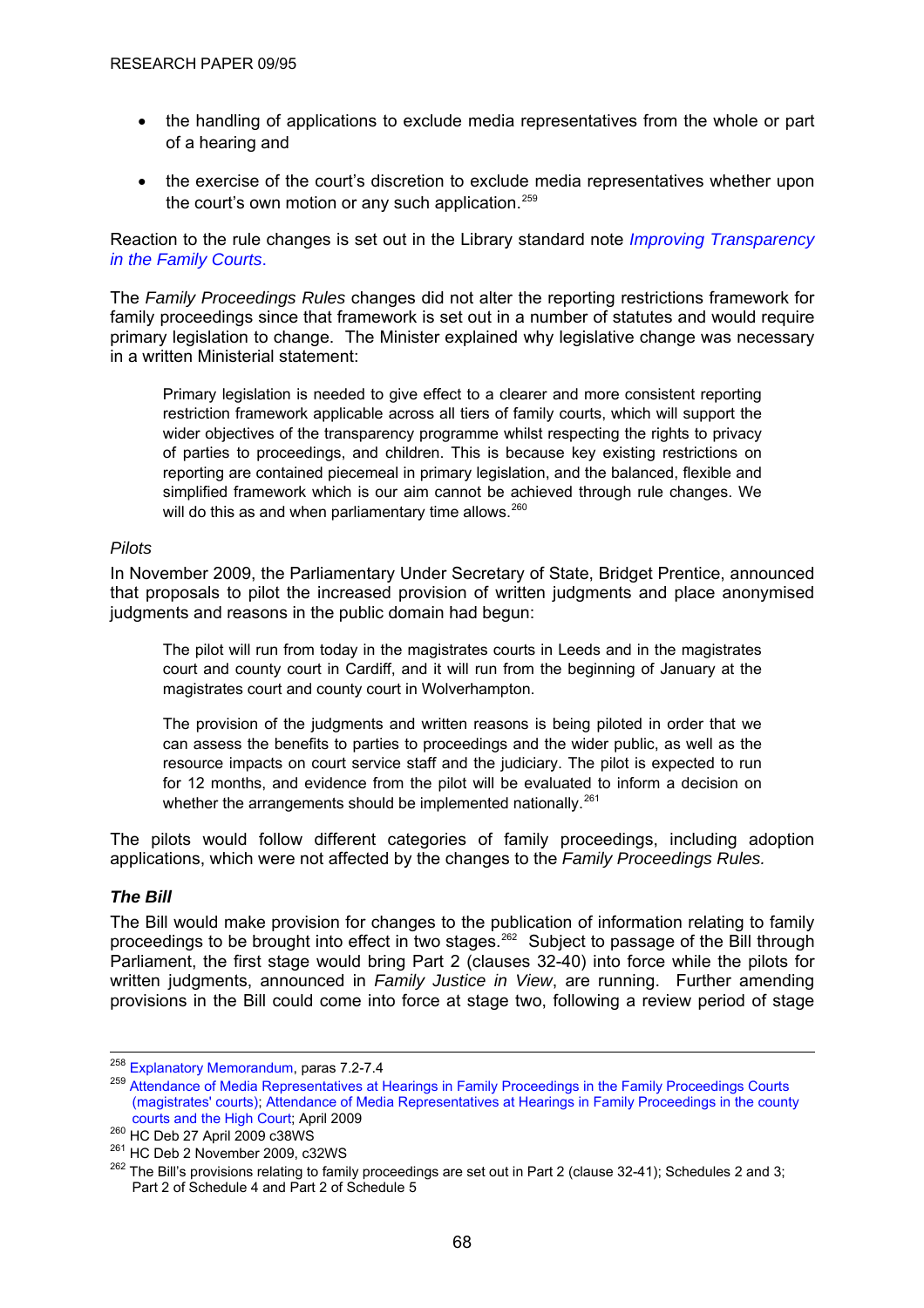<span id="page-72-0"></span>one. The provisions would apply to England and Wales but not Scotland and Northern Ireland as family law is a devolved matter in those jurisdictions.

# *Part 2 changes: the first stage*

Part 2 of the Bill would make changes to the law on the publication of information relating to 'relevant family proceedings' at which the public are not entitled to be present. Relevant family proceedings do not include matrimonial, civil partnership and certain probate matters. They would include family proceedings concerning children. However, the Lord Chancellor would, by statutory instrument, be able to amend the definition of 'relevant family proceedings' to bring other family proceedings within its ambit.<sup>[263](#page-72-0)</sup>

#### *What information would be publishable?*

Unless a publication is specifically exempted by the Bill, the current default position that publication of information in private proceedings involving children amounts to contempt of court would remain,[264](#page-72-0) but would also extend to cover an indefinite period after the proceedings cease.<sup>[265](#page-72-0)</sup> The exempted publications are divided into three categories of information:

- authorised publications of court orders or judgments;
- authorised news publications; or
- authorised by rules of court.

## *Authorised publications of court orders or judgments*

Authorised publications are defined in the Bill<sup>[266](#page-72-0)</sup> as:

*Orders made in proceedings*: the text or summary of the whole or part of an order, made by a court in proceedings, would be an authorised publication unless prohibited by the court. The default position is reversed for adoption<sup>[267](#page-72-0)</sup> and parental order proceedings<sup>268</sup> where publication must be authorised by the court.

*Judgments*: the text or summary of the whole or part of a court judgment, to the extent that it is permitted by the court.

The court would retain the discretion to prohibit or restrict publication on its own initiative or on the application of an interested party.<sup>[269](#page-72-0)</sup> Under the current law, the court can authorise the publication of orders and judgments in private family proceedings so the Bill would reverse the default position (other than in adoption and parental order proceedings).

#### *Authorised news publications*

The Bill would introduce a new category of publication which could be published. The five conditions that would need to be met before a publication would come within the remit of an authorised news publication<sup>[270](#page-72-0)</sup> are complicated and have a number of elements; two of the conditions have many exceptions. A summary of the conditions is set out below; a detailed

<sup>263</sup> Clause 32(6) 264 Clause 32(2) 265 Clause 32(4) which would reverse the effect of *Clayton v Clayton*

<sup>&</sup>lt;sup>267</sup> Proceedings under the *Adoption and Children Act 2002* 

<sup>268</sup> Proceedings for parental orders are made under section 30 of the *Human Fertilisation and Embryology Act 1990* or the section 54 of the *Human Fertilisation and Embryology Act 2008*

 $^{269}$  Clause 33(3). An system of appeals from decisions of the court under clause 33 is set out in clause 39  $^{270}$  Under clause 34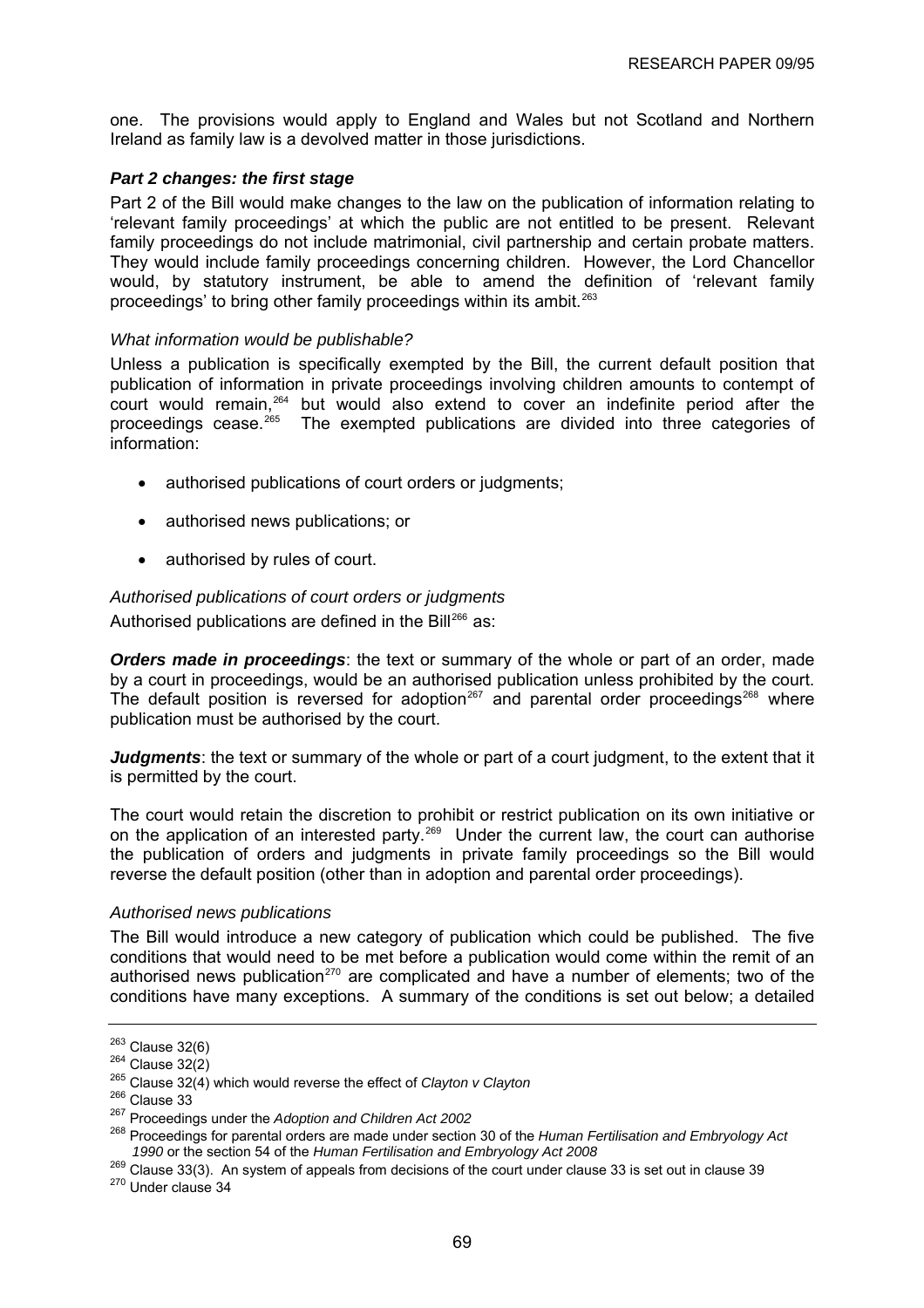<span id="page-73-0"></span>explanation of the conditions and exceptions is available in the [Explanatory Notes](http://www.publications.parliament.uk/pa/cm200910/cmbills/008/10008.i-iii.html) to the  $B<sub>iii</sub>$ <sup>[271](#page-73-0)</sup>

#### **Condition 1:**

The information was obtained by an accredited news representative at proceedings attended under the rights conferred by the rules of court.

#### **Condition 2:**

The information was published by that accredited news representative; with the consent or agreement of that representative; or was obtained from another earlier authorised news publication.

## **Condition 3:**

The information is **not:** 

- i. identification information relating to a party involved in the proceedings;
- ii. identification information<sup>[272](#page-73-0)</sup> relating to any other individual referred to in the proceedings;
- iii. sensitive personal information $273$  relating to the proceedings;
- iv. restricted adoption or parental order information;
- v. restricted adoption or restricted parental order information.

The two exceptions to condition 3 are that the information:

- $i$ . is permitted by the court under specified conditions.<sup>[274](#page-73-0)</sup>
- ii. is identification information relating to a professional witness (see below) involved in the proceedings, but not restricted adoption information or restricted parental order information. $275$

## **Condition 4:**

Where the publication is the text, or summary of:

- i. an order in adoption proceedings or parental order proceedings; or
- ii. a court judgment in relevant family proceedings,

permission has been given by the court authorising publication.

#### **Condition 5:**

The publication is not prohibited or restricted by the court. <sup>[276](#page-73-0)</sup>

The court may permit the publication of information under condition  $3<sup>277</sup>$  $3<sup>277</sup>$  $3<sup>277</sup>$  or restrict publication under condition  $5^{278}$  $5^{278}$  $5^{278}$  on its own initiative or on the application of any interested party.<sup>[279](#page-73-0)</sup>

<sup>&</sup>lt;sup>271</sup> Bill 8-EN<br>
<sup>272</sup> Defined in clause 41<br>
<sup>273</sup> Defined in Schedule 3 of the Bill<br>
<sup>274</sup> Set out in clause 35<br>
<sup>275</sup> Clause 36 sets out when information is restricted adoption information or restricted parental order i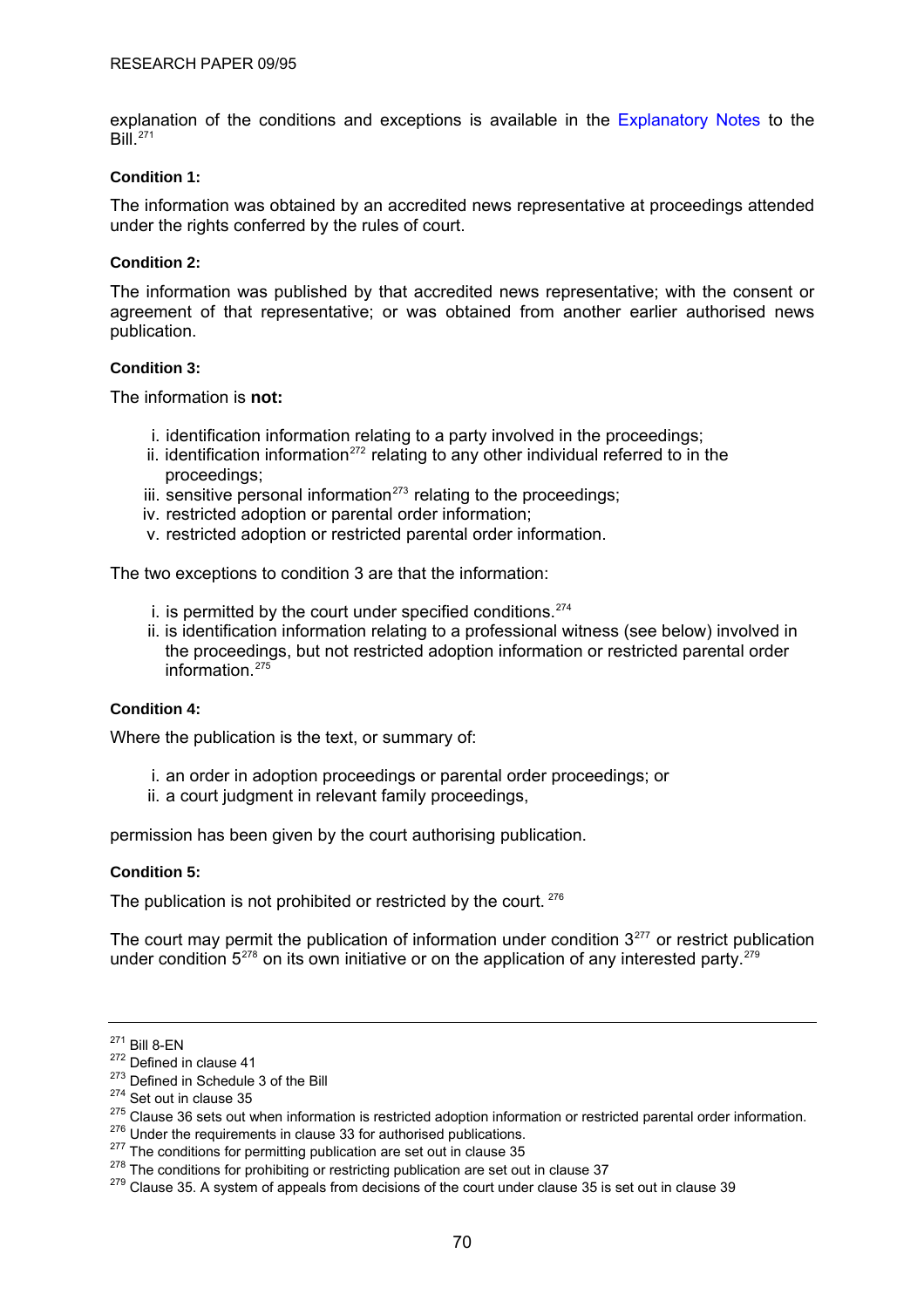# <span id="page-74-0"></span>*Authorised by rules of court*

Information on family proceedings authorised by rules of court is currently governed by Part XI of the *Family Proceedings Rules 1991* (as amended).

# *Professional witnesses*

Although an exception to condition 3 would permit an authorised news publication to identify a professional witness, the exception would not extend to professionals involved with the family as part of the their general work for example, social workers or GPs. The exception would apply to a 'professional witness' who is a person:

- involved in the proceedings to provide evidence in exchange for a fee; and
- whose instruction by a party to the proceedings has been authorised by the court  $^{280}$  $^{280}$  $^{280}$

The Bill would allow the Secretary of State, by statutory instrument, to amend the definition of 'professional witness' once the Act is in force.<sup>[281](#page-74-0)</sup>

## *Defences to contempt of court*

Unless a publication is exempted as authorised information by the Bill, it will remain a contempt of court to publish information relating family proceedings involving children. The Bill would provide two new defences in cases of publication of unauthorised information relating to relevant family proceedings: <sup>[282](#page-74-0)</sup>

- (1) The defendant can prove that at the time of publication they did not know and had no reason to suspect that the information was information relating to proceedings
- (2) The publication of information would be an authorised news publication but for a failure to meet conditions 3 (identification information) and at the time of publication the defendant did not know or had no reason to suspect that the information was:
	- i. identification information relating to an individual in or referred to in the proceedings;
	- ii. sensitive personal information relating to the proceedings;
	- iii. restricted adoption or parental order information.

# *Part 2 amending provisions: the second stage*

Schedule 2 of the Bill contains deferred provisions which would amend Part 2 if conditions in clause 40 (Power to alter treatment of sensitive information) are met. Along with related repeals in Schedule 5, the Schedule 2 provisions are referred to in the Bill as 'the Part 2 amending provisions' as they would amend what would by then be Part 2 of the *Children Schools and Families Act 2010*. This second stage of provisions would not be bought into effect unless the requirements in clause 40 were satisfied, namely that, the Lord Chancellor had carried out a review of Part 2 and laid the conclusions of that review in a report before Parliament. The review could not be carried out until at least 18 months after Part 2 was brought into force.

 $^{280}$  Clause 41<br> $^{281}$  Clause 41(3)<br> $^{282}$  Clause 38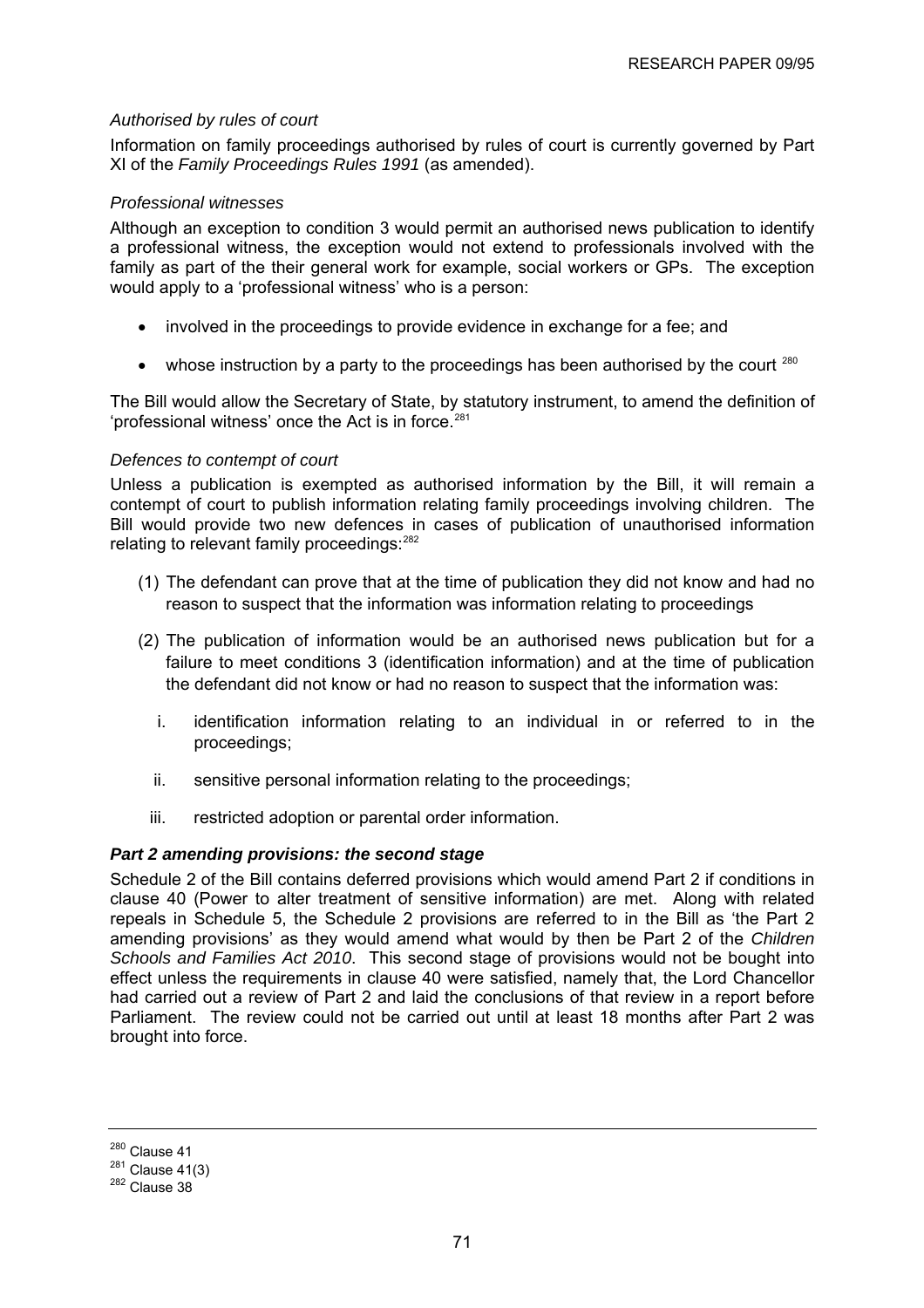<span id="page-75-0"></span>If the conditions in clause 40 were met, Schedule 2 would alter the way 'sensitive personal information'[283](#page-75-0) is treated by omitting all references to it in the legislation. So, for example, under clause 34 (authorised news publications), the effect would be that sensitive personal information alone would no longer be a category of information which would automatically be prohibited (unless the court permitted it). If however, the information was also identification information it would still be prohibited.

Schedule 2 would also make changes to the conditions under which the court could restrict publication under condition 5 of the authorised news publication conditions to require that the court consider the risk of infringement of the privacy of any person if publication was permitted. The Government has said that the change would "reflect the fact that information which is more sensitive will be more frequently in issue."<sup>[284](#page-75-0)</sup> A memorandum from the Government sets out why a delayed commencement has been adopted in the Bill for sensitive personal information:

83. The preconditions for the exercise of this commencement power are stringent, to reflect the fact that the changes made by Schedule 2 are significant. The Lord Chancellor must first allow for a period of 18 months to elapse from commencement of clause 32 (for any purposes, so that if it is commenced in relation to certain kinds of court for limited purposes, for example, that will start the time period running), and can then (and only then) carry out a review of the operation of the reporting regime, and must then set out the conclusions of the review in a report and lay the report before Parliament. Only when all three preconditions have been fulfilled may the Lord Chancellor make the commencement order bringing the Part 2 amending provisions into force. The commencement order itself is subject to the affirmative resolution procedure. The Lord Chancellor does not have to carry out a review or lay a report before Parliament; but may not commence the Part 2 amending provisions without having done so.

84. These reforms are part of a longer journey towards greater transparency, not just within family courts but across government. Much of the sensitive personal information restricted in the initial stage of the reforms (the unamended version of Part 2) is essential for understanding the complexity of family cases and allowing the public to see how and why the courts come to their decisions. The Government believes that the media will be responsible when using this information and that the guarantee of anonymity afforded by the treatment of identification information (which will not change) protects the welfare of children and their families. The Government does, however, also understand the concerns surrounding privacy and will accordingly review the effect of the initial stage of the reforms before proceeding further. The approach adopted in the Bill allows for Parliament to debate, amend if necessary and approve the detail of both the starting point and the final destination by including the latter on the face of the Bill. It is for this reason that it operates by way of a commencement power, not a power to alter the treatment of the information as such: the actual alteration will have been agreed by Parliament on the face of the Bill.<sup>[285](#page-75-0)</sup>

# *Reaction*

The issue of opening up the family courts has divided stakeholders and that trend continued with the Bill's proposals on family proceedings.

<sup>&</sup>lt;sup>283</sup> Defined in Schedule 3<br><sup>284</sup> DCSF, *Memorandum for the House of Lords Committee on Delegated Powers and Regulatory Reform from the Department for Children, Schools and Families*

<sup>285</sup> *Ibid*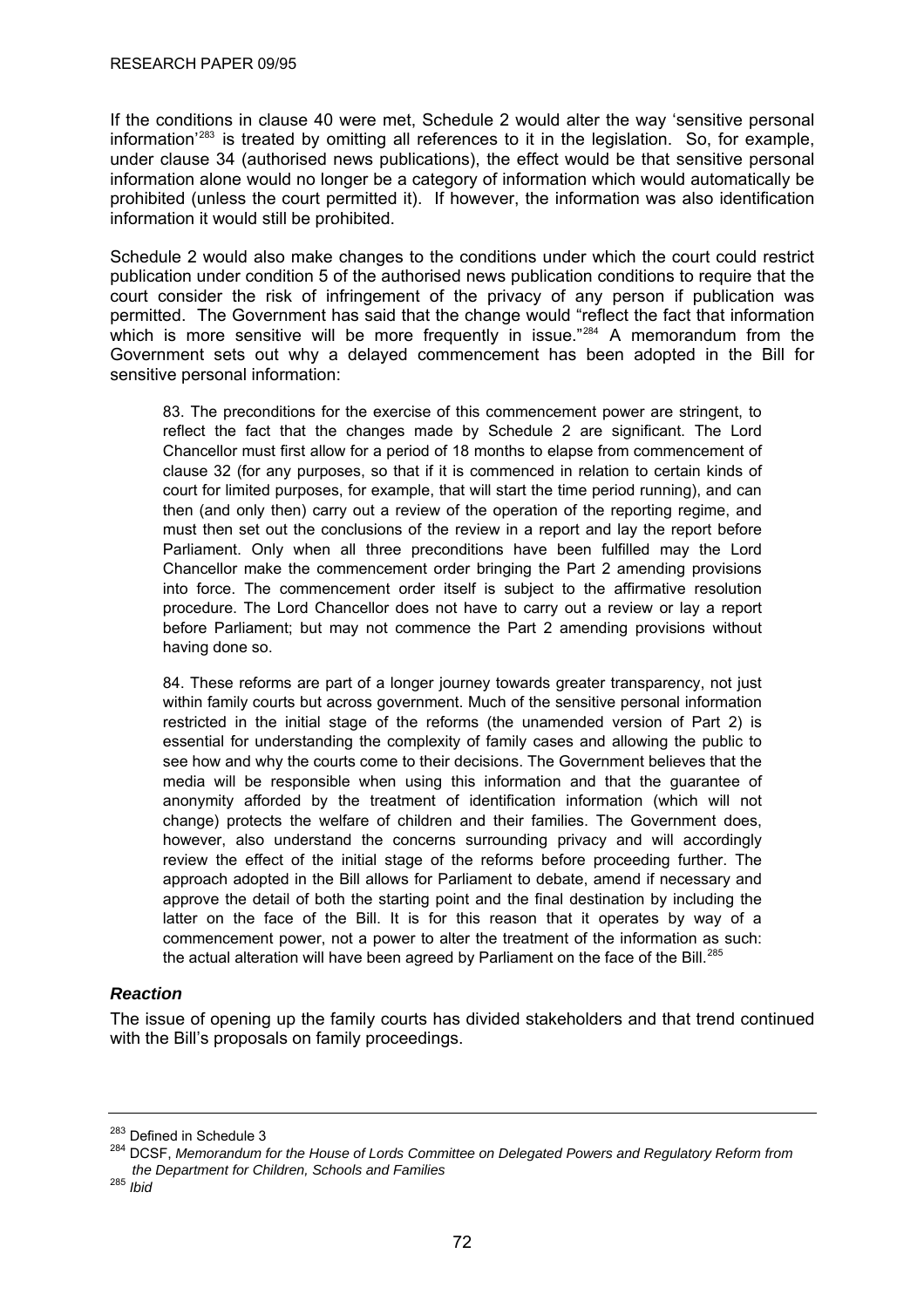<span id="page-76-0"></span>The judiciary were critical of provisions to identify professional witnesses. *The Times'* Family Justice campaign highlighted a number of cases in which the evidence of professional witnesses had subsequently been discredited.<sup>[286](#page-76-0)</sup> However, the President of the Family Division was reported in a number of newspapers as describing the proposals as "undesirable":

Sir Mark Potter, the judge in charge of the family courts, warned the interim measures the government wanted to impose hastily were in danger of harming the vulnerable children the courts were trying to protect. The naming of social workers and other experts could result in their being more inhibited in what they say and make them more reluctant to participate in court proceedings.<sup>[287](#page-76-0)</sup>

Sir Mark Potter's concerns were shared by the Magistrates' Association:

If experts fear that their reports will be subject to public scrutiny by those who are not qualified but may have their own opinions or standpoint there is a risk that experts will be more reluctant to be open and clear in their reporting and conclusions.<sup>[288](#page-76-0)</sup>

In a briefing paper published by the University of Oxford's Department of Social Policy Work, the authors<sup>[289](#page-76-0)</sup> also questioned the haste in which the proposals were being introduced, given that the Government was piloting proposals for written judgments. The briefing paper also asked why the Bill was so complex.<sup>[290](#page-76-0)</sup>

Joshua Rozenberg, former legal journalist for the BBC and *The Telegragh* was, however, of the view that the provisions for the publication of authorised news publications did not go far enough and were too narrow to make a difference to the current reporting system. He believed that, rather than improving transparency, the Bill would restrict access to information and result in fewer reporters covering the family courts. In an article in the Law Society Gazette, he wrote:

First, the information must have been obtained by the accredited media representative by observing or listening to proceedings that he or she was permitted to attend. Gone is the option of asking the lawyers to fill you in if you missed something. You can't even ask another reporter.

Second, the information must initially be published either by the representative or by someone the representative works for. So law firms will not be able to publish their own accounts of their own cases.

Next, it must not be 'identification information' or 'sensitive personal information' or 'restricted adoption information' or 'restricted parental order information'. Some of these restrictions may be lifted by the court, but only if this would be in the public interest or the interests of a party. Specific permission will be needed to report court judgments, and the court can still restrict publication of any information at the request of an interested person.

The legislation may be reviewed after 18 months. But, in a final twist, it will reverse the burden of proof. If publishers want to avoid going to prison for contempt of court, it will be up to them to prove they 'did not know and had no reason to suspect' that the information they published was covered by these restrictions.

<sup>&</sup>lt;sup>286</sup> Family justice: your word against theirs, Times, 8 July 2008<br><sup>287</sup> Naming and shaming carries heavy price. Guardian, 19 October 2009<br><sup>288</sup> Disclosure proposal 'threatens justice' Telegraph, 16 November 2009<br><sup>289</sup> Rob

<sup>290</sup> *Ibid*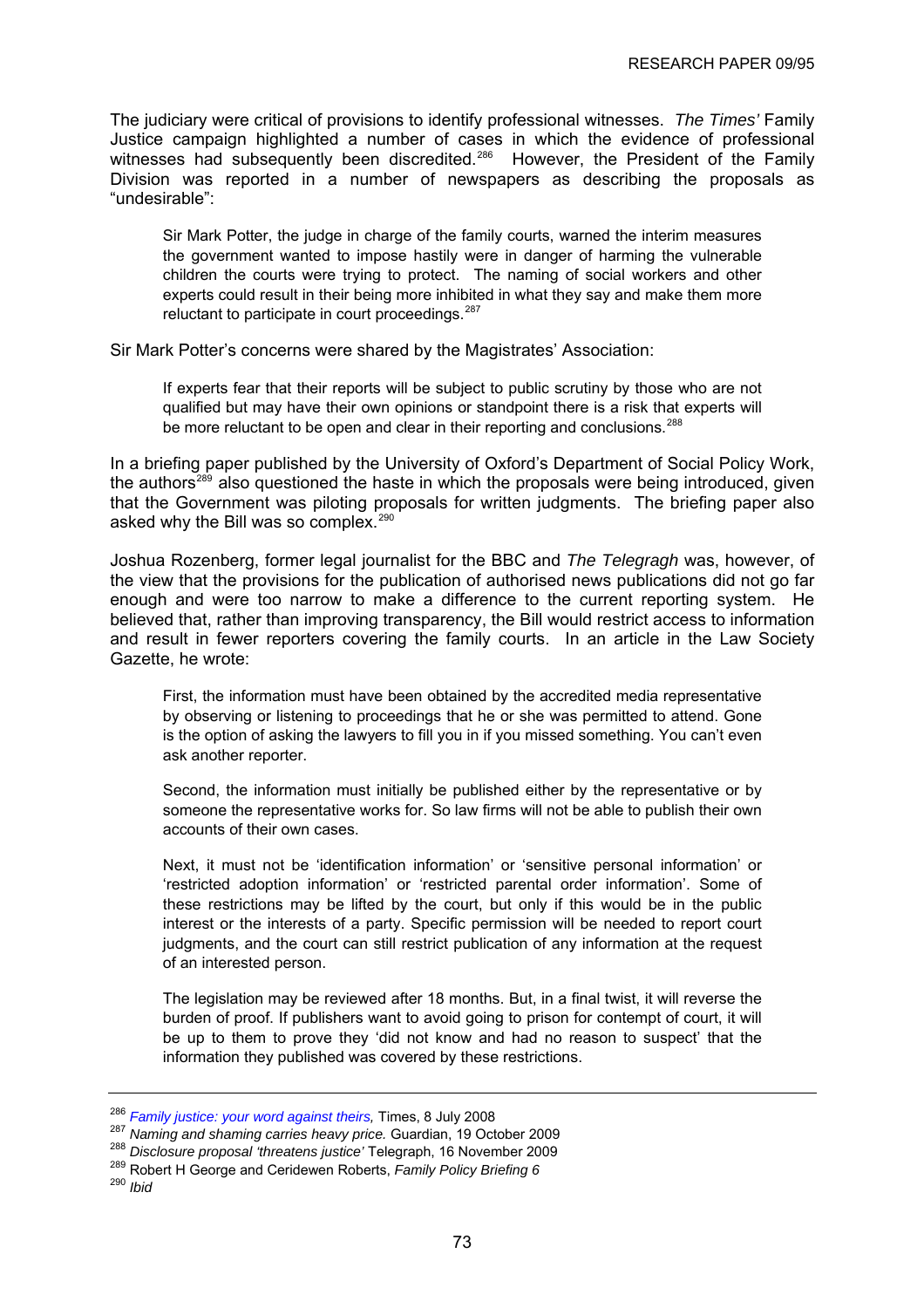<span id="page-77-0"></span>There must be an overwhelming temptation to write about The X Factor instead. Only a child could imagine that the family courts will deliver a renaissance in court reporting.<sup>[291](#page-77-0)</sup>

# **3 Part 3 Miscellaneous**

# **3.1 Charitable status for Academy providers**

Academies are independent publicly-funded schools providing education for pupils of different abilities who are wholly or mainly drawn from the area in which the school is situated.<sup>[292](#page-77-0)</sup> They are established and managed by sponsors, and mostly funded by the Government. No fees are paid by parents. Academies have to operate within the law and in accordance with the funding agreement between the individual academy and the Secretary of State for Children, Schools and Families.<sup>[293](#page-77-0)</sup>

The academies programme is a major part of the Government's strategy to improve educational standards particularly in disadvantaged communities and areas of poor educational performance. The idea is that academies will have innovative approaches to governance, management, teaching and the curriculum. The first academies opened in 2002, and developed out of the previous City Technology Colleges (established in the 1980s) and City Academy programmes. Statutory provisions relating to academies are contained in Part VII, Chapter IV of the *Education Act 1996*, as amended. The *Learning and Skills Act 2000* made provision for the creation of city academies, subsequently renamed academies.<sup>294</sup>

that the change was in line with wider Government policy to separate the Secretary of State's decision-making role from front-line service delivery. The Government is committed to establishing 400 academies. Currently there are 200 academies with a further 200 planned to open in the next two years. The Government has been considering how the programme can be most effectively supported, so that the necessary arrangements are made before the 400 target is reached. The *Apprenticeships, Skills, Children and Learning Act 2009* made provision for specified functions of the Secretary of State relating to academies to be carried out on the Secretary of State's behalf by the new Young People's Learning Agency for England (YPLA). The Government stressed

becoming the principal regulator, and the Government believes that it would be appropriate to adopt arrangements for academies and CTCs that are consistent with this.<sup>296</sup> Currently each academy trust has to apply to the Charity Commission for charitable status. Charitable status confers such benefits as rates relief, corporation tax relief and gift aid. The Government wishes to maintain charitable status for academies and CTCs without their having to seek it individually. It also wants to avoid any suggestion that the charitable status of academies and CTCs is open to question. Foundation and voluntary schools' charitable status is in the process of being changed from excepted<sup>[295](#page-77-0)</sup> to exempt, with the DCSF

**Clause 42** provides for the legal entities that establish and operate academies, city technology colleges (CTCs) or city colleges for the technology of the arts (CCTAs) to be

<sup>&</sup>lt;sup>291</sup> Joshua Rozenberg, *Why newspapers lack interest in court reporting*, Law Society Gazette, 26 November 2009<br><sup>292</sup> *Education Act 1996*, section 482, as amended.<br><sup>293</sup> Examples of individual funding agreements can be

<http://www.dcsf.gov.uk/foischeme/> by putting the word 'academies' in the search box 294 under the *Education Act 2002*

<sup>295</sup> The Charities Commission website provides information on excepted and exempt charities and the role of principal regulators: *[Question and answer page on the Charities Act 2006 – registration of excepted charities;](http://charitycommission.custhelp.com/cgi-bin/charitycommission.cfg/php/enduser/popup_adp.php?p_faqid=739&p_created=1220614896) [Changes to the Regulation of Excepted and Exempt Charities](http://www.charitycommission.gov.uk/registration/regreq.asp);* and *[CC23 - Exempt Charities](http://www.charity-commission.gov.uk/publications/cc23.asp).* Library research paper [RP06/18](http://hcl1.hclibrary.parliament.uk/rp2006/rp06-018.pdf) includes background information about the provisions relating to excepted and exempt charities in the *Charities Act 2006*

<sup>296</sup> *[Impact Assessment](http://publications.dcsf.gov.uk/eOrderingDownload/CSF-Bill_Impact-Assessment.pdf)*, pp106-8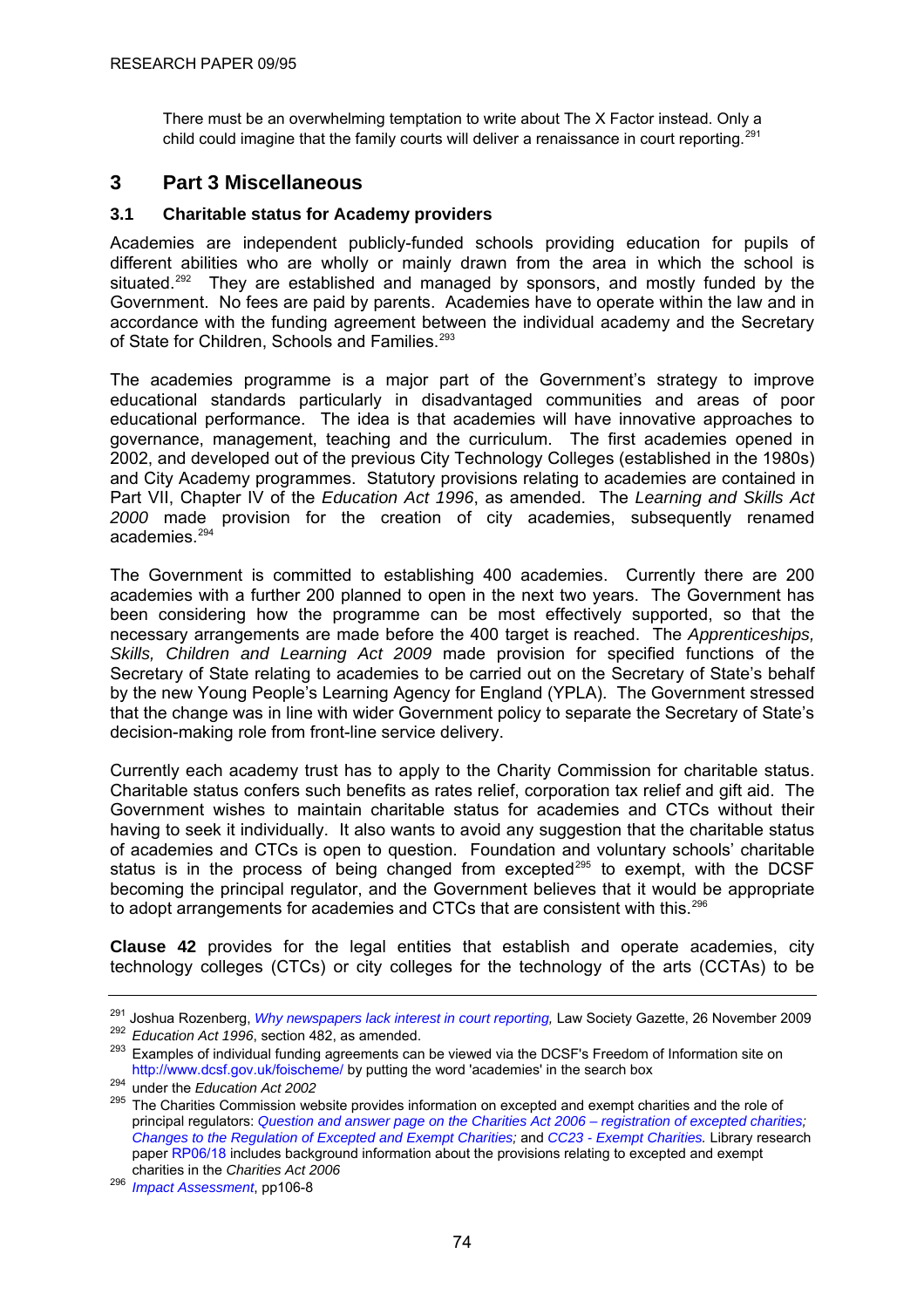<span id="page-78-0"></span>charities and that they will be exempt from the requirement to register with the Charities Commission. Instead it is envisaged that the DCSF will become the principal regulator of academies and CTCs. The *[Explanatory Notes](http://www.publications.parliament.uk/pa/cm200910/cmbills/008/en/10008x--.htm#end)* state that the YPLA may be asked to carry out the day-to-day functions associated with this on the Secretary of State's behalf.<sup>297</sup> There would be cost savings to the Charity Commission, and these are expected to be roughly the same as the additional costs to the DCSF; however savings are expected for academies and CTCs in administrative time.

# **3.2 Fees for pre-registration inspections of independent educational institutions**

of a fee in relation to an inspection of any registered independent educational institution that is not an academy, CTCs or CCTAs.<sup>298</sup> The *Education and Skills Act 2008* already sets out procedures for the registration of independent educational institutions. Inspections are carried out under section 99 of the Act, and section 111 empowers the Secretary of State to make regulations to require the payment

require a £500 fee for each inspection connected with the institution's application to be included on the register.<sup>299</sup> **Clause 43** amends section 111 of the 2008 Act. The effect is to enable regulations to require the proprietor of any unregistered independent educational institution to pay a fee for an inspection carried out for the purposes of determining the institution's readiness for registration. Section 111(6) currently relates only to registered independent educational institutions. The *[Memorandum for the House of Lords Committee on Delegated Powers and](http://publications.dcsf.gov.uk/eOrderingDownload/CSF-Bill_Memorandum.pdf)  [Regulatory Reform](http://publications.dcsf.gov.uk/eOrderingDownload/CSF-Bill_Memorandum.pdf)* on the Bill explains that the aim of the proposed change is to limit the burden of inspections of independent educational institutions on the public purse, and to encourage institutions to meet the required standards at the earliest opportunity so that they avoid incurring the cost of follow-up inspections. It is envisaged that the new regulations will

Clauses 44 to 50 include standard provisions on the extent and commencement of the Bill, and Schedules 4 and 5 contain minor and consequential amendments to other legislation.

<sup>&</sup>lt;sup>297</sup> Explanatory Notes[,](http://www.publications.parliament.uk/pa/cm200910/cmbills/008/en/10008x--.htm#end) paragraph 195<br><sup>298</sup> *Education and Skills Act 2008*, section 111<br><sup>299</sup> [Memorandum for the House of Lords Committee on Delegated Powers and Regulatory Reform](http://publications.dcsf.gov.uk/eOrderingDownload/CSF-Bill_Memorandum.pdf), DCSF November 2009, p20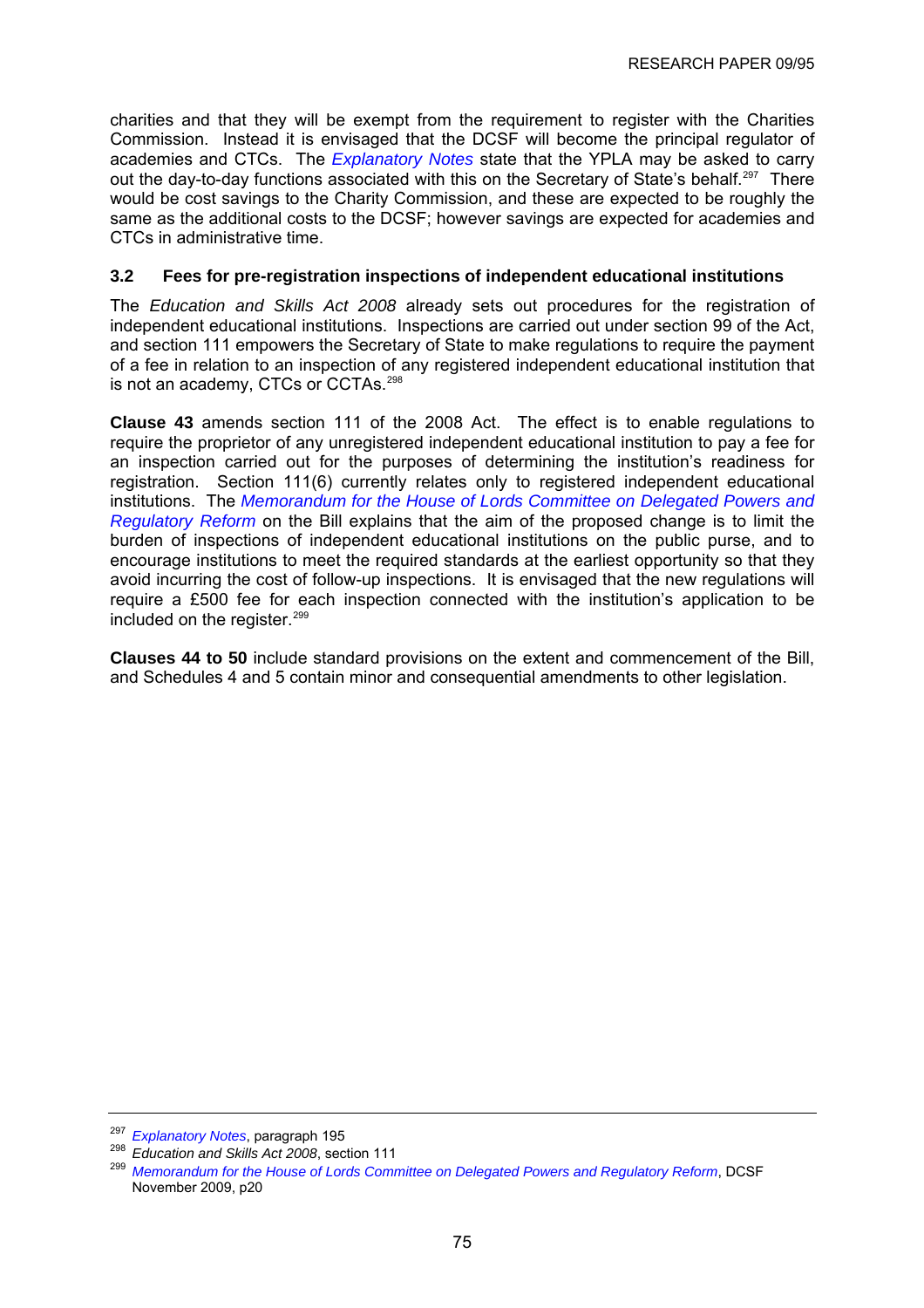# <span id="page-79-0"></span>**Appendix 1 – Estimates of pupils who are educated at home**

There are no routinely published official statistics on the number of children educated at home. Estimates vary considerably from 'at least 10,000'<sup>[300](#page-79-0)</sup> to 170,000.<sup>[301](#page-79-0) [302](#page-79-0)</sup> Home Education UK have quoted an estimate that 50,000 children were educated at home in the UK in 2005 and the annual growth rate was 10%.<sup>[303](#page-79-0)</sup> This estimate is has been quoted widely in the press.

Research for the (then) DfES published in 2007 looked at home education in a small number of local authorities to investigate the feasibility of a national survey. It concluded that:

...it is not feasible to reliably ascertain the prevalence of home educated children through a national survey of LAs and home education organisations.

It added that improvements in data sharing about children may improve the ability of local authorities to monitor the number of home educated children and this should be assessed if the number of home educated children continued to rise.<sup>[304](#page-79-0)</sup> The Badman report made the following comment about data on home educated children: [305](#page-79-0)

It is a matter of some concern that despite a number of research studies and reports, it was not possible to identify with any degree of accuracy the number of children and young people currently educated at home.

It also made the following tentative estimates: [306](#page-79-0)

Our own data concurred with the DfES (2007) report, that there are around 20,000 children and young people currently registered with local authorities. We know that to be an underestimate and agree it is likely to be double that figure, if not more, possibly up to 80,000 children. I have no doubt that the vast majority of these children and young people are safe and well but, that may not be true for all.

The nature of home education means that it is very difficult to quantify in the absence of any formal registration system. Many estimates are made by organisations involved in the promotion of home schooling. Higher estimates could potentially include pupils who receive *some* education at home, but still attend school part-time. An additional complicating factor is that there are some official statistics in this broad area that could be confused with home education. The DCSF has published the number of pupils educated at home under arrangements with their local authority. Such pupils include traveller children and asylum seekers at FE colleges and voluntary providers, but do not include those who are educated at home through parental choice.<sup>[307](#page-79-0)</sup>

<sup>300</sup> *When parents are a child's best teachers*, New Statesman 10 January 2005

<http://www.newstatesman.com/200501100017>301 *Time to face the truth about home schooling*, The Independent 19 January 2006 [http://www.independent.co.uk/news/education/education-news/tony-mooney-time-to-face-the-truth-about](http://www.independent.co.uk/news/education/education-news/tony-mooney-time-to-face-the-truth-about-home-schooling-523558.html)[home-schooling-523558.html](http://www.independent.co.uk/news/education/education-news/tony-mooney-time-to-face-the-truth-about-home-schooling-523558.html)

<sup>&</sup>lt;sup>302</sup> This uses an estimate produced by Education Otherwise an organisation that provides support and information for families of home educated children. 303 <http://www.home-education.org.uk/about.htm>

<sup>304</sup> Hopwood et al, *The Prevalence of Home Education in England: A Feasibility Study, DfES research report 827* 

<sup>(2007) 305</sup> Graham Badman, *Report to the Secretary of State on the Review of Elective Home Education in England*  (June 2009). Para 6.1<br> $\frac{306}{307}$  ibid.<br> $\frac{307}{307}$  HC Deb 27 October 2004 c1,266w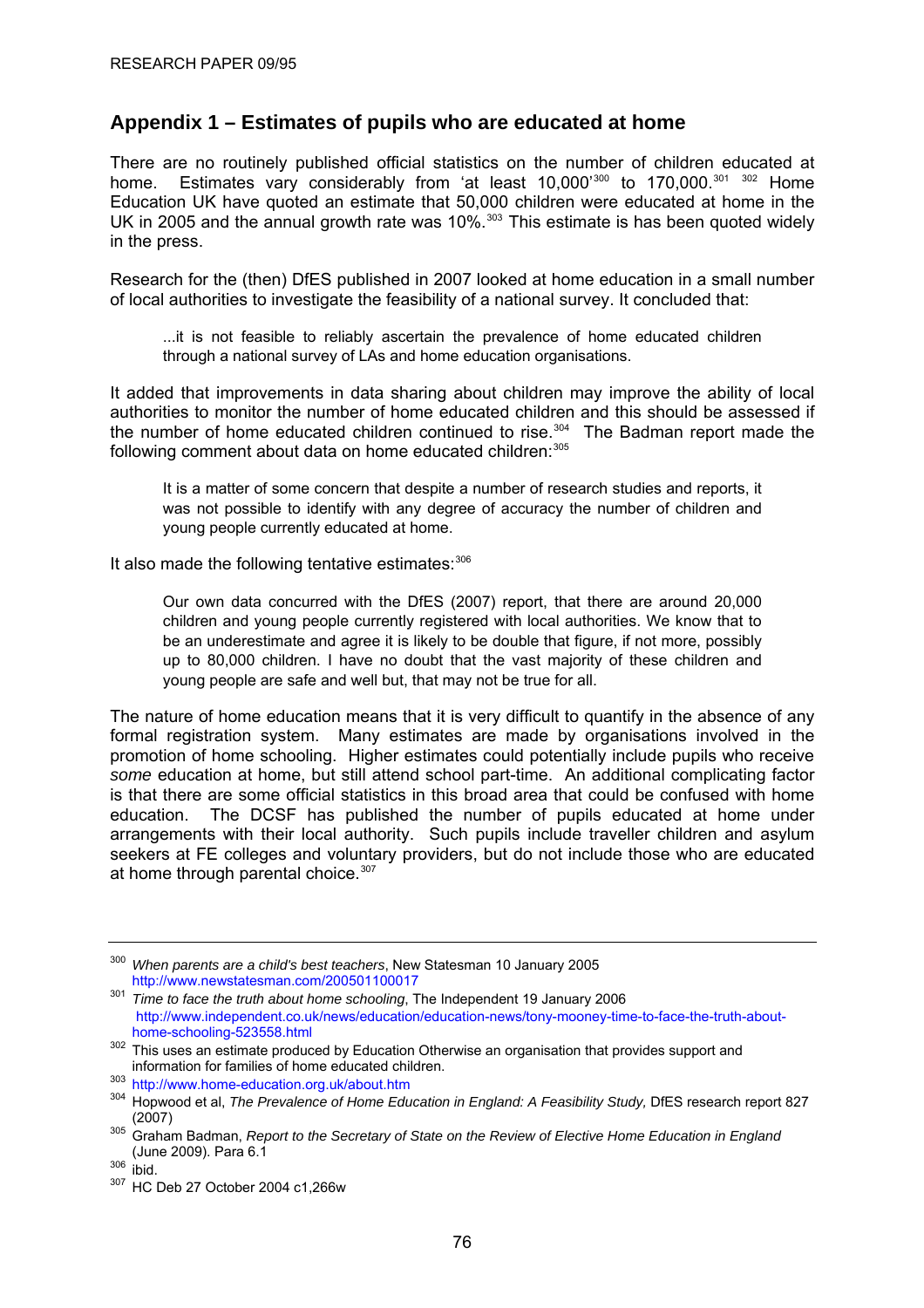<span id="page-80-0"></span>While estimates of total numbers vary by more than the factor of ten there is a more of a consensus that numbers are growing. Research for (then) DfES reported in 2007 that the number of home educated children known to local authorities may have increased three-fold since 1999. However, the authors stated that the reported rise could reflect better recording mechanisms and better information sharing. There was anecdotal evidence of an increase from local authorities, home education organisations and parents/carers.<sup>[308](#page-80-0)</sup>

The Bill's Impact Assessment says that the number of home educated children in England is likely to be 25,000 to 30,000 and that it is unlikely to exceed 40,000. In its calculations of the costs and benefits it uses a range of 20,000 (the number known to local authorities) to 40,000 for most calculations, but also makes some on the 'very remote possibility' that it could be as high as  $80.000^{309}$  $80.000^{309}$  $80.000^{309}$  A range of 20,000 to 80,000 is equivalent to 0.3-1.2% of the school age population.<sup>[310](#page-80-0)</sup>

Little is known with any certainty about the characteristics of children who are educated at home. Some evidence suggests that they are more likely to be of secondary school age, with the transition from primary to secondary schooling a key point where children are taken out of the system. The same research showed similar proportions of boys and girls, relatively large numbers of Gypsy, Roma and Traveller children and children with statements of SEN.<sup>[311](#page-80-0)</sup> The latter finding may simply be linked to why these children are known to their local authorities.

The large majority of research into outcomes for home educated children is based on very small numbers of families, often self selected. Even when larger sample sizes are used the results are of limited value without any attempt to adjust for underlying socio-economic differences between the children studied and national comparators. Some research has shown attainment levels considerably above national averages,<sup>[312](#page-80-0)</sup> but no like-for-like comparison was made and without this or an indication of pupil characteristics or sample methods no general conclusions can be drawn.<sup>[313](#page-80-0)</sup>

The Bill's Impact assessment quotes evidence from local authorities that 8% of the home educated children known to them receive no education and a further 12% were receiving an 'inadequate education'. These figures are applied to varying estimates of the total population of home educated pupils to calculated potential benefits from the Bill's measures on home education.[314](#page-80-0) There is no way to be certain that these same rates of no/inadequate education apply equally to home educated children who are not known to local authorities.

<sup>&</sup>lt;sup>308</sup> DfES research report 827<br><sup>309</sup> *Children, Schools and Families Bill. An Impact Assessment prepared the Department for Children, Schools and Families and the Ministry of Justice*

<sup>&</sup>lt;sup>311</sup> DfES research report 827<br><sup>312</sup> Rothermel P., *Home-Education: Aims, Practices and Outcomes*, Paper presented at the Annual Conference of<br>the British Educational Research Association. University of Exeter. England, 12

<sup>&</sup>lt;sup>313</sup> This observation has also been made about other similar research, for instance this review of a book that found home education "an astonishingly efficient way to learn"

<http://staff.lib.msu.edu/corby/reviews/posted/thomasa.htm>314 *Children, Schools and Families Bill. An Impact Assessment prepared the Department for Children, Schools and Families and the Ministry of Justice*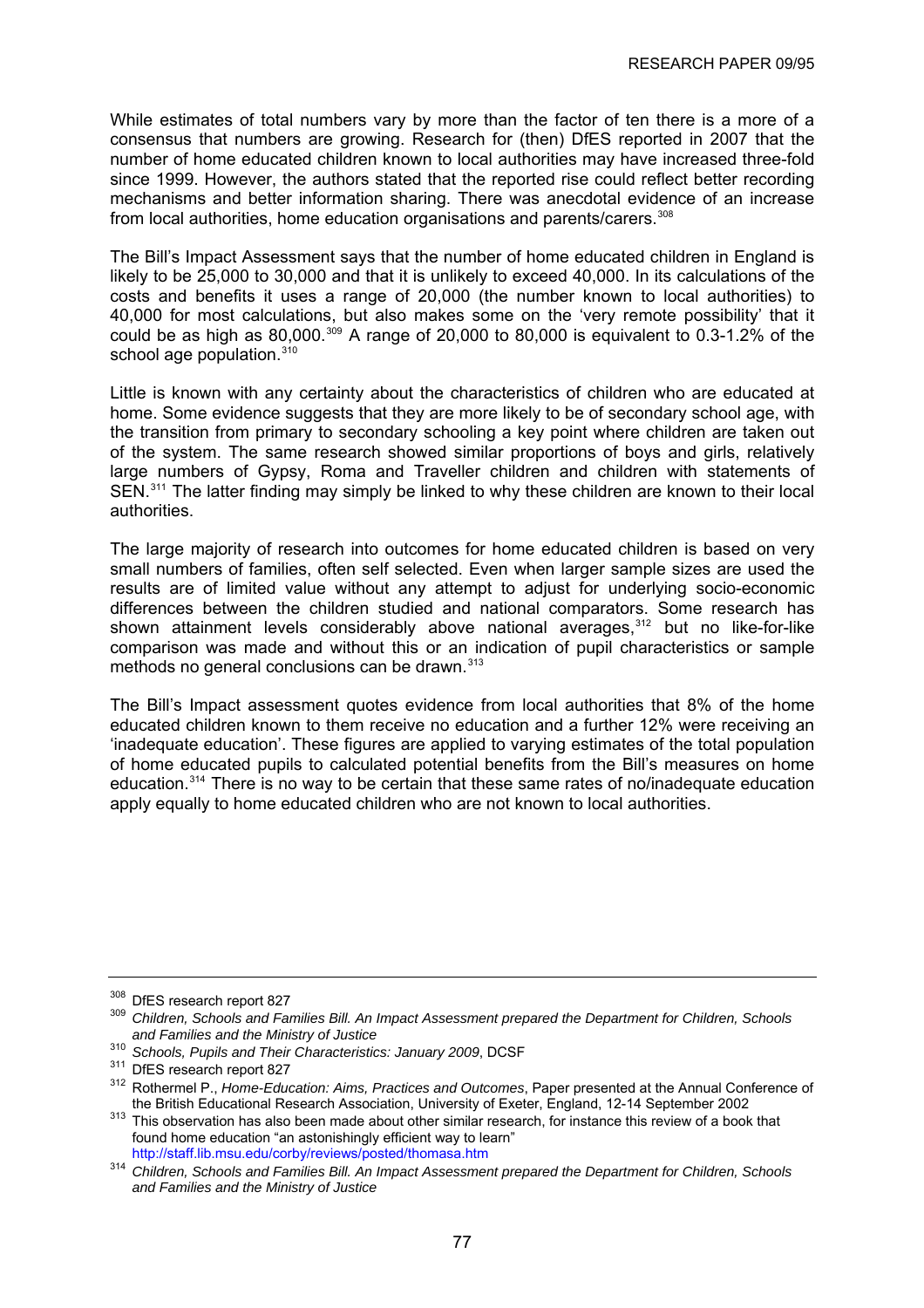# <span id="page-81-0"></span>**Appendix 2: Financial impacts of the Bill**

The Bill's [Impact Assessment](http://publications.dcsf.gov.uk/default.aspx?PageFunction=productdetails&PageMode=publications&ProductId=DCSF-01098-2009)<sup>[315](#page-81-0)</sup> gives details of the Department's best estimates of the financial costs and benefits of each measure included in the Bill. Background information about the basis for these estimates is also included. For some measures there is a wide degree of uncertainty about the financial impact. An estimate of the cost of virtually all measures is included in the Impact Assessment, but the majority do not give a figure or range for the monetised benefits. Various reasons are given for this including a lack of definitive evidence, benefits are non-economic or because they are 'not applicable'. In some instances the Impact Assessment sets out the unit benefits per pupil etc. and gives a figure for the number of pupils who would need to benefit from the measure for it to break even.

No total monetised costs or benefit calculation is made for the Bill as a whole. The policies with the largest estimated financial impact are listed below.

#### **Estimated present value of financial impacts over 10 years (£ million)**

|                                          | Costs   | <b>Benefits</b> |
|------------------------------------------|---------|-----------------|
| Home education<br>(Register and monitor) | 109-604 | 410-820         |
| <b>School Improvement Partners</b>       | 325     | 293-360         |
| Alternative provision                    | 224     |                 |
| Reform primary curriculum                | 68-91   | N/A             |
| License to Practice                      | 16-94   |                 |
| Accredited school groups                 | 27-59   | 88              |

The measures with the greatest costs were more likely to have some information about their financial benefits. In most cases listed above the range of costs and benefits is substantial – up to six-fold and/or involving hundreds of millions of pounds. The basis for these assessments is set out in more detail in the Impact assessment. For some policies the large range reflects the uncertainty or unpredictability of number of beneficiaries. In other cases a central 'best' estimate is made and the range is the product of a sensitivity analysis where different assumptions (less likely but still possible) are included in the analysis.

The cost and benefit estimates for home education are the largest of any measure in the Bill. The size of the ranges reflects the state of knowledge about the number of home educated children. A range of 20,000 to 80,000 is used for the costs. Unit costs are assumed to be lower for the 20,000 pupils already known to local authorities as they are thought to need less ongoing monitoring. This means that if the number of home educated children was at the highest end of the range total costs would be almost six times the minimum level despite the four-fold increase in children. The calculations include estimates of the costs to local authorities of the registration scheme, monitoring by local authority offices, the use of additional School Attendance orders and administrative costs to schools of deregistration.

The benefits range quoted in the Impact Assessment's summary and in the table above uses the 'most likely' range of 20,000 to 40,000 home educated children. The detailed analysis puts the estimated benefits for 80,000 home educated pupils at £1.6 billion. All these figures

<sup>315</sup> *Children, Schools and Families Bill. An Impact Assessment prepared the Department for Children, Schools and Families and the Ministry of Justice*